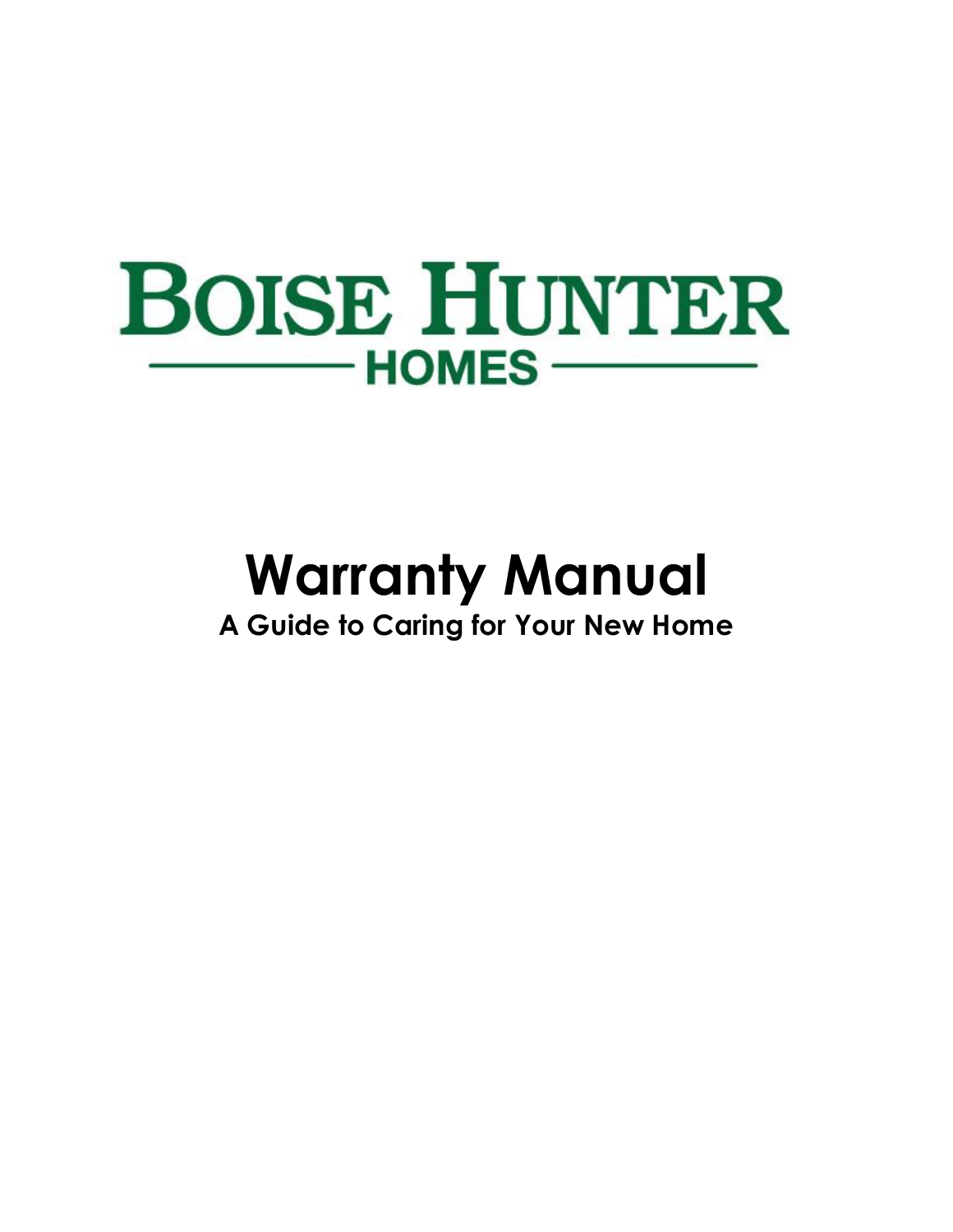

## **New Home Orientation Checklist**

| Date                    | Lot $#$ |  |
|-------------------------|---------|--|
|                         |         |  |
|                         |         |  |
|                         |         |  |
| Email Address _________ |         |  |

This form is designed as a reference point during your new home orientation. Its purpose is to ensure our Superintendent and you, the home owner, have covered all items of priority during your New Home Orientation.

#### **Systems Functionality & Care Instructions**

| Appliances                        | Garage overhead doors            |
|-----------------------------------|----------------------------------|
| Cabinets                          | Hardware (knobs, towel bars)     |
| Carpet                            | Hardwood floors                  |
| Caulking                          | Irrigation & overwatering        |
| Ceramic tile/grout (walls,        | Landscaping (sod, shrubs, trees) |
| counters, floors)                 | Light fixtures                   |
| Concrete (hairline cracking &     | Main water shut off              |
| winter salting)                   | Marble or manufactured marble    |
| Countertops                       | Paint                            |
| Decks and exterior rails          | plumbing fixtures (sinks, tubs,  |
| Doors                             | faucets)                         |
| Drywall                           | Shower or tub enclosure          |
| Exterior water faucets & hoses in | Siding                           |
| the winter                        | Stucco                           |
| Fireplace doors                   | Water heater                     |
| Furnace & Filter location         | Windows, screens, patio doors    |
|                                   |                                  |

#### **Selections/Change orders**

| Yes | All selections and change order items are installed and correct. |
|-----|------------------------------------------------------------------|
|     |                                                                  |

\_\_\_ No Please explain

#### **Inspection/Repair Items**

 $\frac{1}{2}$  ,  $\frac{1}{2}$  ,  $\frac{1}{2}$  ,  $\frac{1}{2}$  ,  $\frac{1}{2}$  ,  $\frac{1}{2}$  ,  $\frac{1}{2}$  ,  $\frac{1}{2}$  ,  $\frac{1}{2}$  ,  $\frac{1}{2}$  ,  $\frac{1}{2}$  ,  $\frac{1}{2}$  ,  $\frac{1}{2}$  ,  $\frac{1}{2}$  ,  $\frac{1}{2}$  ,  $\frac{1}{2}$  ,  $\frac{1}{2}$  ,  $\frac{1}{2}$  ,  $\frac{1$ 

\_\_\_ Yes All Inspection & Repair items are corrected, repaired and/or replaced No Please explain

\_\_\_\_\_\_\_\_\_\_\_\_\_\_\_\_\_\_\_\_\_\_\_\_\_\_\_\_\_\_\_\_\_\_\_\_\_\_\_\_\_\_\_\_\_\_\_\_\_\_\_\_\_\_\_\_\_\_\_\_\_\_\_\_\_\_\_\_\_\_\_\_\_\_\_\_\_\_ \_\_\_\_\_\_\_\_\_\_\_\_\_\_\_\_\_\_\_\_\_\_\_\_\_\_\_\_\_\_\_\_\_\_\_\_\_\_\_\_\_\_\_\_\_\_\_\_\_\_\_\_\_\_\_\_\_\_\_\_\_\_\_\_\_\_\_\_\_\_\_\_\_\_\_\_\_\_

\_\_\_\_\_\_\_\_\_\_\_\_\_\_\_\_\_\_\_\_\_\_\_\_\_\_\_\_\_\_\_\_\_\_\_\_\_\_\_\_\_\_\_\_\_\_\_\_\_\_\_\_\_\_\_\_\_\_\_\_\_\_\_\_\_\_\_\_\_\_\_\_\_\_\_\_\_\_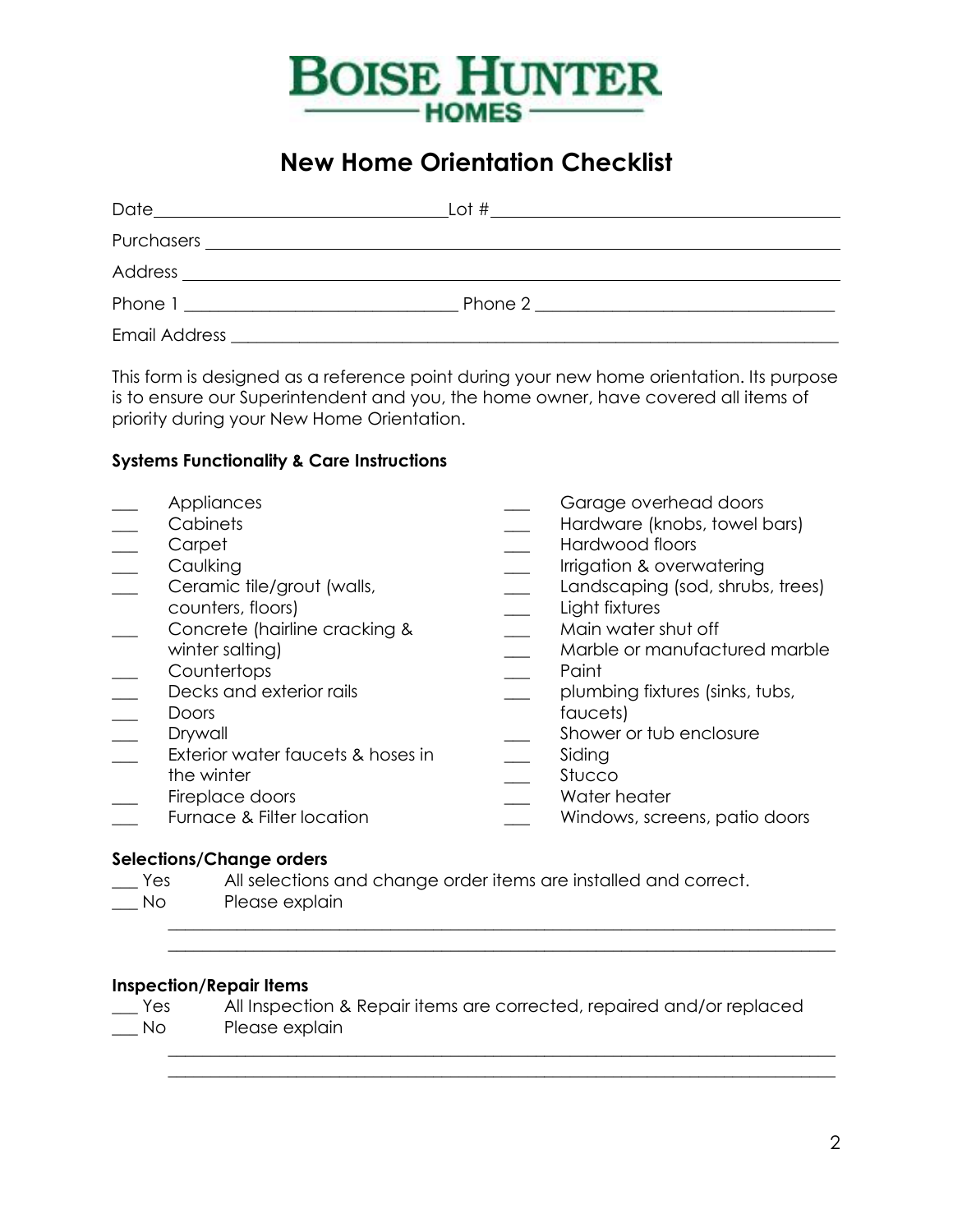# **BOISE HUNTER**

#### **Manufacturer literature/parts delivered**

| Heat system<br>Air conditioning<br>Water heater<br>Range<br>Cooktop<br>Range hood (light bulb)<br>Microwave<br>Dishwasher<br>Video<br><b>Post-Closing Information</b>           | Disposal<br>Fireplace<br>Disposal wrench<br>Sink strainer and drain cover<br>Garage door openers/Keys<br>(receive at closing)<br>Paint samples (selections) |
|---------------------------------------------------------------------------------------------------------------------------------------------------------------------------------|-------------------------------------------------------------------------------------------------------------------------------------------------------------|
| Home owner orientation signed<br>How and when to submit<br>Warranty requests<br>Change garage codes<br>Home Owner Survey - Eliant<br>Landscape warranty guidelines<br>(90 days) | Photo<br>Use & Care Binder<br>Homeowners manual<br>Surface/cosmetic sign off (#8)                                                                           |

Homeowners Signature below ensures that the Superintendent covered all items listed on the pages of this Homeowner Orientation checklist during their Orientation walk through.

| Homeowner Signature:        | Date: |
|-----------------------------|-------|
| <b>Homeowner Signature:</b> | Date: |
|                             |       |

| <b>Superintendent Signature:</b> | Date: |
|----------------------------------|-------|
|                                  |       |

………………………………………………………………………………………………………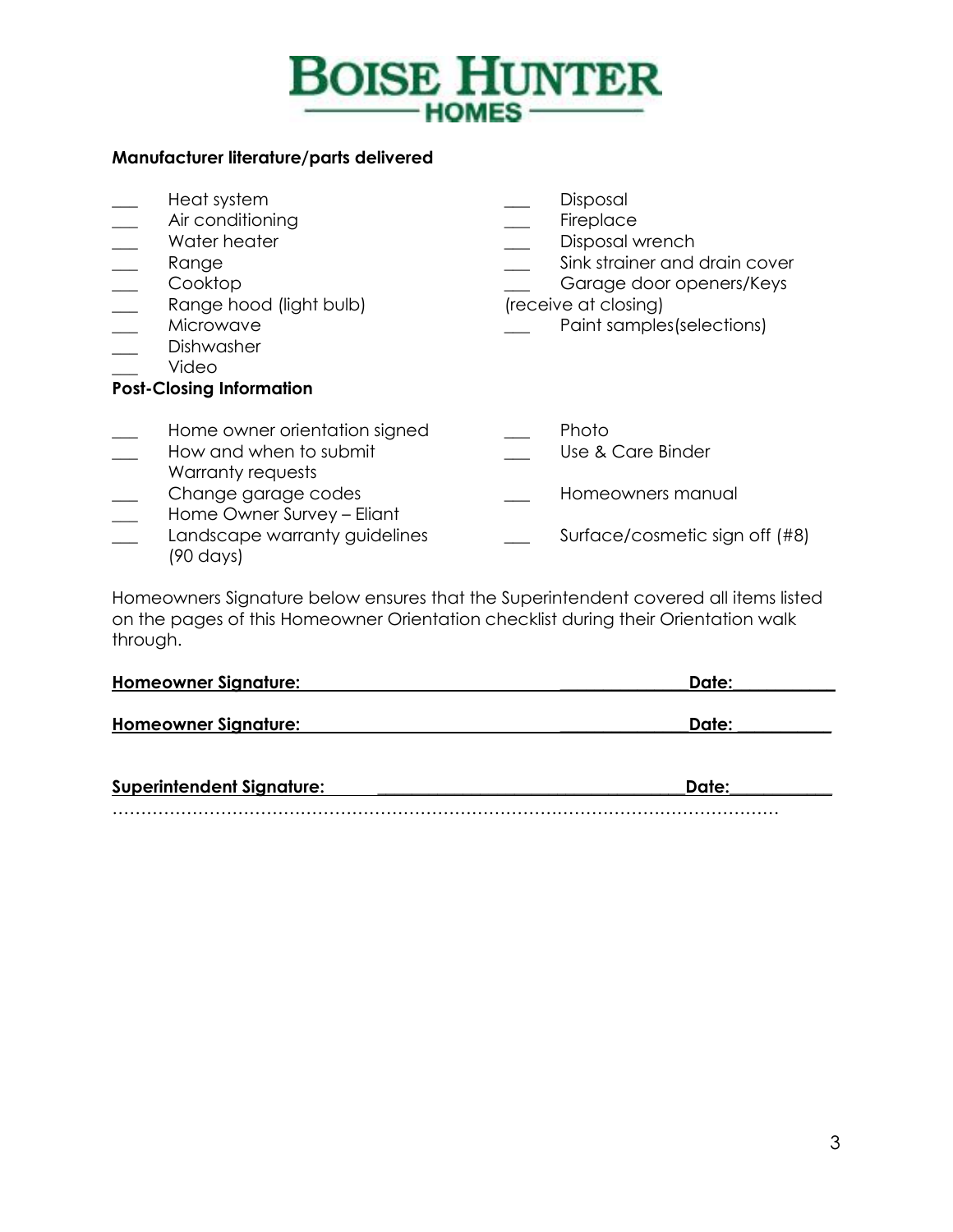## **BOISE HUNTER** - HOMES -

## **Caring for Your Home**

Boise Hunter Homes has constructed your home with carefully selected materials and the effort of experienced craftsmen and laborers under the supervision of our field personnel, with the administrative support of our office personnel. Although this group works from detailed plans and specifications, no two homes are exactly alike. Each one is unique; a home is one of the last hand-built products left in the world. Over time, each behaves differently.

Although quality materials and workmanship have been used in creating your home, similar to an automobile, it requires care from the first day. Regular homeowner maintenance is essential to providing a quality home for a lifetime. This section of our manual was assembled in to assist you in that effort.

## **Section 1: Homeowner Use and Maintenance Guidelines**

We are proud of the homes we build and the neighborhoods in which we build them. We strive to create lasting value. This is best achieved when you, as the homeowner, know and perform appropriate maintenance tasks. Periodic maintenance is necessary because of normal wear and tear, the inherent characteristics of the materials used in your home, and normal service required by the mechanical systems. Natural fluctuations in temperature and humidity also affect your home, resulting in maintenance items. The natural and manufactured materials, the components interact with each other and the environment.

We recognize that it is impossible to anticipate and describe every attention needed for good home care. We focused on items that homeowners commonly ask about. The subjects are listed in alphabetical order to make finding answers to your questions convenient. Because we offer home buyers a variety of floor plans and optional features, this manual may discuss components that are not present in your home.

#### **Checklists**

You will find several checklists included in this manual. These cover fire prevention reminders, energy and water conservation tips, suggestions for extended absences, appliance service information, home maintenance supplies list, and a maintenance schedule. Again we make no claim that we have included every detail. We do believe we have provided you with a good start, and we've allowed space for you to add your own notes to our checklists.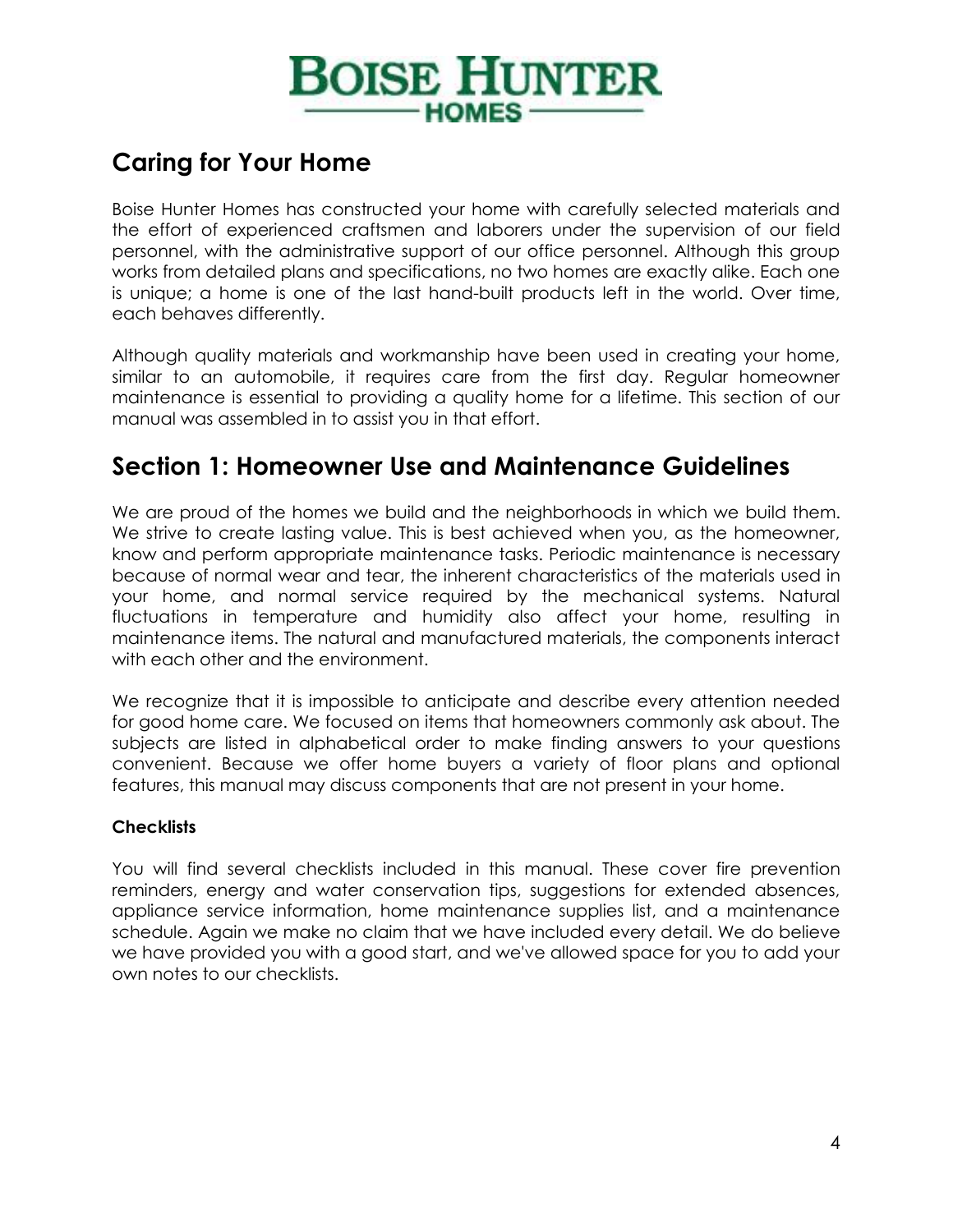

#### **Prompt Attention**

In addition to routine care, many times a minor maintenance attention provided immediately saves you a more serious, time-consuming, and sometimes costly repair later. Note also that neglecting routine maintenance can void applicable limited warranty coverage on all or part of your home.

By caring for your new home attentively, you ensure uninterrupted warranty coverage as well as your enjoyment of it for years. The attention provided by each homeowner contributes significantly to the overall desirability of the community.

#### **Manufacturer Literature**

Please take time to read the literature (warranties and use and care guides found in your green binder) provided by the manufacturers of consumer products and other items in your home. The information contained in that material is not repeated here. Although much of the information may be familiar to you, some points may differ significantly from homes you have had in the past.

We make every effort to keep the information in this manual current. However, if any detail in our discussion conflicts with the manufacturer's recommendations, you should follow the manufacturer's recommendations.

Activate specific manufacturer's warranties by completing and mailing any registration cards included with their materials. In some cases, manufacturer's warranties may extend beyond the first year and it is in your best interests to know about such coverages.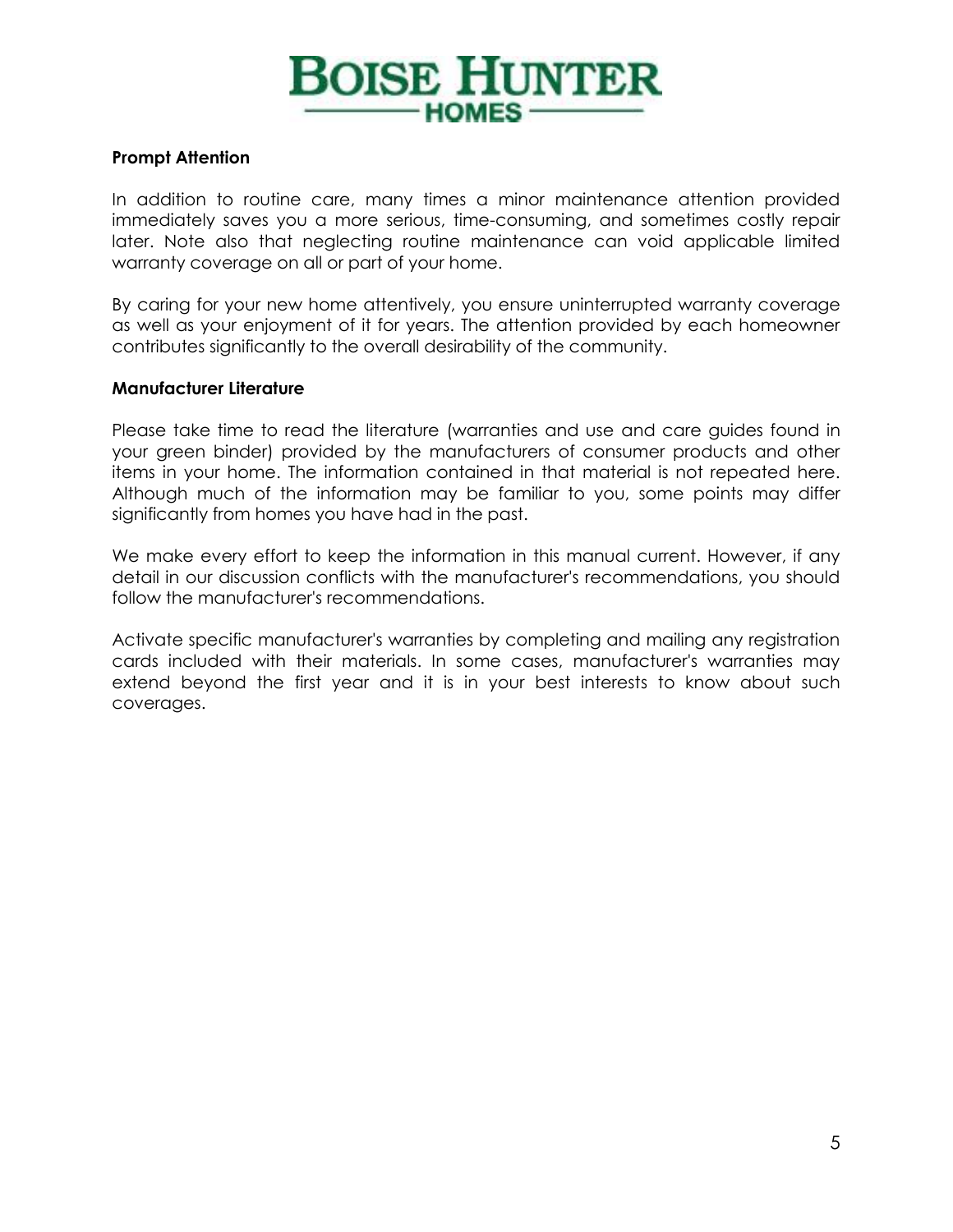

## **Manufacturer Literature**

## **Note to Homeowner:**

All Manufacturer Literature, Manuals, Warranty, etc. info have been organized in a green binder placed in a kitchen drawer.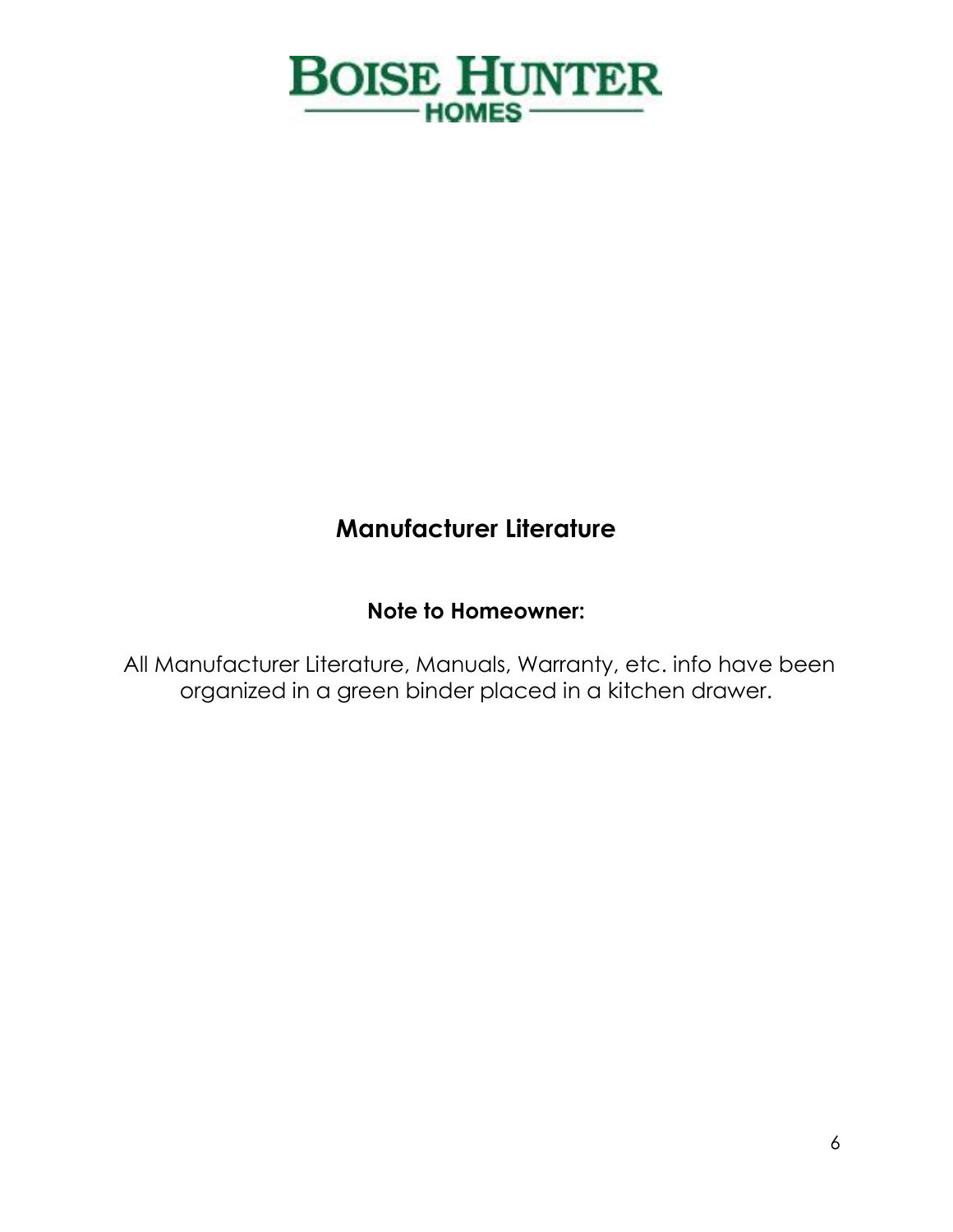# **BOISE HUNTER** -HOMES-

## **Section 2: Boise Hunter Homes Limited Warranty Guidelines**

While we strive to build a defect-free home, we are realistic enough to know that, with repeated use, an item in the home may fail to perform as it should. When this occurs, we will make necessary corrections so the item meets our warranty guidelines. In support of this commitment, Boise Hunter Homes provides you with a limited warranty.

#### **Corrective Actions**

In addition to the information contained in the limited warranty itself, this manual includes details about the criteria we will use to evaluate concerns you report. The purpose is to let you know what our warranty commitment is for the typical concerns that can come up in a new home. The manual describes the corrective action we will take in a many common situations.

#### **We Sometimes Say No**

With a product as complex as a home, different viewpoints regarding which tasks are homeowner maintenance responsibilities and which are Boise Hunter Homes warranty responsibilities are possible. If you request warranty service on a maintenance item, we will explain to you the steps you should take to care for the item. We are available to answer your home-care questions during and after your warranty period. Providing normal maintenance for your home is your job.

#### **Warranty Specimen Provided for Your Review**

You will receive the signed limited warranty document at your closing. We provide a specimen copy for your review at the time you sign your purchase agreement. Please read through this information, as well as the service procedures and guidelines discussed on the following pages. If you have any questions, please contact our Customer Care Department (208) 577-5310.

#### **Warranty Reporting Procedures**

Providing warranty service for a new home is more complicated than for other products. When you purchased your home, you're actually purchased hundreds of items and the work of 35 to 50 independent trade contractors. With so many details and people involved, a planned system is essential.

Our Customer Care Department is designed based on your written report of nonemergency items. This provides you with the maximum protection and allows us to operate efficiently, thereby providing faster service to all homeowners. Emergency reports are the only service requests we accept by phone. Please put all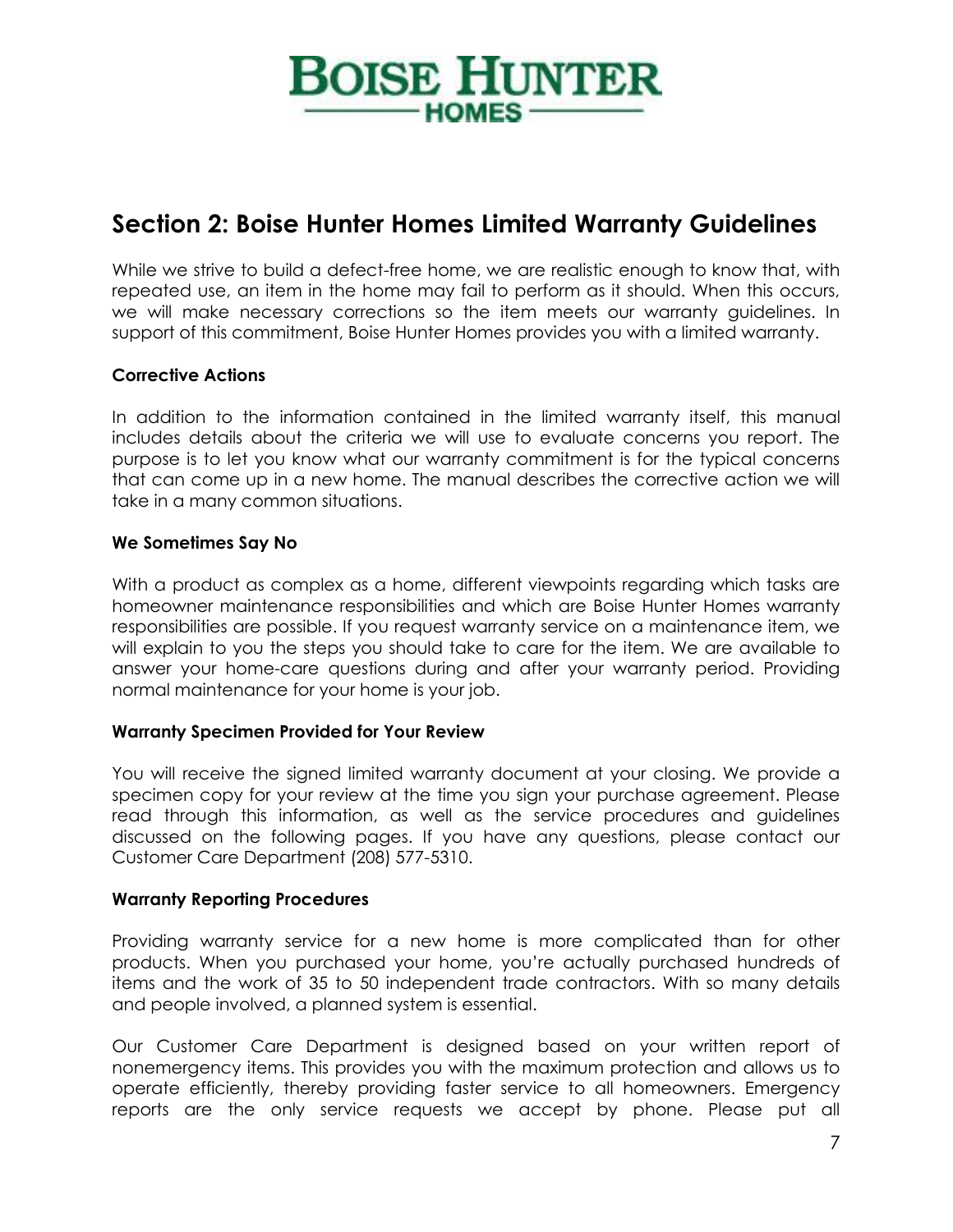# **BOISE HUNTER**

nonemergency service requests in writing through our online portal system. **https://boisehunterhomes.punchlistmanager.net/Login/Login**

Experience has taught us that accuracy and efficiency suffer when we work outside this system and sacrifice careful documentation. Verbal requests to your Superintendent and/or a Customer Care Representative, are not consider valid requests and can not be addressed.

#### **Instructions for Submitting a Warranty Request**

For your convenience, you may submit your customer service requests online at any time. Simply go to www.boisehunterhomes.com, clicking on the "Warranty" tab, then ENTER WARRANTY the link to the web portal, or type the following URL into your browser: **<http://boisehunterhomes.punchlistmanager.net/Login/Login>**. (Please bookmark the Portal website in your browser and note that "www" is not a part of the address.) Using your provided Username and Password, you can login, manage your information, submit new requests, and track the status of past requests.

Username: **Primary contact email address** (Call the Customer Care Dept. if this doesn't work).

Password: Your password for the login portal will be: **boisehunter.** You can change it once you complete the initial log in.

Pursuant to the warranty provisions and for your protection, all Warranty/Customer Service requests must be submitted to us via this web portal. Emailing or calling either the Customer Care Supervisor or various Boise Hunter Homes staff does not guarantee that your issue will be processed in a timely or effective manner.

In case of an emergency, you will also find a listing of all our subcontractors in this manual.

#### **If you have any questions regarding your warranty, please contact the Customer Care Department at 208.577.5310.**

In case of an emergency, we have included a list of all the subcontractors that have worked on your home in this warranty manual.

#### **Emergency Service**

While emergency warranty situations are rare, when they occur, prompt response is essential. Begin by checking items you can check. Troubleshooting tips appear in this manual for several of your home's components: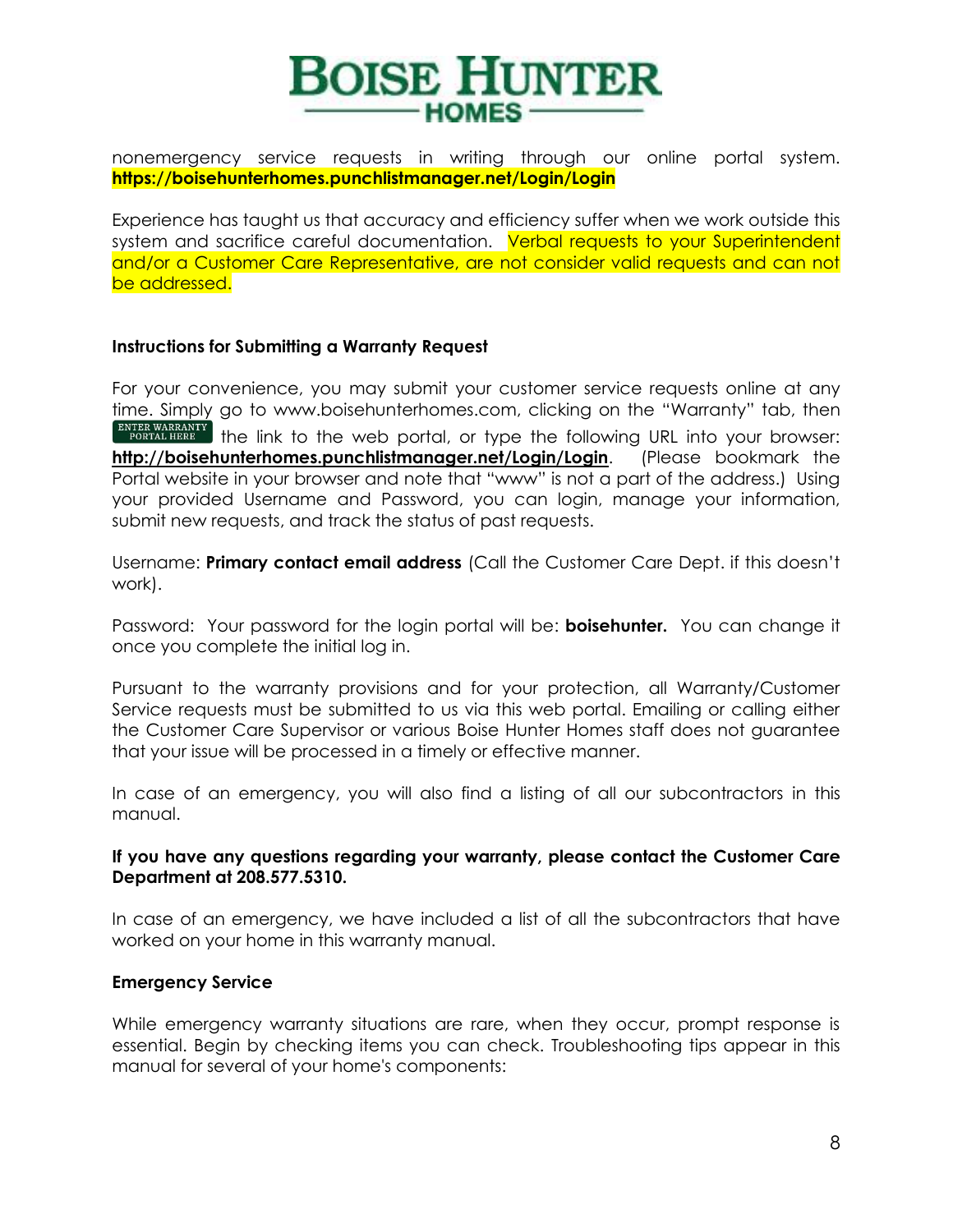# **BOISE HUNTER**

- 1. Air conditioning (vendor will have contact info on appliance)
- 2. Electrical
- 3. Heat system (vendor will have contact info on appliance)
- 4. Plumbing
- 5. Roof (leak)
- 6. Water heater (vendor will have contact info on appliance)

Please refer to the individual categories to review these hints; you will find them at the end of the corresponding sections. Often the appropriate action by you can solve a problem immediately or mitigate the situation until a technician arrives.

If your review of the troubleshooting tips fails to solve the problem, during business hours, call:

#### **Boise Hunter Homes' Main office: (208) 577-5501**

After hours, or on weekends or holidays, call the necessary trade contractor or utility company directly. Their phone numbers are listed on the Contractor Contacts & Emergency Phone Numbers sheet you receive at orientation. We suggest that you keep your homeowner manual secured inside a kitchen cabinet, near your phone, or in an accessible location inside your home.

Our trade contractors or local utility companies provide emergency responses to the following conditions:

- 1. Total loss of heat when the outside temperature is below 50 degrees F
- 2. Total loss of electricity
- 3. Total loss of water
- 4. Plumbing leak that requires the entire water supply to be shut off
- 5. Gas leak

Note that if a service (gas, electricity, water) is out in an entire area, attention from the local utility company is needed. Trade contractors are unable to help with such outages.

#### **Air Conditioning**

Understandably, if your air conditioner is not working, you want it fixed pronto. In a typical scenario, many other homeowners across our region will discover they too need service on their air conditioners on the same hot day that you do. The trades who address these needs generally respond to calls on a first come, first served basis. If your call for service comes during this time period, you may wait several days for a technician to arrive. For this reason, we recommend that you operate your air conditioner as soon as warm temperatures begin. In this way, if service is needed, you can avoid the rush and get a more satisfactory response.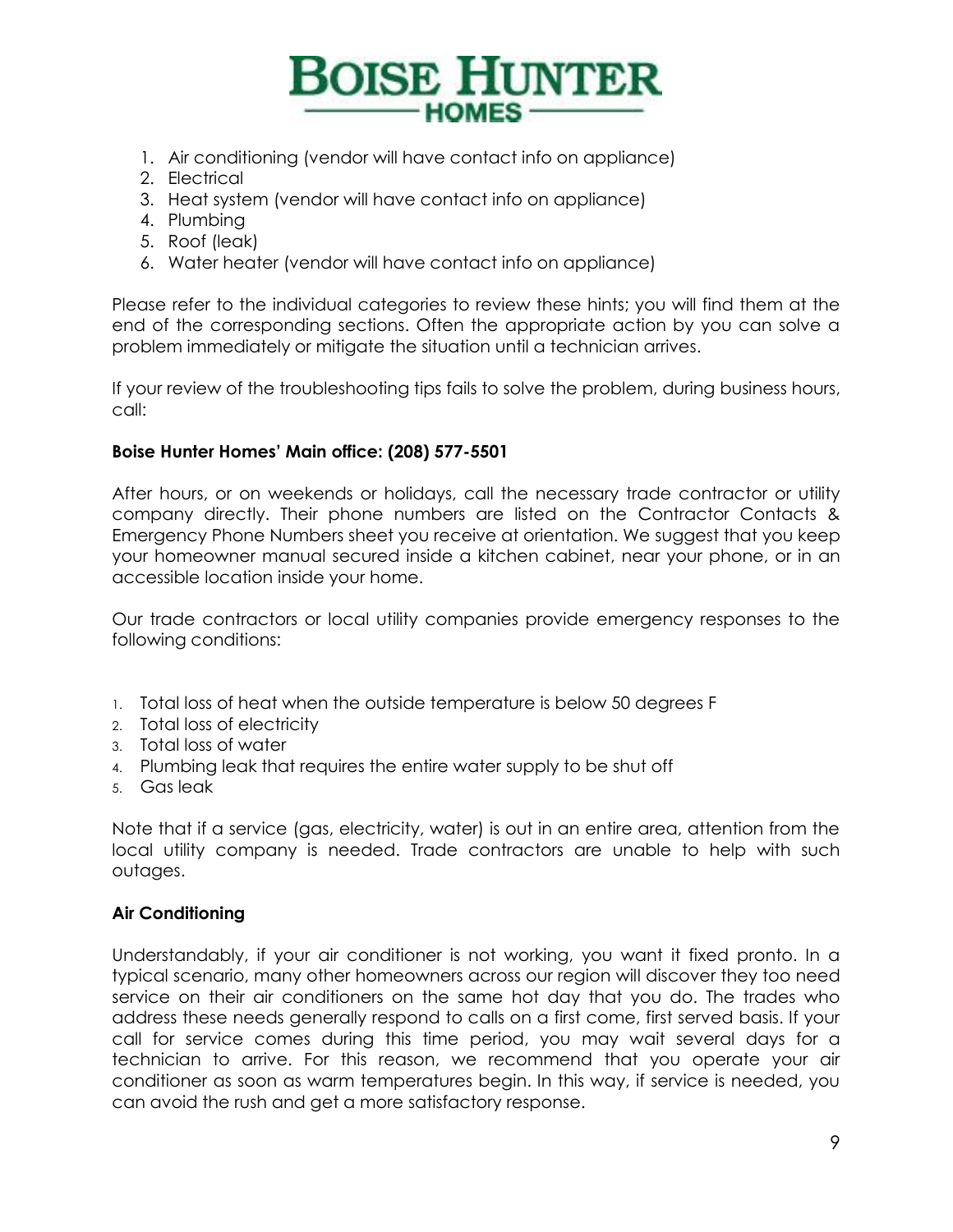# **BOISE HUNTER** -HOMES-

#### **Roof Leak**

While we agree with homeowners that a roof leak is indeed an emergency, the reality is that repairs cannot safely or effectively be performed while the roof is wet. During business hours, contact our office with the information, take appropriate steps to mitigate damage, and we will follow up when conditions make repairs possible. (See *Roof* for more details.)

#### **Other Emergencies**

In addition to emergency situations covered by our limited warranty, be prepared for other kinds of emergencies. Post phone numbers for the fire department, police, paramedics, and poison control near phones in your home. Have companies in mind in the event you need a locksmith, water extraction, glass breakage repair, or sewer router service. If you are new to the area, neighbors may be able to recommend good service providers. Introduce your children to neighbors who might be available to help in an emergency if you are not home.

#### **Kitchen Appliance Warranties**

During the first year, please enter repair requests in the warranty portal. The manufacturers of kitchen appliances have asked to work directly with homeowners if any repairs are needed for their products. They will call you to schedule an appointment. After the first year, customer service phone numbers are listed in the use and care materials for each appliance. Be prepared to provide the model and serial number of the item and the closing date on your home. For your convenience, we have included an Appliance Service information sheet among the other checklists in this manual.

Refer to the literature provided by the manufacturer for complete warranty information. Warranty length can very manufacturer to manufacturer. Remember to mail in any registration cards you receive with manufacturer materials. Being in the manufacturer's system assures that in the event of a recall the company can contact you and arrange to provide the needed correction.

#### **Storm Damage or Other Natural Disaster**

Contact your homeowner's insurance agent immediately. Contain damage as much as possible without endangering yourself. In extreme situations, photograph the damage.

#### **Warranty Item Processing Procedures**

When we receive a warranty service request, we may contact you for an inspection appointment. Warranty inspection appointments are available Monday through Friday,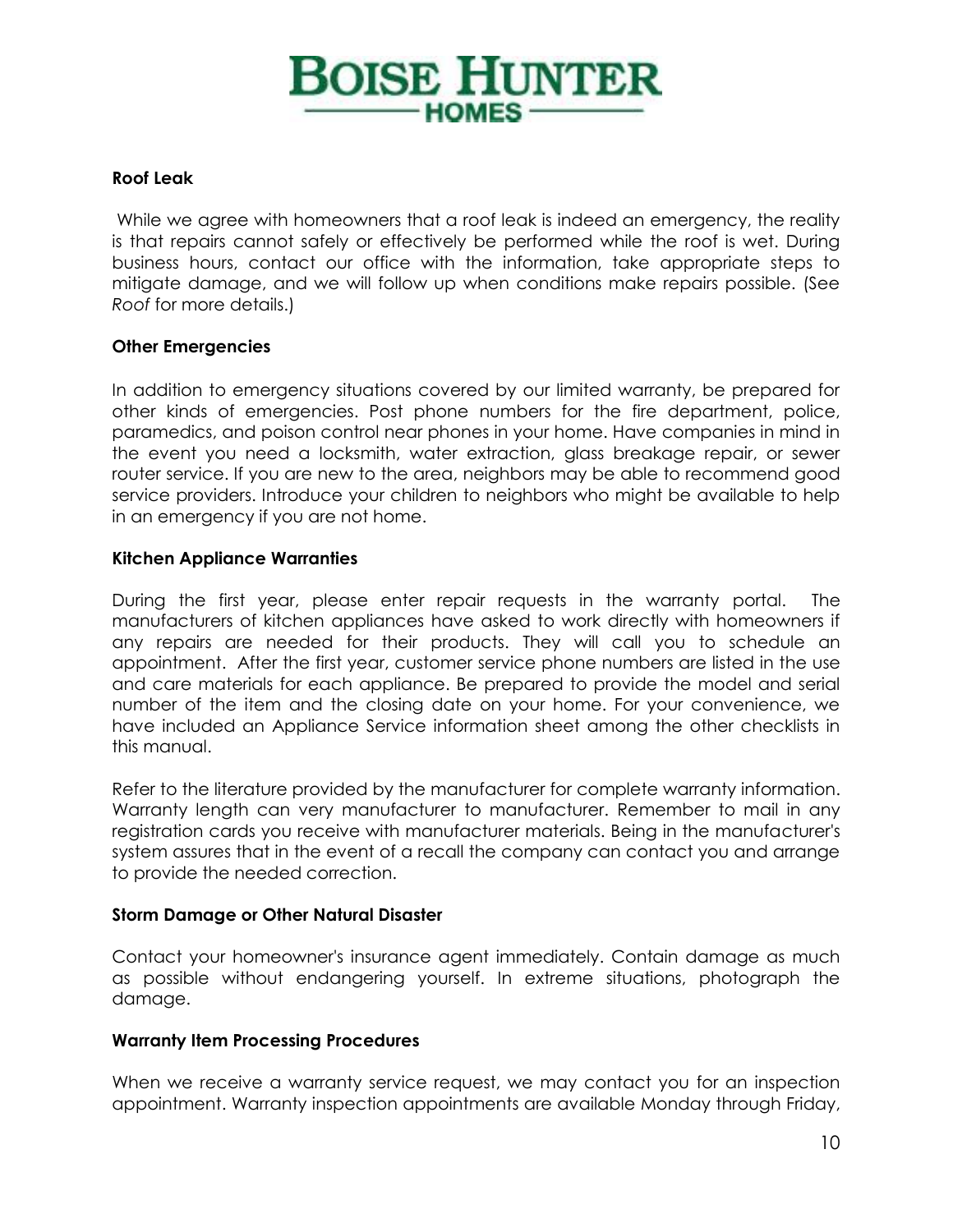

8:00 a.m. to 4:00 p.m. We inspect the items listed in your written request to confirm warranty coverage and determine appropriate action. Generally, reported items fall into one of three categories:

- 1. Trade contractor item
- 2. In-house item
- 3. Home maintenance item

If a trade contractor or an in-house employee is required to perform repairs, we issue a warranty work order describing the situation to be addressed. If the item is home maintenance, we will review the maintenance steps with you and offer whatever informational assistance we can. Occasionally the inspection step is unnecessary. In that case, we issue the needed work orders and notify you that we have done so via the portal.

#### **Help Us to Serve You**

We can provide service faster and more accurately if we have all the necessary information. With your warranty request, please include a complete description of the problem, for example, "guest bath—cold water line leaks under sink," rather than "plumbing problem." Uploading a picture will expedite the process.

#### **Access to Your Home**

Boise Hunter Homes conducts inspections of interior warranty items only when an adult is available to accompany our representative and point out the items you have listed. Both our Customer Care Representatives and those of our trades contractors will likewise perform repairs only when an adult is available to admit them to your home. An adult is a person 18 or older who has your authorization to admit service personnel and sign completed work orders.

We do not accept keys, nor will we permit our trade contractors to accept your key and work in your home without an adult present. While we recognize that this means processing warranty service items may take longer, we believe your peace of mind and security should be our first concern.

#### **Exterior Items**

Exterior items can usually be inspected and repaired without an adult present, provided access is available (for instance, no locked gate). However, we will contact you the day prior to any visit and let you know we will have someone on your property. If you prefer to meet with us and discuss the item(s) in question, we are happy to arrange an appointment to do that.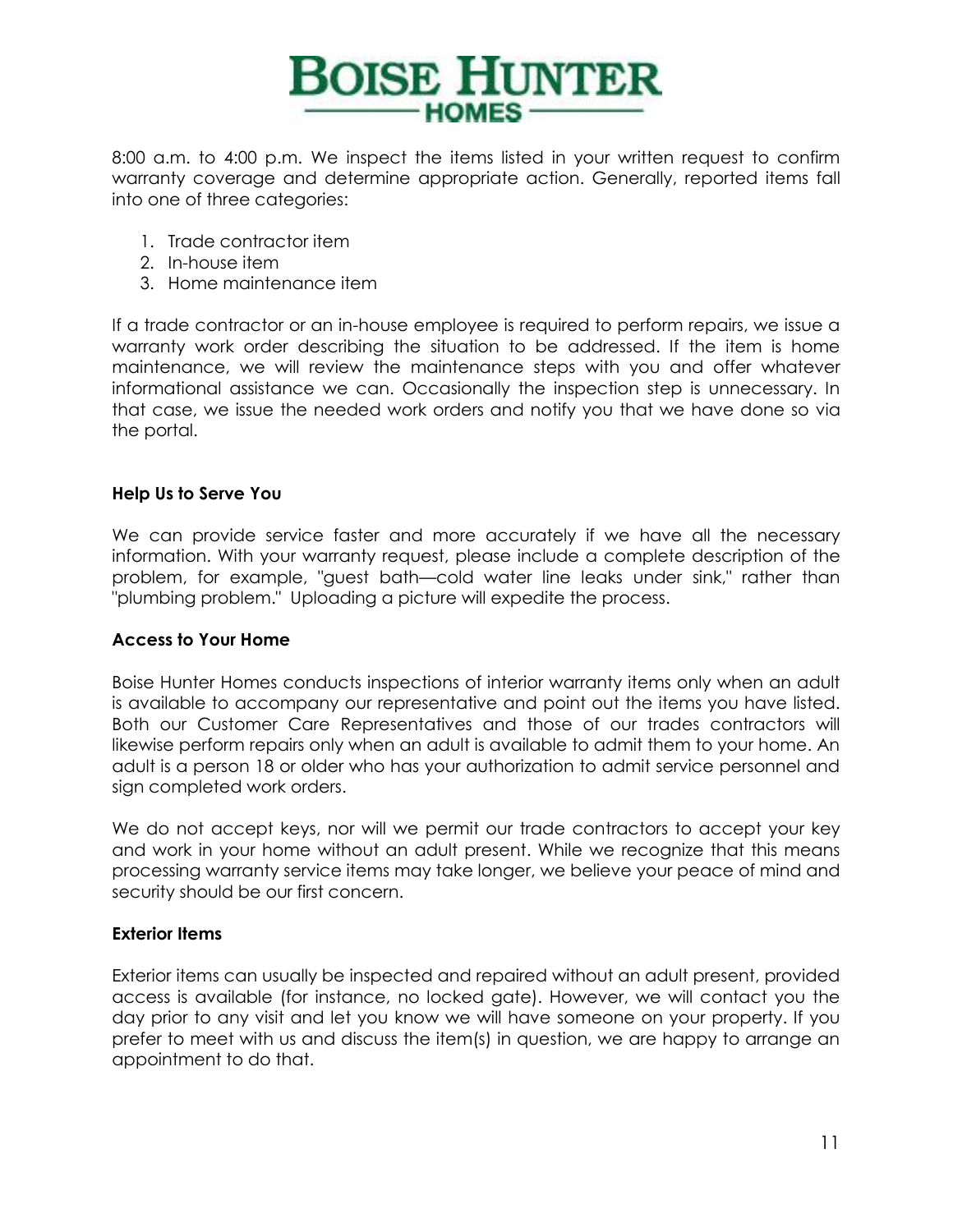

#### **Repair Appointments**

Depending on the work needed, at the conclusion of the inspection appointment, the Customer Care Representative will most likely ask you to designate a *work date*-—a date a minimum of 10 days from the inspection date—for approved repairs to be made. This 10-day time frame allows us to notify appropriate trades people and arrange for most repairs to occur on the same day.

Although on occasion work must occur in sequence and more than one work date might be needed, this system works well in the majority of situations. Once work date appointments are set, subcontractors will confirm them the day before and our Customer Care Representative follows up to confirm repairs are completed.

#### **Inspection and Work Hours**

Many homeowners ask whether evening and weekend appointment times are available. Boise Hunter Homes understands the desire for appointments outside normal business hours. We recognize the trend to services being available "24/7" in many businesses. However, in investigating how such appointments could be arranged, we discovered many factors that make extended service hours impractical.

A significant portion of repairs require daylight for proper execution. This applies to drywall, paint, and exterior work of almost any type.

We also found that most of the 35 to 50 independent trade contractors who helped us build your home—many of whom operate as small companies—were unable to work all week and also be available for extended hours. Therefore, the few repairs that could be performed in off-hours failed to eliminate the need for repair appointments during normal hours.

Administrative staff and supervisors would need to be available to answer questions. Having some personnel work extended hours meant being short staffed during normal business hours.

When we calculated the impact on wages and salaries for adding more personnel or compensating existing personnel for working non-traditional hours, we found that this affected overhead, and consequently the prices for our homes.

We are still looking for a workable long-term answer to this recognized dilemma. Meanwhile, our warranty hours will be as follows:

|                          | Main Boise Hunter Homes Office: Monday - Friday, 8:30 a.m. until 5:00 p.m. |
|--------------------------|----------------------------------------------------------------------------|
| Inspection appointments: | Monday - Friday, 8:00 a.m. until 4:00 p.m.                                 |
| Work appointments:       | Monday - Friday, 8:00 a.m. until 4:00 p.m.                                 |

Evening and weekend appointments are reserved for emergency situations. We appreciate your understanding and cooperation with these policies.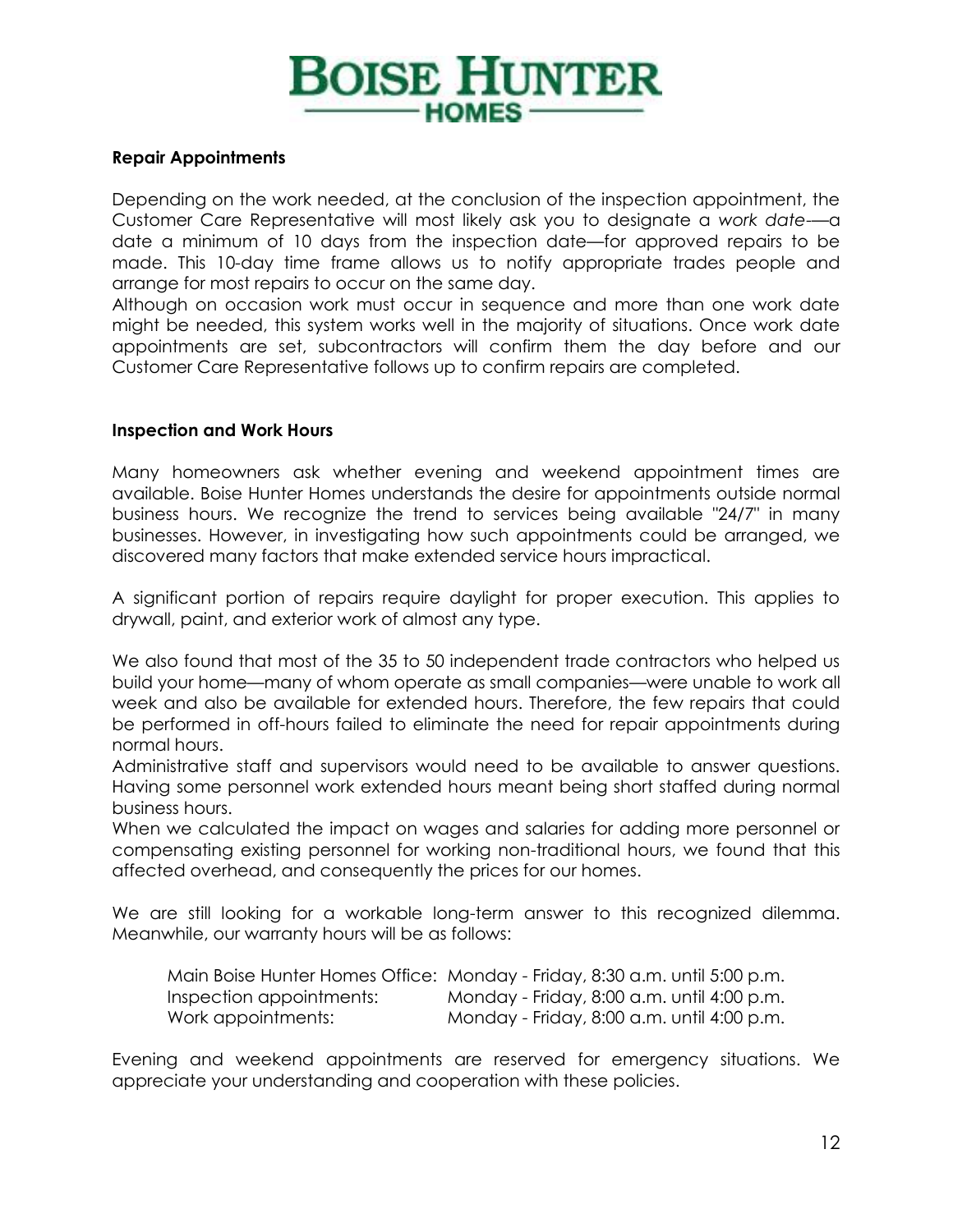

#### **Pets**

Boise Hunter Homes respects the pets that many homeowners count as members of their households. To prevent the possibility of an animal getting injured or lost, or giving in to its natural curiosity about tools and materials used for repairs, we ask that you restrict all animals to a comfortable location during any warranty visit, whether for inspection or warranty work. This policy is also for the protection of our employees and trades personnel. We have instructed Boise Hunter Homes and trades personnel to reschedule the appointment if pets have access to the work area.

#### **Your Belongings**

In all work that we perform for our homeowners we are concerned that their personal belongings be protected. When warranty work is needed in your home, we ask that you remove vulnerable items or items that might make performing the repair difficult. Boise Hunter Homes and trade personnel will reschedule the repair appointment rather than risk damaging your belongings.

#### **Surfaces**

We expect all personnel who work in your home to arrive with appropriate materials to cover the work area, protecting it from damage and catching the dust or scraps from the work being performed. Similarly, all personnel should clean up the work area, removing whatever excess materials they brought in.

Repair personnel will routinely check the work area for any existing damage to surfaces. They will document any scratches, chips, or other cosmetic damage prior to beginning repairs to avoid any later disagreement about how and when such damage occurred.

#### **Signatures on Work Orders**

Some subcontractors require signing a work order acknowledges that a technician worked in your home on the date shown and with regard to the items listed. It does not negate any of your rights under the warranty nor does it release us from any confirmed warranty obligation. If you prefer not to sign the work order, the technician will note that, sign the work order and return it to us for our records. Our work order form includes a brief survey about the service provided. We appreciate your taking a moment to respond to the items listed and let us know your opinion. If you are dissatisfied with any service we provide, you can note that on the warranty request form or call the warranty office with your feedback. We will review your concerns and determine whether our requirements have been met. While complaints of this type are infrequent, about 50 percent of the time we find the homeowner is correct and more attention is needed.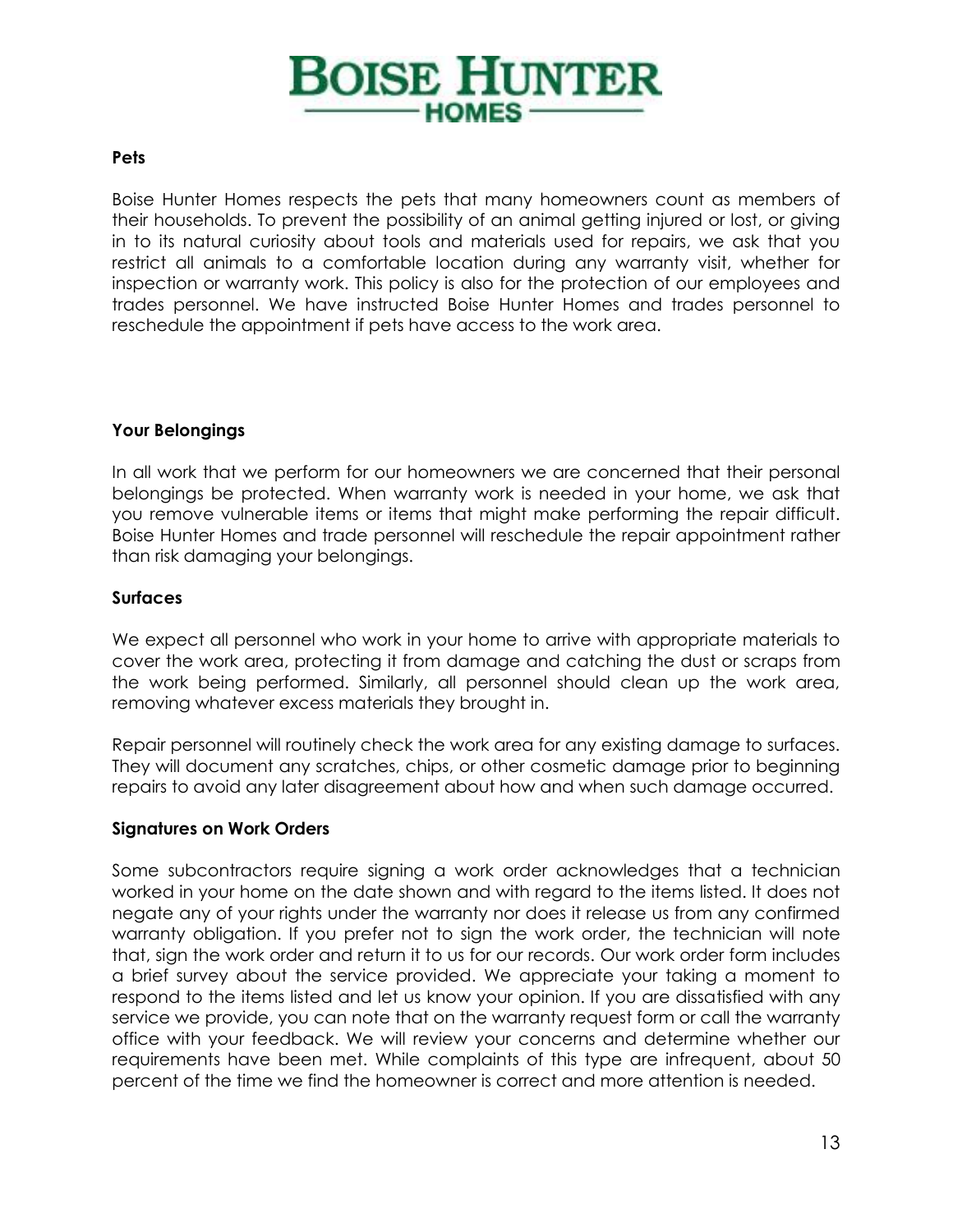

#### **Completion Time**

Regular review of outstanding work orders is part of our office routine. Checking with trades and homeowners alike, we strive to identify the cause for delays and get all warranty work completed within an appropriate and reasonable amount of time.

We intend to complete warranty work orders within 15 work days of the inspection unless you are unavailable for access. If a back-ordered part or similar circumstance causes a delay, we will let you know. Likewise, when weather conditions prevent the timely completion of exterior items, we track those items and follow up to ensure that they are addressed when conditions are right. This can mean a wait of several months.

#### **Missed Appointments**

Good communication is one key to successful completion of warranty items. We strive to keep homeowners informed and to protect them from inconvenience. One of our challenges in this regard is when unexpected events sometimes result in missed appointments.

If a Boise Hunter Homes employee or a trade person will be late, he or she should contact you as soon as the delay is recognized, offering you a choice of a later time the same day or a completely different appointment. If you must miss an appointment, we appreciate being alerted as soon as you realize your schedule has changed. We can put work orders on "hold" for 10 to 30 days and re-activate them when your schedule offers a better opportunity to arrange access to the home.

## **Section 3: Warranty Service Summary**

The many details of warranty coverage can be confusing. We hope this summary of key points will help. If you do not know whom to contact, call our Boise Hunter Homes main Office at 208-577-5501 and we will guide you.

#### **Warranty Hours**

|                          | Main Boise Hunter Homes Office: Monday - Friday, 8:30 a.m. until 5:00 p.m. |
|--------------------------|----------------------------------------------------------------------------|
| Inspection appointments: | Monday - Friday, 8:00 a.m. until 4:00 p.m.                                 |
| Work appointments:       | Monday - Friday, 8:00 a.m. until 4:00 p.m.                                 |

#### **Appliances**

After the first year, contact the manufacturer directly with model and serial number, closing date, and description of problem. Refer to your Appliance Service information sheet located in this manual.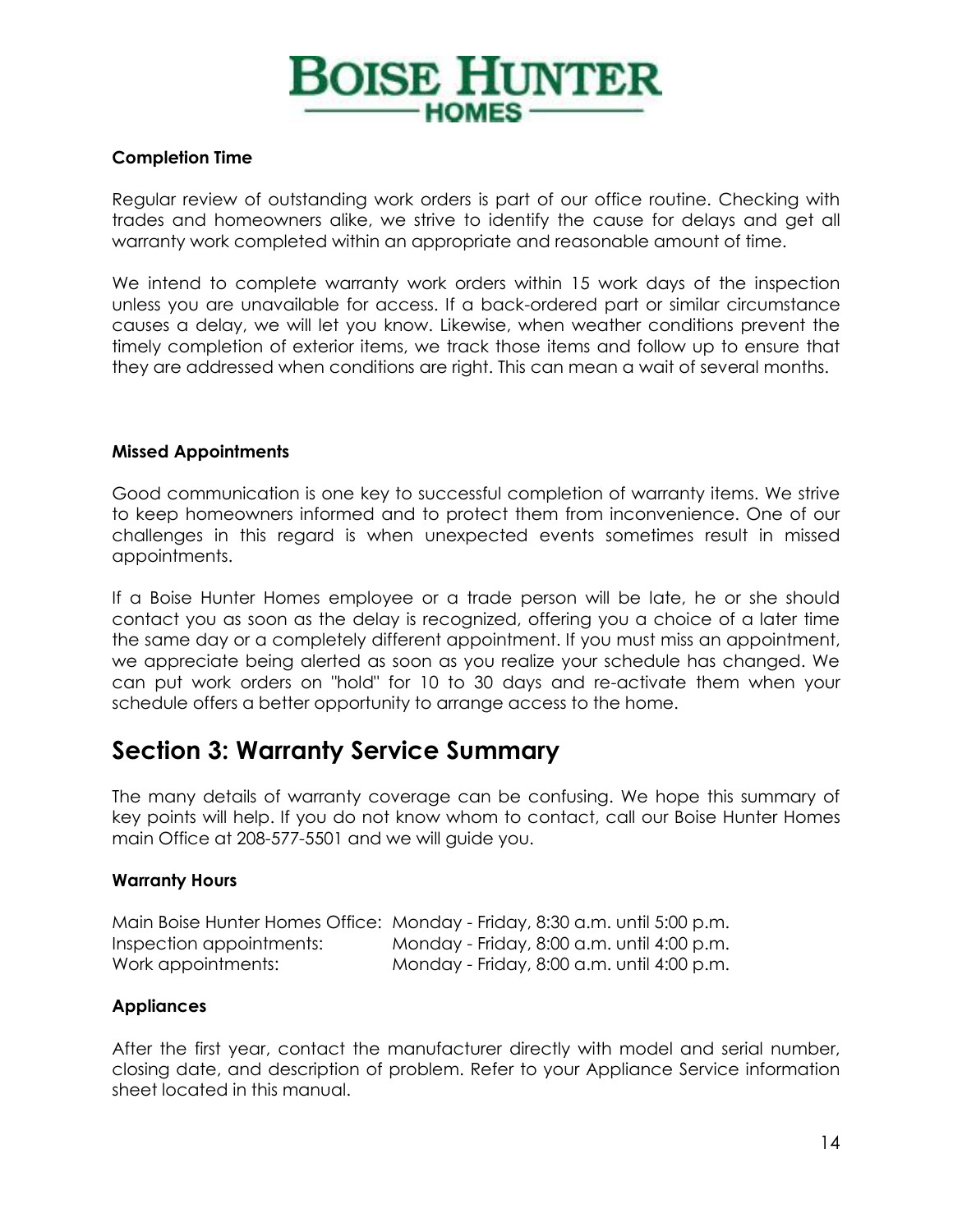# **BOISE HUNTER HOMES-**

#### **Emergency**

First, check the troubleshooting tips under several individual headings in this manual. If those tips do not solve the problem, during our business hours (Monday through Friday, 8:30 a.m. until 5:00 p.m.), call **Boise Hunter Homes' Main office: (208) 577-5501**

After business hours or on weekends or holidays, contact the trade or appropriate utility company directly using the emergency numbers you receive at your orientation.

## **Section 4: Keeping Your Home Safe**

#### **Fire Prevention**

Fire safety should be practiced by all family members. Awareness of potential dangers and preventive actions are preferable to even the fastest response. Keep these hints in mind and add your own reminders in the space provided on the next page.

#### **Train Family Members**

- 1. Ensure that all family members know what escape routes exist in your home.
- 2. Conduct a fire drill with family members.
- 3. Test the smoke detectors to assure they function and so that everyone recognizes the sound. Follow the manufacturer's directions for cleaning and servicing all of your smoke detectors.
- 4. As soon as possible, teach young children how and why to dial 911.
- 5. Have a general use fire extinguisher and instruct all family members in its location and use.
- 6. Teach children the safe use of appliances such as irons and toasters.

#### **Practice Prevention**

- 1. Store matches away from children and heat sources.
- 2. Avoid smoking in bed.
- 3. Avoid leaving small children home alone, even for a short time.
- 4. Maintain appliances in clean and safe working condition.
- 5. Avoid overloading electrical outlets.
- 6. Ensure that all electrical cords are in good repair.
- 7. Use correctly sized fuses.
- 8. Avoid having any flammable objects or materials near the stove.
- 9. Keep the range hood filter clean to prevent a buildup of grease.
- 10. Allow space for cooling around electrical equipment.
- 11. Unplug the iron when it is not in use. Do not leave an iron that is on unattended.
- 12. Use electric blankets with care, following manufacturer directions.
- 13. Store volatile materials (paint, gasoline for the lawn mower, and so on) in appropriate containers, away from flames (such as pilot lights) or heat sources.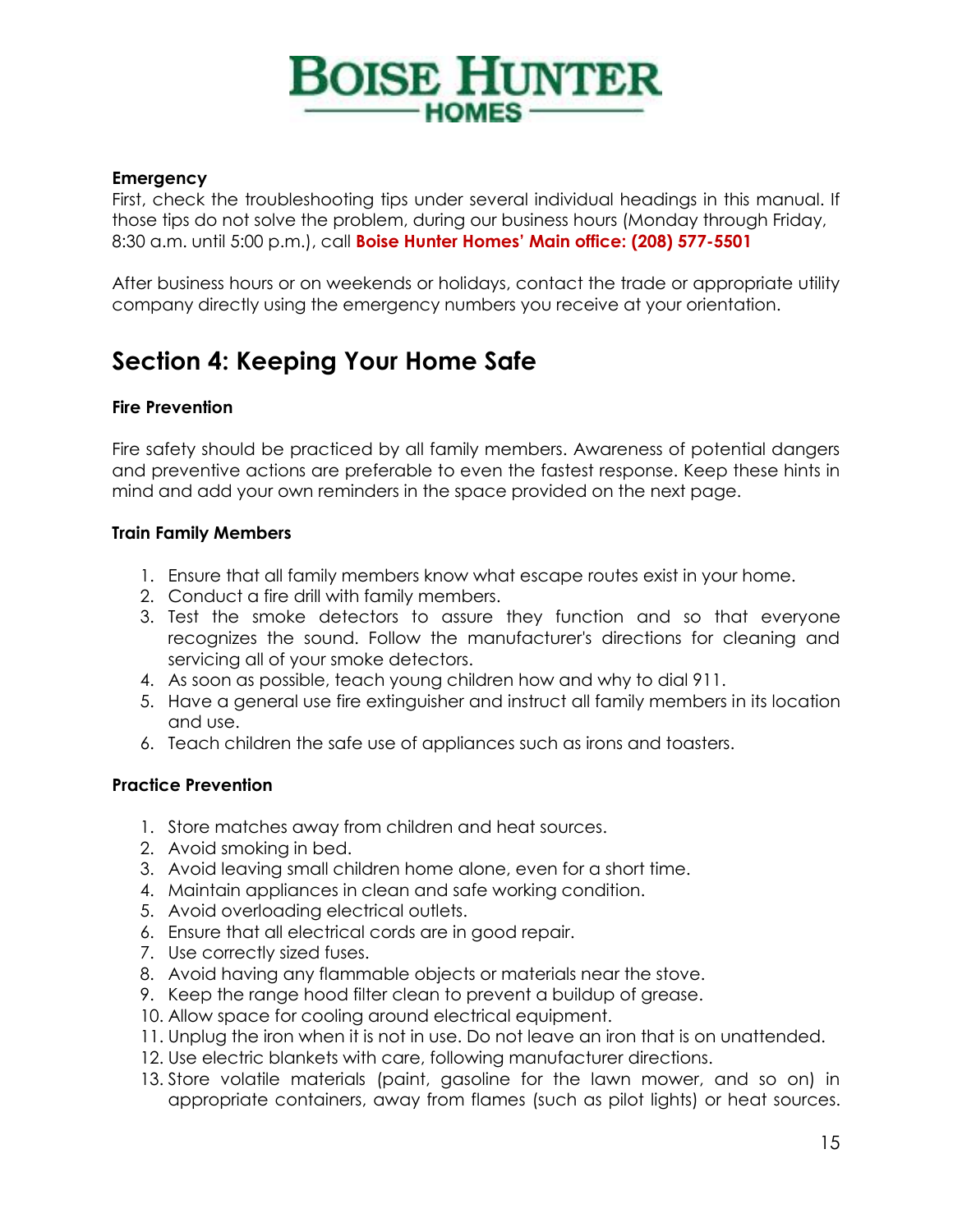

Many trash collection services offer a means for you to dispose of hazardous items. Check with your service provider for details.

- 14. Keep the barbeque clear of flammable objects and materials.
- 15. If your home includes a gas fireplace follow all directions and do not leave the fireplace unattended when it is on. If you have a wood burning fireplace:
- 16. Arrange for professional cleaning of the chimney at appropriate intervals.
- 17. Maintain the spark arrester on the chimney.
- 18. Never use liquid fire starters (such as for a charcoal barbeque) in an indoor fireplace.
- 19. Use a screen or glass doors when a fire is burning.
- 20. Confirm the fire is out before closing the flue.
- 21. Do not leave the fireplace unattended while a fire is burning.
- 22. During holidays, ensure that all cords and connections are in good condition and of appropriate capacity for electrical decorations.
- 23. If you decide to remodel, finish the basement, or add onto your home, obtain a building permit and work with trained professionals. Ensure that all building department inspections occur and that the work complies with all applicable codes. This also applies to installing a gas line for an outdoor barbeque, a gas fireplace, clothes dryer, and so on.

\_\_\_\_\_\_\_\_\_\_\_\_\_\_\_\_\_\_\_\_\_\_\_\_\_\_\_\_\_\_\_\_\_\_\_\_\_\_\_\_\_\_\_\_\_\_\_\_\_\_\_\_\_\_\_\_\_\_\_\_\_\_\_\_\_\_\_\_\_\_\_\_\_\_\_\_\_\_ \_\_\_\_\_\_\_\_\_\_\_\_\_\_\_\_\_\_\_\_\_\_\_\_\_\_\_\_\_\_\_\_\_\_\_\_\_\_\_\_\_\_\_\_\_\_\_\_\_\_\_\_\_\_\_\_\_\_\_\_\_\_\_\_\_\_\_\_\_\_\_\_\_\_\_\_\_\_ \_\_\_\_\_\_\_\_\_\_\_\_\_\_\_\_\_\_\_\_\_\_\_\_\_\_\_\_\_\_\_\_\_\_\_\_\_\_\_\_\_\_\_\_\_\_\_\_\_\_\_\_\_\_\_\_\_\_\_\_\_\_\_\_\_\_\_\_\_\_\_\_\_\_\_\_\_\_ \_\_\_\_\_\_\_\_\_\_\_\_\_\_\_\_\_\_\_\_\_\_\_\_\_\_\_\_\_\_\_\_\_\_\_\_\_\_\_\_\_\_\_\_\_\_\_\_\_\_\_\_\_\_\_\_\_\_\_\_\_\_\_\_\_\_\_\_\_\_\_\_\_\_\_\_\_\_ \_\_\_\_\_\_\_\_\_\_\_\_\_\_\_\_\_\_\_\_\_\_\_\_\_\_\_\_\_\_\_\_\_\_\_\_\_\_\_\_\_\_\_\_\_\_\_\_\_\_\_\_\_\_\_\_\_\_\_\_\_\_\_\_\_\_\_\_\_\_\_\_\_\_\_\_\_\_ \_\_\_\_\_\_\_\_\_\_\_\_\_\_\_\_\_\_\_\_\_\_\_\_\_\_\_\_\_\_\_\_\_\_\_\_\_\_\_\_\_\_\_\_\_\_\_\_\_\_\_\_\_\_\_\_\_\_\_\_\_\_\_\_\_\_\_\_\_\_\_\_\_\_\_\_\_\_ \_\_\_\_\_\_\_\_\_\_\_\_\_\_\_\_\_\_\_\_\_\_\_\_\_\_\_\_\_\_\_\_\_\_\_\_\_\_\_\_\_\_\_\_\_\_\_\_\_\_\_\_\_\_\_\_\_\_\_\_\_\_\_\_\_\_\_\_\_\_\_\_\_\_\_\_\_\_ \_\_\_\_\_\_\_\_\_\_\_\_\_\_\_\_\_\_\_\_\_\_\_\_\_\_\_\_\_\_\_\_\_\_\_\_\_\_\_\_\_\_\_\_\_\_\_\_\_\_\_\_\_\_\_\_\_\_\_\_\_\_\_\_\_\_\_\_\_\_\_\_\_\_\_\_\_\_

#### **Your Additional Reminders and Notes:**

#### **Extended Absences**

Whether for a vacation, business travel, or other reasons, nearly all of us occasionally leave our homes for days or weeks at a time. With some preparation, such absences can be managed uneventfully. Keep these guidelines in mind and add additional reminders that are appropriate to your situation.

#### **Plan in Advance**

- 1. Ask a neighbor to keep an eye on the property. If possible, provide them with a way to reach you while you are away.
- 2. If you will be gone an especially long time (over two weeks) consider arranging for a house sitter.
- 3. Arrange for someone to mow the lawn or shovel snow.
- 4. Notify local security personnel or police of the dates you will be away.
- 5. Stop mail, newspapers, and other deliveries.
- 6. Use lighting timers (available at hardware stores for \$10 to \$20).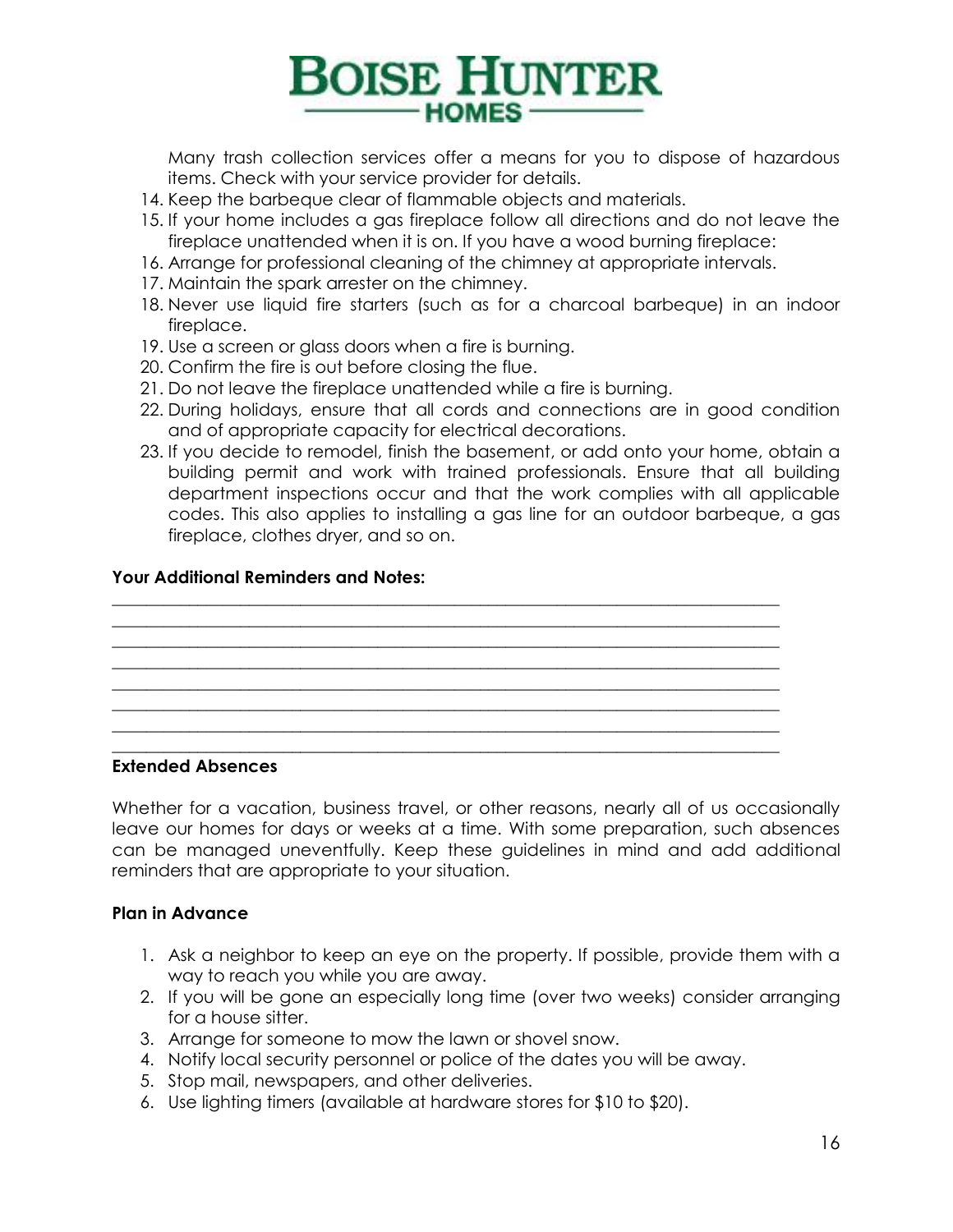# **BOISE HUNTER**  $-$ HOMES $-$

- 7. Confirm that all insurance policies that cover your property and belongings are current and provide sufficient coverage.
- 8. Mark valuable items with identifying information. Consider whether you have irreplaceable items that should be stored in a bank vault or security box.

#### **As You Leave**

- 1. Forward phone calls to a relative or close friend.
- 2. Unplug computers and other electronic devices that might be harmed in an electric storm.
- 3. Leave window coverings in their most typical positions.
- 4. Confirm that all doors and windows are locked and the deadbolts are engaged.
- 5. Shut off the main water supply. Set the thermostat on the water heater to "vacation" to save energy.
- 6. Store items such as your lawn mower, bicycles, or ladders in the garage.
- 7. Disengage the garage door opener (pull on the rope that hangs from the mechanism). Use the manufacturer's lock to bolt the overhead door. *Caution:* Attempting to operate the garage door opener when the manufacturer's lock is bolted will burn out the motor of your opener. Upon your return, unlock the garage door first, then re-engage the motor (simply push the button to operate the opener and it will reconnect) to restore normal operation.
- 8. Leave a second car in the drive.
- 9. Summer: Turn your air conditioner fan to on. Set the thermostat to 78.

\_\_\_\_\_\_\_\_\_\_\_\_\_\_\_\_\_\_\_\_\_\_\_\_\_\_\_\_\_\_\_\_\_\_\_\_\_\_\_\_\_\_\_\_\_\_\_\_\_\_\_\_\_\_\_\_\_\_\_\_\_\_\_\_\_\_\_\_\_\_\_\_\_\_\_\_\_\_ \_\_\_\_\_\_\_\_\_\_\_\_\_\_\_\_\_\_\_\_\_\_\_\_\_\_\_\_\_\_\_\_\_\_\_\_\_\_\_\_\_\_\_\_\_\_\_\_\_\_\_\_\_\_\_\_\_\_\_\_\_\_\_\_\_\_\_\_\_\_\_\_\_\_\_\_\_\_ \_\_\_\_\_\_\_\_\_\_\_\_\_\_\_\_\_\_\_\_\_\_\_\_\_\_\_\_\_\_\_\_\_\_\_\_\_\_\_\_\_\_\_\_\_\_\_\_\_\_\_\_\_\_\_\_\_\_\_\_\_\_\_\_\_\_\_\_\_\_\_\_\_\_\_\_\_\_ \_\_\_\_\_\_\_\_\_\_\_\_\_\_\_\_\_\_\_\_\_\_\_\_\_\_\_\_\_\_\_\_\_\_\_\_\_\_\_\_\_\_\_\_\_\_\_\_\_\_\_\_\_\_\_\_\_\_\_\_\_\_\_\_\_\_\_\_\_\_\_\_\_\_\_\_\_\_ \_\_\_\_\_\_\_\_\_\_\_\_\_\_\_\_\_\_\_\_\_\_\_\_\_\_\_\_\_\_\_\_\_\_\_\_\_\_\_\_\_\_\_\_\_\_\_\_\_\_\_\_\_\_\_\_\_\_\_\_\_\_\_\_\_\_\_\_\_\_\_\_\_\_\_\_\_\_ \_\_\_\_\_\_\_\_\_\_\_\_\_\_\_\_\_\_\_\_\_\_\_\_\_\_\_\_\_\_\_\_\_\_\_\_\_\_\_\_\_\_\_\_\_\_\_\_\_\_\_\_\_\_\_\_\_\_\_\_\_\_\_\_\_\_\_\_\_\_\_\_\_\_\_\_\_\_ \_\_\_\_\_\_\_\_\_\_\_\_\_\_\_\_\_\_\_\_\_\_\_\_\_\_\_\_\_\_\_\_\_\_\_\_\_\_\_\_\_\_\_\_\_\_\_\_\_\_\_\_\_\_\_\_\_\_\_\_\_\_\_\_\_\_\_\_\_\_\_\_\_\_\_\_\_\_ \_\_\_\_\_\_\_\_\_\_\_\_\_\_\_\_\_\_\_\_\_\_\_\_\_\_\_\_\_\_\_\_\_\_\_\_\_\_\_\_\_\_\_\_\_\_\_\_\_\_\_\_\_\_\_\_\_\_\_\_\_\_\_\_\_\_\_\_\_\_\_\_\_\_\_\_\_\_ \_\_\_\_\_\_\_\_\_\_\_\_\_\_\_\_\_\_\_\_\_\_\_\_\_\_\_\_\_\_\_\_\_\_\_\_\_\_\_\_\_\_\_\_\_\_\_\_\_\_\_\_\_\_\_\_\_\_\_\_\_\_\_\_\_\_\_\_\_\_\_\_\_\_\_\_\_\_  $\_$  , and the set of the set of the set of the set of the set of the set of the set of the set of the set of the set of the set of the set of the set of the set of the set of the set of the set of the set of the set of th \_\_\_\_\_\_\_\_\_\_\_\_\_\_\_\_\_\_\_\_\_\_\_\_\_\_\_\_\_\_\_\_\_\_\_\_\_\_\_\_\_\_\_\_\_\_\_\_\_\_\_\_\_\_\_\_\_\_\_\_\_\_\_\_\_\_\_\_\_\_\_\_\_\_\_\_\_\_ \_\_\_\_\_\_\_\_\_\_\_\_\_\_\_\_\_\_\_\_\_\_\_\_\_\_\_\_\_\_\_\_\_\_\_\_\_\_\_\_\_\_\_\_\_\_\_\_\_\_\_\_\_\_\_\_\_\_\_\_\_\_\_\_\_\_\_\_\_\_\_\_\_\_\_\_\_\_ \_\_\_\_\_\_\_\_\_\_\_\_\_\_\_\_\_\_\_\_\_\_\_\_\_\_\_\_\_\_\_\_\_\_\_\_\_\_\_\_\_\_\_\_\_\_\_\_\_\_\_\_\_\_\_\_\_\_\_\_\_\_\_\_\_\_\_\_\_\_\_\_\_\_\_\_\_\_ \_\_\_\_\_\_\_\_\_\_\_\_\_\_\_\_\_\_\_\_\_\_\_\_\_\_\_\_\_\_\_\_\_\_\_\_\_\_\_\_\_\_\_\_\_\_\_\_\_\_\_\_\_\_\_\_\_\_\_\_\_\_\_\_\_\_\_\_\_\_\_\_\_\_\_\_\_\_ \_\_\_\_\_\_\_\_\_\_\_\_\_\_\_\_\_\_\_\_\_\_\_\_\_\_\_\_\_\_\_\_\_\_\_\_\_\_\_\_\_\_\_\_\_\_\_\_\_\_\_\_\_\_\_\_\_\_\_\_\_\_\_\_\_\_\_\_\_\_\_\_\_\_\_\_\_\_

- 10. Winter: Set the thermostat to a minimum of 55. Leave doors on cabinets that contain plumbing lines open. Leave room doors open as well. This allows heat to circulate.
- 11. Arm your security system, if applicable.

#### **Your Additional Reminders and Notes:**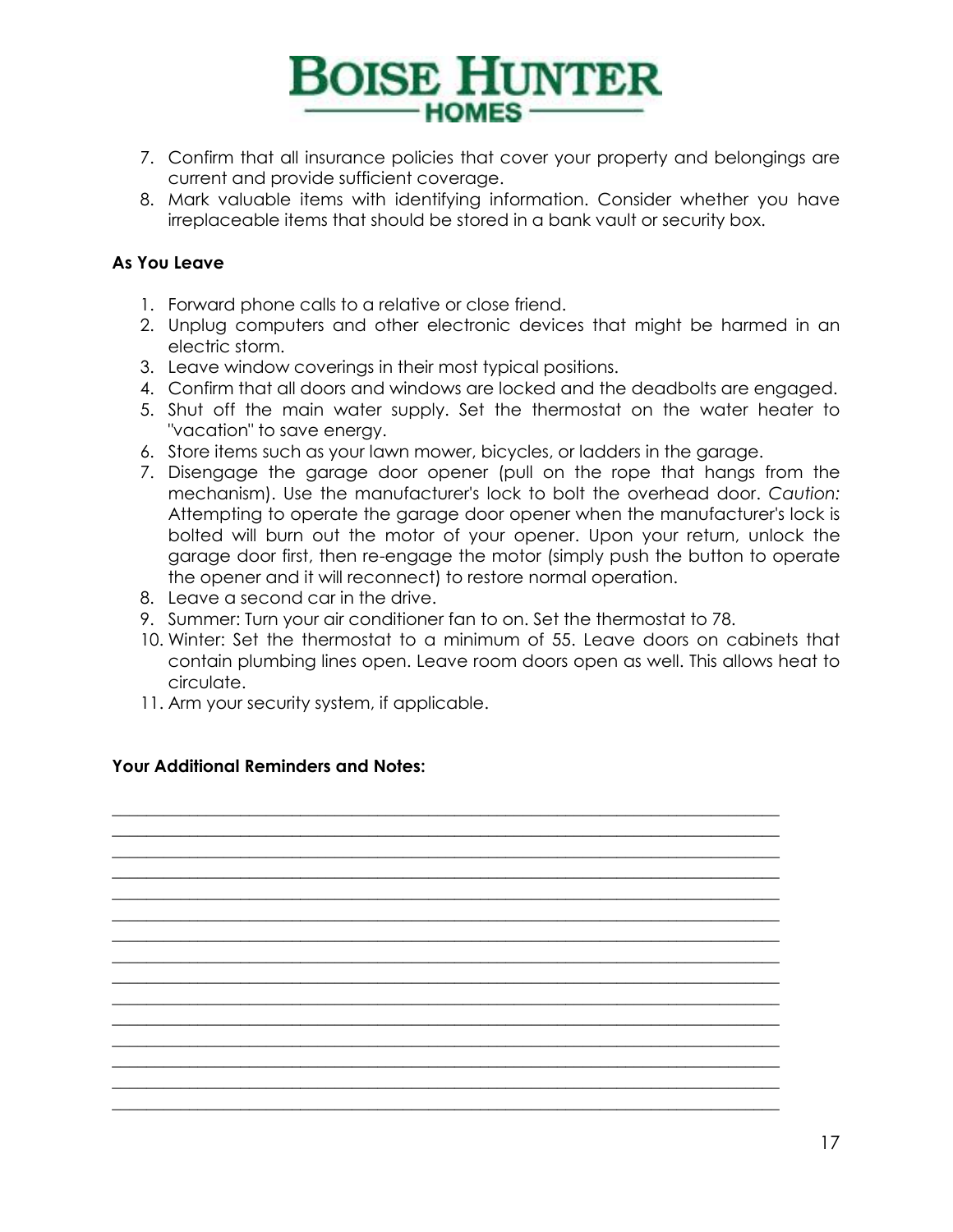# **BOISE HUNTER**

\_\_\_\_\_\_\_\_\_\_\_\_\_\_\_\_\_\_\_\_\_\_\_\_\_\_\_\_\_\_\_\_\_\_\_\_\_\_\_\_\_\_\_\_\_\_\_\_\_\_\_\_\_\_\_\_\_\_\_\_\_\_\_\_\_\_\_\_\_\_\_\_\_\_\_\_\_

## **Section 5: Energy and Water Conservation**

Good planning and thoughtful everyday habits can save significant amounts of energy and water. In the process of conserving, you also save money as an additional benefit. Keep these hints in mind as you select and use your home's features:

#### **Heating and Cooling**

Maintain all your home's systems in clean and good working order to prevent inconvenience and maximize efficiency. Arrange for a professional to service heat and air conditioning systems a minimum of once every two years.

Keep filters clean or replace them regularly.

Learn how to use your day/night thermostat for comfort and efficient energy use.

If you have a zoned system (more than one furnace and separate controls) think through operating schedules and temperature settings to maximize comfort and minimize energy consumption.

During cold days, open window coverings to allow the sun to warm your home. Close them when the sun begins to set.

Limit use of your fireplace in extremely cold or windy weather when the chimney draft will draw room air out at an extreme rate.

During the winter, humidifying the air in your home allows the air to retain more heat and is a general health benefit. Note: If condensation develops on your windows, you have taken a good thing too far and need to lower the setting on the humidifier. Avoid use of the humidifier when you are using your air conditioner.

Ceiling fans cost little to operate and the moving air allows you to feel comfortable at temperatures several degrees higher.

One hot days, close all windows and the window coverings on windows facing the sun to minimize solar heating and reduce demands on your air conditioner.

Whole house fans draw cool outside air into the home through open windows, often effectively creating a comfortable temperature. Avoid running a whole house fan at the same time as air conditioning

Plan landscaping elements that support efficient energy use:

- 1. Deciduous trees provide shade during the summer and permit solar warming in winter.
- 2. Evergreen trees and shrubs can create a windbreak and reduce heating costs.
- 3. Position trees to shade the roof and still allow good air flow around the home.
- 4. Plant shrubs and trees to shade the air conditioner without obstructing air flow around the unit.
- 5. Keep the garage overhead doors closed.
- 6.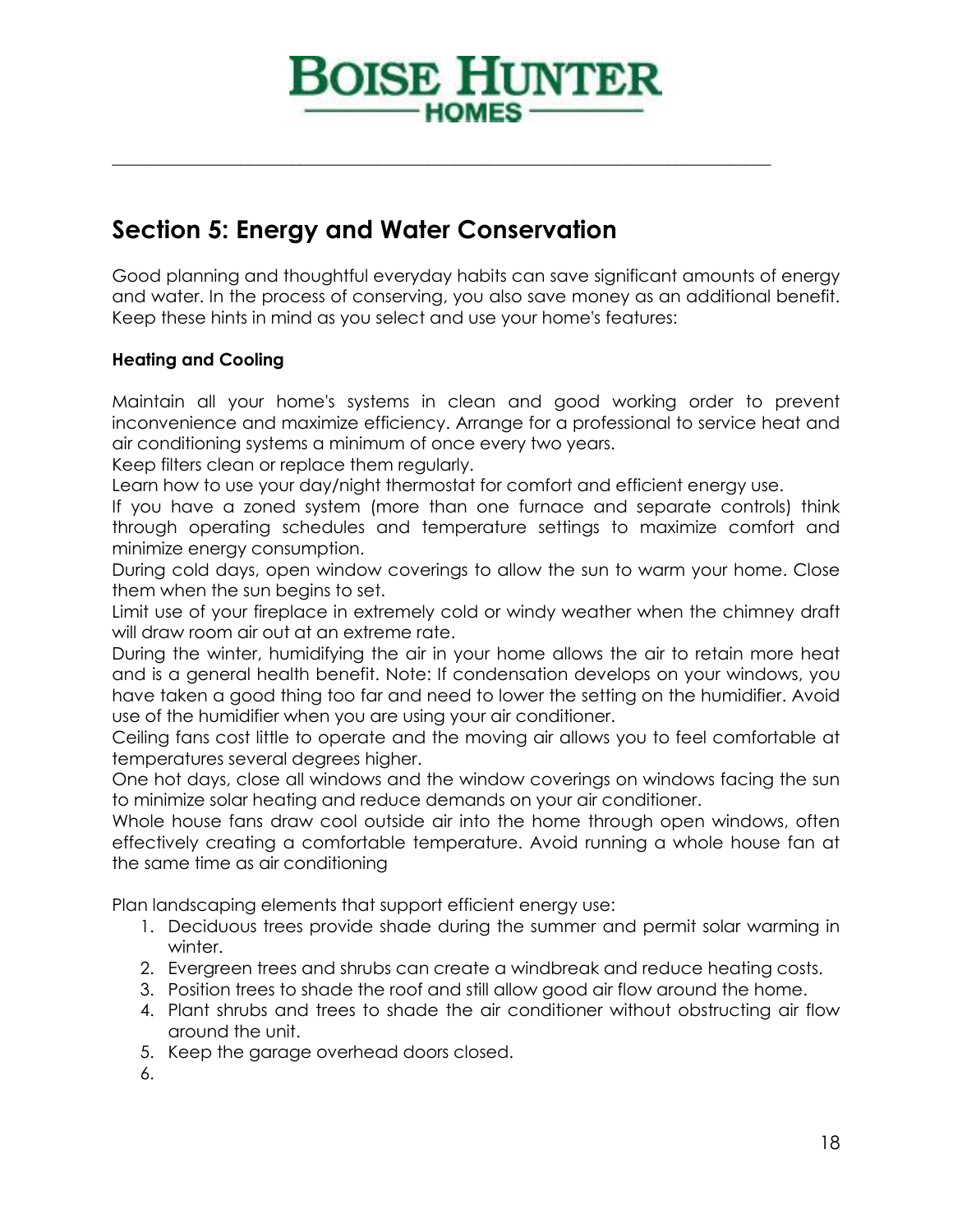## **BOISE HUNTER HOMES-**

#### **Water and Water Heater**

- 1. Set your water heater at 120 degrees if your dishwasher has a water booster heater. If not, set the water heater at 140 degrees.
- 2. Follow the steps outlined in the manufacturer's directions for draining water from your water heater in order to remove accumulated hard-water scale that builds up inside the tank. Timing will depend on the nature of your water supply.
- 3. Correct plumbing leaks, running toilets, or dripping faucets ASAP.
- 4. Keep aerators clean.
- 5. If you have a swimming pool, consider using solar heating power.

#### **Appliances**

In selecting your home's appliances, compare the information on the (yellow and black) Energy Guide sticker. Sometimes spending a bit more up front can reduce operating costs over the life of the appliance, conserving energy at the same time.

- 1. Use cold water when operating your disposal. This not only saves hot water you pay to heat, it preserves the disposal motor.
- 2. When baking, preheat your oven just five minutes before you use it. When possible, bake several items at the same time or at least consecutively. Turn the oven off a few minutes before baking time is done.
- 3. Microwave rather than using the range when possible, especially during hot weather.
- 4. Run the dishwasher when it has a full load and use the air-dry cycle. Avoid regular use of the rinse and hold cycle.
- 5. Turn electric burners off a few minutes before cooking is complete.
- 6. Refrigerators with the freezer on top generally use significantly less energy than side-by-side models. Select an appropriate size for your needs; two small refrigerators use more energy than one large one.

#### **Electrical**

Use compact fluorescent bulbs or fluorescent tubes where possible. Incandescent bulbs are the least efficient source of light.

Turn lights and other electric items off when you finish using them or leave the room.

#### **Maintenance**

Caulk in dry weather when temperatures are moderate. Check all locations, such as:

- 1. Foundation penetrations (electrical, phone, water, cable tv, and gas line entrances)
- 2. Around fans and vents
- 3. Joints between door or window frames and siding
- 4. Check weather stripping on all exterior doors and adjust as needed. Ensure that door thresholds are a good fit—most are adjustable.
- 5. After any activity in the attic, check that the insulation is evenly distributed.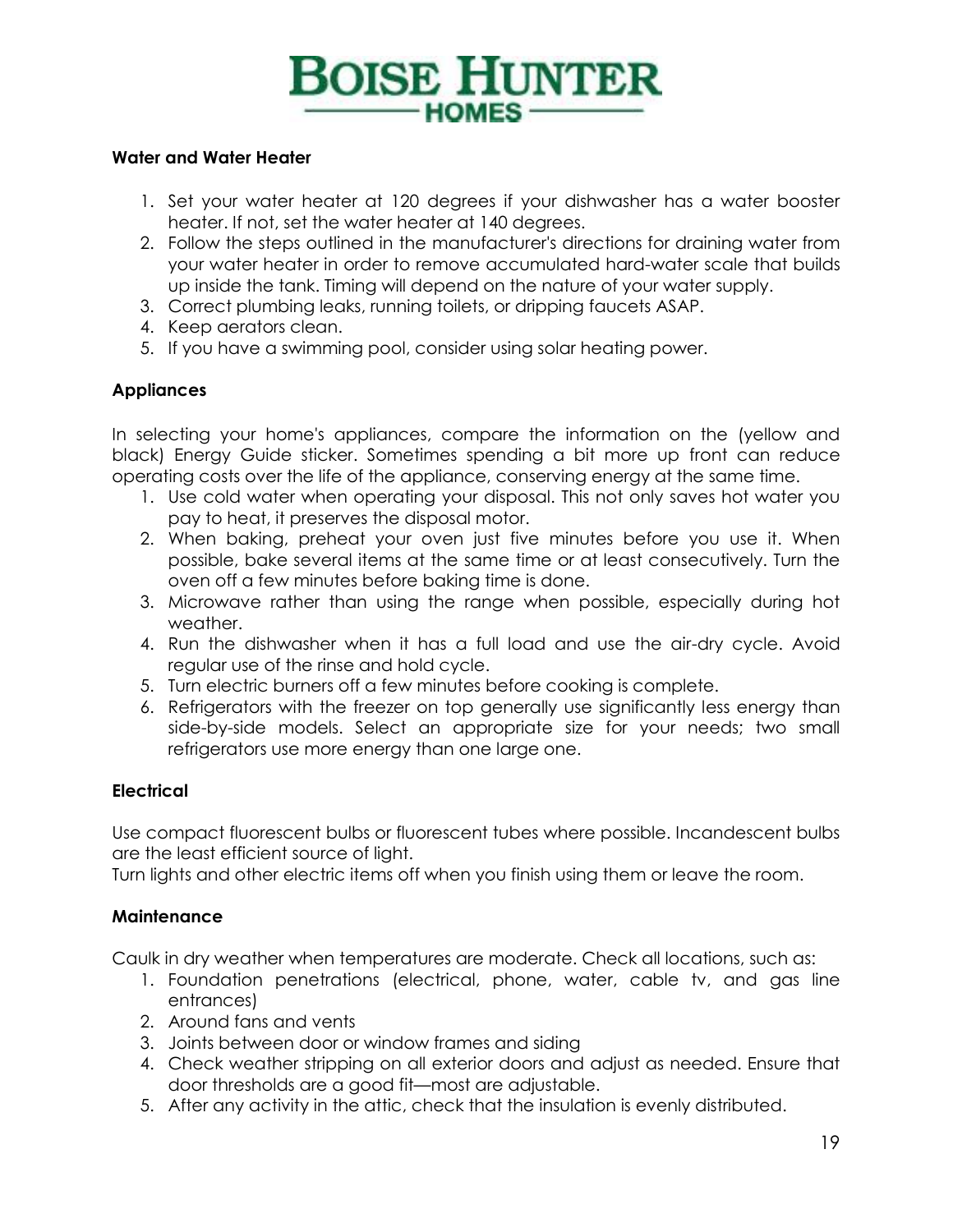

## Section 6: Appliance Service List Closing Date \_\_\_\_\_\_\_\_\_\_

This sheet is for your convenience. For warranty service on an appliance, contact the appropriate manufacturer directly at the service number provided in the appliance literature. You will need to supply the model and serial number (usually located on a small metal plate or seal attached to the appliance in an inconspicuous location), and the date of purchase (your closing date).

| <b>Appliance</b> | Manufacturer | Model # | Serial # | Service<br>Phone<br>$\#$ |
|------------------|--------------|---------|----------|--------------------------|
| Range            |              |         |          |                          |
| Range Hood       |              |         |          |                          |
| Cooktop          |              |         |          |                          |
| Oven             |              |         |          |                          |
| Microwave        |              |         |          |                          |
| Dishwasher       |              |         |          |                          |
| Disposal         |              |         |          |                          |
| Compacter        |              |         |          |                          |
| Washer           |              |         |          |                          |
| Dryer            |              |         |          |                          |
| Refrigerator     |              |         |          |                          |
| Freezer          |              |         |          |                          |
|                  |              |         |          |                          |
|                  |              |         |          |                          |
|                  |              |         |          |                          |
|                  |              |         |          |                          |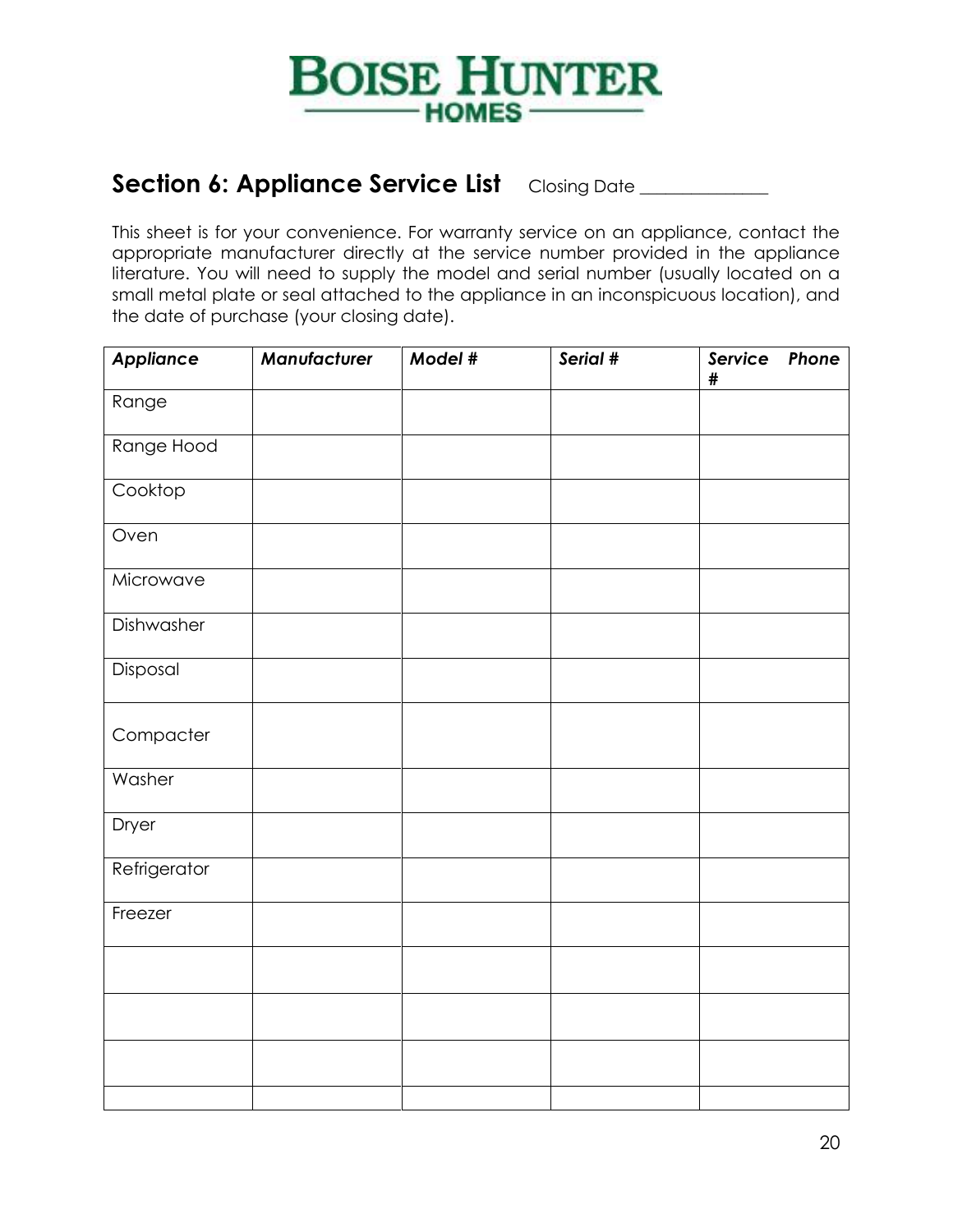

## **Section 7: Maintenance Schedule**

Begin care of your home with organized records, including information about all of its components and your furnishings. This information will make caring for you home easier, the records may be useful in completing tax returns, and will be valuable when you sell your home. Another worthwhile step is to inventory all equipment, appliances,

furnishings, and personal belongings. A photo album containing pictures of each room is an excellent supplemental item. In addition to normal daily and weekly care, develop a schedule of preventative routines based on the information in this manual and the manufacturer literature you receive. A change of season creates special maintenance needs so plan for winterizing and summarizing your home.

| Task/Notes | Frequency | $\mathsf J$ | $\mathsf F$ | M <sub>1</sub> | $\mathsf{A}$ | M | $\mathsf J$ | $\mathsf J$ | $\mathsf{A}$ | $\mathsf{S}$ | $\mathbf O$ | $\mathsf{N}$ | D |
|------------|-----------|-------------|-------------|----------------|--------------|---|-------------|-------------|--------------|--------------|-------------|--------------|---|
|            |           |             |             |                |              |   |             |             |              |              |             |              |   |
|            |           |             |             |                |              |   |             |             |              |              |             |              |   |
|            |           |             |             |                |              |   |             |             |              |              |             |              |   |
|            |           |             |             |                |              |   |             |             |              |              |             |              |   |
|            |           |             |             |                |              |   |             |             |              |              |             |              |   |
|            |           |             |             |                |              |   |             |             |              |              |             |              |   |
|            |           |             |             |                |              |   |             |             |              |              |             |              |   |
|            |           |             |             |                |              |   |             |             |              |              |             |              |   |
|            |           |             |             |                |              |   |             |             |              |              |             |              |   |
|            |           |             |             |                |              |   |             |             |              |              |             |              |   |
|            |           |             |             |                |              |   |             |             |              |              |             |              |   |
|            |           |             |             |                |              |   |             |             |              |              |             |              |   |
|            |           |             |             |                |              |   |             |             |              |              |             |              |   |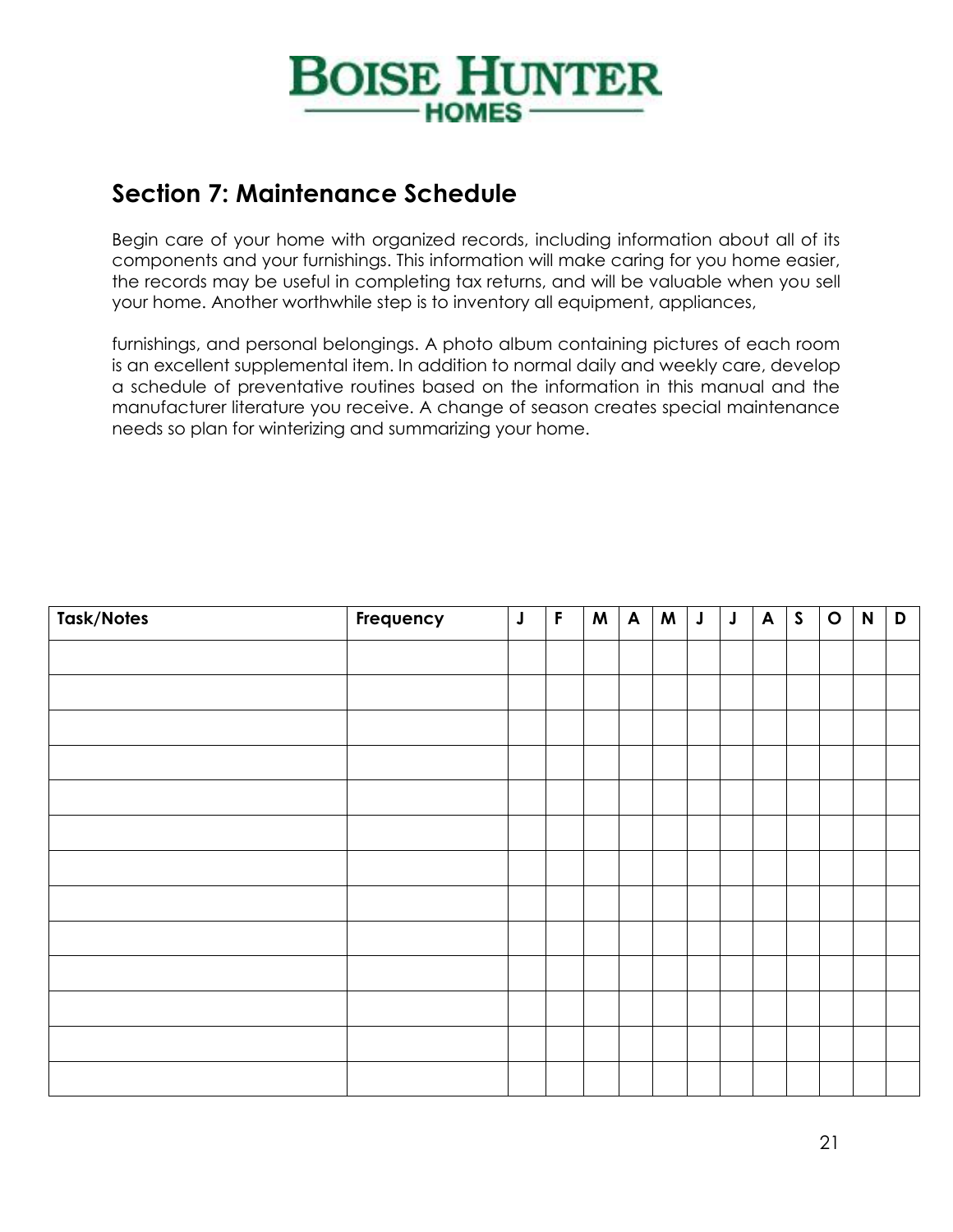# **BOISE HUNTER**  $-HOMES -$

## **Section 8: Boise Hunter Homes Limited Warranty Items**

### **Air Conditioning Use and Maintenance Guidelines**

Air conditioning can greatly enhance the comfort of your home, but if it is used improperly or inefficiently, wasted energy and frustration will result. These hints and suggestions are provided to help you maximize your air conditioning system.

Your air conditioning system is a whole-house system. The air conditioning unit is the mechanism that produces cooler air. The air conditioning system involves everything inside your home including, for example, drapes, blinds, and windows.

Your home air conditioning is a closed system, which means that the interior air is continually recycled and cooled until the desired air temperature is reached. Warm outside air disrupts the system and makes cooling impossible. Therefore, you should keep all windows closed. The heat from the sun shining through windows with open drapes is intense enough to overcome the cooling effect of the air conditioning unit. For best results, close the drapes on these windows.

Time is very important in your expectations of an air conditioning system. Unlike a light bulb, which reacts instantly when you turn on a switch, the air conditioning unit only begins a process when you set the thermostat.

For example, if you come home at 6:00 p.m. when the temperature has reached 90 degrees F and set your thermostat to 75 degrees, the air conditioning unit will begin cooling, but will take much longer to reach the desired temperature. During the whole day, the sun has been heating not only the air in the house, but the walls, the carpet, and the furniture. At 6:00 p.m. the air conditioning unit starts cooling the air, but the walls, carpet, and furniture release heat and nullify this cooling. By the time the air conditioning unit has cooled the walls, carpet, and furniture, you may well have lost patience.

If evening cooling is your primary goal, set the thermostat at a moderate temperature in the morning while the house is cooler, allowing the system to maintain the cooler temperature. The temperature setting may then be lowered slightly when you arrive home, with better results. Once the system is operating, setting the thermostat at 60 degrees will *not* cool the home any faster and can result in the unit freezing up and not performing at all. Extended use under these conditions can damage the unit.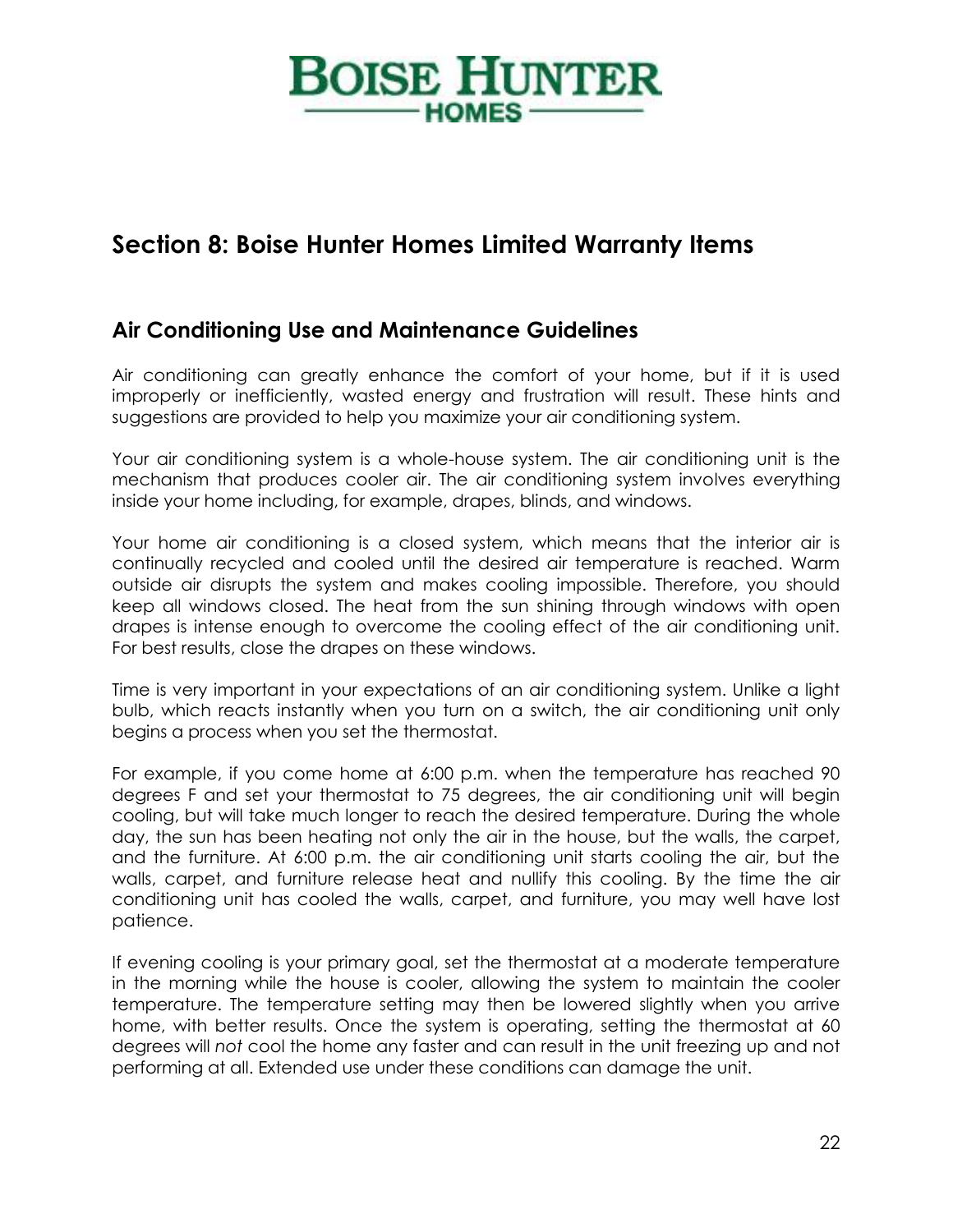# **BOISE HUNTER**  $-HOMES -$

#### **Adjust Vents**

Maximize air flow to occupied parts of your home by adjusting the vents. Likewise, when the seasons change, readjust them for comfortable heating.

#### **Compressor Level**

Maintain the air conditioning compressor in a level position to prevent inefficient operation and damage to the equipment. *See also Grading and Drainage.*

#### **Humidifier**

If a humidifier is installed on the furnace system, turn it off when you use the air conditioning; otherwise, the additional moisture can cause a freeze-up of the cooling system.

#### **Manufacturer's Instructions**

The manufacturer's manual specifies maintenance for the condenser. Review and follow these points carefully. Since the air conditioning system is combined with the heating system, follow the maintenance instructions for your furnace as part of maintaining your air conditioning system.

#### **Temperature Variations**

Temperatures may vary from room to room by several degrees Fahrenheit. This is due to such variables as floor plan, orientation of the home on the lot, type and use of window coverings, and traffic through the home.

#### **Troubleshooting Tips: No Air Conditioning**

Before calling for service, check to confirm that the:

- 1. Thermostat is set to "cool" and the temperature is set below the room temperature.
- 2. Blower panel cover is installed correctly for the furnace blower (fan) to operate. Similar to the way a clothes dryer door operates, this panel pushes in a button that lets the fan motor know it is safe to come on. If that button is not pushed in, the furnace will not operate.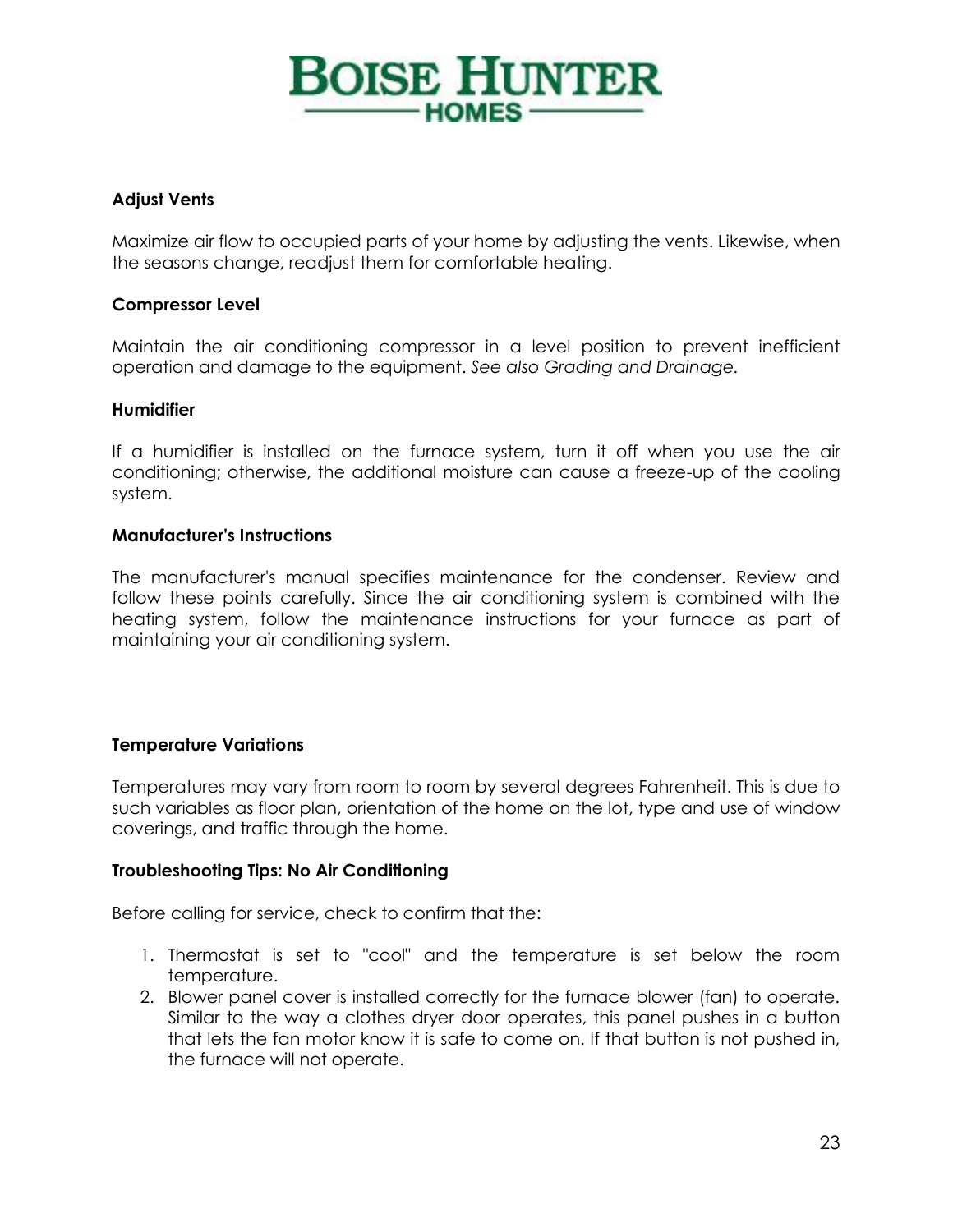# **BOISE HUNTER**  $-HOMES$  –

- 3. Air conditioner and furnace breakers on the main electrical panel are on. (Remember if a breaker trips you must turn it from the tripped position to the off position before you can turn it back on.)
- 4. 220 switch on the outside wall near the air conditioner is on.
- 5. Switch on the side of the furnace is on.
- 6. Fuse in furnace is good. (See manufacturer literature for size and location.)
- 7. Filter is clean to allow air flow.
- 8. Vents in individual rooms are open.
- 9. Air returns are unobstructed.
- 10. Air conditioner has not frozen from overuse.
- 11. Even if the troubleshooting tips do not identify a solution, the information you gather will be useful to the service provider you call.

#### **Boise Hunter Homes Limited Warranty Guidelines**

The air conditioning system should maintain a temperature of 78 degrees or a differential of 15 degrees from the outside temperature, measured in the center of each room at a height of 5 feet above the floor. Lower temperature settings are often possible, but neither the manufacturer nor Boise Hunter Homes guarantee this.

#### **Compressor**

The air conditioning compressor must be in a level position to operate correctly. If it settles during the warranty period, Boise Hunter Homes will correct this.

#### **Coolant**

The outside temperature must be 70 degrees F or higher for the contractor to add coolant to the system. If your home was completed during winter months, this charging of the system is unlikely to be complete and will need to be performed in the spring. Although we check and document this at orientation, your call to remind us is welcome in the spring.

#### **Nonemergency**

Lack of air conditioning service is not an emergency. Air conditioning contractors in our region respond to air conditioning service requests during normal business hours and in the order received.

### **Alarm System**

#### **Homeowner Use and Maintenance Guidelines**

If your home selections included prewire for an alarm system, you will arrange for the final connection and activation after you move-in. The alarm company will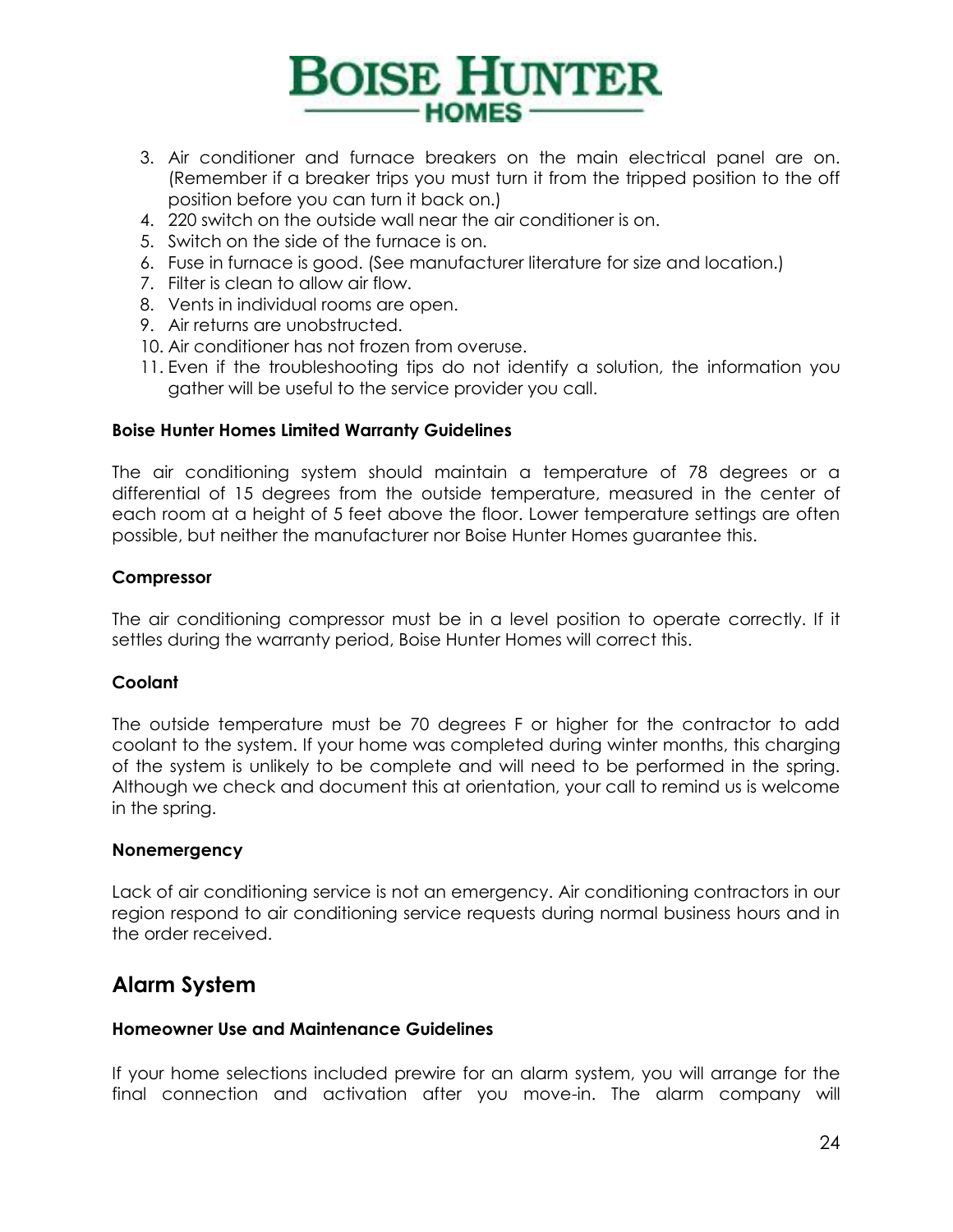

demonstrate the system, instruct you in its use, and provide identification codes for your family. We recommend that you test the system each month.

#### **Boise Hunter Homes Limited Warranty Guidelines**

Boise Hunter Homes will correct wiring that does not perform as intended for the alarm system. Boise Hunter Homes makes no representation that the alarm system will provide the protection for which it is installed or intended.

#### **Appliances**

#### **Homeowner Use and Maintenance Guidelines**

Please see your *Appliance Service* information sheet.

#### **Boise Hunter Homes Limited Warranty Guidelines**

We confirm that all appliance surfaces are in acceptable condition during your orientation. We assign all appliance warranties to you, effective on the date of closing. The appliance manufacturers warrant their products directly to you according to the terms and conditions of these written warranties.

### **Asphalt**

#### **Homeowner Use and Maintenance Guidelines**

Asphalt is a flexible and specialized surface. Like any other surface in your home, it requires protection from things that can damage it. Over time, the effects of weather and earth movement will cause minor settling and cracking of asphalt. These are normal reactions to the elements and do not constitute improperly installed asphalt or defective material. Avoid using your driveway for one week after it is installed. Keep people, bicycles, lawn mowers, and other traffic off of it.

#### **Chemical Spills**

Asphalt is a petroleum product. Gasoline, oil, turpentine, and other solvents or petroleum products can dissolve or damage the surface. Wash such spills with soap and water immediately, and then rinse them thoroughly with plain water.

#### **Hot Weather**

Avoid any concentrated or prolonged loads on your asphalt, particularly in hot weather. High-heeled shoes, motorcycle or bicycle kickstands, trailers, or even cars left in the same spot for long periods can create depressions or punctures in asphalt.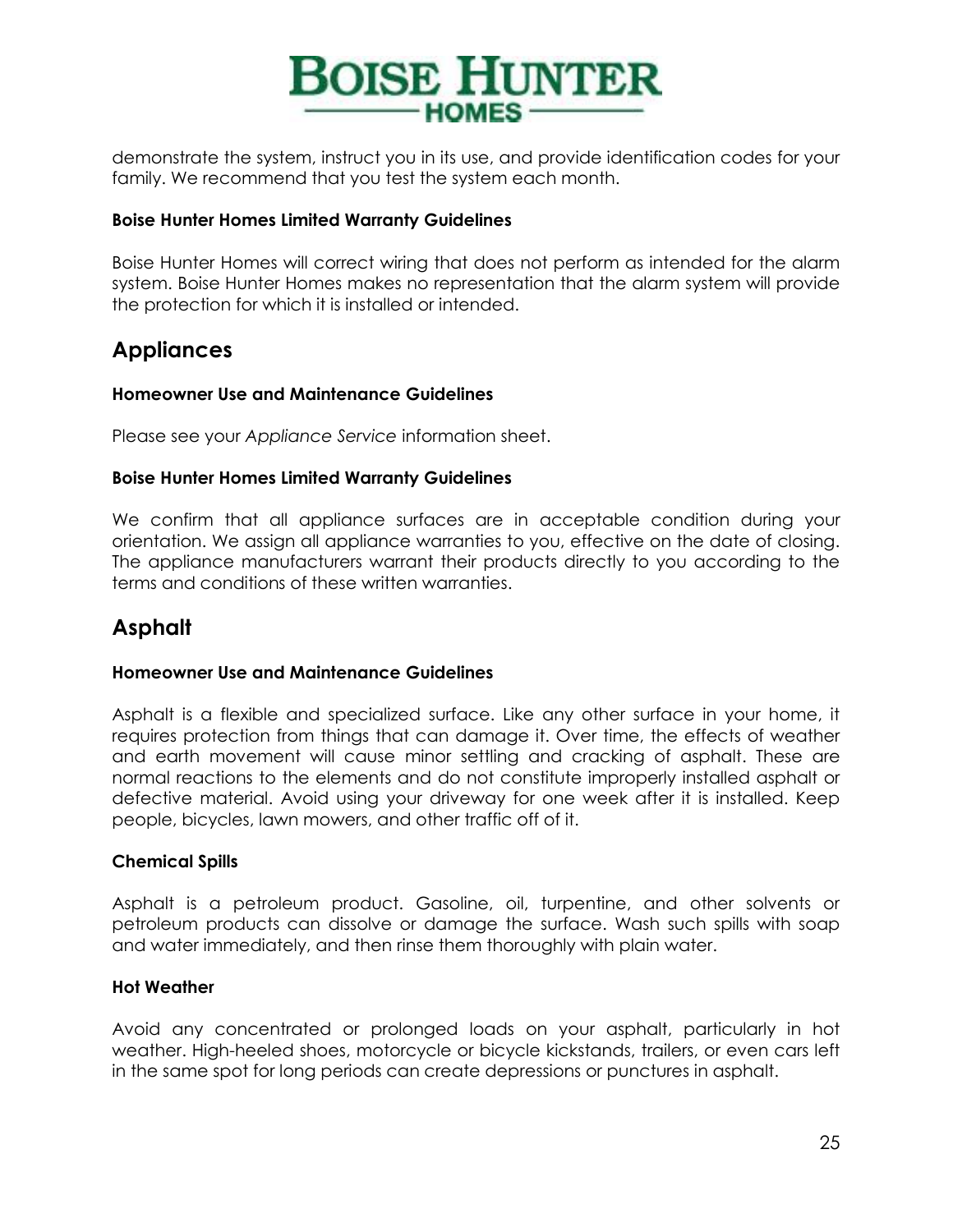

#### **Nonresidential Traffic**

Prohibit commercial or other extremely heavy vehicles such as moving vans or other large delivery trucks from pulling onto your driveway. We design and install asphalt drives for conventional residential vehicle use only: family cars, vans, light trucks, bicycles, and so on.

#### **Sealcoating**

Exposure to sunlight and other weather conditions will fade your driveway, allowing the surface gravel material to be more visible. This is a normal condition and not a material or structural problem. You do not need to treat the surface of your asphalt driveway. However, if you choose to treat it, wait a minimum of 12 months and use a dilute asphalt emulsion, rather than the more common coal tar sealant. Hairline cracks will usually be filled by the sealing process. Larger cracks can be filled or patched with a sand and sealer mixture prior to resealing.

#### **Boise Hunter Homes Limited Warranty**

We perform any asphalt repairs by overlay patching. Boise Hunter Homes is not responsible for the inevitable differences in color between the patch and the original surface. Sealcoating can eliminate this cosmetic condition and is your responsibility.

#### **Alligator Cracking**

If cracking that resembles the skin of an alligator develops under normal residential use, Boise Hunter Homes will repair it. If improper use, such as heavy truck traffic, has caused the condition, repairs will be your responsibility.

#### **Settling**

Settling next to your garage floor of up to 1.5 inches across the width of the driveway is normal. Settling or depressions elsewhere in the driveway of up to one inch in any 8-foot radius are considered normal. We will repair settling that exceeds these measurements.

#### **Thermal Cracking**

Your driveway will exhibit thermal cracking, usually during the first 12 months. These cracks help your driveway adapt to heating and freezing cycles. Cracks should be evaluated in the hottest months—July or August. We will repair cracks that exceed 1/2 inch in width.

#### **Attic Access**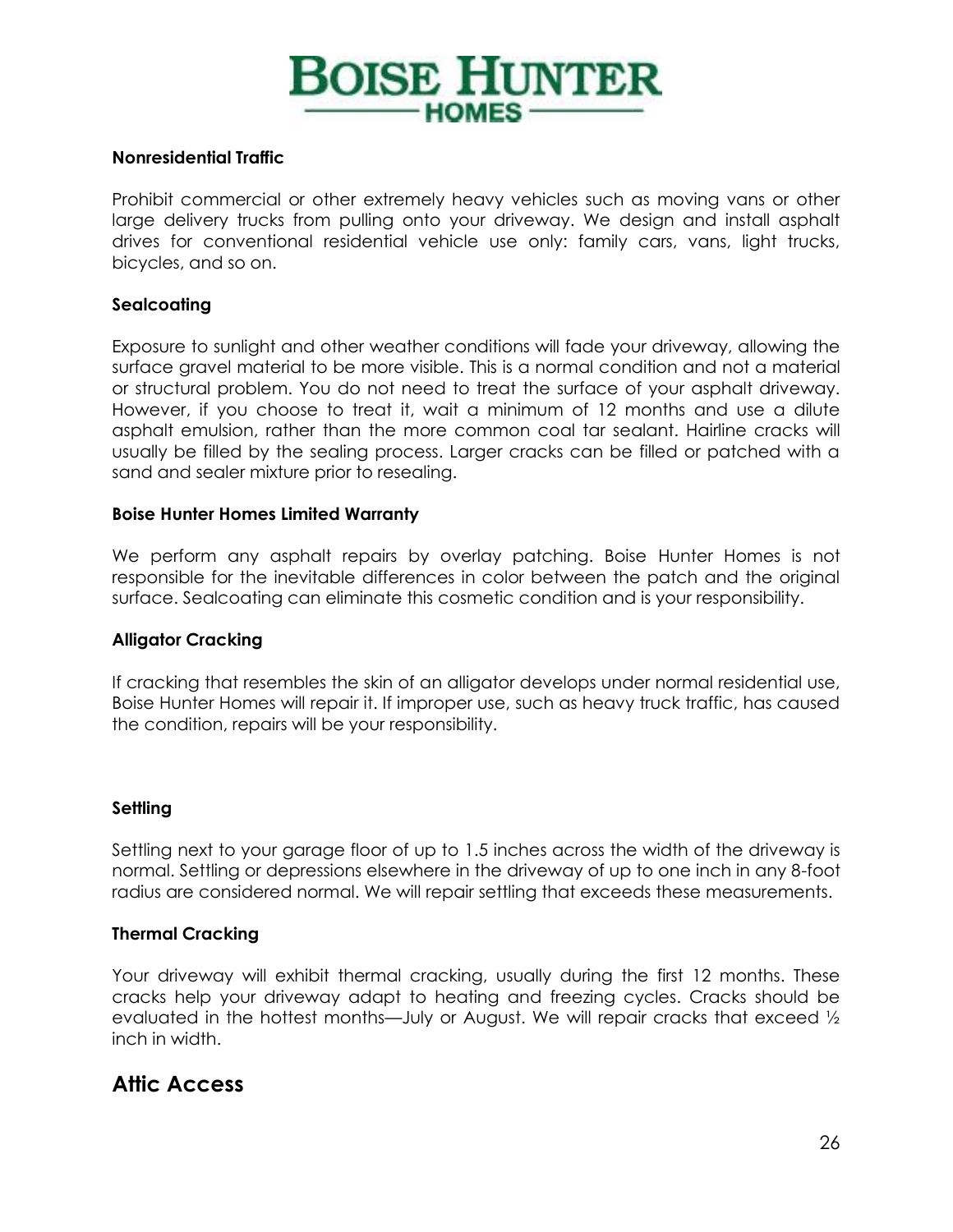

#### **Homeowner Use and Maintenance Guidelines**

The attic space is neither designed nor intended for storage. We provide access to this area for maintenance of mechanical equipment that may traverse the attic space. When you perform needed tasks in the attic, use caution and avoid stepping off wood members onto the drywall. This can result in personal injury or damage to the ceiling below. Your limited warranty does not cover such injury or damage.

#### **Boise Hunter Homes Limited Warranty Guidelines**

Boise Hunter Homes and the local building department inspect the attic before your closing to confirm insulation is correct.

#### **Brick**

#### **Homeowner Use and Maintenance Guidelines**

Brick is one of the most durable and lowest maintenance finishes for a home's exterior. A record of your brick color is included in your selection sheets.

#### **Efflorescence**

The white, powdery substance that sometimes accumulates on brick surfaces is called efflorescence. This is a natural phenomenon and cannot be prevented. In some cases, you can remove it by scrubbing with a stiff brush and vinegar. Consult your home center or hardware store for commercial products to remove efflorescence.

#### **Tuck-Pointing**

After several years, face brick may require tuck-pointing (repairing the mortar between the bricks). Otherwise, no regular maintenance is required.

#### **Weep Holes**

You may notice small holes in the mortar along the lower row of bricks. These holes allow moisture that has accumulated behind the brick to escape. Do not fill these weep holes or permit landscaping materials to cover them.

#### **Boise Hunter Homes Limited Warranty Guidelines**

We check the brick-work during the orientation to confirm correct installation of designated materials.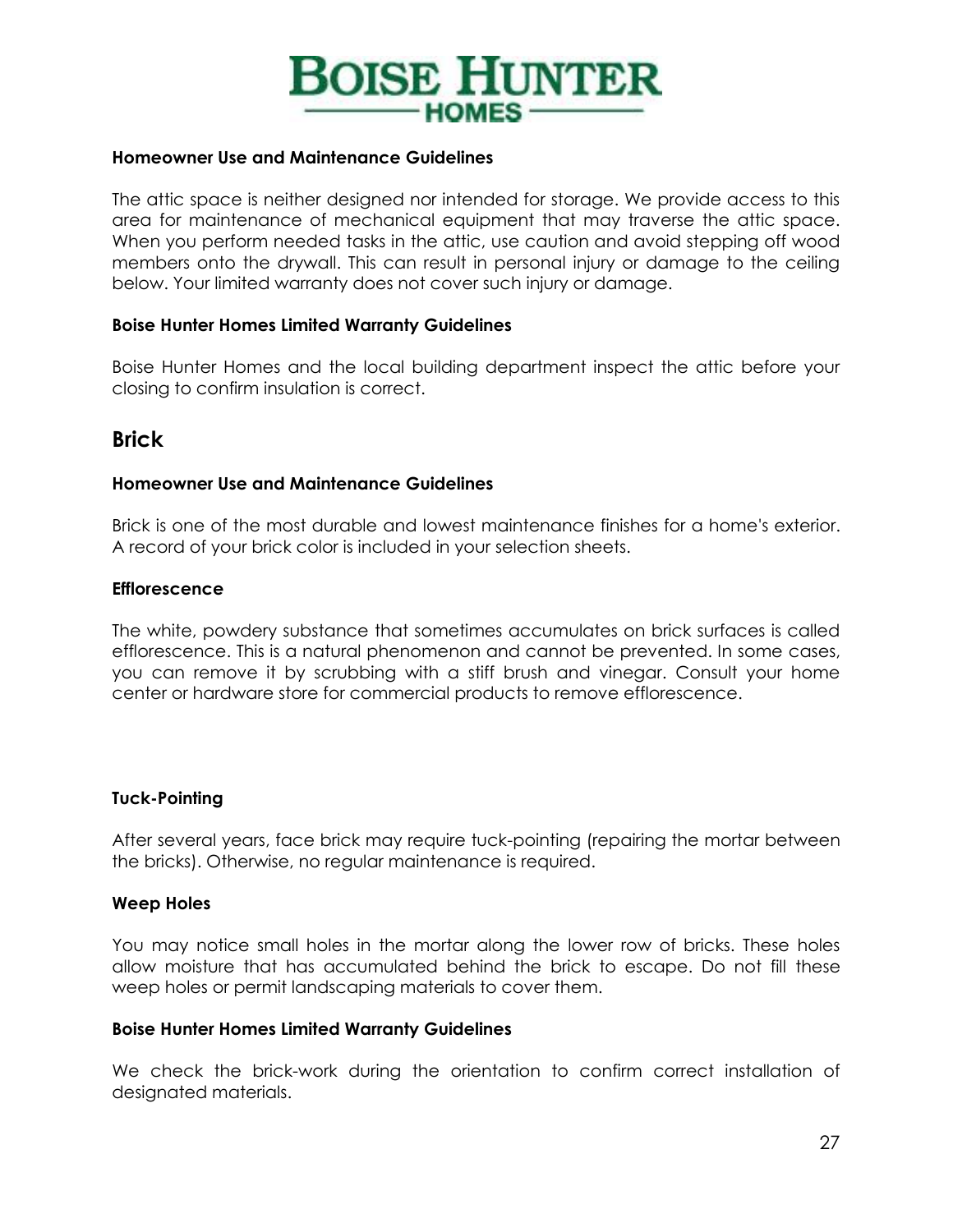# **BOISE HUNTER HOMES-**

#### **Cracks**

One time during the warranty period, we repair masonry cracks that exceed 3/16 inch.

### **Cabinets**

#### **Homeowner Use and Maintenance Guidelines**

Your selection sheets are your record of the brand, style, and color of cabinets in your home. If you selected wood or wood veneer cabinets, expect differences in grain and color between and within the cabinet components due to natural variations in wood and the way it takes stain.

#### **Cleaning**

Products such as lemon oil or polishes that include scratch cover are suggested for wood cabinet care. Follow container directions. Use such products a maximum of once every 3 to 6 months to avoid excessive build-up. Avoid paraffin-based spray waxes and washing cabinets with water, as both will damage the luster of the finish.

#### **Hinges**

If hinges catch or drawer glides become sluggish, a small amount of silicone lubricant will improve their performance.

#### **Moisture**

Damage to cabinet surfaces and warping can result from operating appliances that generate large amounts of moisture (such as a crockpot) too near the cabinet. When operating such appliances, place them in a location that is not directly under a cabinet.

#### **Boise Hunter Homes Limited Warranty Guidelines**

During the orientation, we will confirm that all cabinet parts are installed and that their surfaces are in acceptable condition.

#### **Alignment**

Doors, drawer fronts, and handles should be level and even.

#### **Operation**

Cabinets should operate properly under normal use.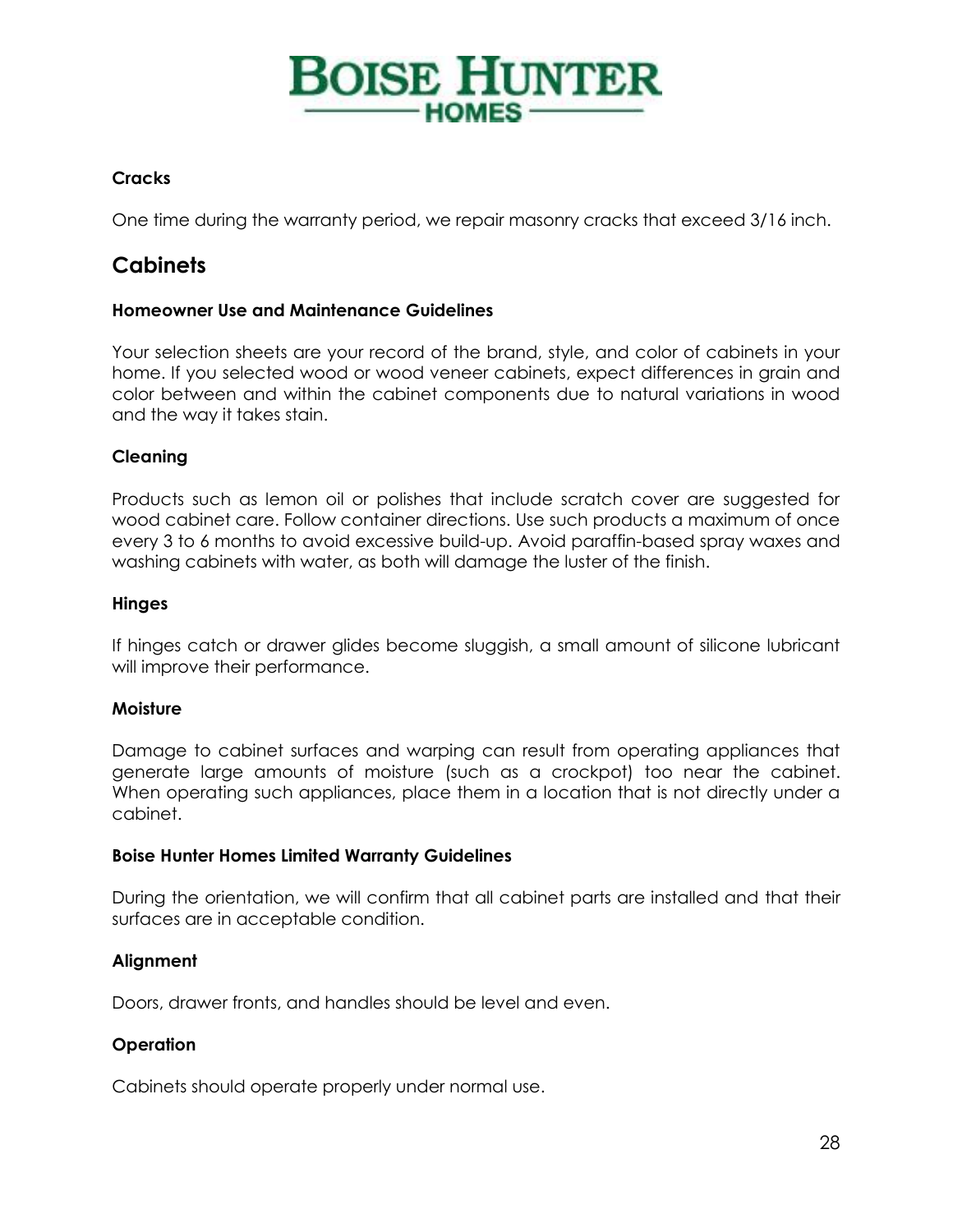

#### **Separations**

We will correct gaps between cabinets and the ceiling or cabinets and the walls by caulking or other means if the gap exceeds 1/8 inch (locations behind appliances are accepted from this repair).

#### **Warping**

If doors or drawer fronts warp in excess of 1/4 inch within 24 inches, we will correct this by adjustment or replacement.

#### **Wood Grain**

Readily noticeable variations in wood grain and color are normal in all wood or wood veneer selections. Replacements are not made due to such variations.

#### **Carpet**

#### **Homeowner Use and Maintenance Guidelines**

Your selection sheets provide a record of the brand, style, and color of floor coverings in your home. Please retain this information for future reference. Refer to the various manufacturers' recommendations for additional information on the care of your floor coverings.

#### **Burns**

Take care of any kind of burn immediately. First, snip off the darkened fibers. Then use a soap less cleaner and sponge with water. If the burn is extensive, talk with a professional about replacing the damaged area.

#### **Cleaning**

You can add years to the life of your carpet with regular care. Carpet wears out because of foot traffic and dirt particles that get trampled deep into the pile beyond the suction of the vacuum. The dirt particles wear down the fibers like sandpaper and dull the carpet. The most important thing you can do to protect your carpet is to vacuum it frequently.

Vacuum twice each week lightly and once a week thoroughly. Heavy traffic areas may require more frequent cleaning. A light vacuuming is three passes; a thorough job may need seven passes. A vacuum cleaner with a beater-bar agitates the pile and is more effective in bringing dirt to the surface for easy removal.

Vacuuming high-traffic areas daily helps keep them clean and maintains the upright position of the nap. Wipe spills and clean stains immediately. For best results, blot or dab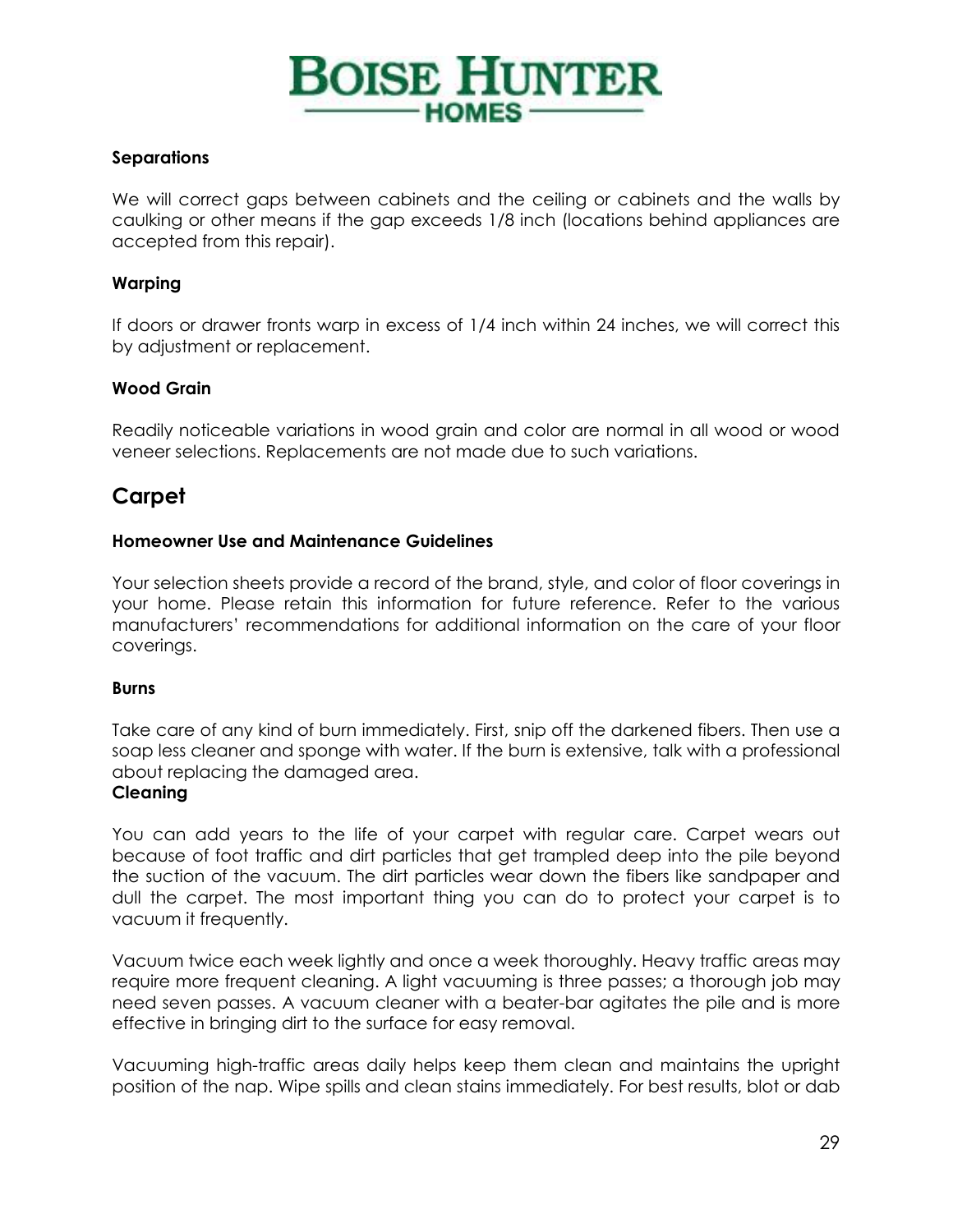

any spill or stain; avoid rubbing. Test stain removers on an out-of-the-way area of the carpet, such as in a closet, to check for any undesirable effects.

Have your carpet professionally cleaned regularly, usually after 18 months in your home and then once a year after that.

#### **Crushing**

Furniture and traffic may crush a carpet's pile fibers. Frequent vacuuming in high-traffic areas and glides or cups under heavy pieces of furniture can help prevent this. Rotating your furniture to change the traffic pattern in a room promotes more even wear. Some carpets resist matting and crushing because of their level of fiber, but this does not imply or guarantee that no matting or crushing will occur. Heavy traffic areas such as halls and stairways are more susceptible to wear and crushing. This is considered normal wear.

#### **Fading**

Science has yet to develop a color that will not fade with time. All carpets will slowly lose some color due to natural and artificial forces in the environment. You can delay this process by frequently removing soil with vacuuming, regularly changing air filters in heating and air conditioning systems, keeping humidity and room temperature from getting too high, and reducing sunlight exposure with window coverings.

#### **Filtration**

If interior doors are kept closed while the air conditioning is operating, air circulation from the closed room flows through the small space at the bottom of the door. This forces the air over the carpet fibers, which in turn act as a filter, catching particulate pollution. Over time, a noticeable stain develops at the threshold. *See also Ghosting.*

#### **Fuzzing**

In loop carpets, fibers may break. Simply clip the excess fibers. If it continues, call a professional.

#### **Pilling**

Pilling or small balls of fiber can appear on your carpet, depending on the type of carpet fiber and the type of traffic. If this occurs, clip off the pills. If they cover a large area, seek professional advice.

#### **Rippling**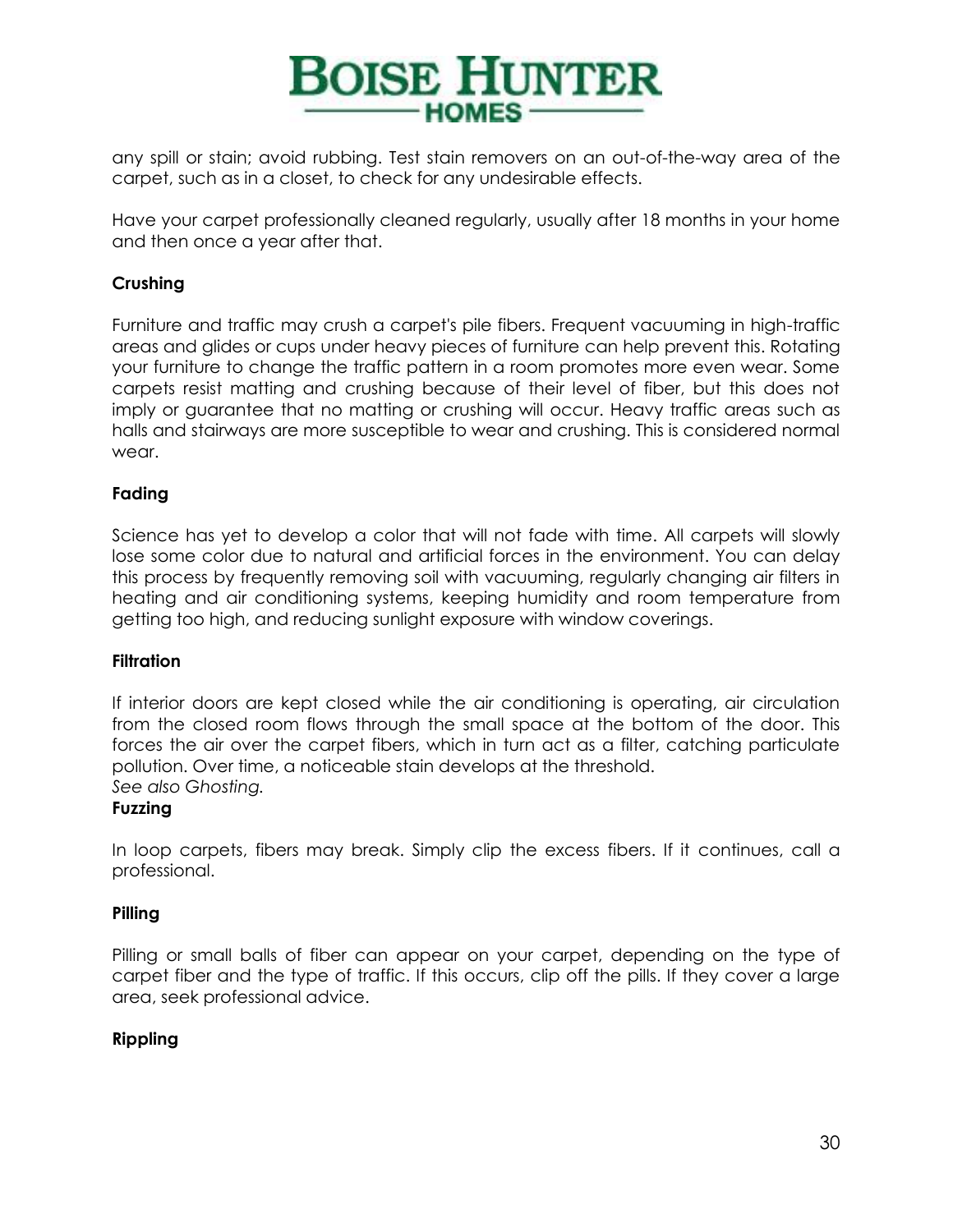

With wall-to-wall carpeting, high humidity may cause rippling. If the carpet remains rippled after the humidity has left, have a professional re-stretch the carpeting using a power stretcher, not a knee-kicker.

#### **Seams**

Carpet usually comes in 12-foot widths, making seams necessary in most rooms. Visible seams are not a defect unless they have been improperly made or unless the material has a defect, making the seam appear more pronounced than normal. The more dense and uniform the carpet texture, the more visible the seams will be.

Carpet styles with low, tight naps result in the most visible seams. Seams are never more visible than when the carpet is first installed. Usually with time, use, and vacuuming the seams become less visible. You can see examples in the model homes of how carpet seams diminish after they have been vacuumed repeatedly and have experienced traffic.

#### **Shading**

Shading is an inherent quality of fine-cut pile carpets. Household traffic causes pile fibers to assume different angles; as a result, the carpet appears darker or lighter in these areas. A good vacuuming, which makes the pile all go in the same direction, provides a temporary remedy.

#### **Shedding**

New carpeting, especially pile, sheds bits of fiber for a period of time. Eventually these loose fibers are removed by vacuuming. Shedding usually occurs more with wool carpeting than with nylon or other synthetics.

#### **Snags**

Sharp-edged objects can grab or snag the carpet fiber. When this occurs, cut off the snag. If the snag is especially large, call a professional.

#### **Sprouting**

Occasionally you may find small tufts of fiber sprouting above carpet surface. Simply use scissors to cut off the sprout. Do not attempt to pull it, because other fibers will come out in the process.

#### **Stains**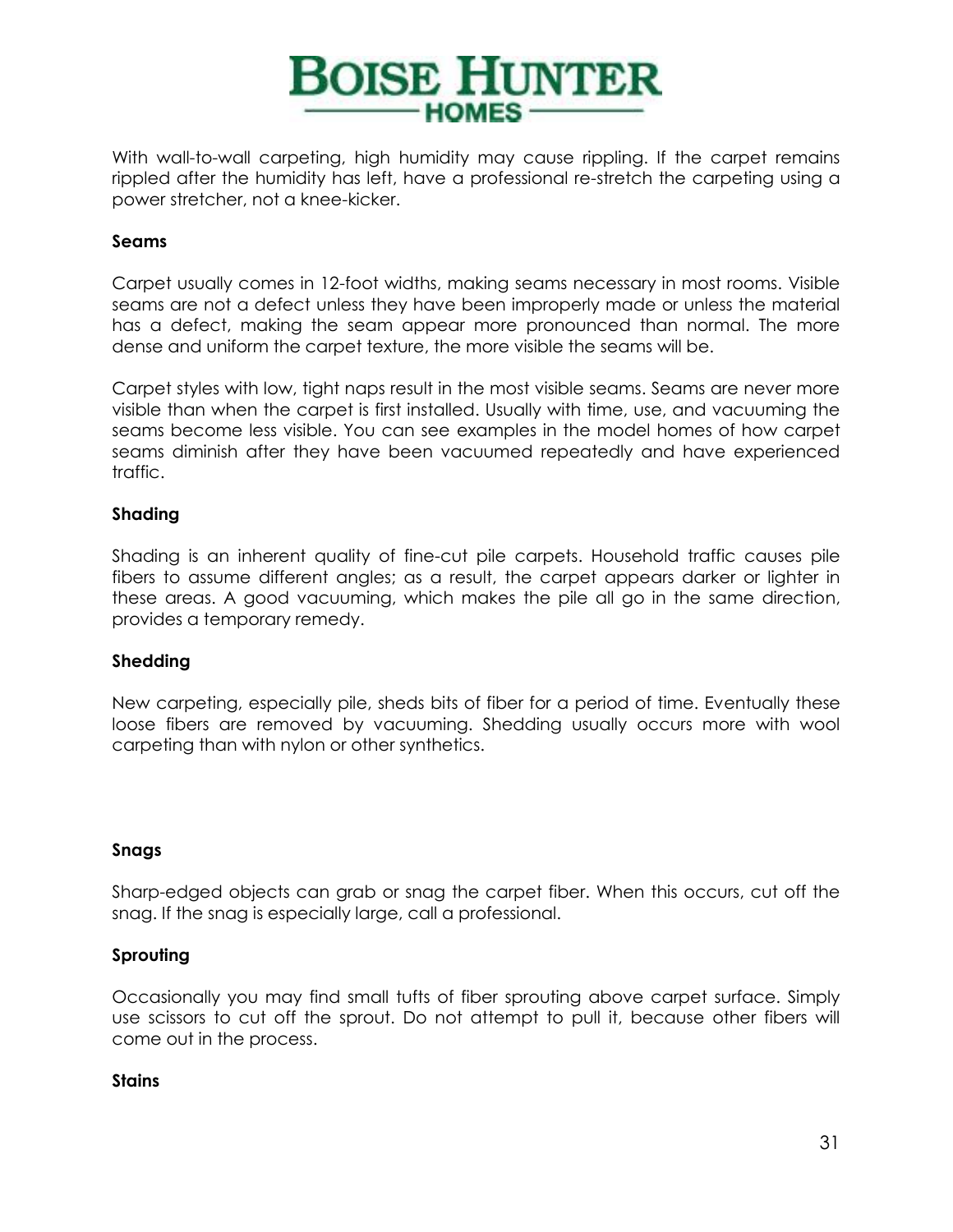

No carpet is stain-proof. Although your carpet manufacturer designates your carpet as stain-resistant, some substances may still cause permanent staining. These include hair dyes, shoe polish, paints, and India ink. Some substances destroy or change the color of carpets, including bleaches, acne medications, drain cleaners, plant food, insecticides, and food or beverages with strongly colored natural dyes as found in some brands of mustard and herbal tea.

Refer to your care and maintenance brochures for recommended cleaning procedures for your particular fiber. Pretest any spot-removal solution in an inconspicuous area before using it in a large area. Apply several drops of the solution, hold a white tissue on the area, and count to ten. Examine both tissue and carpet for dye transfer and check for carpet damage.

#### **Static**

Cooler temperatures outside often contribute to static electricity inside. To avoid the problem, look for carpets made with anti-static. You can also install a humidifier to help control static build-up.

#### **Boise Hunter Homes Limited Warranty Guidelines**

During your orientation, prior to closing, we will confirm that your carpet is in acceptable condition. We will correct stains or spots noted at this time by cleaning, patching, or replacement. Boise Hunter Homes is not responsible for dye lot variations if replacements are made.

#### **Edges**

Edges of carpet along moldings and edges of stairs should be held firmly in place. In some areas, metal or other edging material may be used where carpet meets another floor covering.

#### **Seams**

Carpet seams will be visible. Boise Hunter Homes will repair any gaps or fraying.

### **Caulking**

#### **Homeowner Use and Maintenance Guidelines**

Time and weather will shrink and dry caulking so that it no longer provides a good seal. As routine maintenance, check the caulking and make needed repairs. Caulking compounds and dispenser guns are available at hardware stores. Read the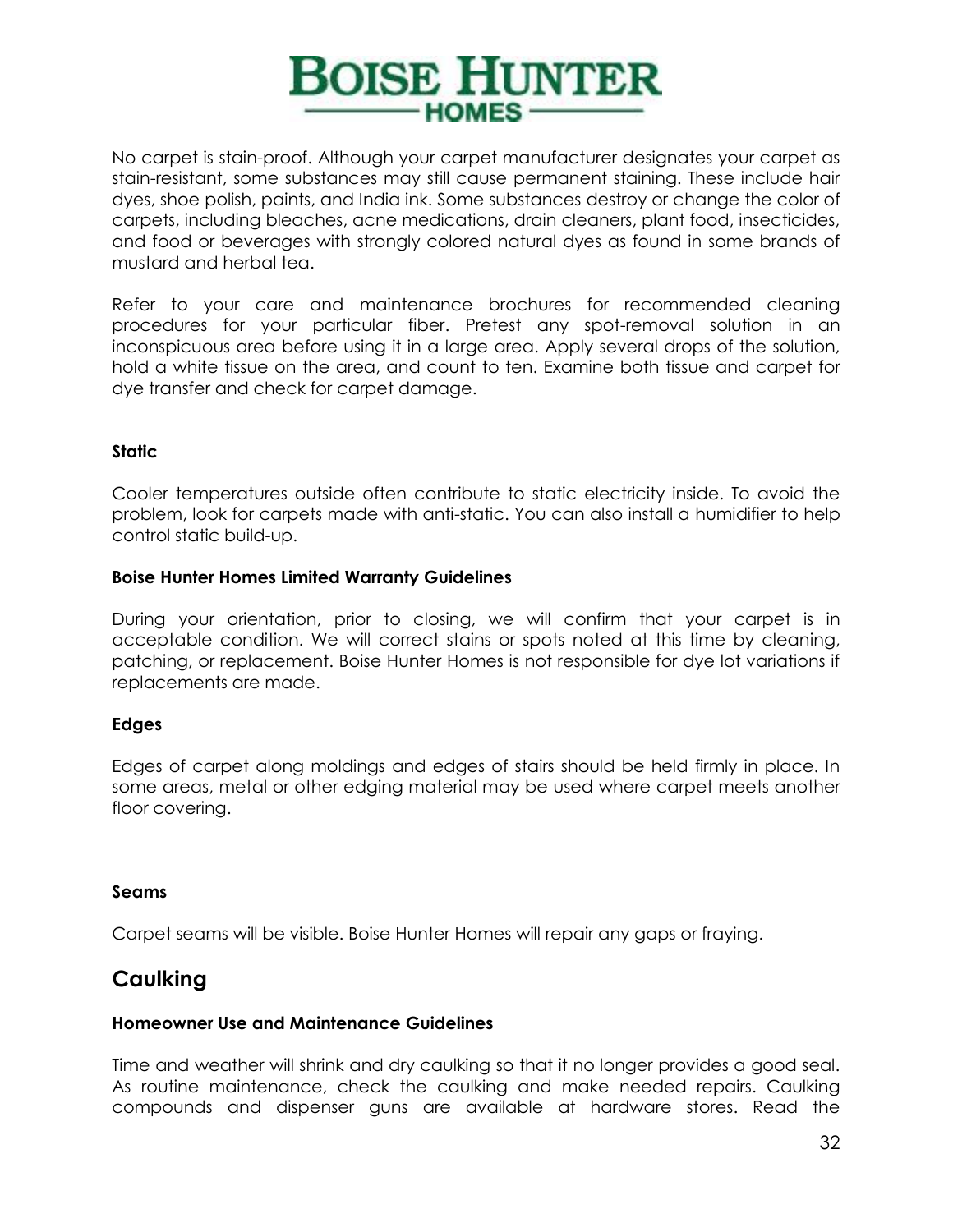

manufacturer's instructions carefully to be certain that you select an appropriate caulk for the intended purpose.

#### **Colored Caulk**

Colored caulking is available where larger selections are provided. As with any colored material, dye lots can vary.

#### **Latex Caulk**

Latex caulking is appropriate for an area that requires painting, such as along the stair stringer or where wood trim meets the wall.

#### **Silicone Caulk**

Caulking that contains silicone will not accept paint; it works best where water is present, for example, where tub meets tile or a sink meets a countertop.

#### **Boise Hunter Homes Limited Warranty Guidelines**

During the orientation we confirm that appropriate areas are adequately caulked.

#### **Ceramic Tile**

#### **Homeowner Use and Maintenance Guidelines**

Your selection sheets include the brand and color of your ceramic tile.

#### **Cleaning**

Ceramic tile is one of the easiest floor coverings to maintain. Simply vacuum when needed. Occasionally, a wet mopping with warm water may be appropriate. Avoid adding detergent to the water. If you feel a cleaning agent is required, use a mild solution of warm water and dishwasher crystals (they will not result in a heavy, difficultto-remove lather on the grout). Rinse thoroughly.

The ceramic tile installed on walls or countertops in your home may be washed with any nonabrasive soap, detergent, or tile cleaner. Abrasive cleaners will dull the finish.

#### **Grout Discoloration**

Clean grout that becomes yellowed or stained with a fiber brush, cleanser, and water. Grout cleansers and whiteners are available at most hardware stores.

#### **Sealing Grout**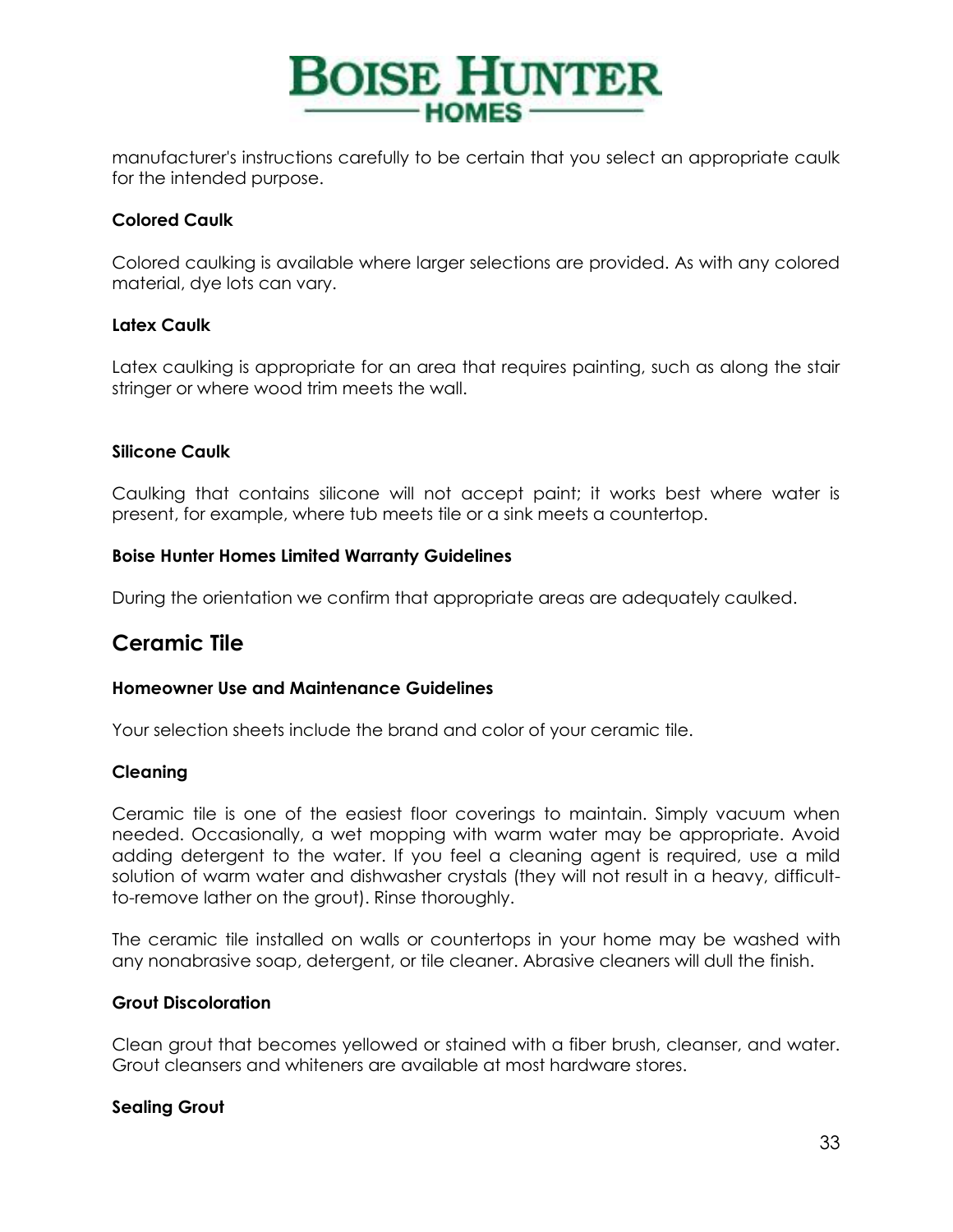

Sealing grout is your decision and responsibility. Once grout has been sealed, ongoing maintenance of that seal is necessary and limited warranty coverage on grout that has been sealed is void.

#### **Separations**

Expect slight separations to occur in the grout between tiles. This grout is for decorative purposes only; it does not hold the tile in place. Cracks in the grout can be filled using premixed grout purchased from flooring or hardware stores. Follow package directions.

Tile around bathtubs or countertops may appear to be pulling up after a time. This is caused by normal shrinkage of grout or caulk and shrinkage of wood members as they dry out. If this occurs, the best remedy is to purchase tub caulk or premixed grout from a hardware store. Follow directions on the container. This maintenance is important to protect the underlying surface from water damage.

#### **Boise Hunter Homes Limited Warranty Guidelines**

During the orientation we confirm that tile and grout areas are in acceptable condition. We will repair or replace cracked, badly chipped, or loose tiles noted at that time. Boise Hunter Homes is not responsible for variations in color or discontinued patterns. New grout may vary in color from the original.

#### **Concrete Flatwork**

#### **Homeowner Use and Maintenance Guidelines**

By maintaining good drainage, you protect your home's foundation and the concrete flatwork: the basement floor, porch, patio, driveway, garage floor, and sidewalks.

Concrete slabs are floating— these are not a structural (load-bearing) element of the home and are covered by the one year material and workmanship warranty.

We install a flexible collar around the top of the furnace plenum. Gas and water lines include flexible connections, and drain lines have slip joints. The basement stairs do not rest on the floor and the support posts under the I-beam are separated from the floor slab. Boise Hunter Homes incorporates all of these details in the construction of the basement floor because we know the floor will move in response to the soils. Movement of the basement slab or any concrete slab results in cracking. Minimize this movement by following [Builder's] landscaping recommendations, the objective of which is to prevent moisture from reaching soils around and under the home.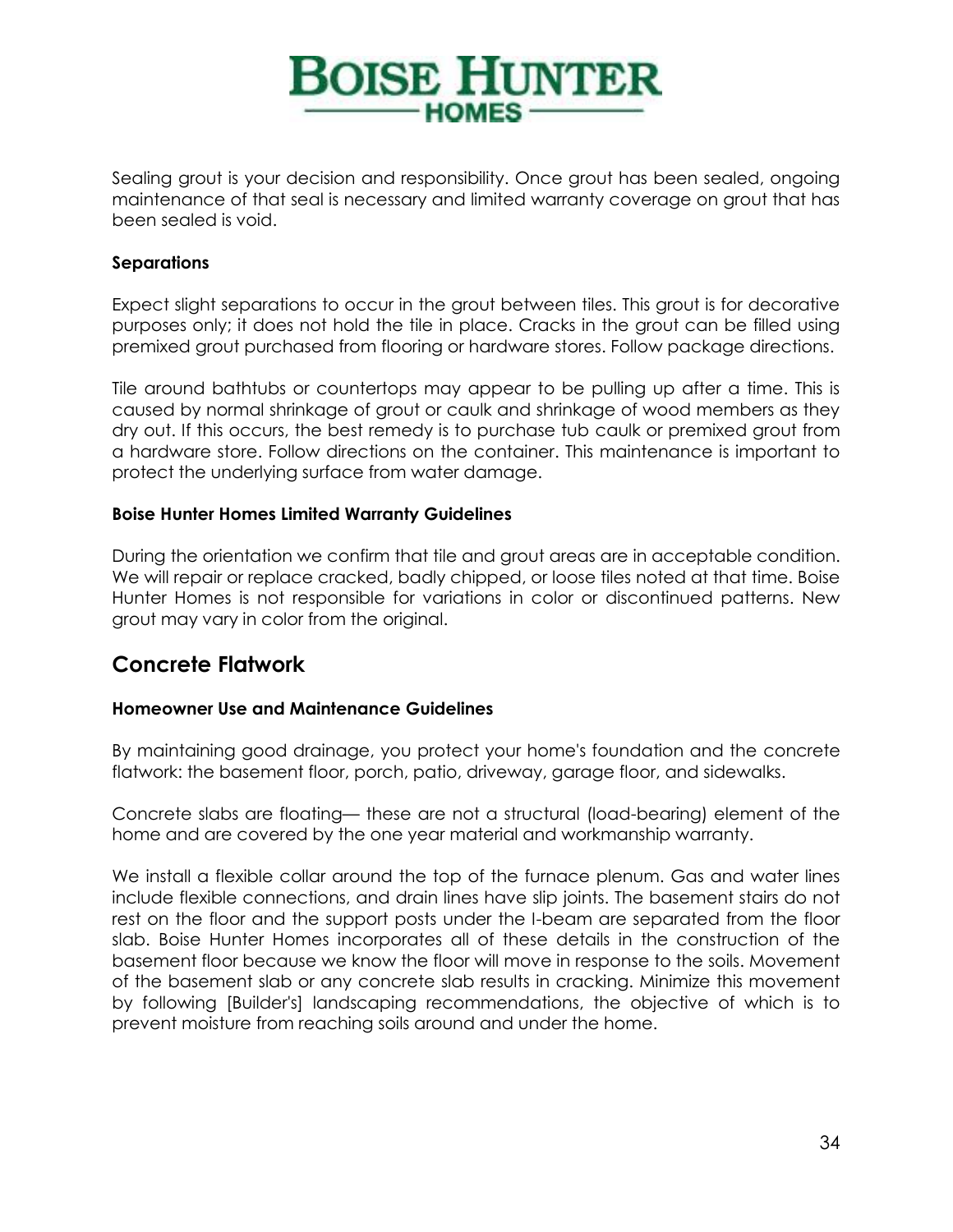

#### **Cleaning**

Avoid washing exterior concrete slabs with cold water from an outside faucet when temperatures are high and the sun has been shining on the concrete. The abrupt change in temperature can damage the surface bond of the concrete. We recommend sweeping for keeping exterior concrete clean. If washing is necessary, do this when temperatures are moderate. Repeated cleaning of the garage floor by hosing can increase soil movement by allowing water to penetrate any existing cracks. We recommend sweeping to clean the garage floor.

#### **Cracks**

A concrete slab 10 feet across shrinks approximately 5/8 inch as it cures. Some of this shrinkage shows up as cracks. Cracking of concrete flatwork also results from temperature changes that cause expansion and contraction.

During the summer, moisture finds its way under the concrete along the edges or through cracks in the surface. In winter, this moisture forms frost that can lift the concrete, increasing the cracking. Maintaining drainage away from all concrete slabs will minimize cracking from this cause.

As cracks occur, seal them with a waterproof concrete caulk (available at hardware or home improvement stores) to prevent moisture from penetrating to the soil beneath.

#### **Expansion Joints**

We install expansion joints to help control expansion. However, as the concrete shrinks during the curing process, moisture can penetrate under the concrete and lift the expansion joint. When this occurs, fill the resulting gap with a gray silicone sealant, which you can purchase at most hardware stores.

#### **Heavy Vehicles**

Prohibit commercial or other extremely heavy vehicles such as moving vans and other large delivery trucks from pulling onto your driveway. We design and install concrete drives for conventional residential vehicle use only: family cars, vans, light trucks, bicycles, and so on.

#### **Ice, Snow, and Chemicals**

**DO NOT USE ICE MELT PRODUCTS ON CONCRETE SUCH AS ROAD SALTS ETC.** Driving or parking on snow creates ice on the drive, which magnifies the effects of snow on the concrete surface. Remove ice and snow from concrete slabs as promptly as possible after snow storms. Protect concrete from abuse by chemical agents such as pet urine, fertilizers, radiator overflow, repeated hosing, or de-icing agents, such as road salt that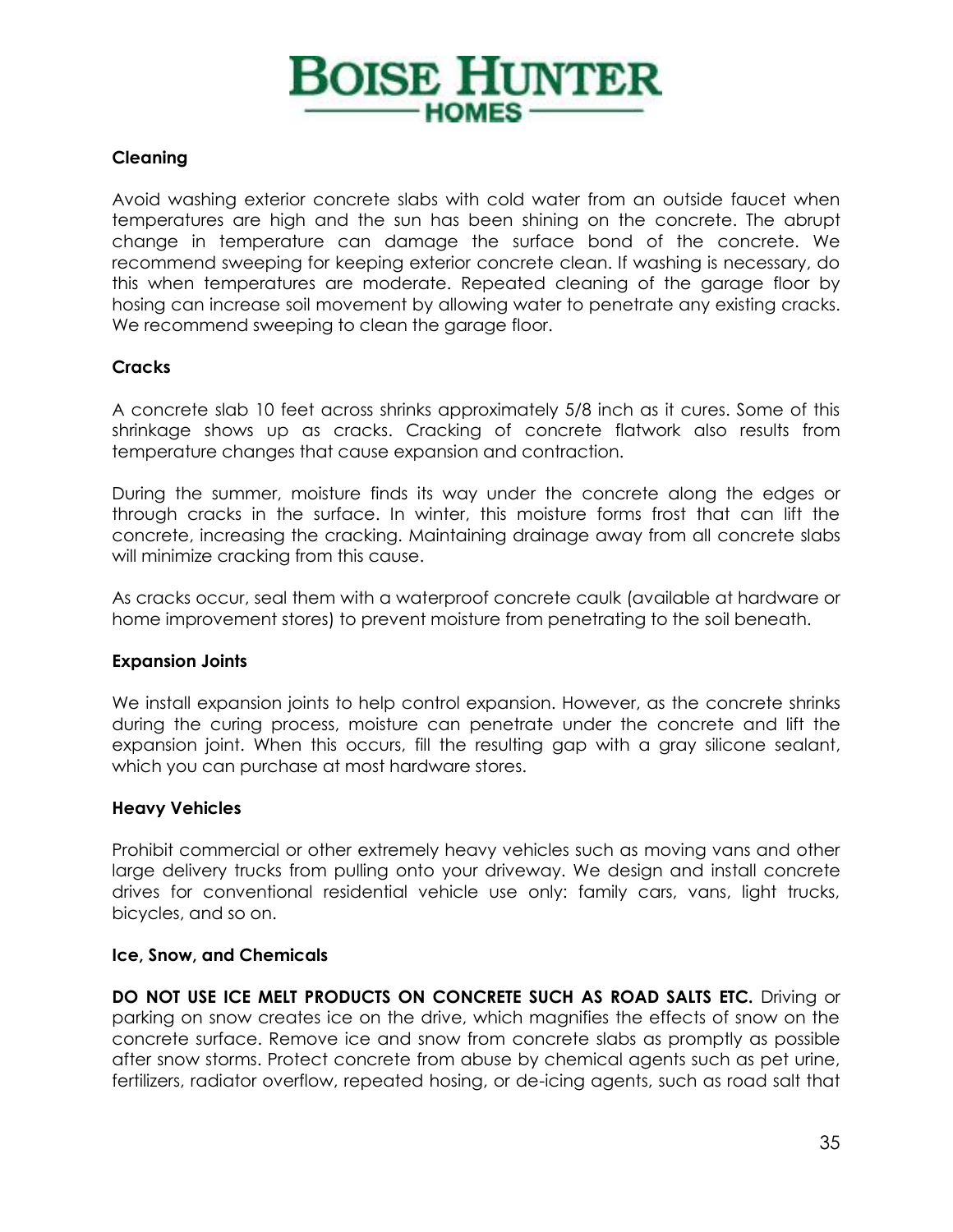

can drip from vehicles. All of these items can cause spalling (chipping of the surface) of concrete.

#### **Post-Tension Slabs**

If your home is built on a post-tension slab, avoid any action that penetrates the concrete. The risk of hitting a cable or tendon, which is under considerable tension, makes such actions dangerous.

#### **Sealer**

A concrete sealer, available at paint stores, will help you keep an unpainted concrete floor clean. Do not use soap on unpainted concrete. Instead, use plain water and washing soda or, if necessary, a scouring powder.

#### **Boise Hunter Homes Limited Warranty Guidelines**

Concrete slabs are floating— because these slabs are not a structural (load-bearing) element of the home, they are excluded from coverage under the structural warranty. The limited warranty coverage is for one year unless the requirements of your loan state otherwise.

#### **Color**

Concrete slabs vary in color. Boise Hunter Homes provides no correction for this condition.

#### **Cracks**

If concrete cracks reach 3/16 of an inch in width or vertical displacement, Boise Hunter Homes will patch or repair them one time during the warranty year. Subsequently, concrete slab maintenance is your responsibility. If you prefer to have the slab replaced, we will obtain a price for you and assist in scheduling the work upon receipt of your payment. However, we advise against this expense since the new slab will crack as well.

#### **Finished Floors**

Boise Hunter Homes will correct cracks, settling, or heaving that rupture finish floor materials that we installed as part of the home as you originally purchased it.

#### **Level Floors**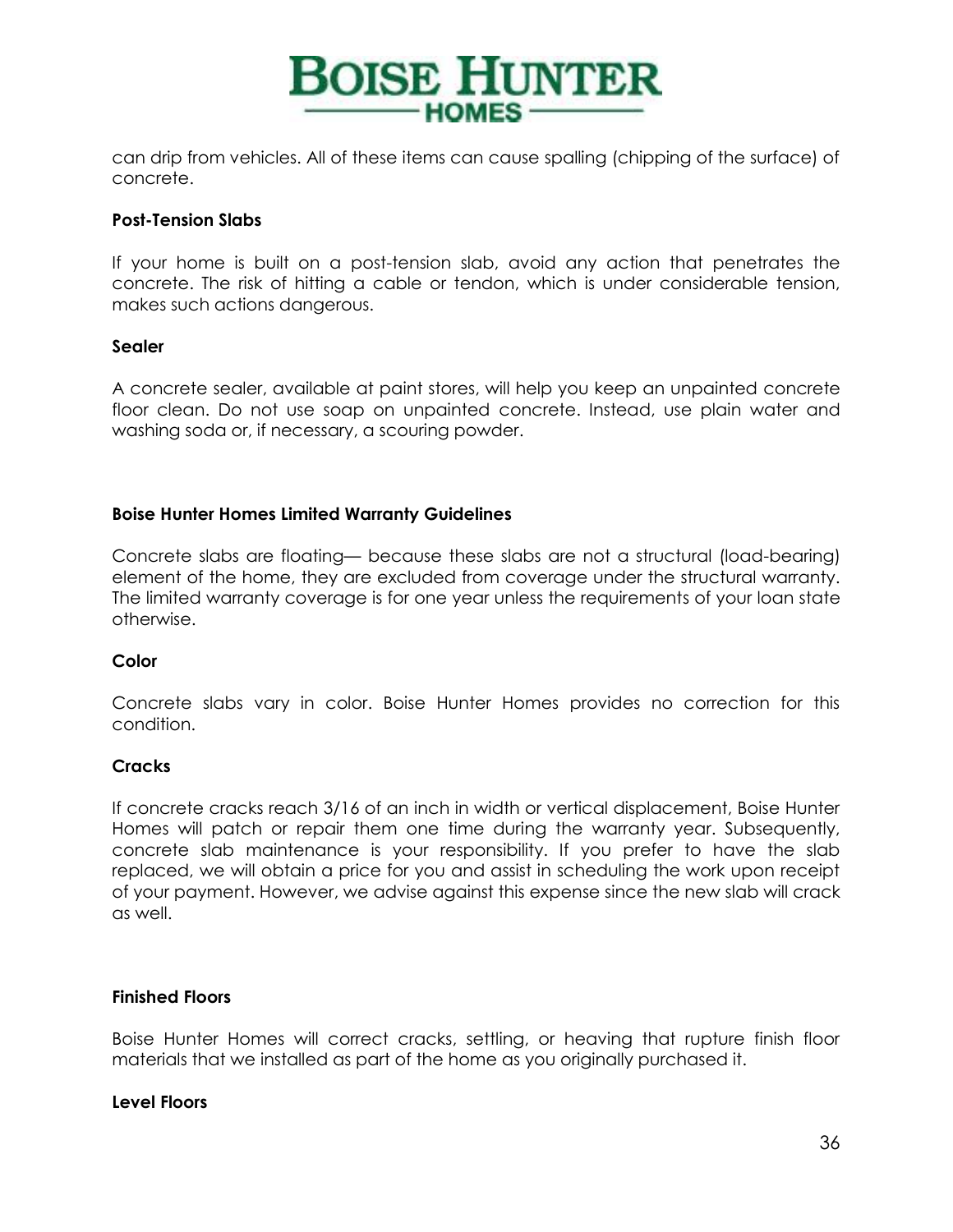

Concrete floors in the habitable areas of the home will be level to within 1/4 inch within any 32-inch measurement with the exception of an area specifically designed to slope toward a floor drain.

#### **Separation**

Boise Hunter Homes will correct separation of concrete slabs from the home if separation exceeds one inch.

#### **Settling or Heaving**

Boise Hunter Homes will repair slabs that settle or heave in excess of 2 inches or if such movement results in negative drainage (toward the house) or hazardous vertical displacement.

#### **Spalling (Surface Chips)**

Causes of spalling include repeated hosing of concrete for cleaning, animal urine, radiator overflow, fertilizer, un-cleared snow and ice, ice-melting agents, and road salts from vehicles. Repair of spalling is a home maintenance task.

#### **Standing Water**

Water may stand on exterior concrete slabs for several hours after precipitation or from roof run-off. Boise Hunter Homes will correct conditions that cause water to remain longer than 12 hours unless it is from roof run-off of melting snow or ice.

# **Condensation**

#### **Homeowner Use and Maintenance Guidelines**

When warm, moist air comes into contact with cooler surfaces, the moisture condenses. Outside we see this as dew; inside you may see it as a layer of moisture on glass windows and doors. This condensation comes from high humidity within the home combined with low outside temperatures and inadequate ventilation. Family lifestyle significantly influences two out of three of these conditions.

#### **Humidifier Operation**

If your home includes a humidifier, closely observe manufacturer's directions for its use. Instructions to turn the humidifier off during air conditioning season are typical. Moderate settings in winter can maintain desired comfort levels without contributing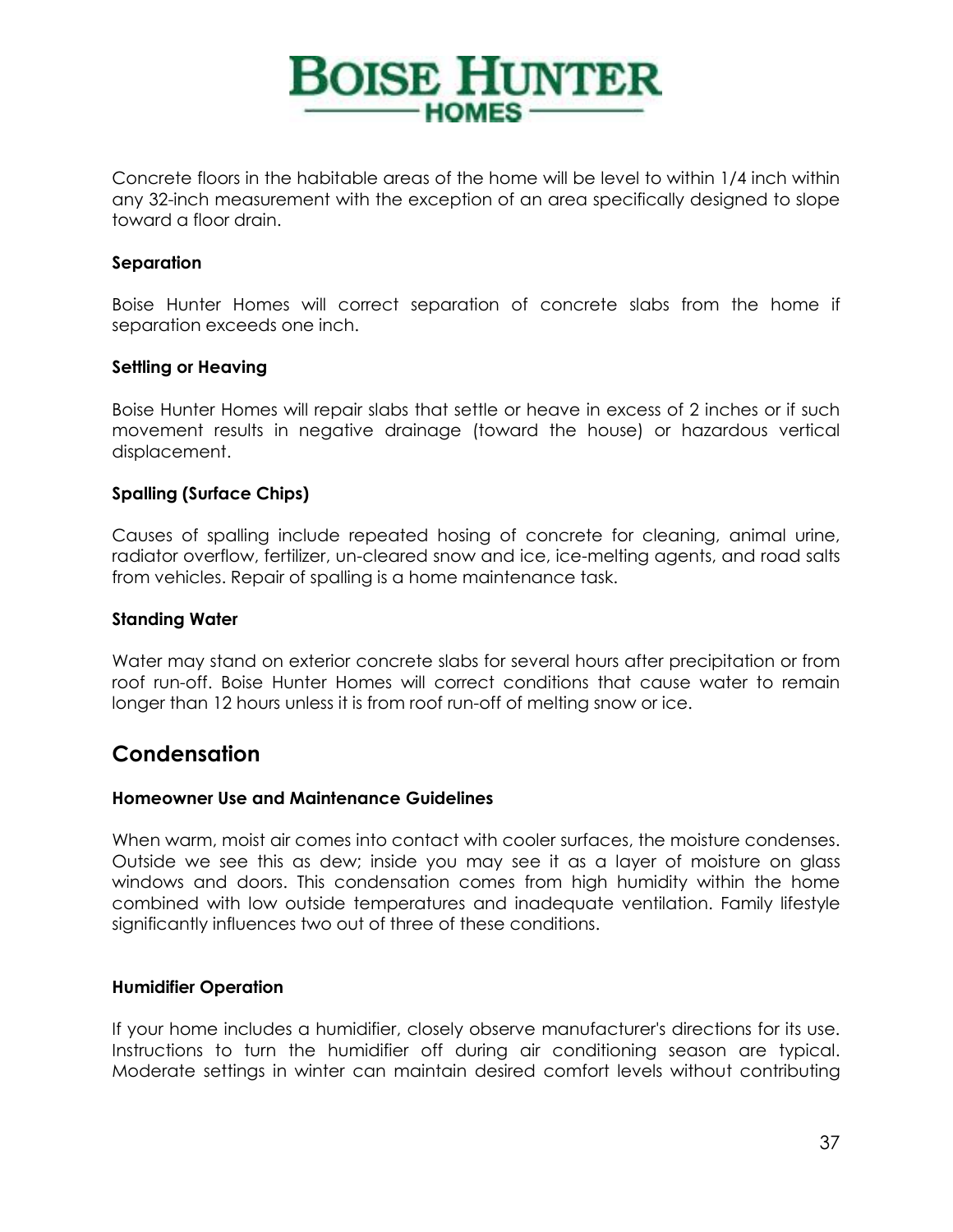

too much moisture to your home. You may need to experiment to find the correct level for your family's lifestyle.

#### **New Construction**

Some experts have estimated that a typical new home contains 50 gallons of water. Water is part of lumber, concrete, drywall texture, paint, caulk, and other materials used in building. Wet weather during construction adds more. This moisture evaporates into the air as you live in your home–adding to the moisture generated by normal living activities. Over time, this source of moisture will diminish.

#### **Normal Activities**

As you live in your home, your daily lifestyle contributes to the moisture in the air also. Cooking, laundry, baths and showers, aquariums, plants, and so on all add water to the air in your home. Likewise, your daily routine can mitigate the amount of moisture in your home and reduce condensation on interior surfaces.

#### **Temperature**

Avoid setting your thermostat at extreme temperatures. Heating your home will cause the materials to dry out faster, generating more moisture into the air; drying the materials out too fast also increases shrinkage cracks and separations.

#### **Ventilation**

Develop the habit of using exhaust fans in bathrooms and over the stove. When weather conditions permit, open windows so fresh air can circulate through your home. Keep the dryer exhaust hose clean and securely connected. *See also Ventilation.*

#### **Boise Hunter Homes Limited Warranty Guidelines**

Condensation results from weather conditions and a family's lifestyle. Boise Hunter Homes has no control over these factors. The limited warranty coverage excludes condensation.

# **Countertops**

#### **Homeowner Use and Maintenance Guidelines**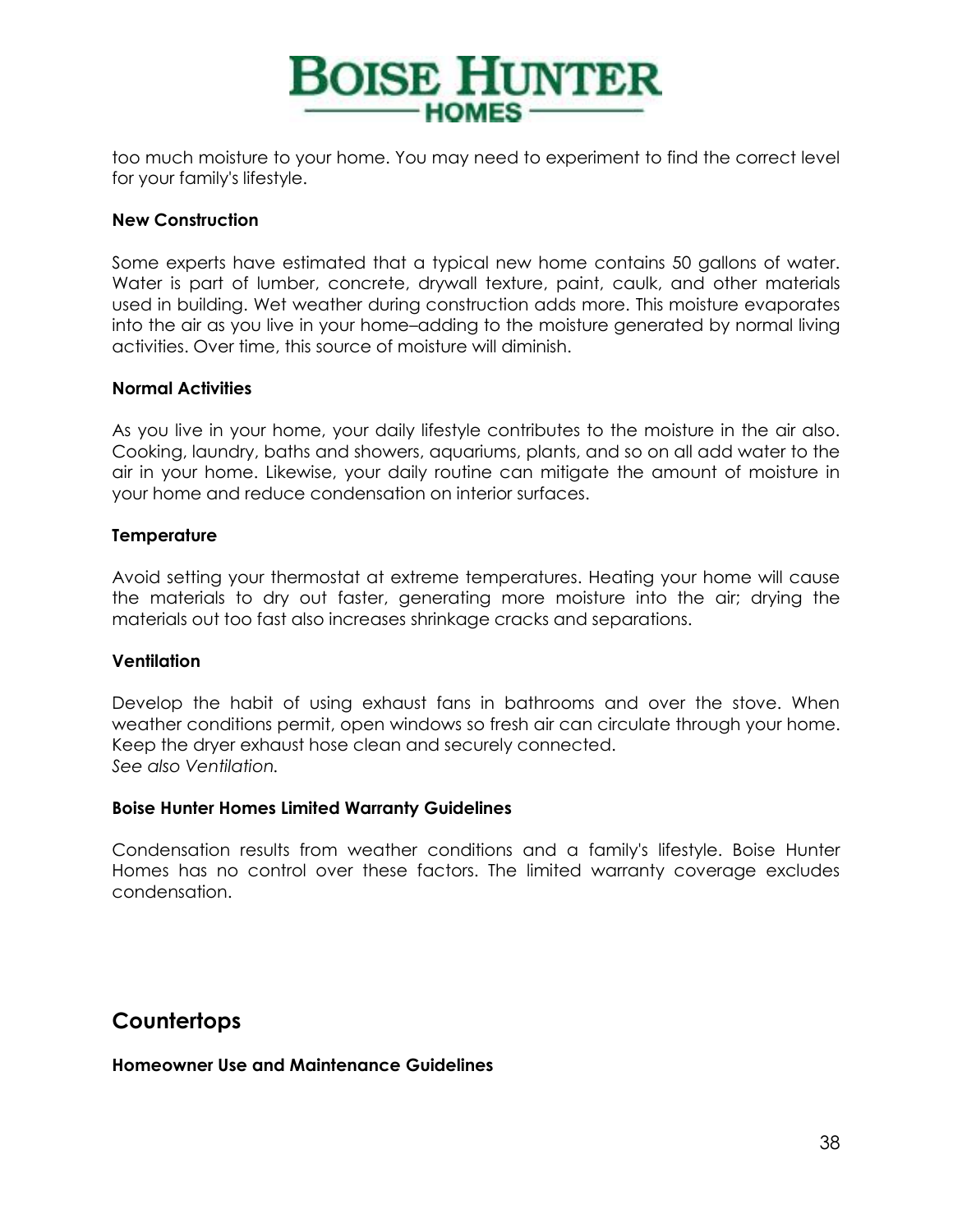

Use a cutting board to protect your counters when you cut or chop. Protect the counter from heat and from extremely hot pans. If you cannot put your hand on it, do not put it on the counter. Do not use countertops as ironing boards and do not set lighted cigarettes on the edge of the counter.

#### **Caulking**

The caulking between the countertop and the wall, along the joint at the backsplash (the section of counter that extends a few inches up the wall along the counter area), and around the sink may shrink, leaving a slight gap. Maintaining a good seal in these locations is important to keep moisture from reaching the wood under the laminates and to prevent warping.

#### **Cleaning**

Avoid abrasive cleaners that will damage the luster of the surface.

#### **Mats**

Rubber drain mats can trap moisture beneath them, causing the laminated plastic to warp and blister. Dry the surface as needed.

#### **Wax**

Wax is not necessary, but it can be used to make counters gleam. *See also Ceramic Tile.*

#### **Boise Hunter Homes Limited Warranty Guidelines**

During your orientation we confirm that all countertops are in acceptable condition. We repair noticeable surface damage such as chips, cracks, and scratches noted on the orientation list. Repair of surface damage noted subsequent to this is one of your home maintenance responsibilities.

#### **Laminates**

Laminated countertops will have one or more discernible seams. Boise Hunter Homes will repair gaps or differential at the seams that exceed 1/16 inch.

#### **Manufactured Marble**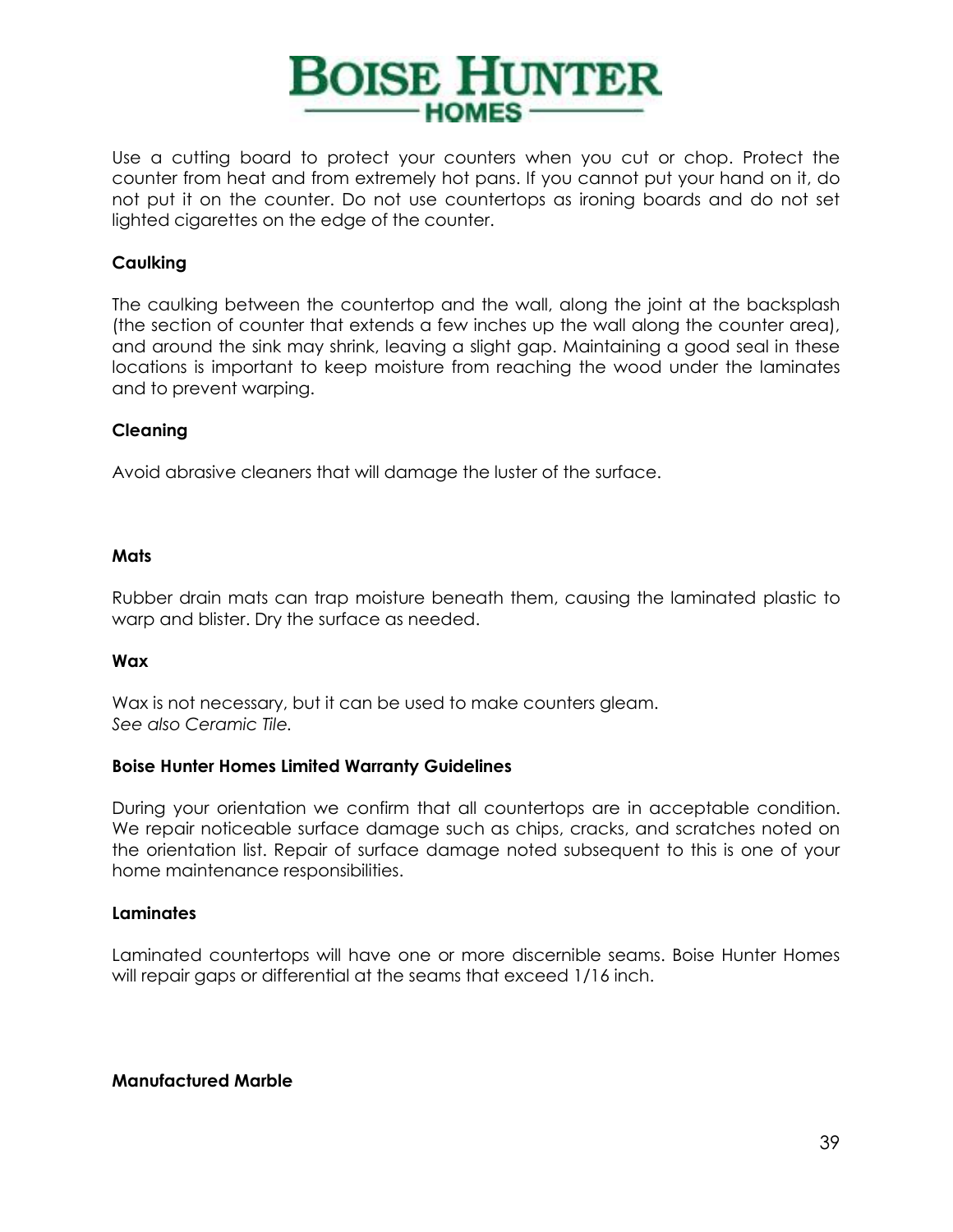

Edges should be smooth and even. Where backsplash joints occur at corners, the top edges should be even within 1/16 inch.

#### **Separation from Wall**

Separation of countertops from walls, backsplash, and around sinks results from normal shrinkage of materials. Boise Hunter Homes will re-caulk these areas one time during the materials and workmanship warranty. Subsequently caulking will be your home maintenance responsibility.

# **Crawl Space**

#### **Homeowner Use and Maintenance Guidelines**

The crawl space is not intended as a storage area for items that could be damaged by moisture. Wood stored in a crawl space can attract termites.

You may notice slight dampness in the crawl space. Landscaping that is correctly installed helps prevent excessive amounts of water from entering crawl spaces. Report standing water to Boise Hunter Homes for inspection. *See also Ventilation.*

#### **Boise Hunter Homes Limited Warranty Guidelines**

During the orientation we will check the condition of soils in the crawl space. Soils in the crawl space may be damp but should not have standing water. Provided that you have not altered the drainage nor caused excessive moisture to accumulate and remain in this area with incorrect landscaping, Boise Hunter Homes will correct the conditions that result in persistent standing water.

# **Damp proofing**

#### **Homeowner Use and Maintenance Guidelines**

We spray your foundation walls with an asphalt waterproofing material. Although we make every effort to assure a dry basement, during times of excessive moisture, you may notice some dampness. Over time, natural compaction of soils in the backfill areas will usually eliminate this condition. Careful maintenance of positive drainage will also protect your basement from this condition.

#### **Boise Hunter Homes Limited Warranty Guidelines**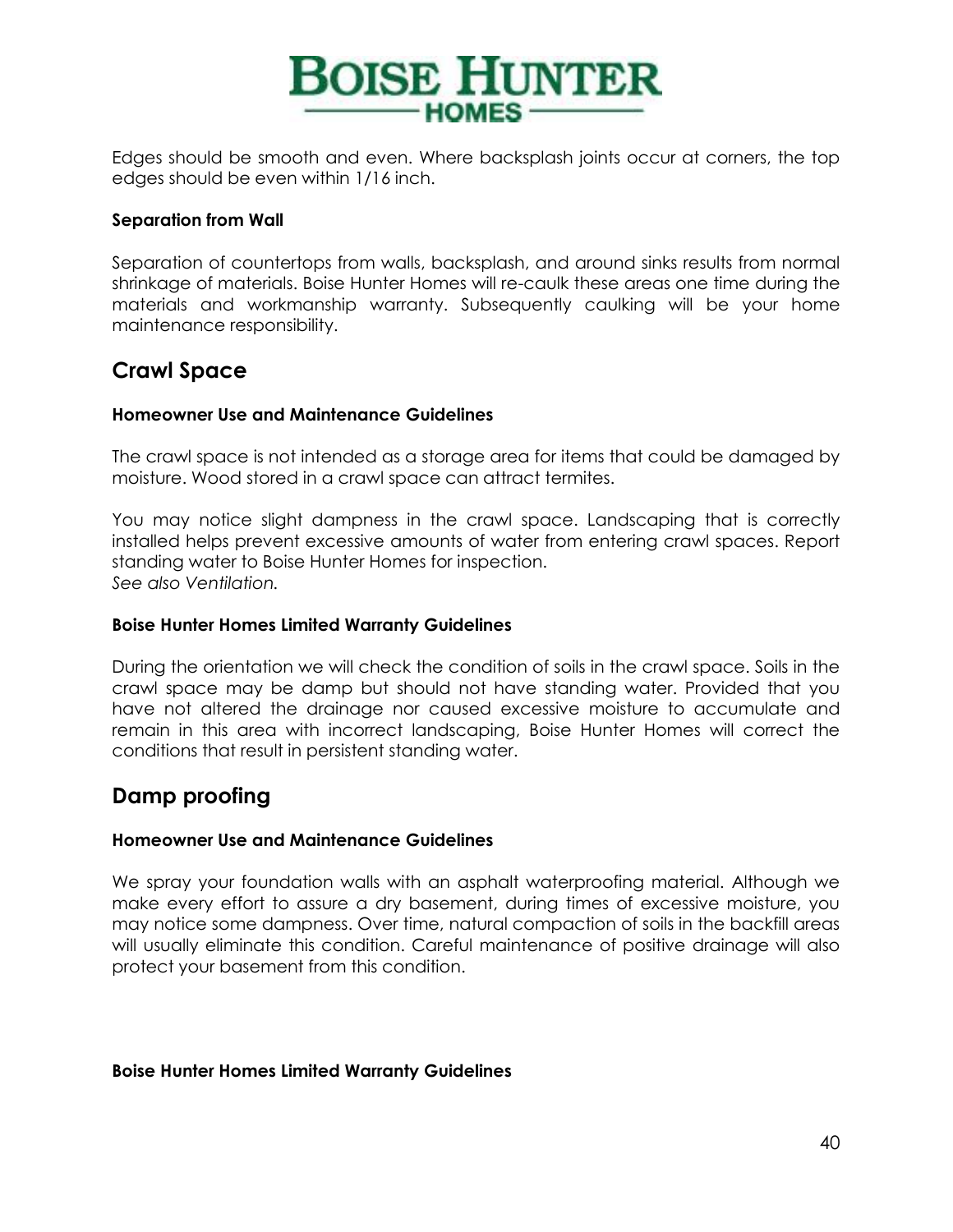

Boise Hunter Homes will correct conditions that allow actual water to enter the basement unless the cause is improper installation of landscaping or failure to adequately maintain drainage.

# **Decks**

#### **Homeowner Use and Maintenance Guidelines**

Wood decks add to the style and function of your home and are a high maintenance part of your home's exterior.

#### **Effects of Exposure**

Wood decks are subject to shrinkage, cracking, splitting, cupping, and twisting. Nails or screws may work lose and will need routine maintenance. Plan to inspect your decks regularly, a minimum of once each year, and provide needed attention promptly to maintain an attractive appearance and forestall costly repairs. Boise Hunter Homes recommends that you treat or re-stain your decks annually to keep them looking their best.

#### **Foot Traffic**

As you use your decks, abrasives and grit on shoes can scratch or dent the wood surface. Regular sweeping and mats can mitigate this but will not completely prevent it.

#### **Outdoor Furniture**

The surface of the decking can be damaged by moving grills, furniture, or other items. Use caution when moving such items to prevent scratches, gouges, and so on.

#### **Sealing or Water Repellent**

To prolong the life and beauty of your deck, treat it periodically with a water repellent or wood preservative. Local home centers or hardware stores offer several products to consider for this purpose. Always follow manufacturer directions carefully.

#### **Snow and Ice**

Heavy snow or ice that remains on the deck over long periods increases wear and tear on the deck. Prompt removal can reduce adverse effects. Use caution in shoveling to avoid needless scratching of the deck boards.

**Stain**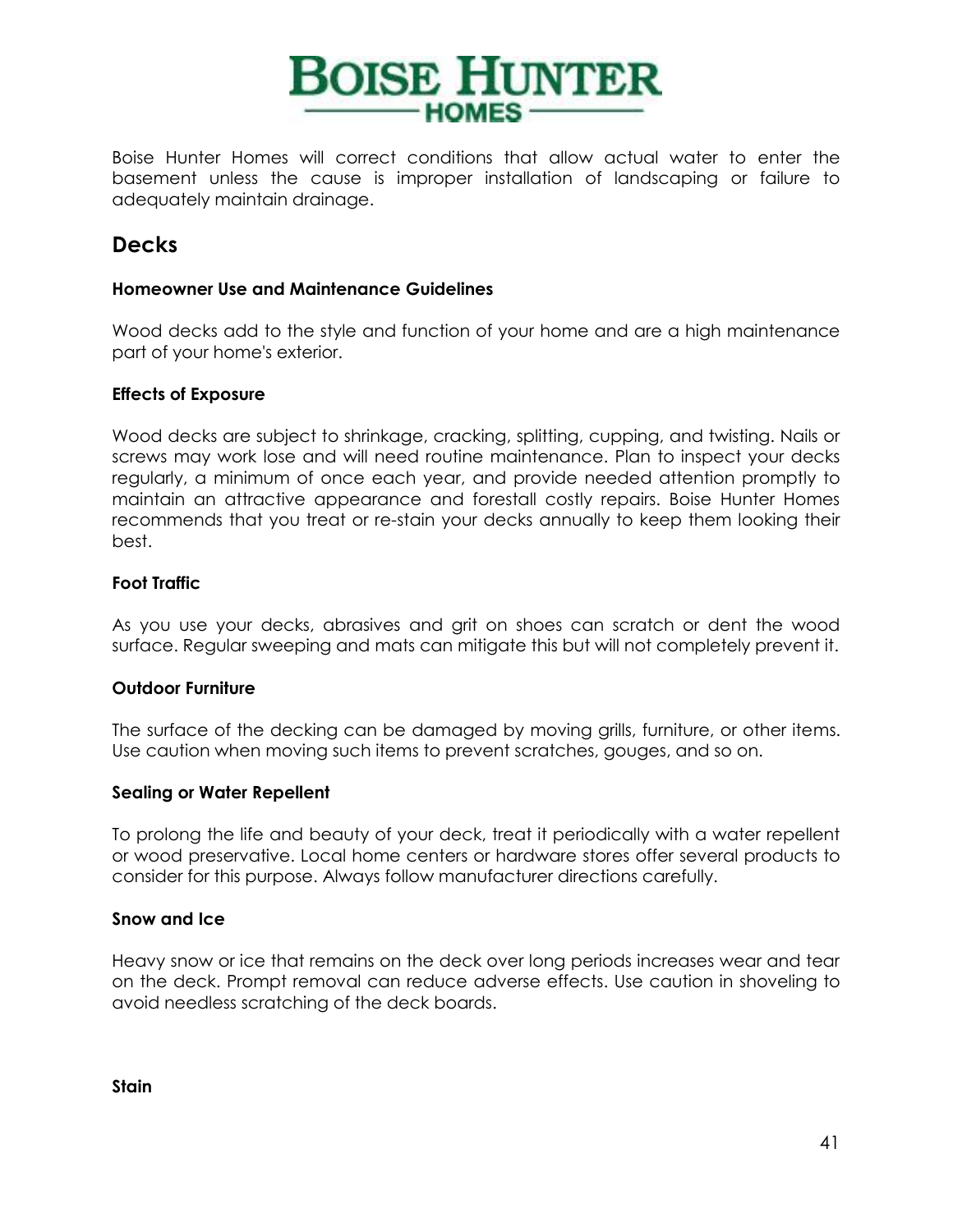

Exposed wood decks have been stained with a semi-transparent oil stain to protect and beautify the wood. Each board takes the same stain differently and variations in color will be readily noticeable. Over time, with exposure to weather and use, further variations in color will occur.

#### **Boise Hunter Homes Limited Warranty Guidelines**

Exposed wood decks are constructed to meet structural and functional design. During the orientation, we will confirm that the wood decks are in satisfactory condition.

#### **Color Variation**

Color variations are a natural result of the way in which wood accepts stain and are excluded from limited warranty coverage.

#### **Replacement Boards or Rails**

Shrinkage, cracking, splitting, cupping, and twisting are natural occurrences in wood decks and are excluded from limited warranty coverage. In extreme situations where personal safety is involved, if Boise Hunter Homes provides replacement of boards or rails, the new material will not match existing pieces that have been exposed to elements and use. Boise Hunter Homes does not provide corrections when problems occur due to lack of normal maintenance.

# **Doors and Locks**

#### **Homeowner Use and Maintenance Guidelines**

The doors installed in your home are wood products subject to such natural characteristics of wood as shrinkage and warpage. Natural fluctuations caused by humidity and the use of forced air furnaces, showers, and dishwashers, interior doors may occasionally require minor adjustments.

#### **Bi-fold Doors**

Interior bi-folds sometimes stick or warp because of weather conditions. Apply a silicone lubricant to the tracks to minimize this inconvenience.

#### **Exterior Finish**

To ensure longer life for your exterior wood doors, plan to refinish them at least once a year. Stained exterior doors with clear finishes tend to weather faster than painted doors. Treat the finish with a wood preserver every three months to preserve the varnish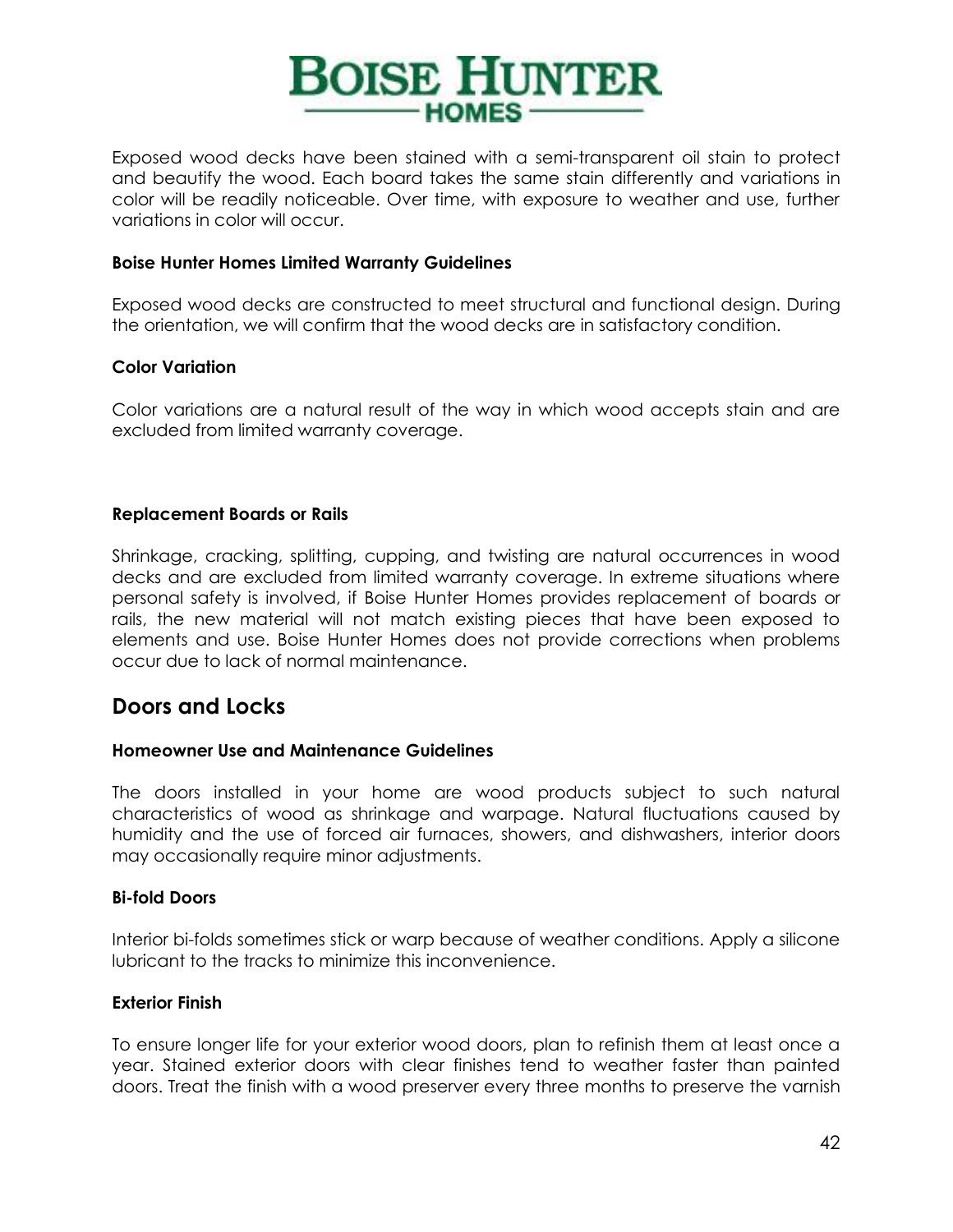

and prevent the door from drying and cracking. Reseal stained exterior doors whenever the finish begins cracking or crazing.

#### **Failure to Latch**

If a door will not latch because of minor settling, you can correct this by making a new opening in the jamb for the latch plate (re-mortising) and raising or lowering the plate accordingly.

#### **Hinges**

You can remedy a squeaky door hinge by removing the hinge pin and applying a silicone lubricant to it. Avoid using oil, as it can gum up or attract dirt. Graphite works well as a lubricant but can create a gray smudge on the door or floor covering beneath the hinge if too much is applied.

#### **Keys**

Keep a duplicate privacy lock key where children cannot reach it in the event a youngster locks him- or herself in a room. The top edge of the door casing is often used as a place to keep the key. A small screwdriver or similarly shaped device can open some types of privacy locks.

#### **Locks**

Lubricate door locks with graphite or other waterproof lubricant. Avoid oil, as it will gum up.

#### **Shrinkage**

Use putty, filler, or latex caulk to fill any minor separations that develop at mitered joints in door trim. Follow with painting. Panels of wood doors shrink and expand in response to changes in temperature and humidity. Touching up the paint or stain on unfinished exposed areas is your home maintenance responsibility.

#### **Slamming**

Slamming doors can damage both doors and jambs and can even cause cracking in walls. Teach children not to hang on the doorknob and swing back and forth; this works loose the hardware and causes the door to sag.

#### **Sticking**

The most common cause of a sticking door is the natural expansion of lumber caused by changes in humidity. When sticking is caused by swelling during a damp season, do not plane the door unless it continues to stick after the weather changes.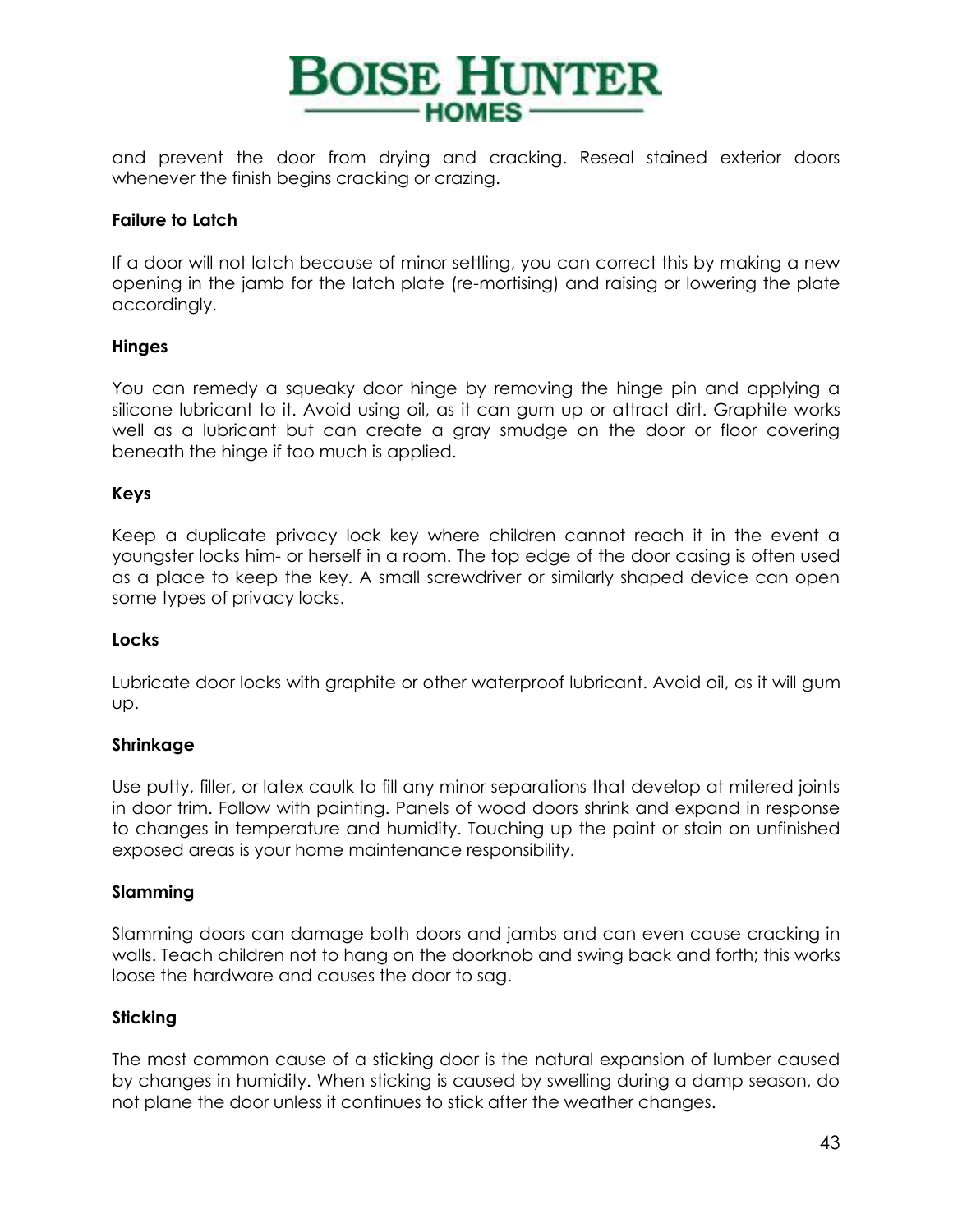

Before planning a door because of sticking, try two other steps: first, apply either a paste wax, light coat of paraffin, or candle wax to the sticking surface; or second, tighten the screws that hold the door jamb or door frame. If planning is necessary even after these measures, use sandpaper to smooth the door and paint the sanded area to seal against moisture.

#### **Warping**

If a door warps slightly, keeping it closed as much as possible often returns it to normal.

#### **Weather Stripping**

Weather stripping and exterior door thresholds occasionally require adjustment or replacement.

#### **Boise Hunter Homes Limited Warranty Guidelines**

During the orientation we confirm that all doors are in acceptable condition and correctly adjusted. Boise Hunter Homes will repair construction damage to doors noted on the orientation list.

#### **Adjustments**

Because of normal settling of the home, doors may require adjustment for proper fit. Boise Hunter Homes will make such adjustments.

#### **Panel Shrinkage**

Panels of wood doors shrink and expand in response to changes in temperature and humidity. Although touching up the paint or stain on unfinished exposed areas is your home maintenance responsibility, Boise Hunter Homes will repair split panels that allow light to be visible.

#### **Warping**

Boise Hunter Homes will repair doors that warp in excess of 1/4 inch.

### **Drywall**

#### **Homeowner Use and Maintenance Guidelines**

Slight cracking, nail pops, or seams may become visible in walls and ceilings. These are caused by the shrinkage of the wood and normal deflection of rafters to which the drywall is attached.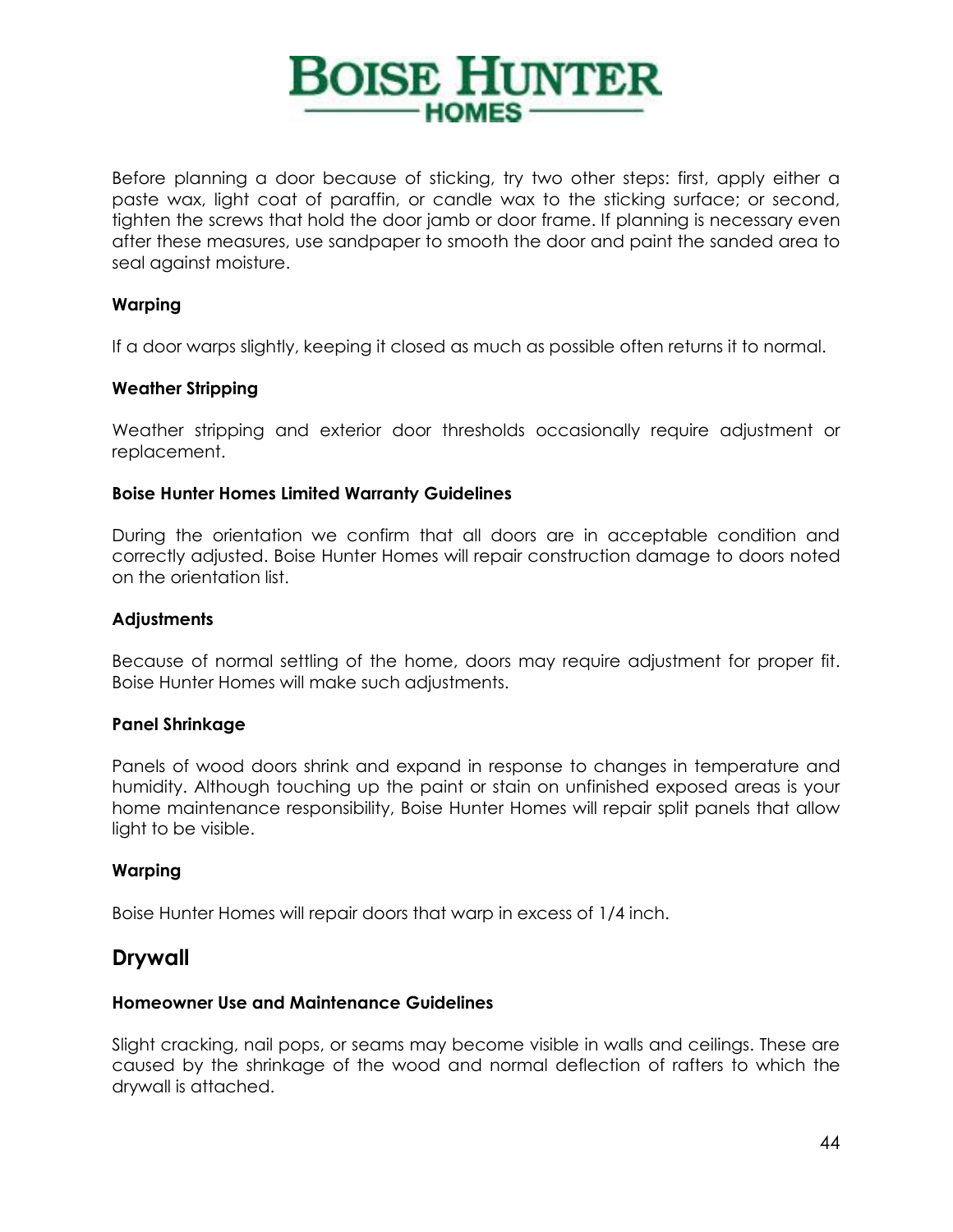

#### **Ceilings**

The ceilings in your home are easy to maintain: periodically remove dust or cobwebs as part of your normal cleaning and repaint as needed.

#### **Repairs**

With the exception of the one-time repair service provided by Boise Hunter Homes, care of drywall is your maintenance responsibility. Most drywall repairs can be easily made. This work is best done when you redecorate the room.

Repair hairline cracks with a coat of paint. You can repair slightly larger cracks with spackle or caulk. To correct a nail pop, reset the nail with a hammer and punch. Cover it with spackle, which is available at paint and hardware stores. Apply two or three thin coats. When dry, sand the surface with fine-grain sandpaper, and then paint. You can fill indentations caused by sharp objects in the same manner.

#### **Boise Hunter Homes Limited Warranty Guidelines**

During the orientation, we confirm that drywall surfaces are in acceptable condition.

#### **One Time Repairs**

One time during the materials and workmanship warranty, Boise Hunter Homes will repair drywall shrinkage cracks and nail pops and will touch up the repaired area using the same paint color that was on the surface when the home was delivered. Touch-ups will be visible. Repainting the entire wall or the entire room to correct this is your choice and responsibility. You are also responsible for custom paint colors or wallpaper that has been applied subsequent to closing. Due to the effects of time on paint and wallpaper, as well as possible dye lot variations, touch-ups are unlikely to match the surrounding area.

#### **Lighting Conditions**

Boise Hunter Homes does not repair drywall flaws that are only visible under particular lighting conditions.

#### **Related Warranty Repairs**

If a drywall repair is needed as a result of poor workmanship (such as blisters in tape) or other warranty-based repair (such as a plumbing leak), Boise Hunter Homes completes the repair by touching up the repaired area with the same paint that was on the surface when the home was delivered. If more than one-third of the wall is involved, we will repaint the wall corner to corner. You are responsible for custom paint colors or wallpaper that has been applied subsequent to closing. The effects of time on paint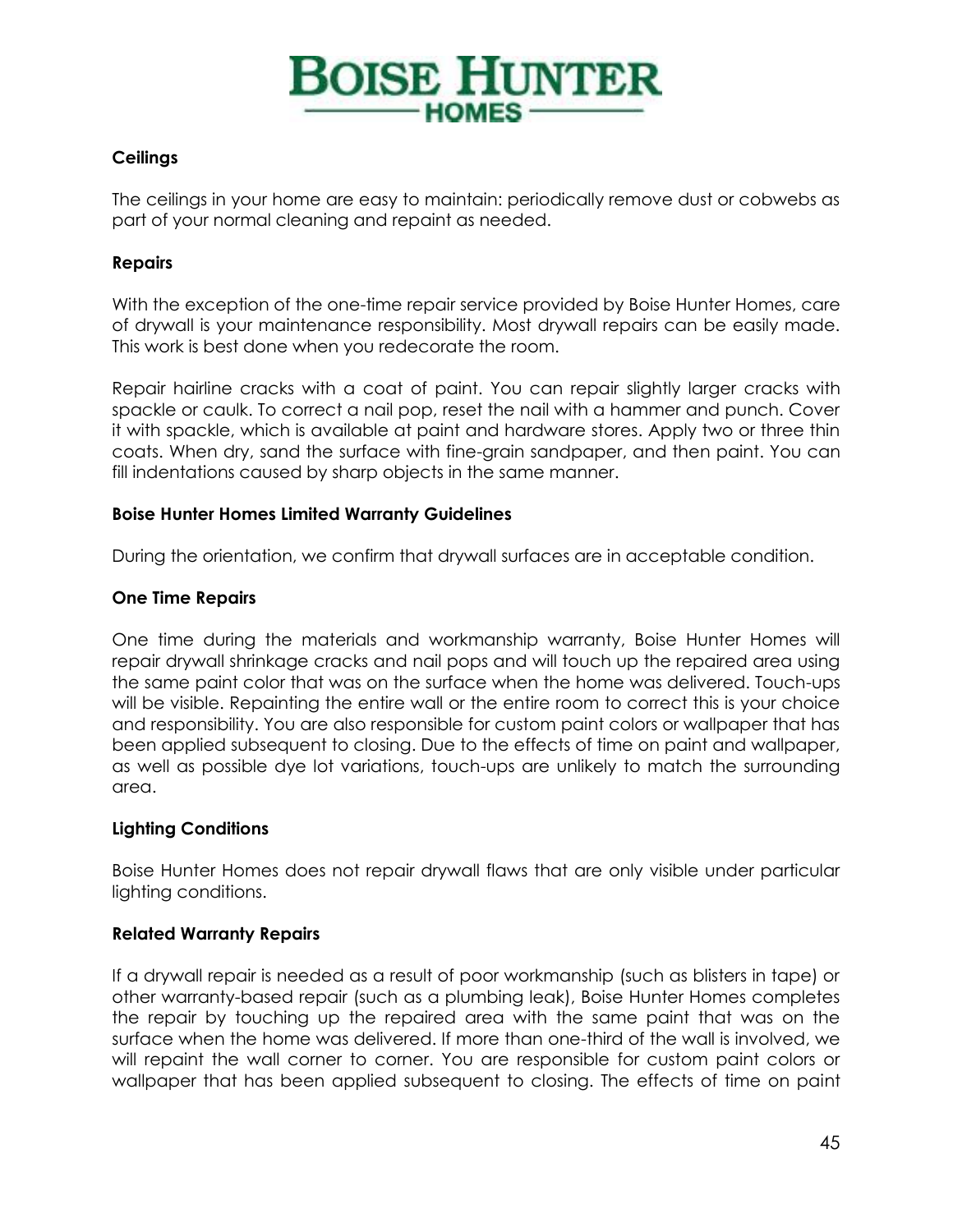

and wallpaper, as well as possible dye lot variations, mean touch-up may not match the surrounding area.

# **Easements**

#### **Homeowner Use and Care Guidelines**

Easements are areas where such things as utility supply lines can pass through your property. They permit service to your lot and adjacent lots, now and in the future. Your lot will also include drainage easements, meaning the runoff from adjacent lots pass across your property. Likewise, water from your property may run across a neighboring lot. Easements are recorded and are permanent.

Trees, shrubs, gardens, play equipment, storage sheds, fences or other items which you install in or across these easements may be disturbed if service entities–such as the gas, electric, or phone companies–need access to lines for repairs or to connect service to nearby home sites.

Utility companies, the United States Postal Service, and others have the right to install equipment in easements. These might include streetlights, mailboxes, or junction boxes to name a few. Neither Boise Hunter Homes nor you as the homeowner have the authority to prevent, interfere with, or alter these installations. Plans for the location of such items are subject to change by the various entities involved. Because they have no obligation to keep Boise Hunter Homes informed of such changes, we are unable to predict specific sites that will include such equipment.

*See also Property Boundaries.*

# **Electrical System**

#### **Homeowner Use and Maintenance Guidelines**

Know the location of the breaker panel; it includes a main shut-off that controls all the electrical power to the home. Individual breakers control the separate circuits. Each breaker is marked to help you identify which breaker is connected to which major appliances, outlets, or other service. Should a failure occur in any part of your home, always check the breakers in the main panel box.

#### **Breakers**

Circuit breakers have three positions: on, off, and tripped. When a circuit breaker trips, it must first be turned off before it can be turned on. Switching the breaker directly from tripped to on will not restore service.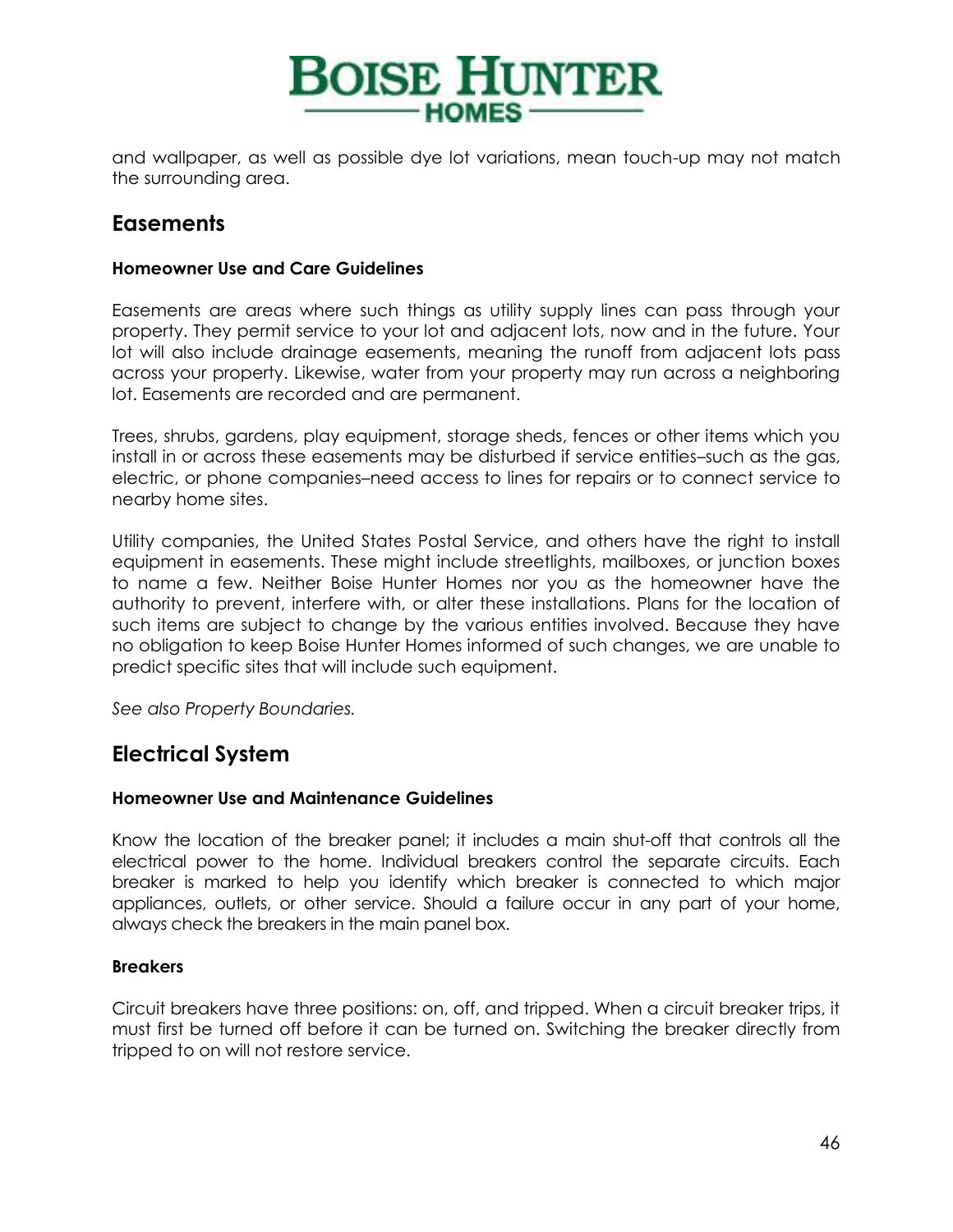

#### **Breakers Tripping**

Breakers trip because of overloads caused by plugging too many appliances into the circuit, a worn cord or defective appliance, or operating an appliance with too high a voltage requirement for the circuit. The starting of an electric motor can also trip a breaker.

If any circuit trips repeatedly, unplug all items connected to it and reset. If it trips when nothing is connected to it, you need an electrician. If the circuit remains on, one of the items you unplugged is defective and will require repair or replacement.

#### **Buzzing**

Fluorescent fixtures use transformer action to operate. This action sometimes causes a buzzing.

#### **Fixture Location**

We install light fixtures in the locations indicated on the plans. Moving fixtures to accommodate specific furniture arrangements or room use is your responsibility.

#### **GFCI (Ground-Fault Circuit-Interrupters)**

GFCI receptacles have a built-in element that senses fluctuations in power. Quite simply, the GFCI is a circuit breaker. Building codes require installation of these receptacles in bathrooms, the kitchen, outside, and the garage (areas where an individual can come into contact with water while holding an electric appliance or tool). Heavy appliances such as freezers or power tools will trip the GFCI breaker.

*Caution: Never plug a refrigerator or food freezer into a GFCI-controlled outlet. The*  likelihood of the contents being ruined is high and the limited warranty does not cover *such damage.*

Each GFCI circuit has a test and reset button. Once each month, press the test button. This will trip the circuit. To return service, press the reset button. If a GFCI breaker trips during normal use, it may indicate a faulty appliance and you will need to investigate the problem. One GFCI breaker can control up to three or four outlets.

#### **Grounded System**

Your electrical system is a three-wire grounded system. Never remove the bare wire that connects to the box or device.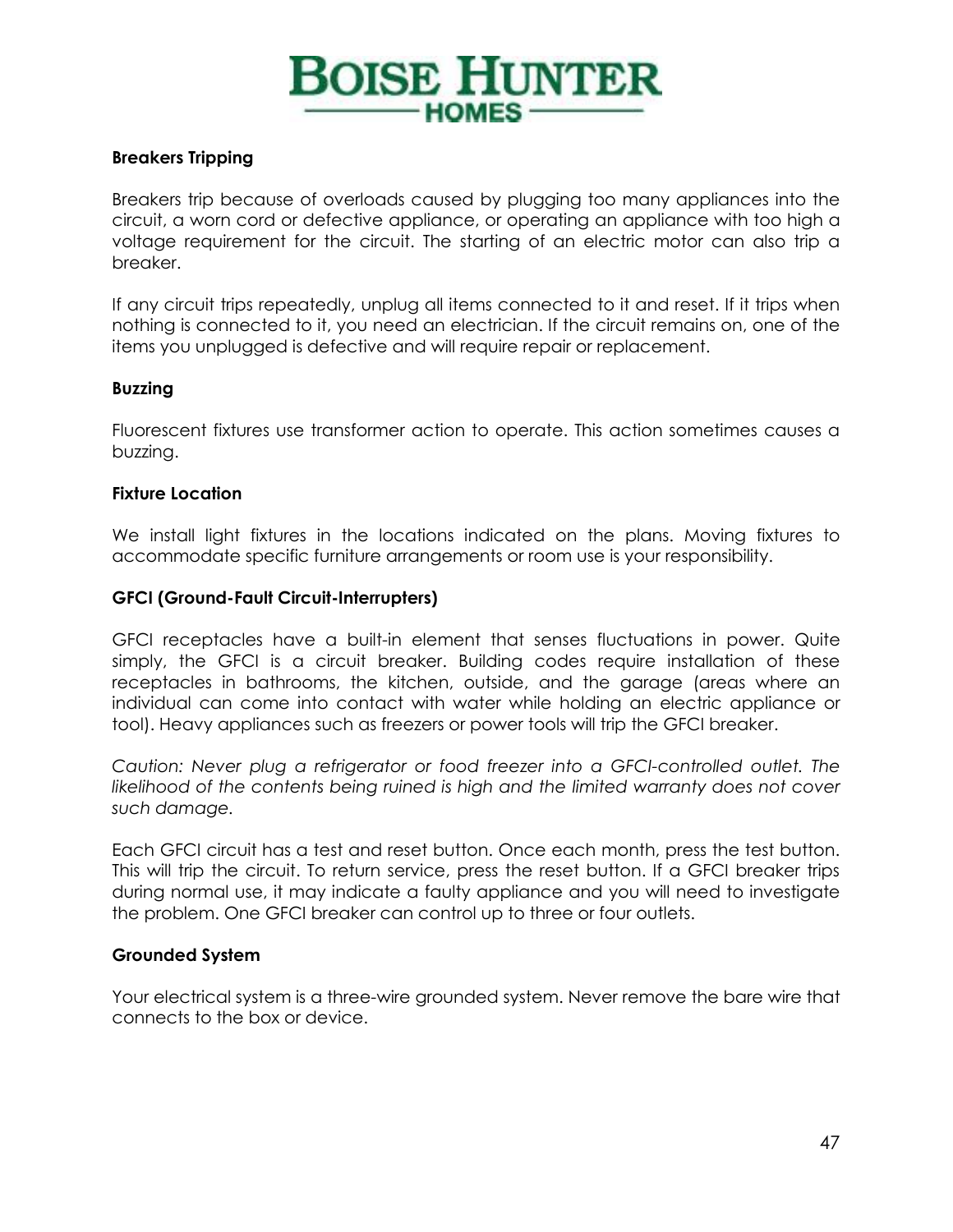# **BOISE HUNTER** -HOMES-

#### **Light Bulbs**

You are responsible for replacing burned-out bulbs other than those noted during your orientation.

#### **Luminous Light Panels**

Translucent panels covering ceiling lights are made of polystyrene plastic. To clean, gently push up, tilting the panel slightly and remove it from the fixture frame. Wash with a diluted (1 to 2 percent) solution of mild detergent and warm water. Do not rinse; the soap film that remains reduces static electricity that attracts dust.

Over time, the plastic panel may yellow and will become brittle and may need to be replaced if it cracks or breaks. Replacement material can be found at home center and hardware stores. Most suppliers will cut the panel to fit so if you need to purchase a replacement, be sure to note the size you need.

Bulbs for these fixtures can be purchased at home centers or hardware stores. Avoid exceeding the wattage indicated inside the fixture.

#### **Modifications**

If you wish to make any modifications, contact the electrician listed on the Emergency Phone Numbers you receive at the orientation. Having another electrician modify your electrical system during the warranty period can void that portion of your limited warranty.

#### **Outlets**

If an outlet is not working, check first to see if it is controlled by a wall switch or GFCI. Next, check the breaker.

If there are small children in the home, install safety plugs to cover unused outlets. This also minimizes the air infiltration that sometimes occurs with these outlets. Teach children to never touch electrical outlets, sockets, or fixtures.

#### **Underground Cables**

Before digging, check the location of buried service leads by calling the local utility locating service. In most cases, wires run in a straight line from the service panel to the nearest public utility pad. Maintain positive drainage around the foundation to protect electrical service connections.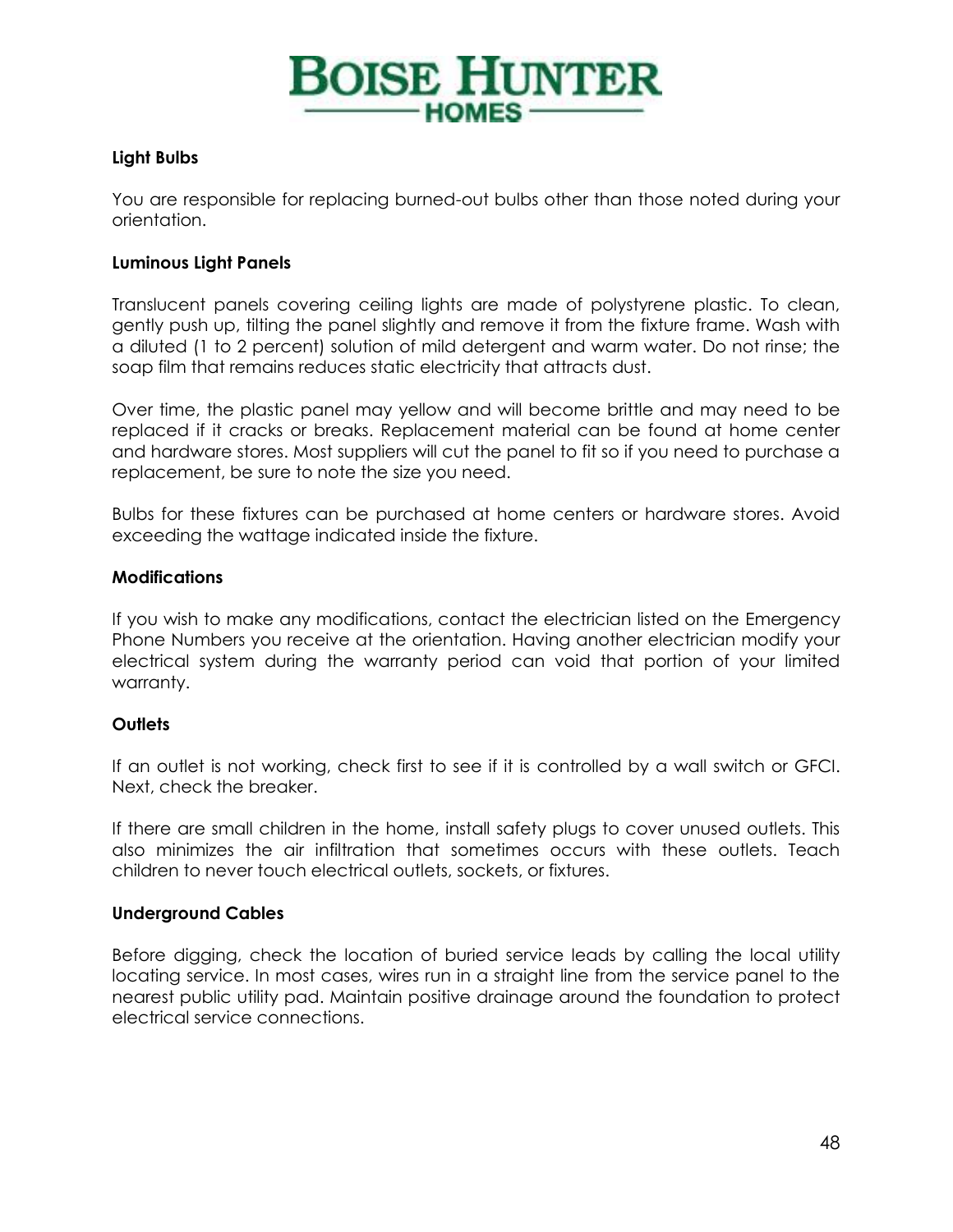

#### **Under- or Over-Cabinet Lights**

The selection of optional under- or over-cabinet lighting provides either task lighting or atmosphere to your kitchen. We suggest you note the size and type of bulbs in these fixtures and keep replacements on hand.

#### **TROUBLESHOOTING TIPS: NO ELECTRICAL SERVICE**

#### **No Electrical Service Anywhere in the Home**

Before calling for service, check to confirm that the:

- 1. Service is not out in the entire area. If so, contact the utility company.
- 2. Main breaker and individual breakers are all in the on position.

#### **No Electrical to One or More Outlets**

Before calling for service, check to confirm that the

- 1. Main breaker and individual breakers are all in the on position.
- 2. Applicable wall switch is on
- 3. GFCI is set (see details on GFCIs, earlier in this section)
- 4. Item you want to use is plugged in
- 5. Item you want to use works in other outlets
- 6. Bulb in the lamp is good

Even if the troubleshooting tips do not identify a solution, the information you gather will be useful to the service provider you call.

#### **Boise Hunter Homes Limited Warranty Guidelines**

During the orientation, we confirm that light fixtures are in acceptable condition and that all bulbs are working. Boise Hunter Homes' limited warranty excludes any fixture you supplied.

#### **Designed Load**

Boise Hunter Homes will repair any electrical wiring that fails to carry its designed load to meet specifications. If electrical outlets, switches, or fixtures do not function as intended, Boise Hunter Homes will repair or replace them.

#### *GFCI (Ground-Fault Circuit-Interrupters)*

Boise Hunter Homes is not responsible for food spoilage that results from your plugging refrigerators or freezers into a GFCI outlet.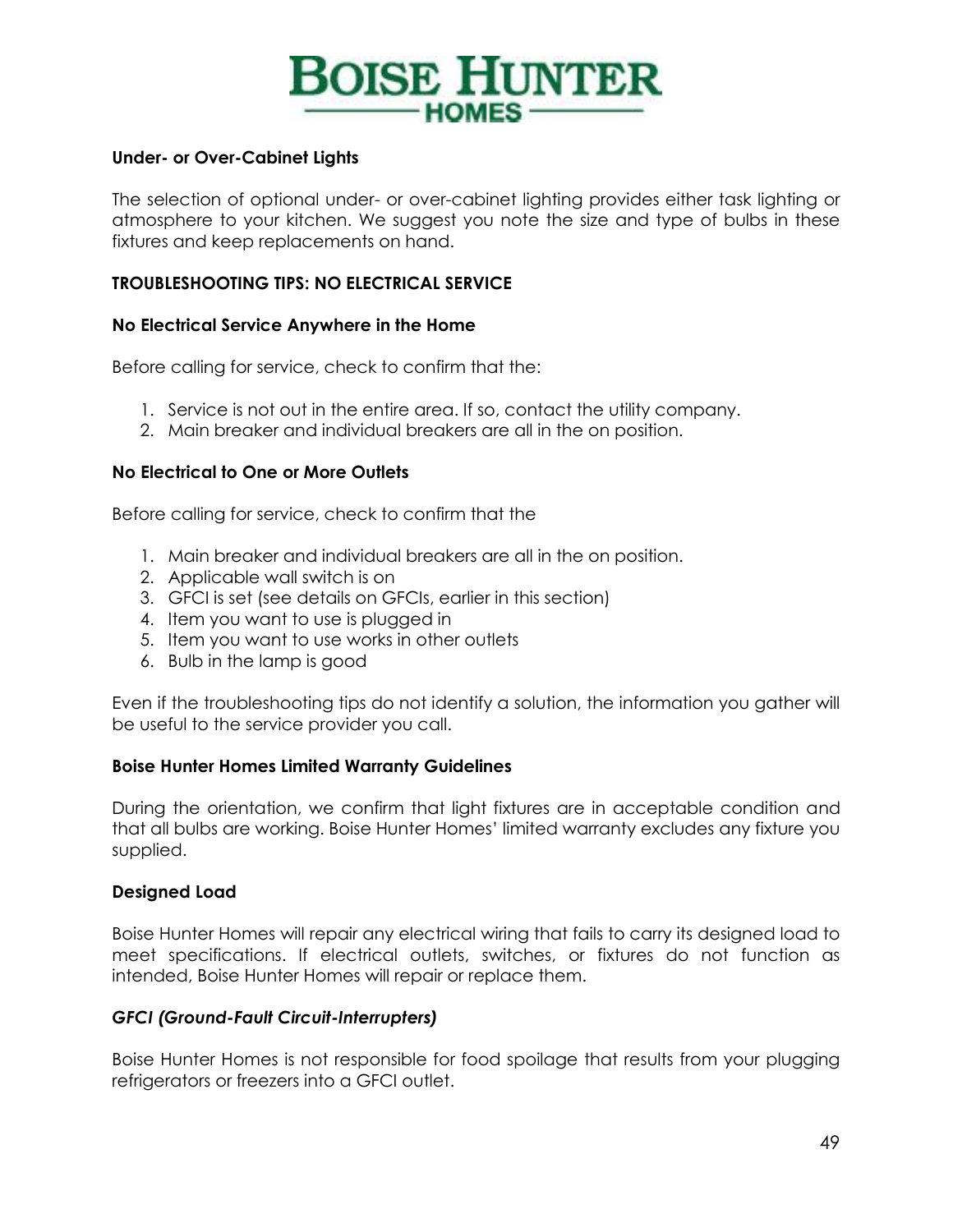

#### **Power Surge**

Power surges are the result of local conditions beyond the control of Boise Hunter Homes and are excluded from limited warranty coverage. These can result in burnedout bulbs or damage to sensitive electronic equipment such as TVs, alarm systems, and computers. Damage resulting from lightning strikes are excluded from limited warranty coverage.

# **Expansion and Contraction**

#### **Homeowner Use and Maintenance Guidelines**

Changes in temperature and humidity cause all building materials to expand and contract. Dissimilar materials expand or contract at different rates. This movement results in separation between materials, particularly dissimilar ones. You will see the effects in small cracks in drywall and in paint, especially where moldings meet drywall, at mitered corners, and where tile grout meets tub or sink. While this can alarm an uninformed homeowner, it is normal.

Shrinkage of the wood members of your home is inevitable and occurs in every new home. Although this is most noticeable during the first year, it may continue beyond that time. In most cases, caulk and paint are all that you need to conceal this minor evidence of a natural phenomenon. Even though properly installed, caulking shrinks and cracks. Maintenance of caulking is your responsibility.

#### **Boise Hunter Homes Limited Warranty**

Boise Hunter Homes provides one-time repairs to many of the effects of expansion and contraction. See individual categories such as drywall and caulk for details.

# **Fencing**

#### **Homeowner Use and Maintenance Guidelines**

Depending on the community in which your home is located, fencing may be included with your home, it may be an optional item, or it may be an item you consider adding after your move-in. When Boise Hunter Homes installs fencing as part of your new home, we confirm its good condition during your orientation. All types of fencing require some routine attention.

#### **Drainage**

In planning, installing, and maintaining fencing, allows existing drainage patterns to function unimpeded. When installing a fence, use caution in distributing soil removed to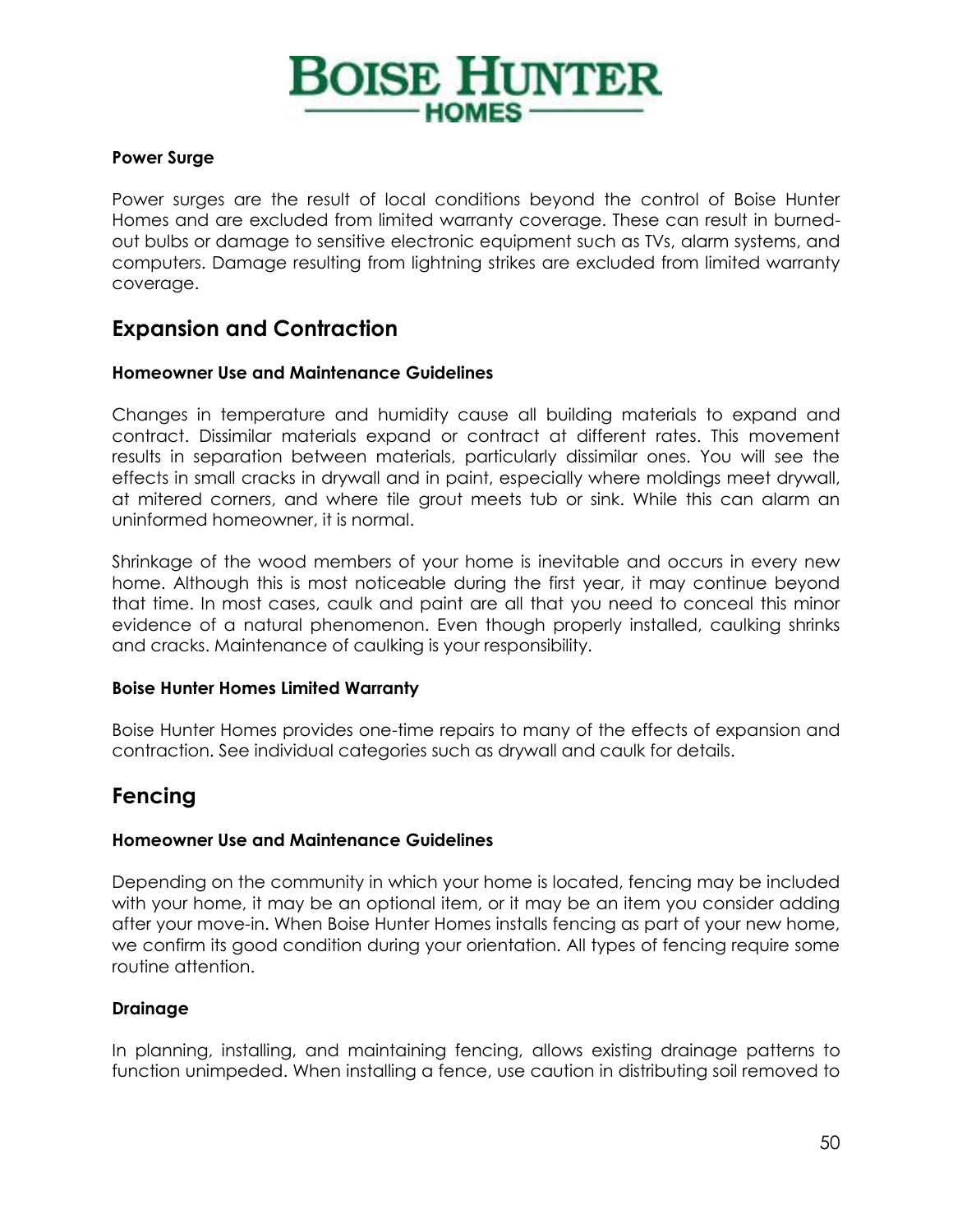

set posts to avoid blocking drainage swales. Plan enough space under the bottom of a wood fence for water to pass through.

#### **Homeowner Association Design Review**

If you choose to add fencing after moving into your new home, keep in mind the need to obtain approval form the Design Review Committee of your homeowners association. Specific requirements about style, height, position on the lot are described in the current design review guidelines which you can obtain from a committee member. Special requirements apply to homes on corner lots where drivers must have adequate visibility. Additionally, in some communities, zoning laws may impact private fencing. Your responsibilities include checking on such details.

Boise Hunter Homes recommends that you engage the services of professionals to install your fence. Be certain to inform a fence installer of all design review requirements.

*See also Property Boundaries.*

#### **Variation**

Height and location of Boise Hunter Homes installed fences will vary with lot size, topography, and shape. Boise Hunter Homes must meet the requirements of the Design Review process just as any homeowner would.

#### **Wood Fences**

The lumber used to construct wood fences is rough cedar. Over time it will crack, warp, and split. Unless extreme, these conditions require no action on your part. As the wood ages and shrinks, nails may come loose and require attention. Also check the posts and any gates twice a year and tighten hardware or make needed adjustments.

#### **Wrought Iron Fencing**

Wrought iron is subject to rusting, if it is not maintained. Use touch-up paint on any scratches or chips. Inspect the fence twice a year and touch-up as needed, then plan to repaint the entire fence every one to two years to keep it looking its best.

As with wood fencing, prevent sprinklers from spraying your wrought iron fence or rails. Check monthly to confirm that water does not stand around the fence posts. Make corrections to drainage as needed to prevent this.

#### **Boise Hunter Homes Limited Warranty**

If fencing is part of your home purchase, we will confirm the acceptable condition of the fence during your orientation. Boise Hunter Homes will correct fence posts that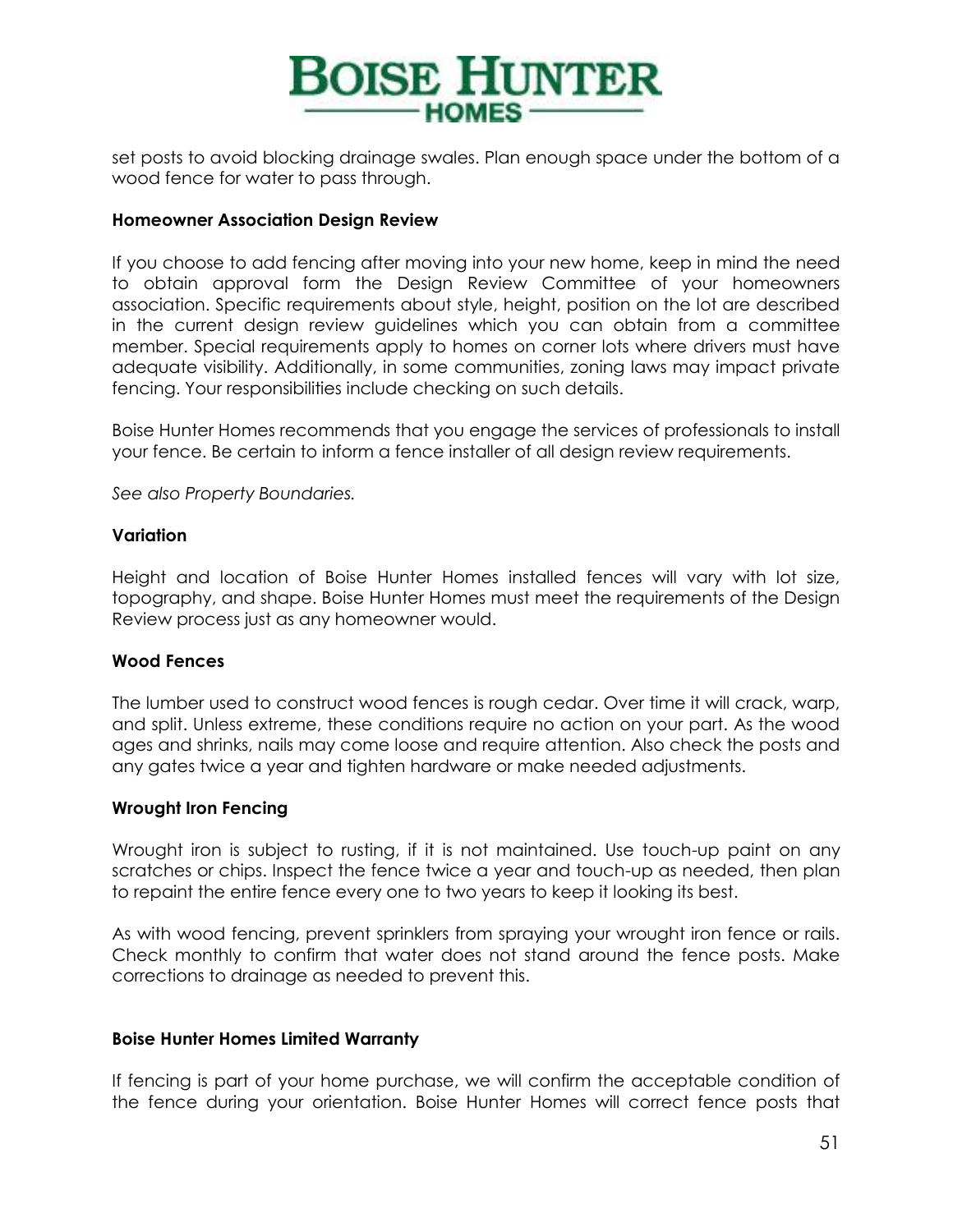

become lose during the warranty period. Be aware that damage to fencing caused by severe weather should be referred to your homeowner insurance company and is specifically excluded form warranty coverage.

# **Fireplace**

#### **Homeowner Use and Maintenance Guidelines**

*See also Fire Prevention.*

Most of us feel a fireplace is an excellent way to create a warm, cozy atmosphere. However, without sufficient information, your use of the fireplace can result in heat (and dollars) being wasted. To help prevent that, consider the following points.

Look upon burning a fire as a luxury that adds much to the atmosphere but just a little to the heat in a home. About 10 percent of the heat produced by a fire is radiated into the house. In many older homes, the air used by the fireplace for combustion is replaced with cold outside air drawn in through cracks around doors and windows. However, your home is constructed so tightly that this does not happen. We install a fresh air vent to supply the fireplace with combustion air and reduce the amount of heated air the fire draws from your house. Open this vent before starting the fire as you do the damper.

Close the damper and cold air vent when the fireplace is not in use. Leaving these open is equivalent to having an open window in the house. If the fire is still burning, but you are finished enjoying it, use glass doors to prevent heated air from being drawn up the chimney until your damper can be closed.

One caution on the use of glass doors: do not close them over a roaring fire, especially if you are burning hard woods (such as oak or hickory) because this could break the glass. Also, when closing the doors over a burning fire, open the mesh screens first. This prevents excessive heat build-up on the mesh, which might result in warping or discoloration.

Your objective in building a fire should be a clean, steady, slow-burning fire. Begin with a small fire to allow the components of the fireplace to heat up slowly. Failure to do so may damage the fireplace and can void the warranty. Start the fire by burning kindling and newspaper under the grate; two to three layers of logs stacked with air space between, largest logs to the rear, works best. One sheet of paper burned on top of the stack will help the chimney start to draw. Any logs 6 inches in diameter or larger should be split.

*Caution: Do not burn trash in the fireplace and never use any type of liquid fire starter.*

Remove old ashes and coals from under the grate when completely cool. A light layer is desirable as an insulator and will help to reflect heat.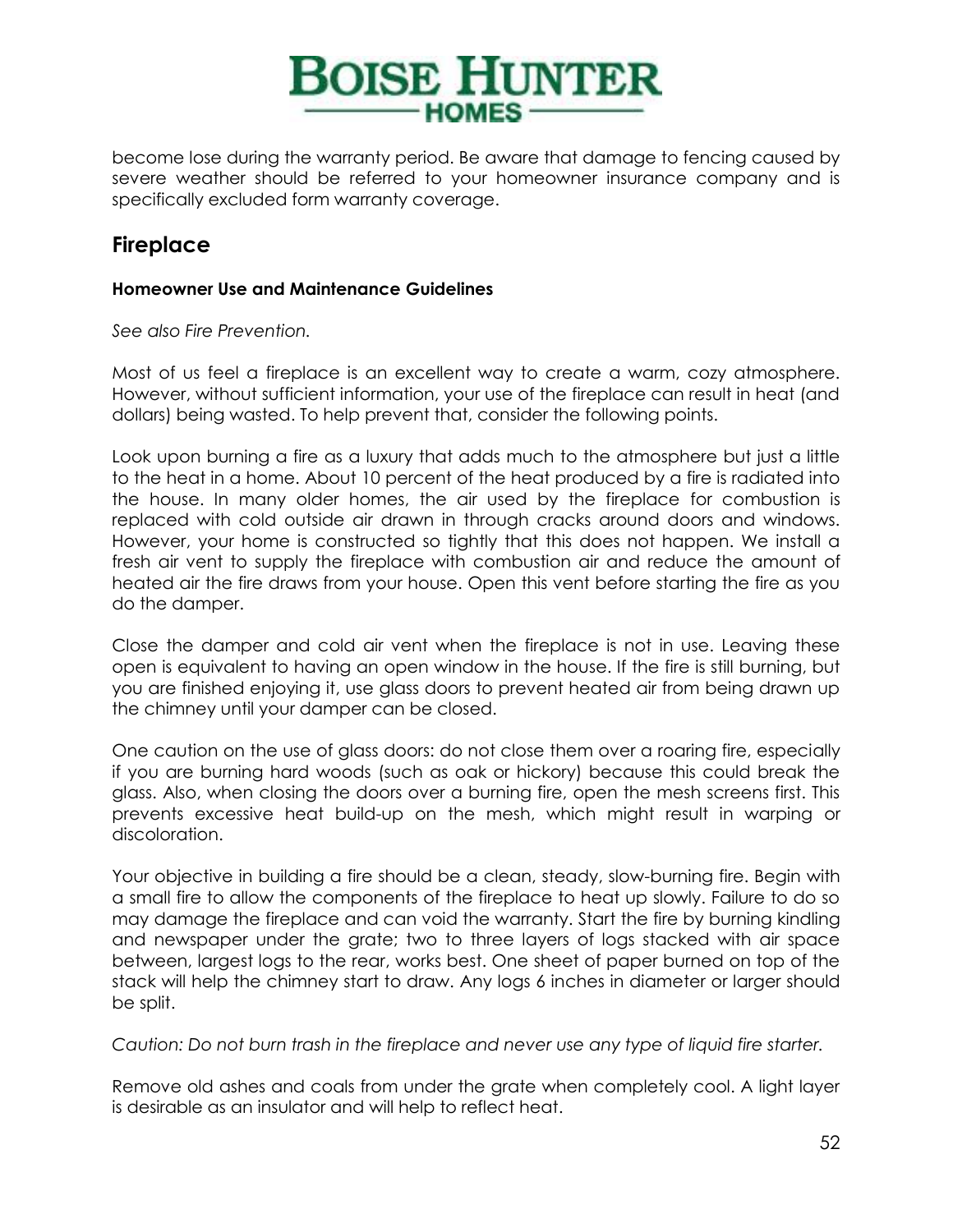

#### **Chimney Cleaning**

Creosote and other wood-burning by-products accumulate inside the flue over a period of time. This build-up can be a fire hazard. The way you use your fireplace and the type of wood you burn determine the frequency of your chimney cleanings. For instance, burning soft woods or improperly seasoned woods necessitates more frequent cleaning. Hire a qualified chimney sweep for this cleaning.

#### **Spark Arrester**

If the spark arrester becomes clogged, the diminished air flow will affect the performance of the fireplace and may be a fire hazard. Have the arrester cleaned professionally when needed.

#### **Gas Fireplace**

Boise Hunter Homes offers direct-vent gas fireplaces. If you ordered this type of fireplace, it is demonstrated during the orientation. Read and follow all manufacturers' directions.

A slight delay of up to 60 seconds between turning the switch on and flame ignition is normal. The flames should ignite gently and silently. If you notice any deviation from this and any gas smell, immediately shut off the switch and report it to the gas company.

Excessive winds can cause a downdraft, which can blow out the pilot, requiring you to relight it before using the fireplace.

*Caution: The exterior vent cover for a direct-vent gas fireplace becomes extremely hot when the fireplace is operating.*

#### **Boise Hunter Homes Limited Warranty Guidelines**

Fireplaces are not intended to be the sole heat source in the home. The fireplace should function properly when Boise Hunter Homes' and the manufacturer's directions are followed.

#### **Chimney Separation**

Separation of a brick chimney from a newly constructed home may occur. Boise Hunter Homes will repair separation from the main structure in excess of  $\frac{1}{2}$  inch in 10 feet. Caulking is acceptable in most cases.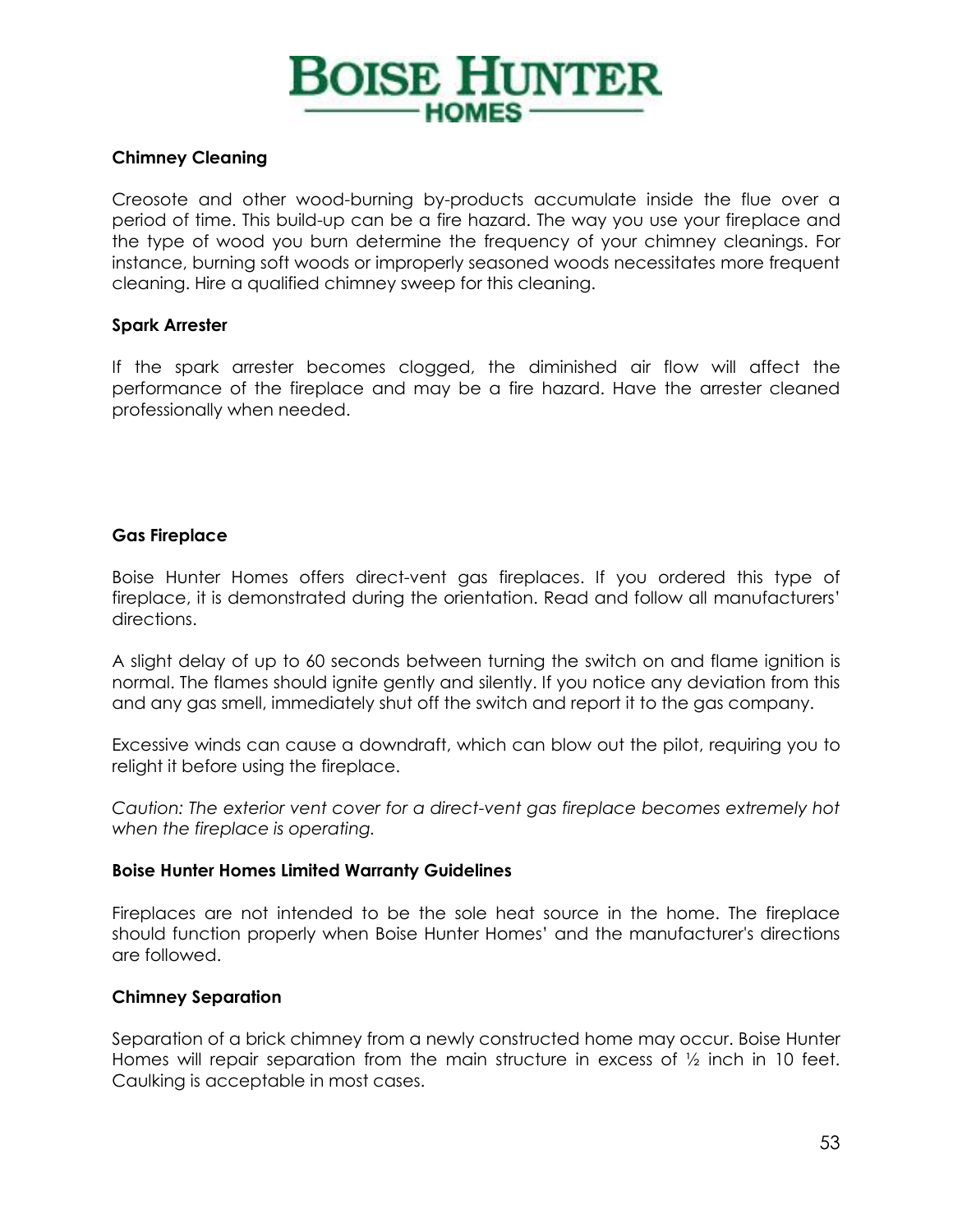# **BOISE HUNTER**  $-HOMES -$

#### **Cracks**

Normal shrinkage of mortar results in hairline cracks in masonry. Boise Hunter Homes will repair cracks that exceed 1/8 inch in width. The repair consists of pointing or patching and the mortar color will be matched as closely as possible, but expect some variation.

Exterior masonry may have chips, irregular surfaces, and color variations, which occur during manufacturing, shipping, or handling. Unless such conditions affect the structural integrity of the home, no repair is provided.

#### **Discoloration**

Discoloration of the firebox or brick is a normal result of use and requires no corrective action. Mortar-style fireplaces may develop cracks due to temperature changes and other factors.

#### **Downdraft**

Although extremely high winds can result in a downdraft, this condition should be temporary and occasional. We will determine and correct continuous malfunction if caused by a construction or design defect.

#### *Glass Doors*

During the orientation we confirm that glass fireplace doors, when included with the home, are in acceptable condition.

#### **Water Infiltration**

In unusually heavy or prolonged precipitation, especially when accompanied by high winds, some water can enter the home through the chimney. The limited warranty excludes this occurrence.

# **Foundation**

#### **Homeowner Use and Maintenance Guidelines**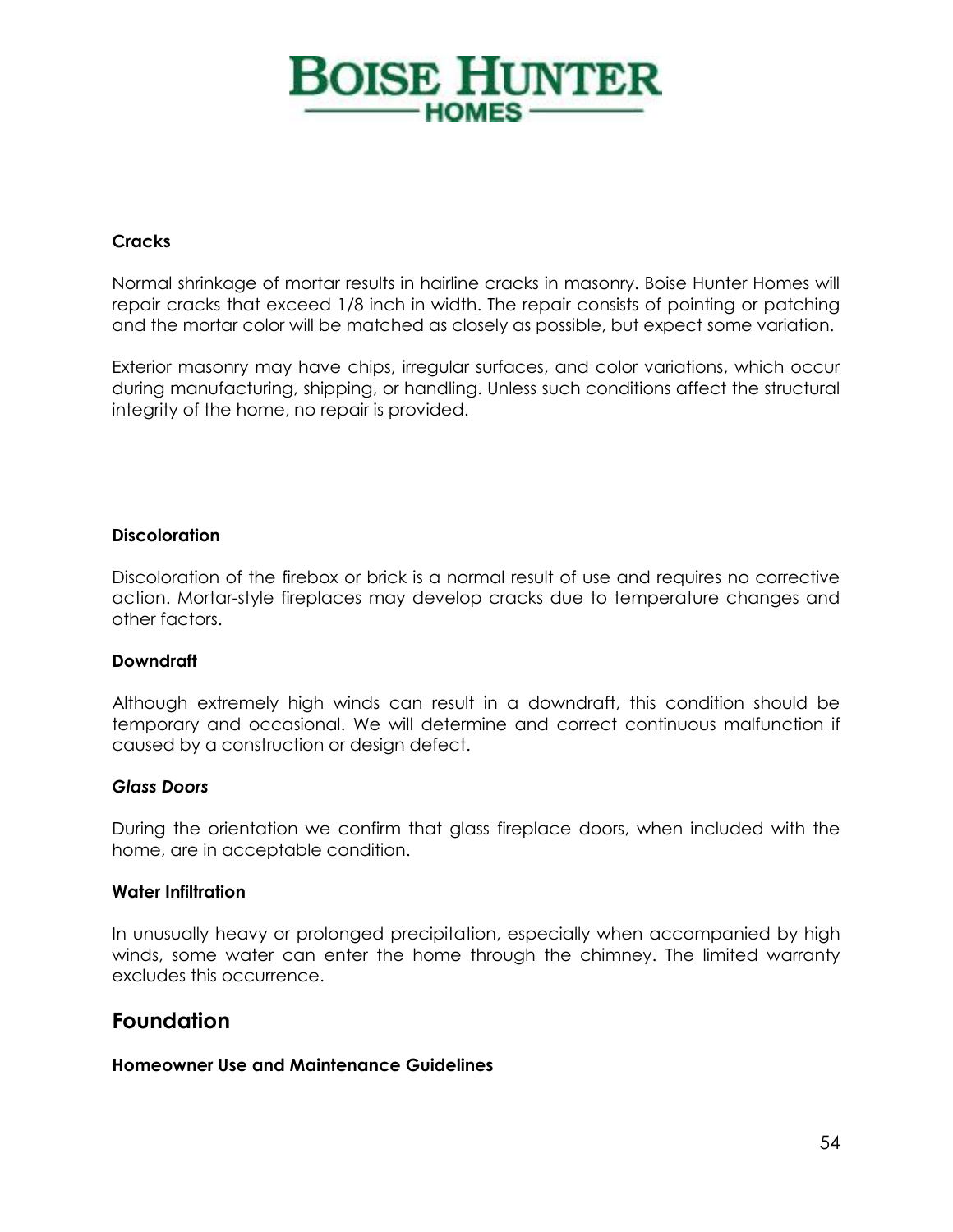

We install the foundation of your home according to the recommendations of our consulting engineer. The walls of the foundation are poured concrete with steel reinforcing rods. To protect your home's foundation, follow guidelines for installation and maintenance of landscaping and drainage in this manual.

#### **Cracks**

Even though an engineer designed the foundation and we constructed it according to engineering requirements, surface cracks can still develop in the wall. Surface cracks are not detrimental to the structural integrity of your home. If a crack develops in a foundation wall that allows water to come through, follow the procedures for submitting a warranty claim.

#### **Dampness**

Due to the amount of water in concrete, basements may be damp. Condensation can form on water lines and drip onto the floor.

#### **Future Construction in Basement**

If you decide to perform additional construction in the basement, obtain guidelines from a licensed engineer, obtain a building permit, and comply with all codes and safety requirements. Boise Hunter Homes does not warrant that you will be able to obtain such a permit because of the possibility that building codes may change.

#### **Boise Hunter Homes Limited Warranty Guidelines**

The foundation of your home has been designed and installed according to the recommendations of an engineer. The walls of the foundation are poured concrete with steel reinforcing rods.

#### **Cosmetic Imperfections**

Slight cosmetic imperfections in foundation walls, such as a visible seam where two pours meet or slight honeycombing (aggregate visible), are possible and require no repair unless they permit water to enter.

#### **Cracks**

Shrinkage or backfill cracks are not unusual in foundation walls, especially at the corners of basement windows. Boise Hunter Homes will seal cracks that exceed 1/8 inch in width.

#### **Leaks**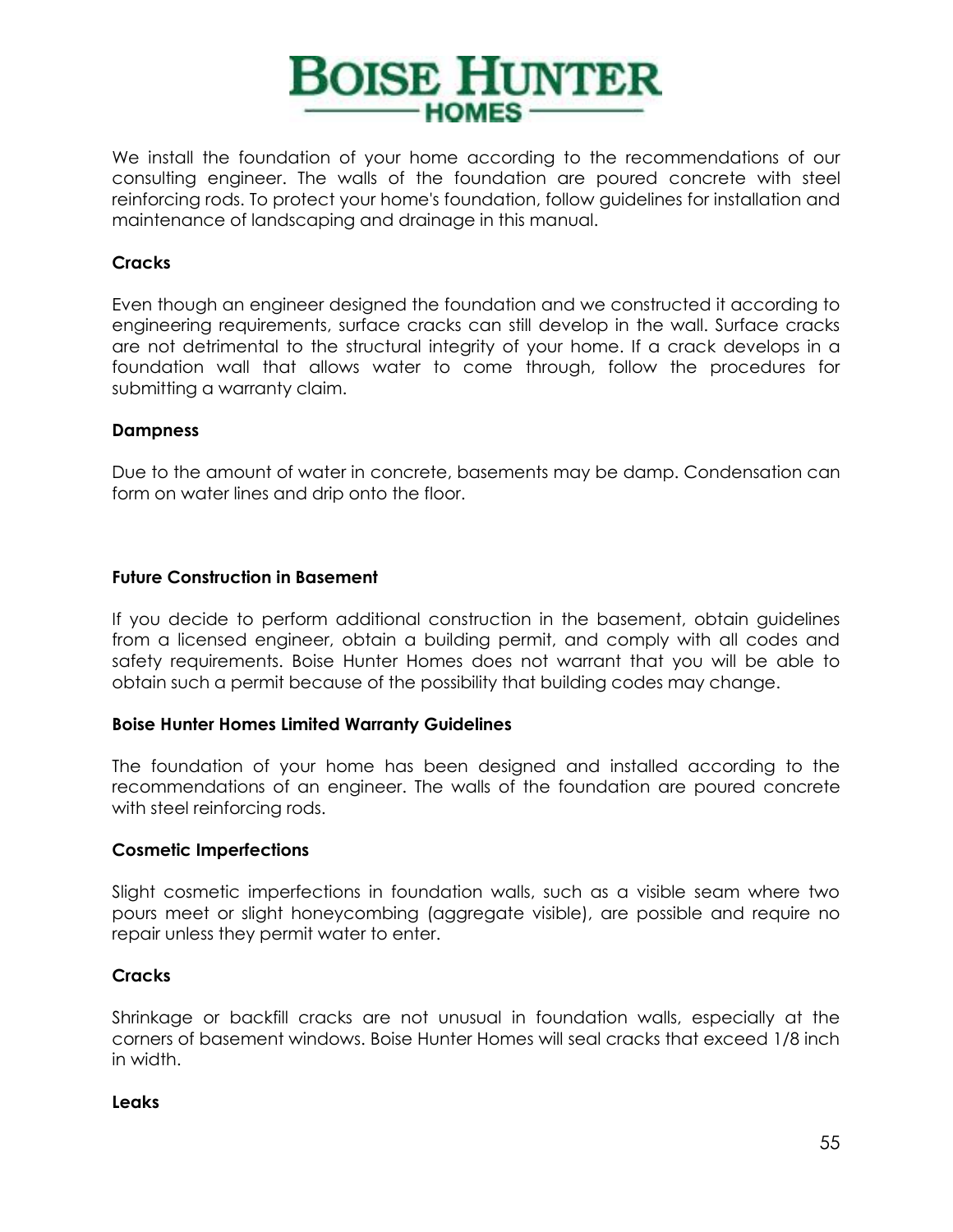

Boise Hunter Homes will correct conditions that permit water to enter the basement, provided you have complied with the drainage, landscaping, and maintenance guidelines.

# **Garage Overhead Door**

#### **Homeowner Use and Maintenance Guidelines**

Since the garage door is a large, moving object, periodic maintenance is necessary.

#### **Light Visible**

Garage overhead doors cannot be airtight. Some light will be visible around the edges and across the top of the door. Weather conditions may result in some precipitation entering around the door as well as some dust especially until most homes in the community have landscaping installed.

#### **Lock**

If the lock becomes stiff, apply a silicone or graphite lubricant. Do not use oil on a lock, as it will stiffen in winter and make the lock difficult to operate.

#### **Lubrication**

Every 6 months, apply a lubricant such as silicone spray to all moving parts: track, rollers, hinges, pulleys, and springs. Avoid over lubricating to prevent drips on vehicles or the concrete floor. At the same time, check to see that all hardware is tight and operating as intended without binding or scraping.

#### **Opener**

To prevent damage to a garage door opener, be sure the door is completely unlocked and the rope-pull has been removed before using the operator. If you have an opener installed after closing on your home, we suggest that you order it from the company that provided and installed the garage door to assure uninterrupted warranty coverage. Be familiar with the steps for manual operation of the door in the event of a power failure.

If Boise Hunter Homes installed a door opener as one of your selections, during orientation we demonstrate the electric eye that provides a safety stop in the event someone crosses through the opening while the overhead door is in motion. Use care not to place tools or other stored items where they interfere with the function of the electric eye.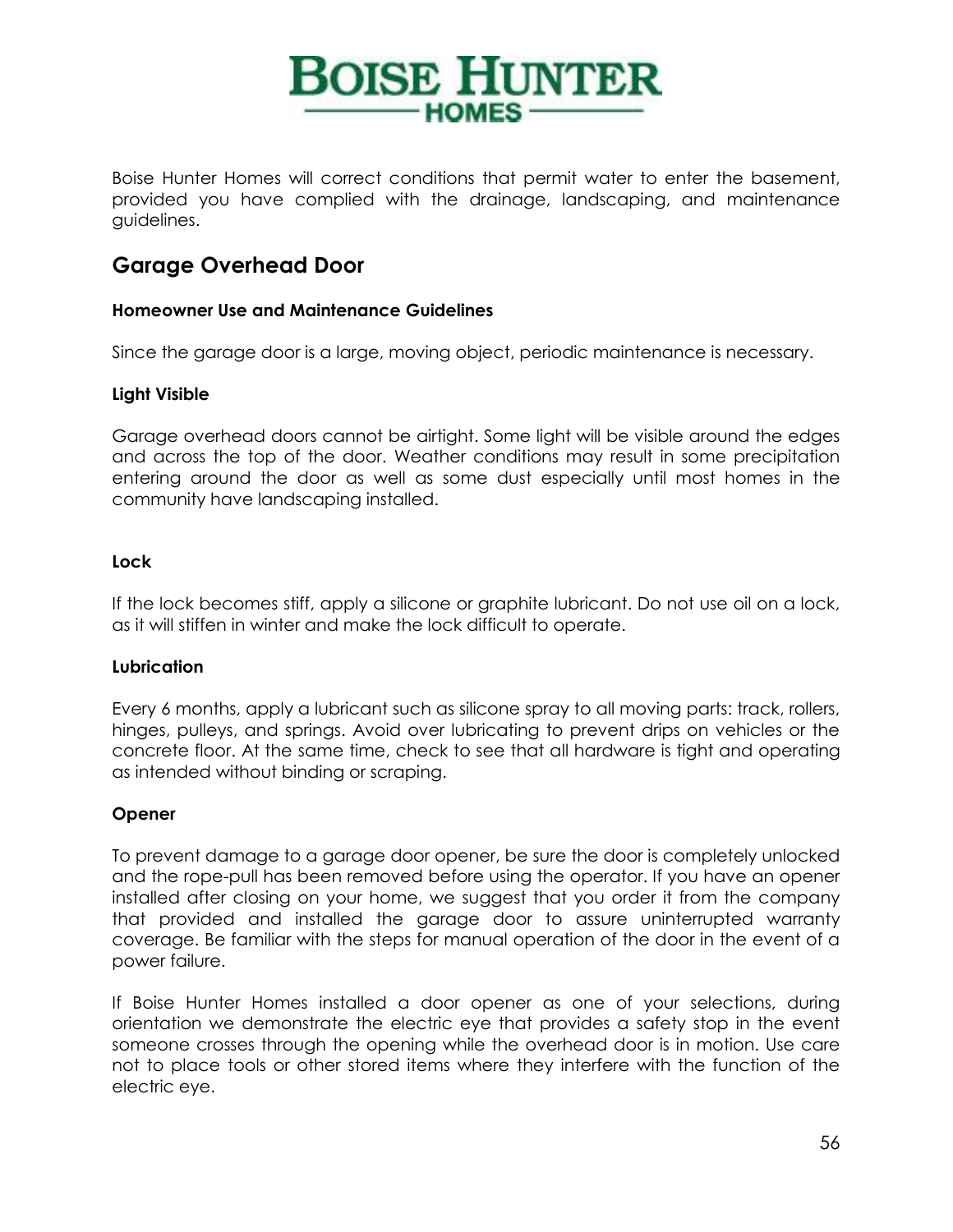

Expect to replace the battery in the garage opener remote controls about once a year. The battery is usually a 9 volt.

#### **Painting**

Repaint the garage door when you repaint your home, or more often if needed to maintain a satisfactory appearance.

#### **Safety**

Follow the manufacturer's instructions for safe and reliable operation. Do not allow anyone except the operator near the door when it is in motion. Keep hands and fingers away from all parts of the door except the handle. Do not allow children to play with or around the door.

For your safety, after the expiration of the one-year warranty, have any needed adjustments made by a qualified specialist. The door springs are under a considerable amount of tension and require special tools and knowledge for accurate and safe servicing. Have the door inspected by a professional garage door technician after any significant impact to the door.

#### **Sag**

The garage door may sag slightly due to its weight and span. This will stabilize after the panels have dried.

#### **Boise Hunter Homes Limited Warranty Guidelines**

The garage door should operate smoothly and with reasonable ease. The door can become misaligned and require adjustment, which Boise Hunter Homes will provide unless the problem is caused by the installation of a garage door opener subsequent to closing on the home.

# **Gas Shut-Offs**

#### **Homeowner Use and Maintenance Guidelines**

You will find shut-offs on gas lines near their connection to each item that operates on gas. In addition, there is a main shut-off at the meter. We point these out during the orientation.

#### **Gas Leak**

If you suspect a gas leak, leave the home and call the gas company immediately for emergency service.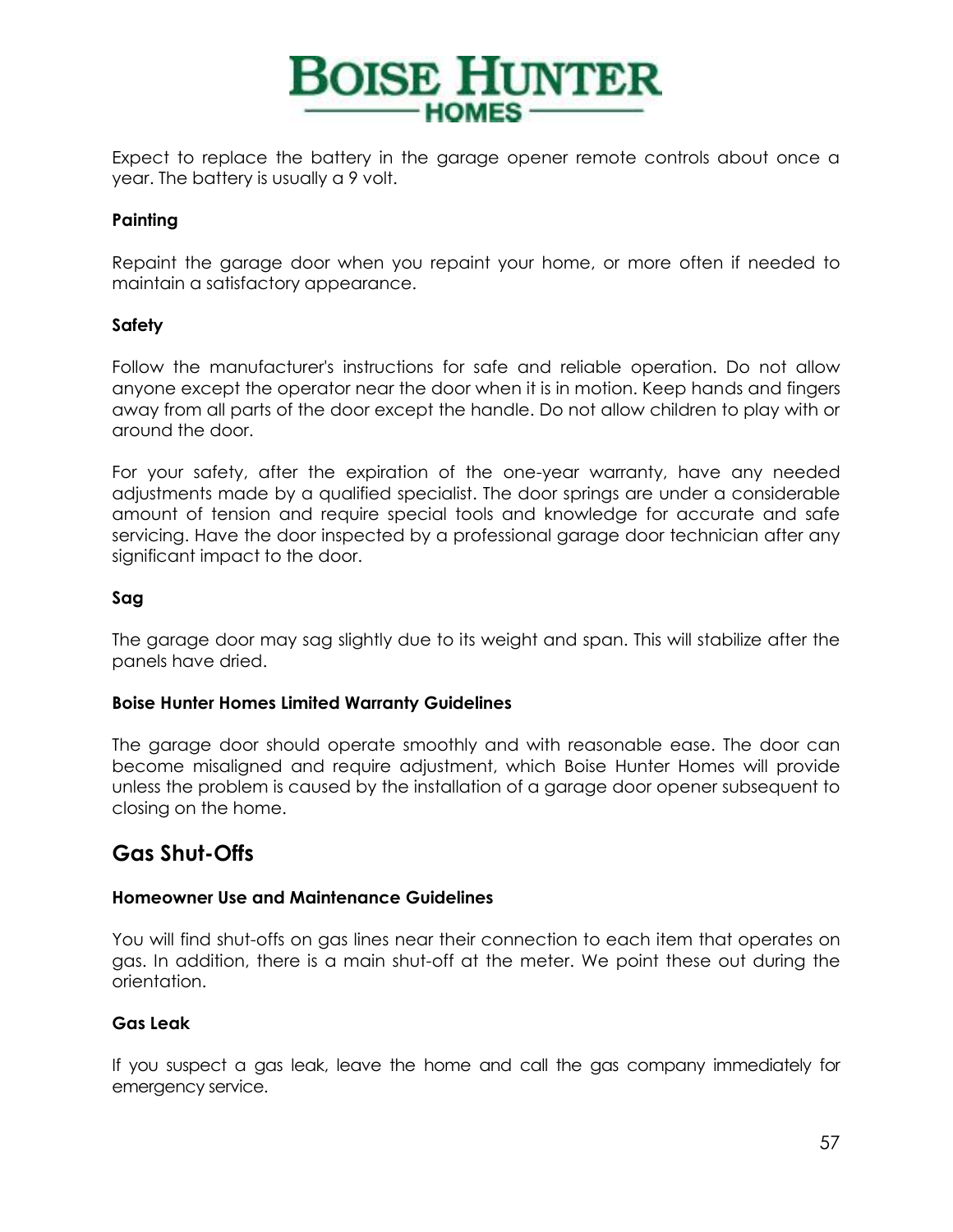

#### **Boise Hunter Homes Limited Warranty Guidelines**

The gas company is responsible for leaks up to the meter. Boise Hunter Homes will correct leaks from the meter into the home.

# **Ghosting**

#### **Homeowner Use and Maintenance Guidelines**

Recent feedback from homeowners (in both old and new homes) regarding black sooty stains which develop on surfaces in homes (on carpet, walls, ceilings, appliances, mirrors, and around area rugs—to list a few examples) have caused much investigation and research.

The conclusion of the research and laboratory tests has been that the majority of this staining or "ghosting" results from pollution of the air in the home caused by burning scented candles. Incomplete combustion of hydrocarbons as these candles burn contributes a considerable amount of soot to the air. This sooty substance then settles or accumulates on surfaces of the home. The sooty deposits are extremely difficult to remove; on some surfaces (light-colored carpet, for instance), they are impossible to clean completely away.

The popularity of scented candles has increased many-fold in recent years. If this is an activity that is part of your lifestyle, we caution you about the potential damage to your home. When this condition results from homeowners burning candles or other lifestyle choices, the resulting damage is excluded from our limited warranty coverage.

*See also Carpet/Filtration.*

# **Grading and Drainage**

#### **Homeowner Use and Maintenance Guidelines**

The final grades around your home have been inspected and approved for proper drainage of your lot. Local building authorities as well as Boise Hunter Homes inspect the site. Yards drain from one to another. You and your neighbors share an overall drainage plan for the community. Use caution when installing landscaping, fencing, or additions t your home to prevent causing water problems on adjacent lots.

#### **Drainage**

Typically, the grade around your home should slope 1 foot in the first 10 feet, tapering to a 2 percent slope. In most cases, drainage swales do not follow property boundaries. Maintain the slopes around your home to permit the water to drain away from the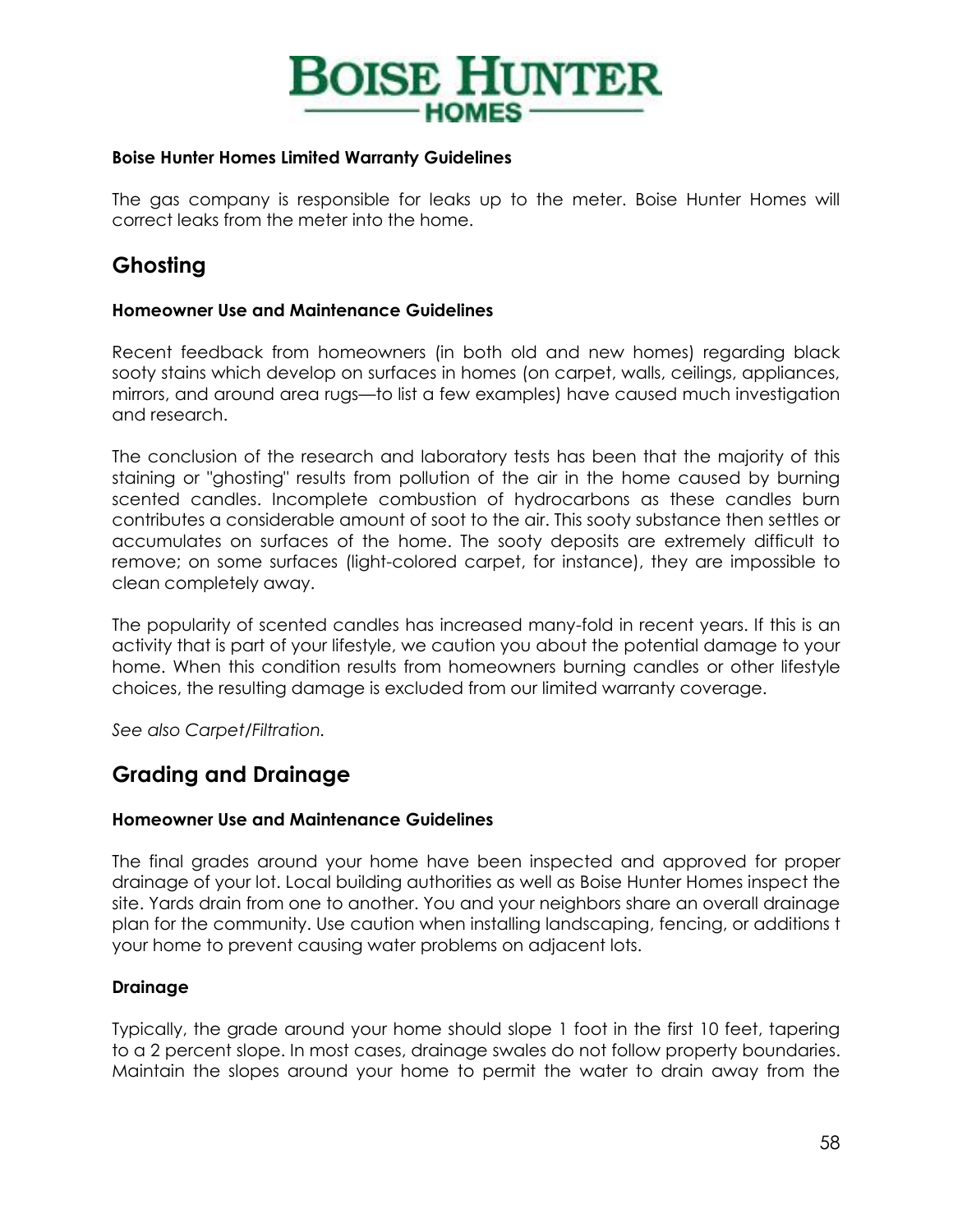

home as rapidly as possible. This is essential to protect your foundation. Failure to do so can result in major structural damage and will void your warranty.

#### **Exterior Finish Materials**

Maintain soil levels 6 inches below siding, stucco, brick, or other exterior finish materials. Contact with the soil can cause deterioration of the exterior finish material and encourages pest infestations.

#### **Roof Water**

Do not remove the splash blocks or downspout extensions from under the downspouts. Keep these in place at all times, sloped so the water drains away from your home quickly.

#### **Rototilling**

Rototilling can significantly change drainage swales. You can minimize this by rototilling parallel to the swales rather than across them.

#### **Settling**

The area we excavated for your home's foundation was larger than the home to allow room to work. In addition, some trenching is necessary for installation of utility lines. Although we replaced and compacted the soil, it does not return to its original density. Some settling will occur, especially after prolonged or heavy rainfall or melting of large amounts of snow. Settling can continue for several years. Inspect the perimeter of your home regularly for signs of settling and fill settled areas as needed to maintain positive drainage.

#### **Subsurface Drains**

Occasionally Boise Hunter Homes installs a subsurface drain to ensure that surface water drains from a yard adequately. Keep this area and especially the drain cover clear of debris so that the drain can function as intended.

*See also Landscaping.*

#### **Boise Hunter Homes Limited Warranty Guidelines**

We established the final grade to ensure adequate drainage away from the home. Maintaining this drainage is your responsibility. If you alter the drainage pattern after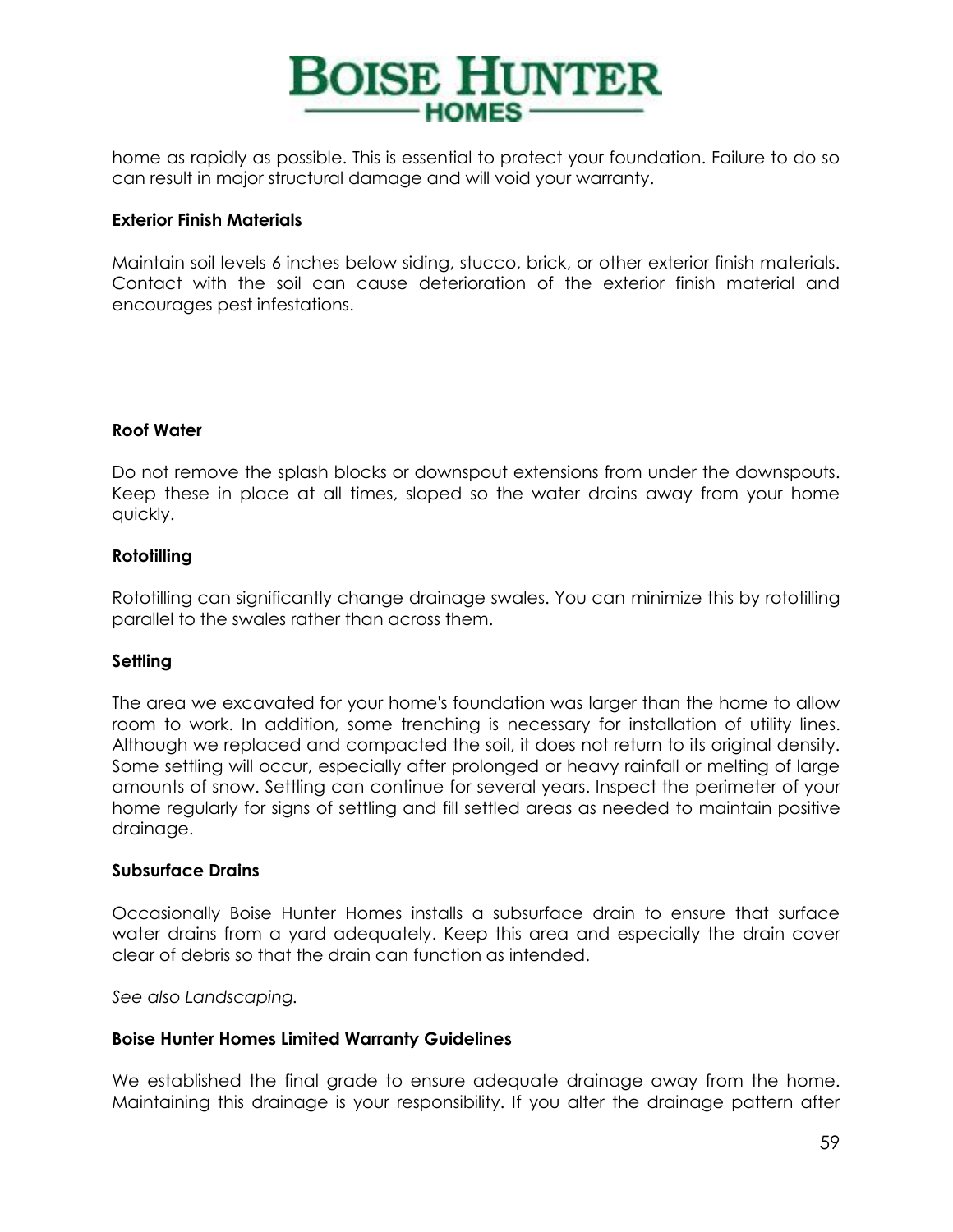

closing, or if changes in drainage occur due to lack of maintenance, the limited warranty is void.

#### **Backfill Settlement**

Backfilled or excavated areas around the foundation and at utility trenches should not interfere with the drainage away from your home. If these areas settle during the first year, Boise Hunter Homes will fill the areas one time and subsequently will provide you with fill dirt to maintain positive drainage.

#### **Erosion**

Boise Hunter Homes is not responsible for weather-caused damage to un-landscaped yards after the final grade has been established or the closing date, whichever occurs last.

#### **New Sod**

New sod installation and the extra watering that accompanies it can cause temporary drainage problems, as can unusually severe weather conditions.

#### **Recommendations**

Boise Hunter Homes documents the grades that exist at the time of delivery of your home or as soon thereafter as possible. The ground must be dry and free of frost to make these determinations. Once final grades are set, Boise Hunter Homes will inspect drainage problems reported in writing during the warranty period, compare grades to those originally established, and advise you on corrective actions you might take.

#### **Soil Information**

We provide soil information when the purchase agreement is written or as soon thereafter as it becomes available. Landscaping recommendations are designed based on soils and engineering reports and thus may vary slightly.

#### **Swales**

Boise Hunter Homes does not alter drainage patterns to suit individual landscape plans. Typically, a lot receives water from and passes water on to other lots, so changes in grade often affect adjacent or nearby lots. Boise Hunter Homes advises against making such changes. After heavy rain or snow, water may stand in swales up to 48 hours.

#### **Under Concrete**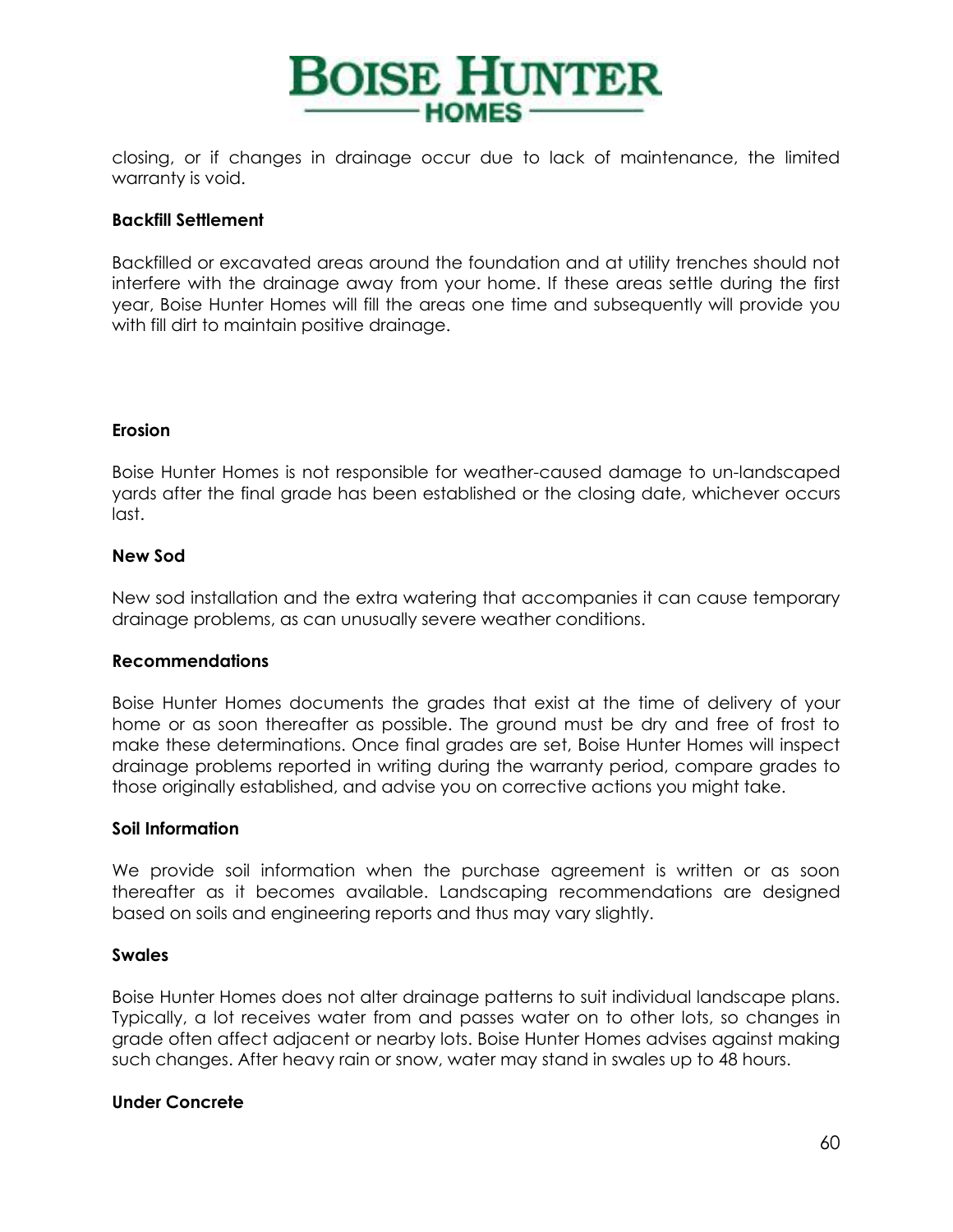

Boise Hunter Homes will fill visible sunken areas under concrete during the first year.

#### **Winter Grading**

Due to weather conditions, especially during winter and early spring, the final grade may not have been established at the time of closing. We document the status of your grading at the time of delivery. When conditions permit, grading work will continue. Confirm that we have completed your grading before beginning landscaping.

# **Gutters and Downspouts**

#### **Homeowner Use and Maintenance Guidelines**

Check gutters periodically and remove leaves or other debris. Materials that accumulate in gutters can slow water drainage from the roof, cause overflows, and clog the downspouts.

#### **Extensions or Splash blocks**

Extensions should discharge outside of rock or bark beds so that water is not dammed behind the edging materials that might be used.

#### **Ladders**

Use caution when leaning ladders against gutters, as this may cause dents.

#### **Leaks**

If a joint between sections of gutter drips, caulk the inside joint using a commercial gutter caulking compound available at hardware stores.

#### **Paint**

Gutters and downspouts are painted to match your home. You should repaint them when you repaint your home.

#### **Snow and Ice**

Clear excess snow from downspouts and roof as soon as possible to allow the gutter to drain and to prevent damage and ice damming. Severe ice or snow build-up can damage gutters, and such damage is not covered by the limited warranty.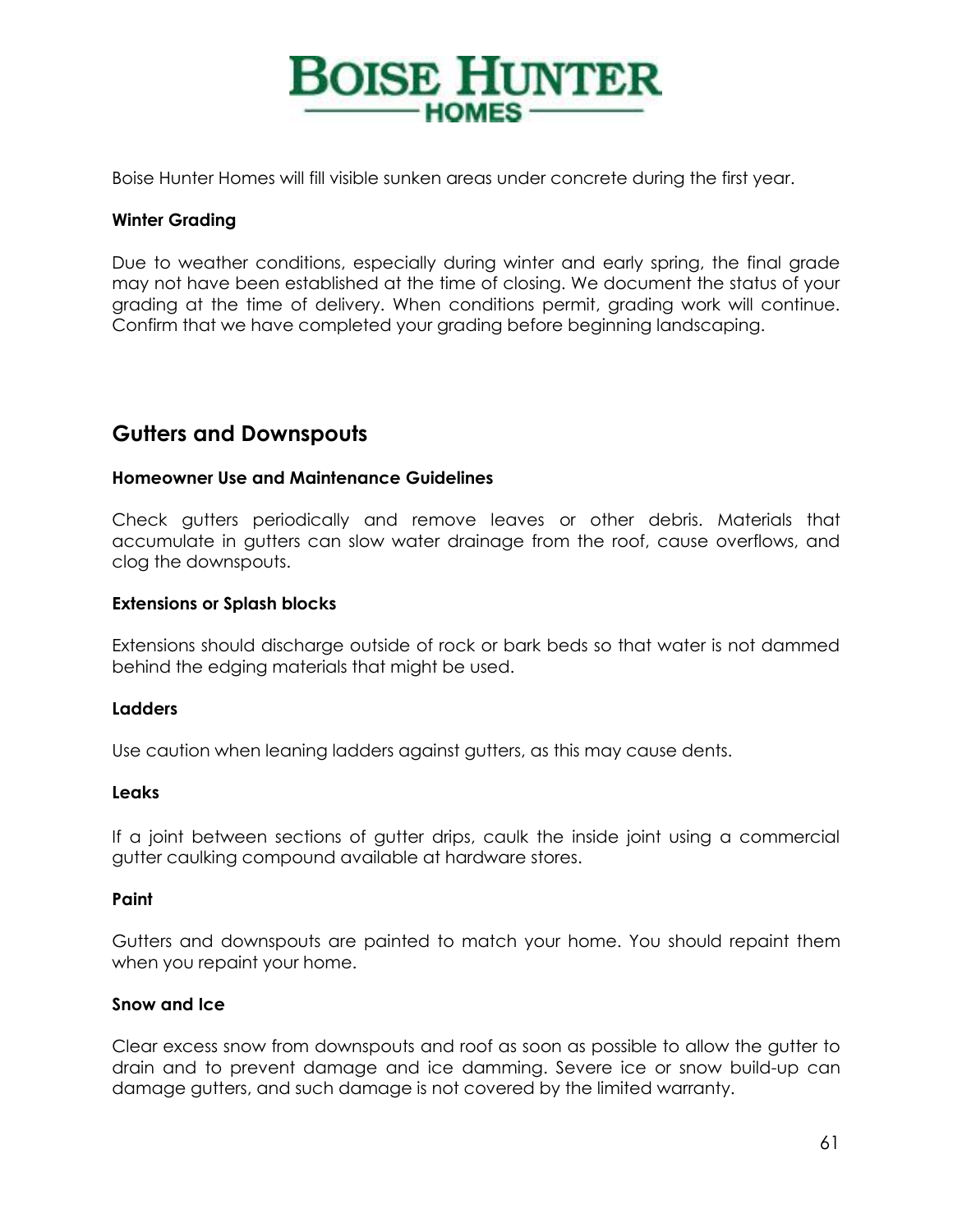

*See also Roof/Ice Dam.*

#### **Boise Hunter Homes Limited Warranty Guidelines**

Gutters over 3 feet long are installed with a slight slope so that roof water will flow to the downspouts.

#### **Leaks**

We correct leaks that occur during the warranty period.

#### **Overflow**

Gutters may overflow during periods of excessively heavy rain. This is expected and requires no repair.

#### **Standing Water**

Small amounts of water (up to one inch) will stand for short periods of time in gutters immediately after rain. No correction is required for these conditions.

# **Hardware**

#### **Homeowner Use and Maintenance Guidelines**

Doorknobs and locks should operate correctly with little attention. Over time, they may need slight adjustments due to normal shrinkage of the framing. Occasionally, you may need to tighten screws or lubrication.

#### **Boise Hunter Homes Limited Warranty Guidelines**

We confirm that all hardware is in acceptable condition during orientation. The limited warranty excludes repairs for cosmetic damage subsequent to the orientation.

Boise Hunter Homes will repair hardware items that do not function as intended.

# **Hardwood Floors**

#### **Homeowner Use and Maintenance Guidelines**

In daily care of hardwood floor, preventive maintenance is the primary goal.

#### **Cleaning**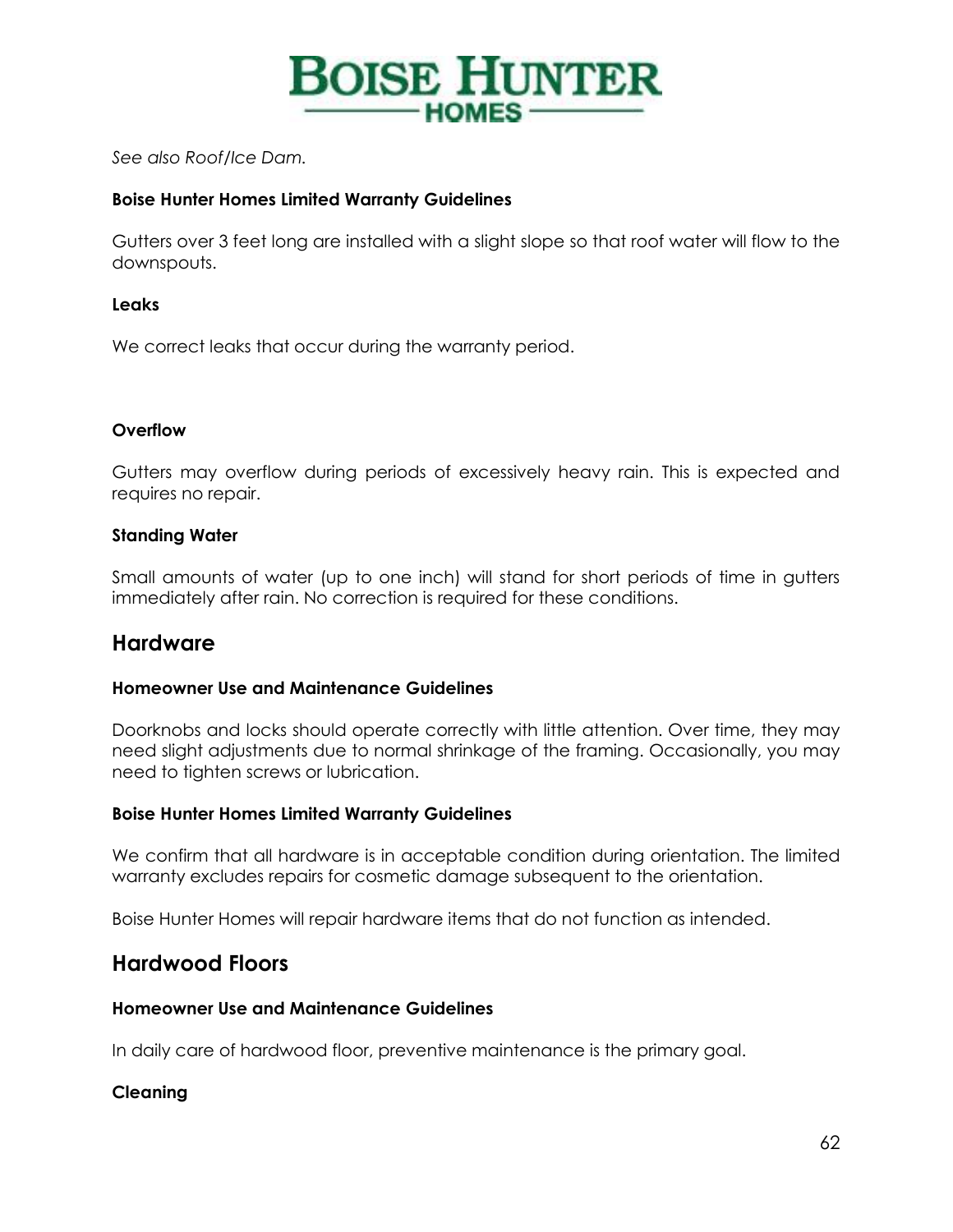

Sweep on a daily basis or as needed. Never wet-mop a hardwood floor. Excessive water causes wood to expand and can possibly damage the floor. When floor finishes become soiled, use a damp-mop with a mixture of 1 cup vinegar to one gallon of warm water. When damp-mopping, remove all excess water from the mop. Check with the hardwood company if your floor has a water-based finish.

#### **Dimples**

Placing heavy furniture or dropping heavy or sharp objects on hardwood floors can result in dimples.

#### **Filmy Appearance**

A white, filmy appearance can result from moisture, often from wet shoes or boots.

#### **Furniture Legs**

Install proper floor protectors on furniture placed on hardwood floors. Protectors will allow chairs to move easily over the floor without scuffing. Regularly clean the protectors to remove any grit that may have accumulated.

#### **Humidity**

Wood floors respond noticeably to changes in humidity in your home. Especially during winter months the individual planks or pieces expand and contract as water content changes. A humidifier helps but does not eliminate this reaction.

#### **Mats and Area Rugs**

Use protective mats at the exterior doors to help prevent sand and grit from getting on the floor. Gritty sand is wood flooring's worst enemy. However, be aware that rubber backing on area rugs or mats can cause yellowing and warping of the floor surface.

#### **Recoat**

If your floors have a polyurethane finish, you may want to have an extra coat of polyurethane applied by a qualified contractor within six months to one year. The exact timing will depend on your particular lifestyle. If another finish was used, refer to the manufacturer's recommendations.

#### **Separation**

Expect some shrinkage around heat vents or any heat-producing appliances, or during seasonal weather changes. *See also Warping.*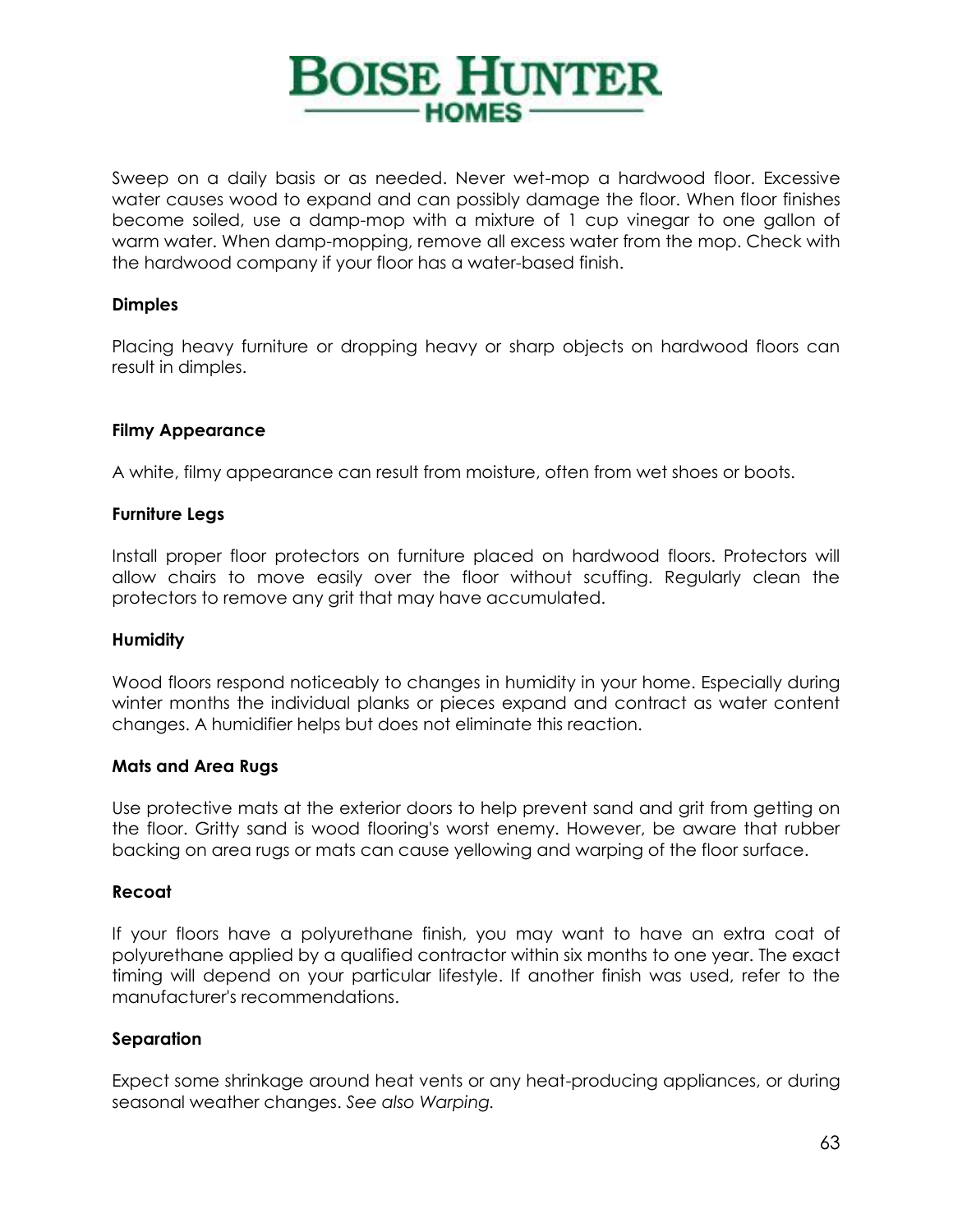# **BOISE HUNTER HOMES-**

#### **Shoes**

Keep high heels in good repair. Heels that have lost their protective cap (thus exposing the fastening nail) will exert over 8,000 pounds of pressure per square inch on the floor. That's enough to damage hardened concrete; it will mark your wood floor.

#### **Spills**

Clean up food spills immediately with a dry cloth. Use a vinegar-and-warm-water solution for tough food spills.

#### **Splinters**

When floors are new, small splinters of wood can appear.

#### **Sun Exposure**

Exposure to direct sunlight can cause irreparable damage to hardwood floors. To preserve the beauty of your hardwood floors, install and use window coverings in these areas.

#### **Traffic Paths**

A dulling of the finish in heavy traffic areas is likely.

#### **Warping**

Warping will occur if the floor repeatedly becomes wet or is thoroughly soaked even once. Slight warping in the area of heat vents or heat-producing appliances is also typical.

#### **Wax**

Waxing and the use of products like oil soap are neither necessary nor recommended. Once you wax a polyurethane finish floor, recoating is difficult because the new finish will not bond to the wax. The preferred maintenance is preventive cleaning and recoating annually or as needed to maintain the desired luster.

#### **Boise Hunter Homes Limited Warranty Guidelines**

During the orientation we will confirm that hardwood floors are in acceptable condition. We will correct any readily noticeable cosmetic defects listed during the orientation. You are responsible for routine maintenance of hardwood floors.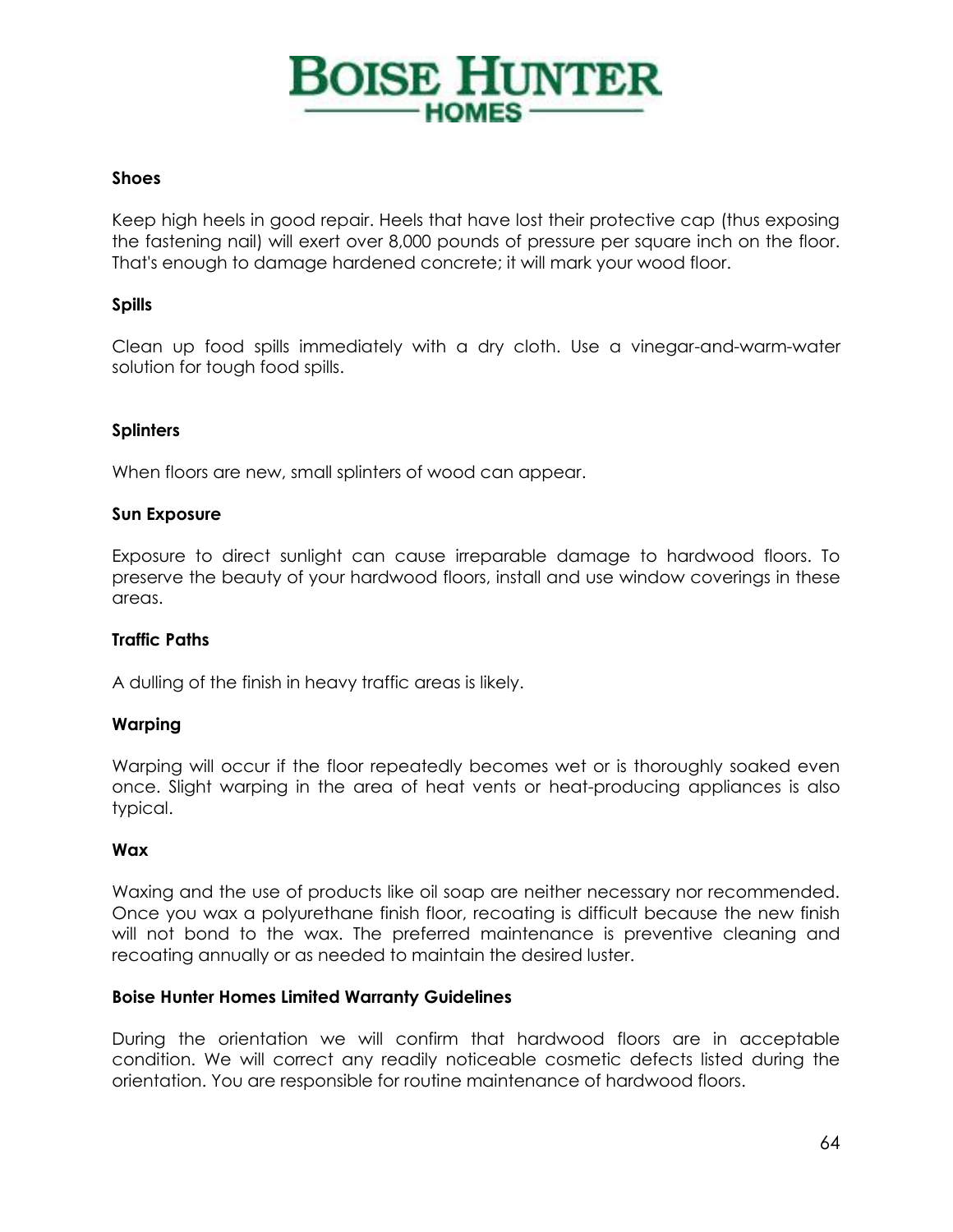

#### **Separations**

Shrinkage will result in separations between the members of hardwood floors. If these exceed 1/8 inch, Boise Hunter Homes will fill them one time. Boise Hunter Homes is not responsible for removing excess filler that appears on the surface if the boards expand due to subsequent changes in humidity and expel the filler.

# **Heating System: Gas Forced Air**

#### **Homeowner Use and Maintenance Guidelines**

Good maintenance of your furnace can save energy dollars and prolong the life of the furnace. Carefully read and follow the manufacturer's literature on use and maintenance. The guidelines here include general information only.

#### **Adjust Vents**

Experiment with the adjustable registers in your home to establish the best heat flow for your lifestyle. Generally, you can reduce the heat in seldom-used or interior rooms. This is an individual matter and you will need to balance the system for your own family's needs.

#### **Avoid Overheating**

Do not overheat your new home. Overheating can cause excessive shrinkage of framing lumber and may materially damage the home. In the beginning, use as little heat as possible and increase it gradually.

#### **Blower Panel (Fan cover)**

You need to position the blower panel cover correctly for the furnace blower (fan) to operate. This panel compresses a button that tells the blower it is safe to operate. Similar to the way a clothes dryer door operates, this panel pushes in a button that lets the fan motor know it is safe to come on. If that button is not pushed in, the furnace will not operate.

#### **Combustion Air**

Furnaces we install in basements or in utility closets over crawl spaces include a combustion air duct. The outside end of this duct is covered with a screen to minimize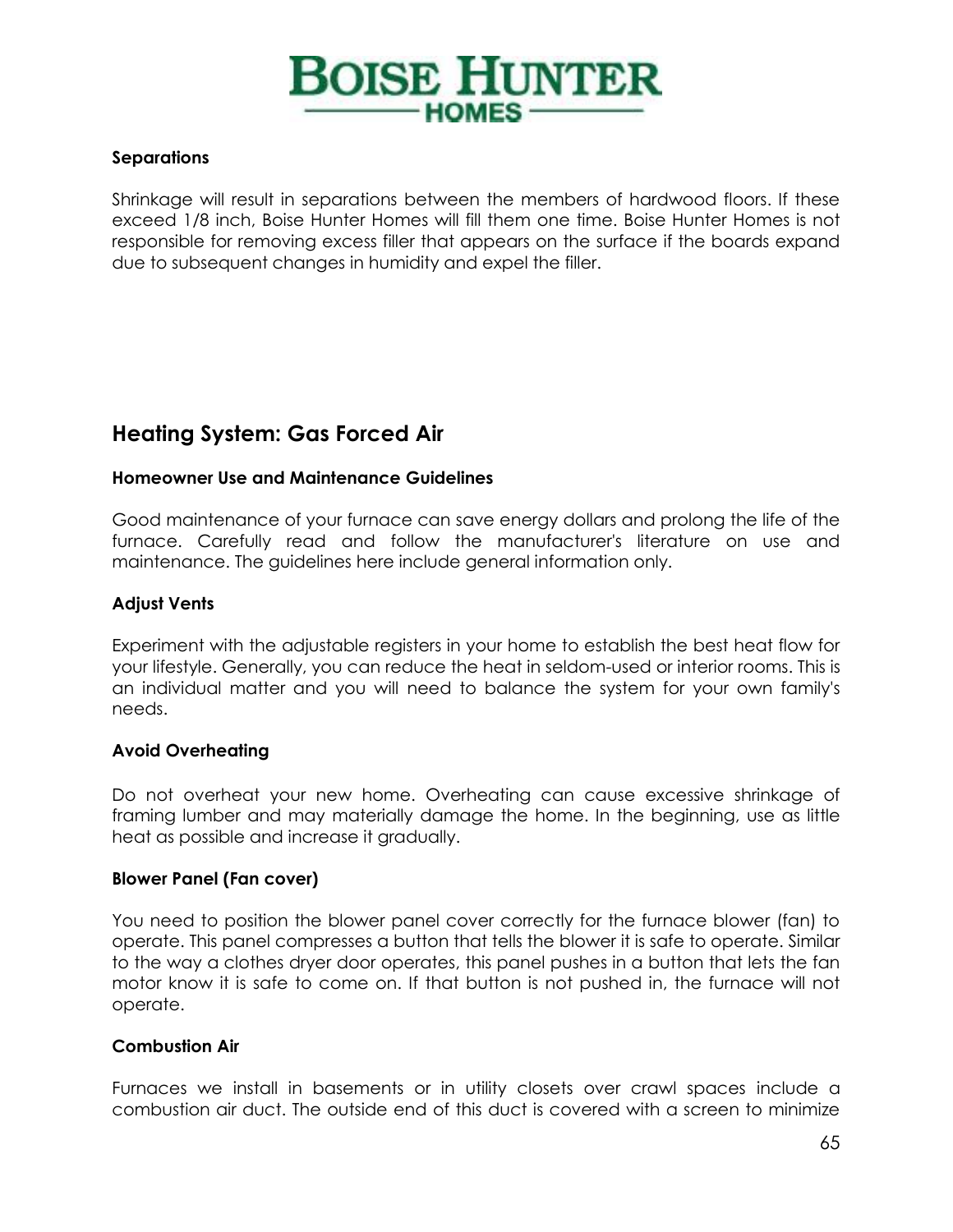

insect or animal from entering the duct. Cold air coming in through this duct means it is functioning as it should.

*Caution: Never cover or block the combustion air vent in any way. Outside air is needed to supply the furnace with sufficient oxygen. Blocking the combustion air vent will cause the furnace to draw air down the vent pipe and pull poisonous gases back into your home.*

#### **Duct Cleaning**

Your home will be delivered with a professional duct cleaning after construction. Exercise caution before spending money on professional ductwork cleaning services. A study by the EPA found no proof that ductwork cleaning improves indoor air quality, nor was evidence found that it prevents health problems. For more information contact the EPA and request document EPA-402-K-97-002. Or you can view this information on their Website: www.epa.gov/iaq/pubs/.

#### **Ductwork Noise**

Some popping, pinging and/or harmonic sounds are the natural result of ductwork heating and cooling in response to airflow as the system operates.

#### **Filter**

A clean filter will help to keep your home clean and reduce dusting chores. Remember to change or clean the filter monthly during the heating season (year-round if you also have air conditioning). A clogged filter can slow airflow and cause cold spots in your home. Although it takes less than one minute to change the filter, this is one of the most frequently overlooked details of normal furnace care.

Buy filters in large quantity for the sake of convenience. You will find the size and type printed along the edge of the filter that in your furnace.

If you have a permanent, washable, removable filter, you need to clean this monthly. Use water only to clean the filter, tap to dry or air dry, and leave unit off for a brief period. Do not use soaps or detergents on the filter.

#### **Furnished Home**

The heating system was designed with a furnished home in mind. If you move in during the cooler part of the year and have not yet acquired all of your draperies and furnishings, the home may seem cooler than you would expect.

#### **Fuse**

Some furnaces have a fuse directly above the on-off switch. This fuse is an S10, S12, or S15 fuse. It absorbs any spikes in the line such as close electrical strikes or power surges.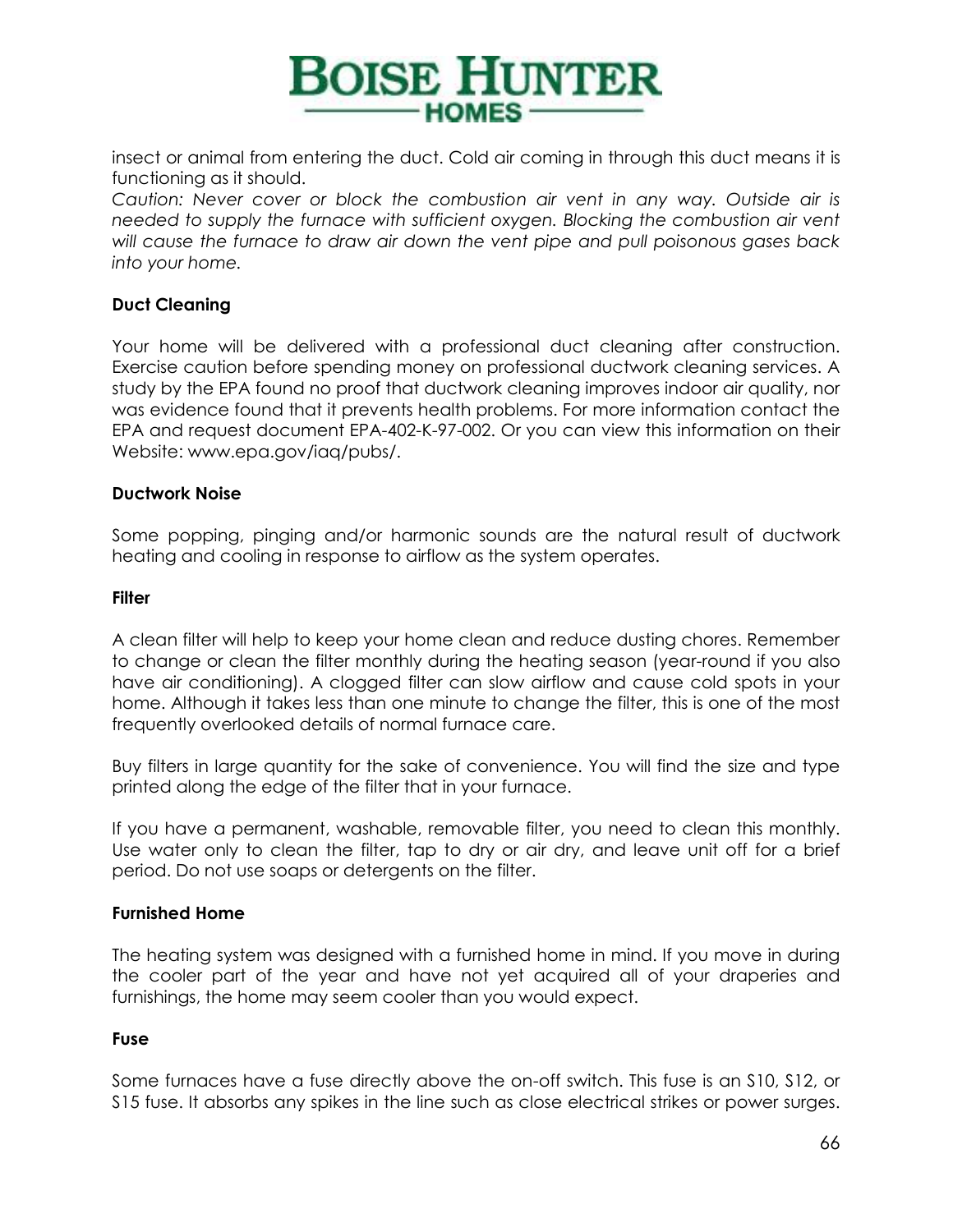

Unlike old fuses that burn out and clearly indicate that they are blown, these fuses, similar to automobile fuses, have a spring that depresses when tripped. Unless you have examined these quite carefully before, it may be hard to determine if the fuse has blown. We suggest that you buy some extra fuses of the same size to have on hand.

#### **Gas Odor**

If you smell gas, call the gas company immediately.

#### **Odor**

A new heating system may emit an odor for a few moments when you first turn it on. An established system may emit an odor after being unused for an extended time (such as after the summer months if you do not use air conditioning). This is caused by dust that has settled in the ducts and should pass quickly.

#### **On-Off Switch/Breaker**

The furnace has an on-off blower switch. This switch looks like a regular light switch and is located in a metal box outside the furnace. When turned off, this switch overrides all furnace commands and shuts down the blower. This is usually done only when maintenance service is being performed, although young children have been known to turn the furnace off using this switch. (If your furnace is a high-efficiency model, it does not have a pilot or an on-off switch.)

#### **Registers**

Heat register covers are removable and adjustable. You are responsible for adjusting the dampers in these covers to regulate the heat flow within the home. Registers in the rooms farther away from the furnace will usually need to be opened wider.

#### **Return Air Vents**

For maximum comfort and efficient energy use, arrange furniture and draperies to allow unobstructed airflow from registers and to cold air returns.

#### **Temperature**

Depending on the style of home, temperatures can normally vary from floor to floor as much as 10 degrees or more on extremely cold days. The furnace blower will typically cycle on and off more frequently and for shorter periods during severe cold spells.

#### **Thermostat**

The furnace will come on automatically when the temperature at the thermostat registers below the setting you have selected. Once the furnace is on, setting the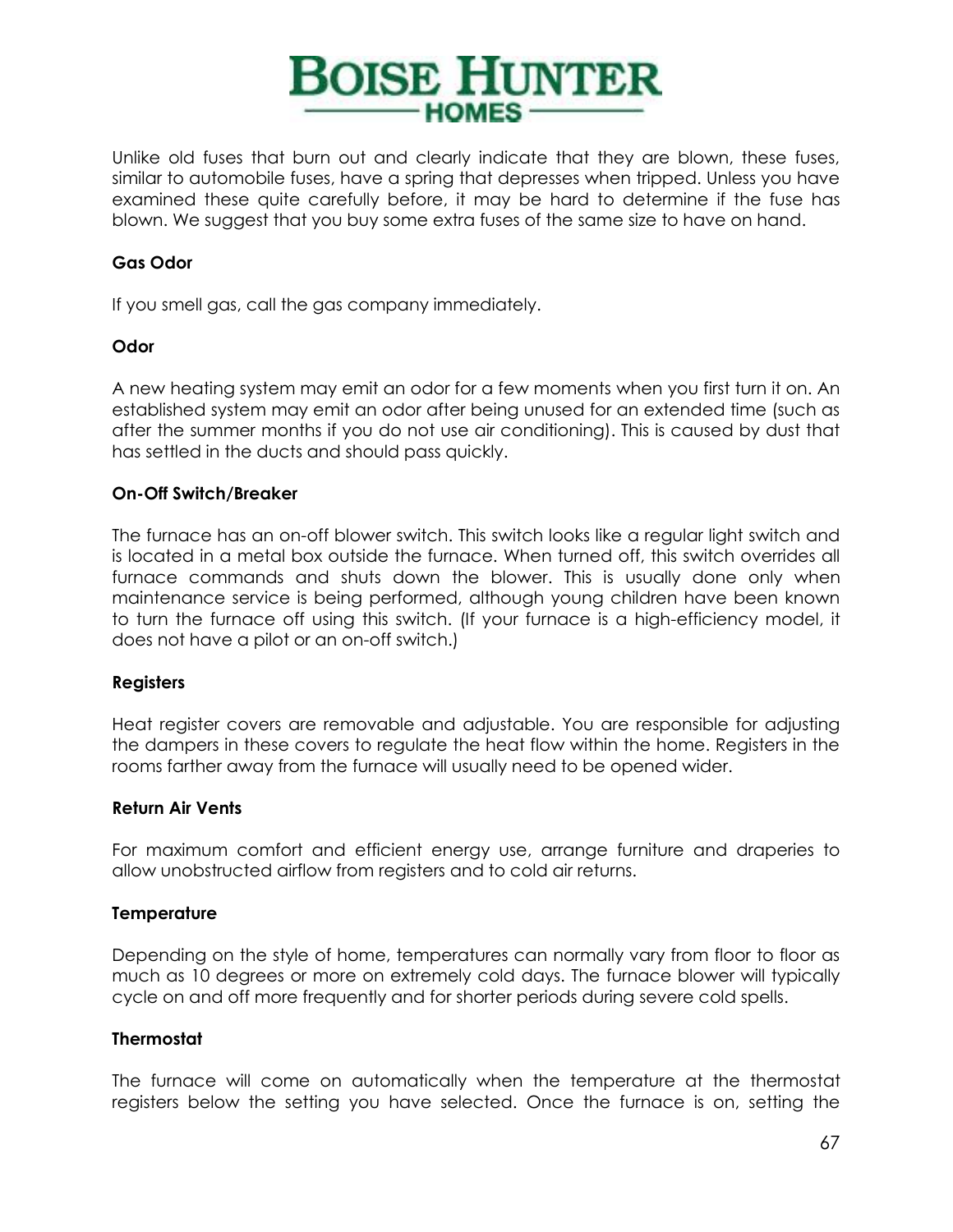

thermostat to a higher temperature will not heat the home faster. Thermostats are calibrated to within plus or minus 5 degrees.

#### **Trial Run**

Have a trial run early in the fall to test the furnace. (The same applies to air conditioning in the spring.) If service is needed, it is much better to discover that before the heating season.

#### **TROUBLESHOOTING TIPS: NO HEAT**

Before calling for service, check to confirm that the:

- 1. Thermostat is set to "heat" and the temperature is set above the room temperature.
- 2. Blower panel cover is installed correctly for the furnace blower (fan) to operate. This panel compresses a button that tells the blower it is safe to operate. Similar to the way a clothes dryer door operates, this panel pushes in a button that lets the fan motor know it is safe to come on. If that button is not pushed in, the furnace will not operate
- 3. Breaker on the main electrical panel is on. (Remember, if a breaker trips you must turn it from the tripped position to the off position before you can turn it back on.)
- 4. Switch on the side of the furnace is on.
- 5. Fuse in furnace is good. (See manufacturer literature for size and location.)
- 6. Gas line is open at the main meter and at the side of the furnace.
- 7. Filter is clean to allow airflow.
- 8. Vents in individual rooms are open.
- 9. Air returns are unobstructed.

Even if the troubleshooting tips do not identify a solution, the information you gather will be useful to the service provider you call.

#### **Boise Hunter Homes Limited Warranty Guidelines**

We will install heating systems according to local building codes, as well as to engineering designs of the particular model home.

Adequacy of the system is determined by its ability to establish a temperature of 70 degrees F, as measured in the center of the room, 5 feet above the floor. In extremely cold temperatures (10 degrees below or colder), the system should be able to maintain a temperature differential of 80 degrees from the outside temperature.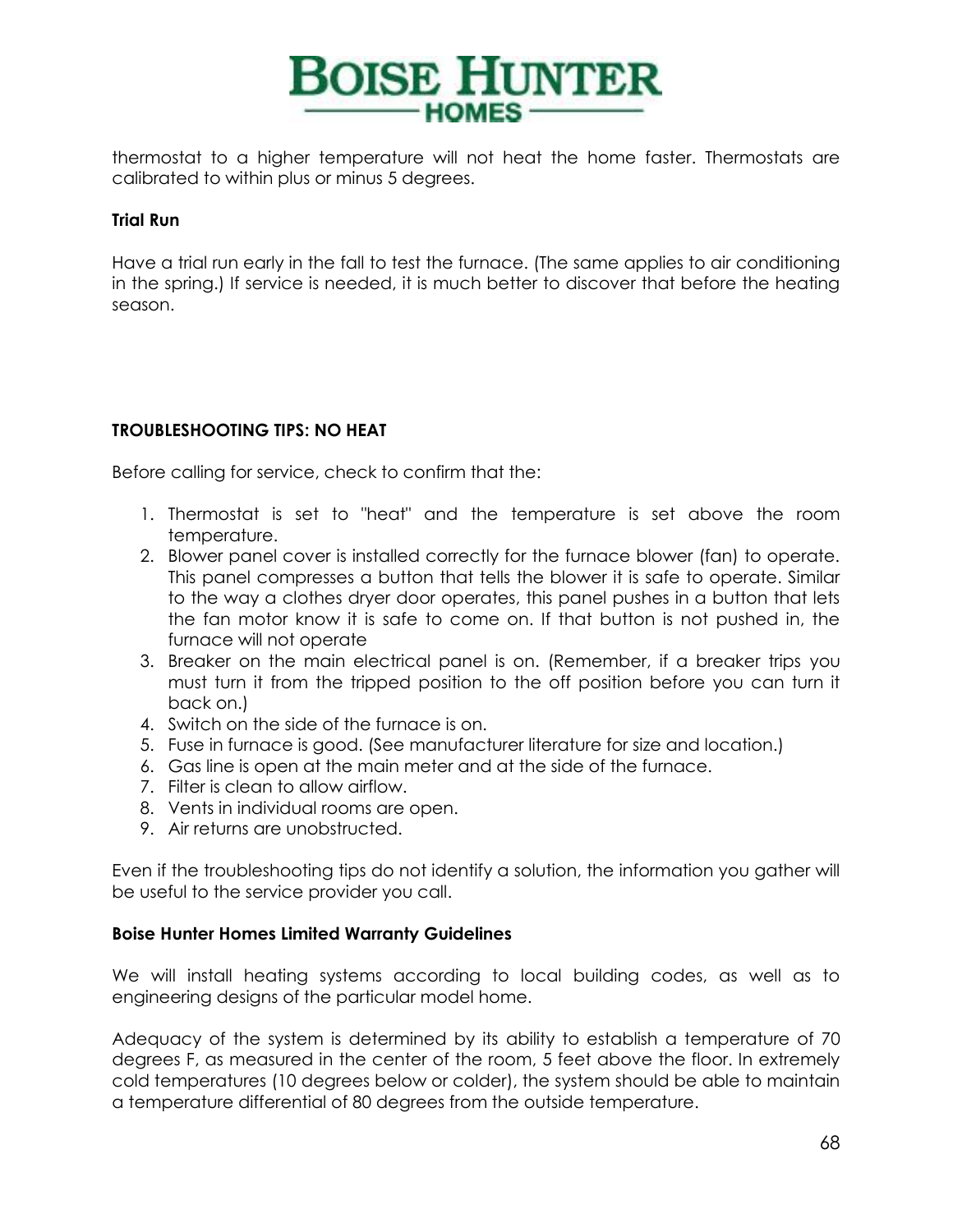# **BOISE HUNTER HOMES-**

#### **Duct Placement**

The exact placement of heat ducts may vary from those positions shown in similar floor plans.

#### **Ductwork**

Although the heat system is not a sealed system, the ductwork should remain attached and securely fastened. If it becomes unattached, Boise Hunter Homes will repair as needed.

#### **Furnace Sounds**

Expansion or contraction of metal ductwork results in ticking or popping sounds. While eliminating all these sounds is impossible, Boise Hunter Homes will correct oil canning. (Oil canning occurs when a large area of sheet metal like those found in air ducts makes a loud noise as it moves up and down in response to temperature changes.)

#### **Thermostat**

Thermostats are calibrated to plus or minus 5 degrees.

# **Humidifier**

#### **Homeowner Use and Maintenance Guidelines**

Operate a humidifier only with the furnace, not with the air conditioner. If you notice condensation on windows, the humidifier should be adjusted to a lower setting. Clean the moisture pad according to the manufacturer's instructions and suggested timetable.

#### **Boise Hunter Homes Limited Warranty Guidelines**

Refer to the manufacturer's limited warranty for information regarding coverage of the humidifier.

# **Insulation**

#### **Homeowner Use and Maintenance Guidelines**

The effectiveness of blown insulation is diminished if it is uneven. As the last step in any work done in your attic (for example, the installation of speaker wire), you should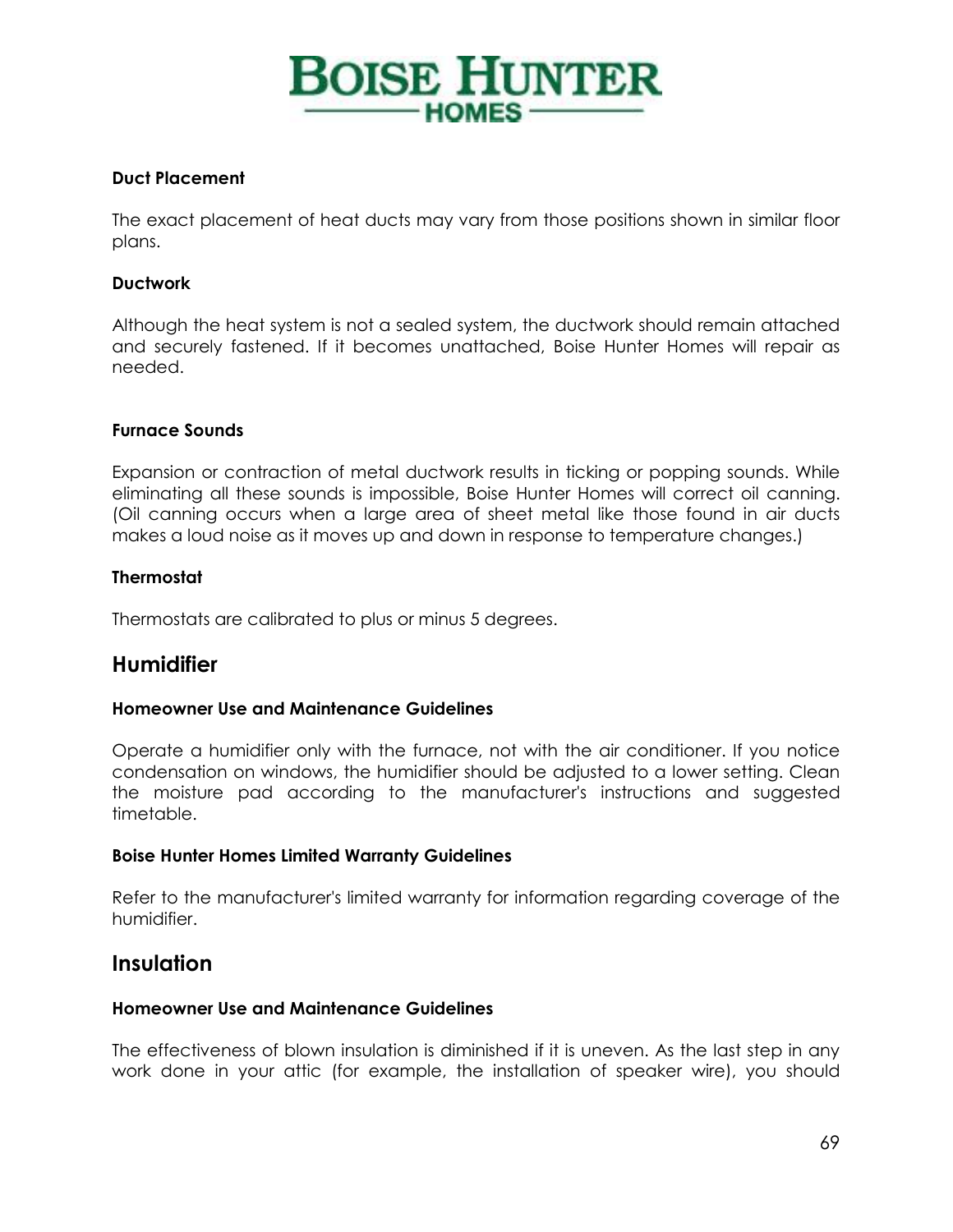

confirm that the insulation lays smooth and even. Do not step on drywall ceilings, because this can result in personal injury or damage to the drywall.

Electrical outlets normally emit noticeable amounts of cold air when outside temperatures are low.

#### **Boise Hunter Homes Limited Warranty Guidelines**

Boise Hunter Homes will install insulation to meet or exceed the building codes applicable at the time of construction and outlined as part of your purchase agreement.

# **Landscaping**

#### **Homeowner Use and Maintenance Guidelines**

Providing complete details on landscape design is beyond the scope of this manual. Many excellent books, videos, and computer software programs are available that offer your this information. Local nurseries and landscape professionals can also assist you.

In planning your landscaping, think of proportion, texture, color, mature size, maintenance needs, soft and hard surfaces, lighting, fencing, edging, drainage and water requirements. A beautiful yard requires considerable planning and regular attention. Most homeowners take years to achieve the yard they want. Planning to install items in stages can spread the cost and work over several seasons.

Whatever the source of your design, plan to install the basic components of your landscaping as soon after closing as weather permits. In addition to meeting your homeowner association requirements to landscape in a timely manner, well-designed landscaping prevents erosion and protects the foundation of your home.

#### **Additions**

Before installing patio additions or other permanent improvements, consider soil conditions in the design and engineering of your addition.

#### **Backfill**

We construct the foundation of your home beginning with an excavation into the earth. When the foundation walls are complete, the area surrounding them is backfilled. Soil in this area is not as compact as undisturbed ground. Water can penetrate through the backfill area to the lower areas of your foundation. This can cause potentially severe problems such as wet basements, cracks in foundation walls,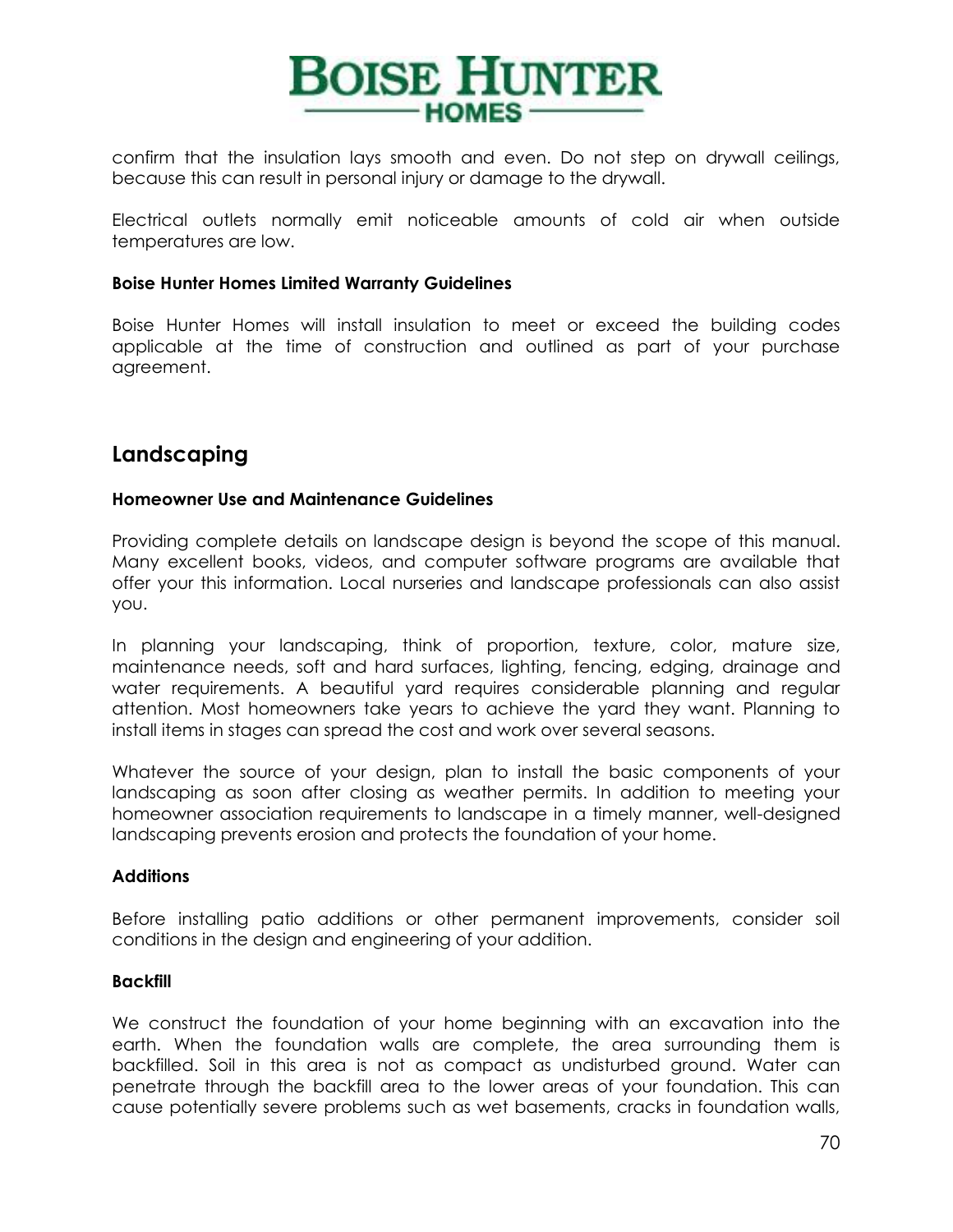

and floor slab movement. Avoid this through proper installation of landscaping and good maintenance of drainage.

Backfill areas will settle and require prompt attention to avoid damage to your home and voiding of the structural warranty.

Keep downspout extensions in the down position to channel roof runoff away from the foundation area of your home. Routine inspection of downspouts, backfill areas, and other drainage components is an excellent maintenance habit.

*See also Grading and Drainage.*

#### **Bark or Rock Beds**

Do not allow edging around decorative rock or bark beds to dam the free flow of water away from the home. You can use a nonwoven landscape fabric between the soil and rock or bark to restrict weed growth while still permitting normal evaporation of ground moisture.

#### **Erosion**

Until your yard is established and stable, erosion will be a potential concern. Heavy rains or roof runoff can erode soil. The sooner you restore the grade to its original condition, the less damage will occur.

Erosion is of special concern in drainage swales. If swales become filled with soil runoff, they may not drain the rest of the yard, causing further problems. Correcting erosion is your responsibility. You may need to protect newly planted seed with erosion matting or reseed to establish grass in swales. It can take several years to fully establish your lawn in such challenging areas.

#### **First 5 Feet**

Place no plants of any type or sprinkler heads within 2 feet of your home. Ideally, 5 feet or more if possible.

#### **Hired Contractors**

You are responsible for changes to the drainage pattern made by any landscape, concrete, deck, or pool contractor. Discuss drainage with any company you hire to do an installation in your yard. Do not permit them to tie into existing drainage pipes without approval from Boise Hunter Homes.

#### **Natural Areas**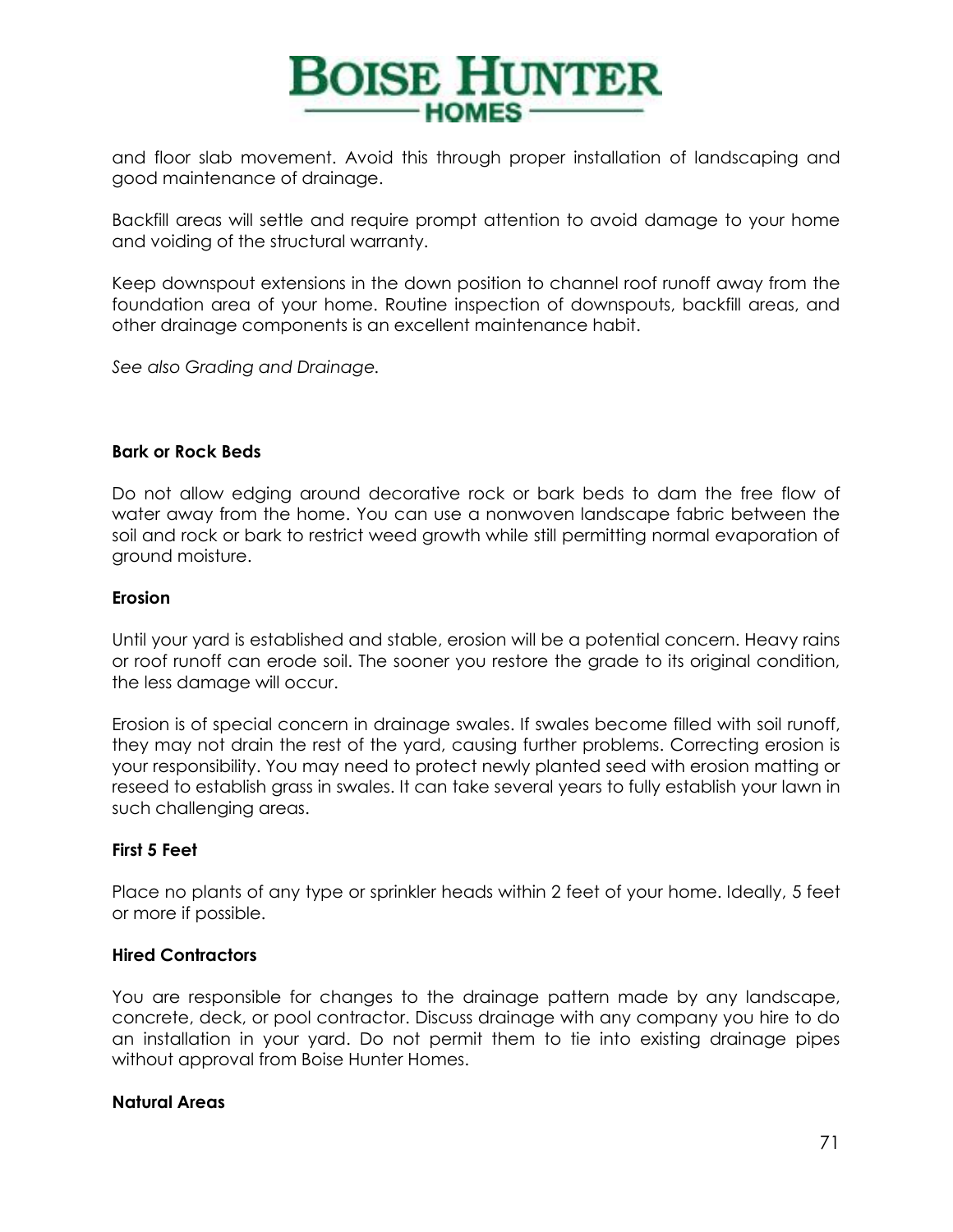# **BOISE HUNTER**

During construction, we remove construction debris from natural areas. Removing dead wood, tree limbs, fallen trees, or other natural items is your responsibility.

#### **Planning**

Locate plants and irrigation heads out of the way of pedestrian or bicycle traffic and car bumpers. Space groves of trees or single trees to allow for efficient mowing and growth. Group plants with similar water, sun, and space requirements together.

#### **Plant Selection**

Plant with regard to your local climate. Favor native over exotic species. Consider ultimate size, shape, and growth of the species. *See also Property Lines.* **Requirements**

Check with your local building department and homeowners association before designing, installing, or changing landscaping for any regulations that they require you to follow.

#### **Seeded Lawns**

If lawn seeding is part of your home purchase, consider this just the first step in establishing your yard. Remember that the forces of nature are far stronger than grass seed. You will need to over-seed at some point, perhaps more than once. Heavy storms can cause washouts and erosion that you will need to correct. It generally takes at least three growing seasons to establish a good lawn, longer if weather conditions are difficult or if you do not have the time to devote to lawn care.

Before over-seeding, remember to fill any slight depressions with a light layer of topsoil. Minimize traffic of all kinds on newly seeded areas and avoid weed killer for at least 120 days. Keep the seed moist, not wet.

#### **Sod**

Newly placed sod requires extra water for several weeks. Water in the cool part of the day (ideally just before sunrise) at regular intervals for the first three weeks. Be aware that new sod and the extra watering it requires can sometimes create drainage concerns (in your yard or your neighbor's) that will disappear when the yard is established and requires normal watering.

#### **Soil Mix**

Provide good soil mixes with sufficient organic material. Use mulch at least 3 inches deep to hold soil moisture and to help prevent weeds and soil compaction.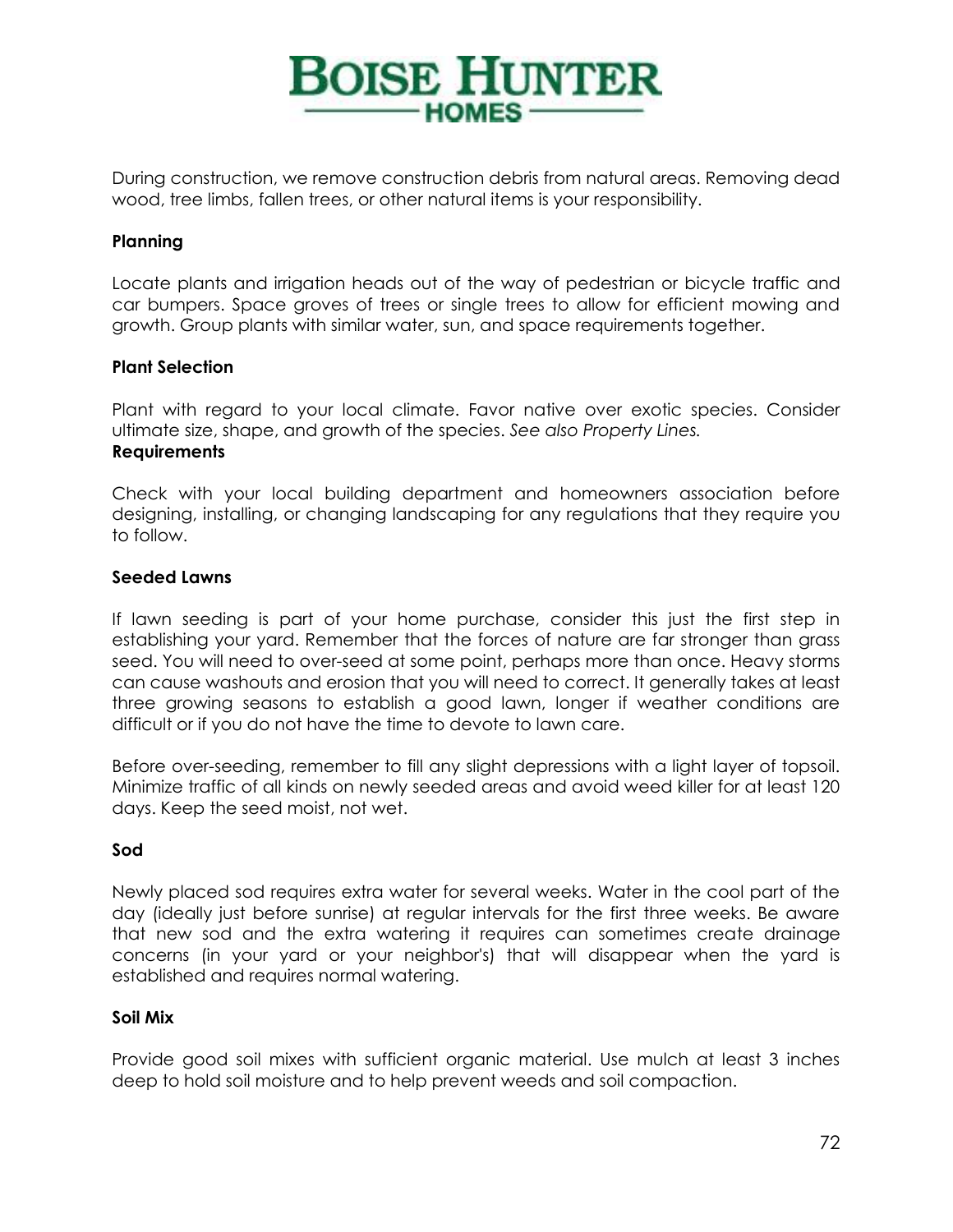## **BOISE HUNTER** -HOMES-

In areas with high clay content, prepare the soil before installing your grass. First cover the soil with 2 inches of sand and 1 inch of manure that is treated and odorless. Rototill this into the soil to a depth of 6 inches (rototill parallel to the swales). Whether you use seed or sod, this preparation helps your lawn to retain moisture and require less water. Installing a lawn over hard soil permits water to run off with little or no penetration and your lawn will derive minimal benefit from watering or rain.

Apply appropriate fertilizer and weed and pest controls as needed for optimal growth. Investigate organic compounds for additional protection of the environment.

#### **Sprinkler System**

If Boise Hunter Homes included a sprinkler system with your home, we will arrange to have the installer demonstrate the system and make final adjustments shortly after you move in. The installer will note and correct any deficiencies in the system at the same time. Whether we install your sprinkler or you install it yourself, keep these points in mind.

You are responsible for routine cleaning and adjusting of sprinkler heads as well as shutting the system down in the fall. Failure to drain the system before freezing temperatures occur can result in broken lines, which will be your responsibility to repair.

Conduct weekly operational checks to ensure proper performance of the system. Direct sprinkler heads away from the home. Trickler or bubbler type irrigation systems are not recommended for use adjacent to your home.

Automatic timers permit you to water at optimum times whether you are at home, away, awake, or asleep. The amount of water provided to each zone can be accurately and consistently controlled and easily adjusted with a timed system. Check the system after a power outage and keep a battery in place if your system offers that as a backup.

#### **Stones**

The soil in your area may have stones and rocks. Removing these naturally occurring elements is a maintenance activity. If Boise Hunter Homes installs seed or sod, large rocks will be picked up and surface raking performed. You will need to provide continued attention to this condition as you care for your yard.

#### **Trees**

Boise Hunter Homes values trees as one of the features that make up an attractive community and add value to the homes we build. We take steps to protect and preserve existing trees in the area of your home. In spite of our efforts, existing trees located on construction sites can suffer damage from construction activities, which manifest months after the completion of construction.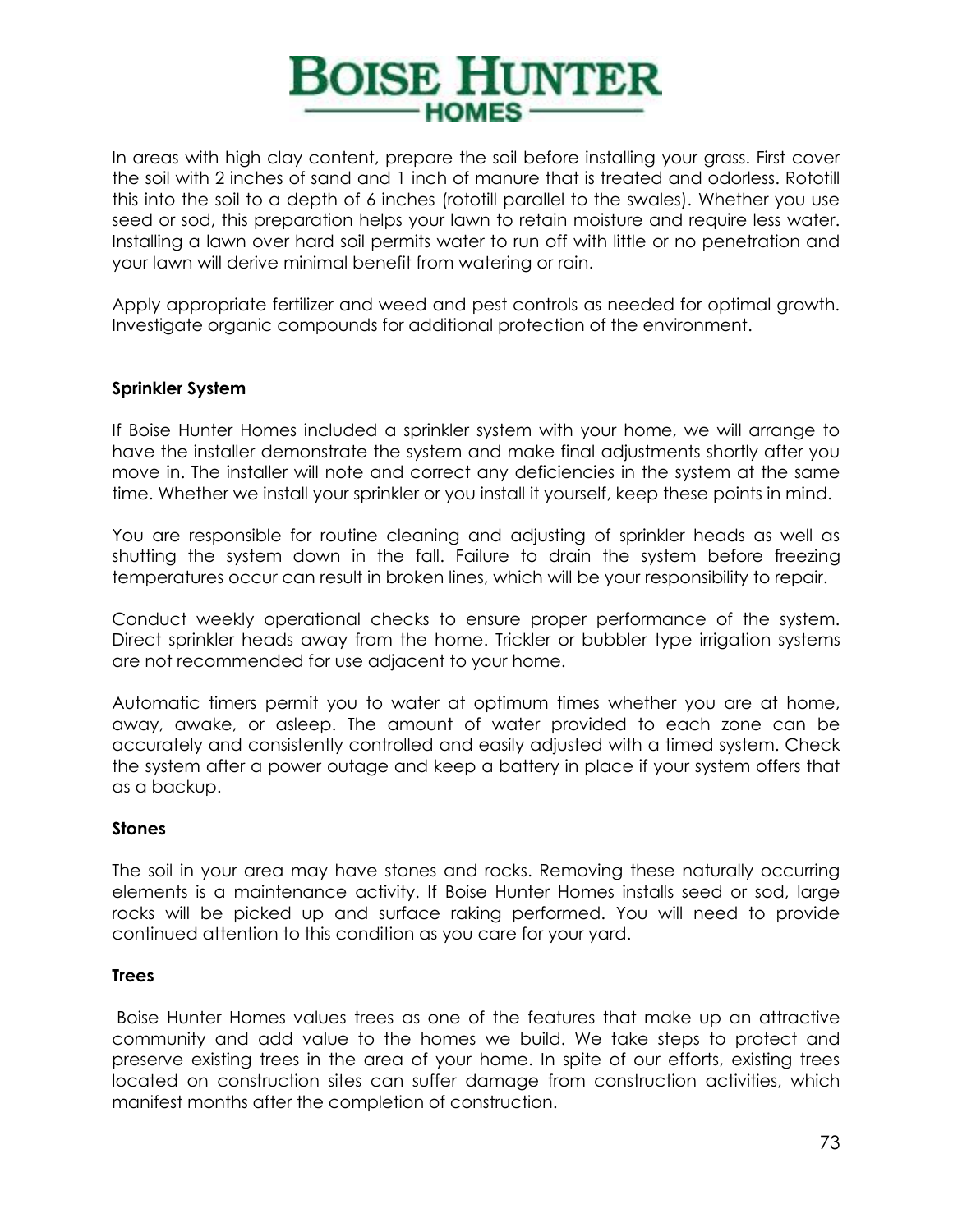

Damage to existing trees can be caused by such things as compaction of soil in the root zone, changing patterns of water flow on the lot, disturbing the root system, and removing other trees to make room for the home. The newly exposed tree may react to conditions it is unaccustomed to. Caring for existing trees, including pruning dead branches or removing these trees altogether is your responsibility.

Remember to water trees during the summer or during warm dry periods in the winter.

Mulch around trees and avoid tilling or planting flower beds around trees. This is especially important while trees are recovering from the construction process.

Trees and other plant materials that exist on the lot when construction begins and are not part of any landscaping installed by Boise Hunter Homes are excluded from warranty coverage.

#### **Utility Lines**

A slight depression may develop in the front lawn along the line of the utility trench. To correct this, roll back the sod, spread topsoil underneath to level the area, and then relay the sod.

Before any significant digging, check the location of buried service leads by calling the local utility locating service. In most cases, wires and pipes run in a straight line from the main service to the pubic supply.

*See also Easements.*

#### **Waiting to Landscape**

If you leave ground un-landscaped, it erodes. Correcting erosion that occurs after closing is your responsibility.

#### **Weeds**

Weed swill appear in your new lawn whether seed or sod is used. Left un-landscaped, your yard will quickly begin to show weeds. When soil is disturbed, dormant seeds come to the surface and germinate. The best control is a healthy lawn, achieved through regular care and attention.

#### **Xeriscape®**

Boise Hunter Homes recommends careful consideration of landscape design and selection of planting materials to minimize the demands of your yard on water supplies. Detailed information about Xeriscape® is available from reputable nurseries. This has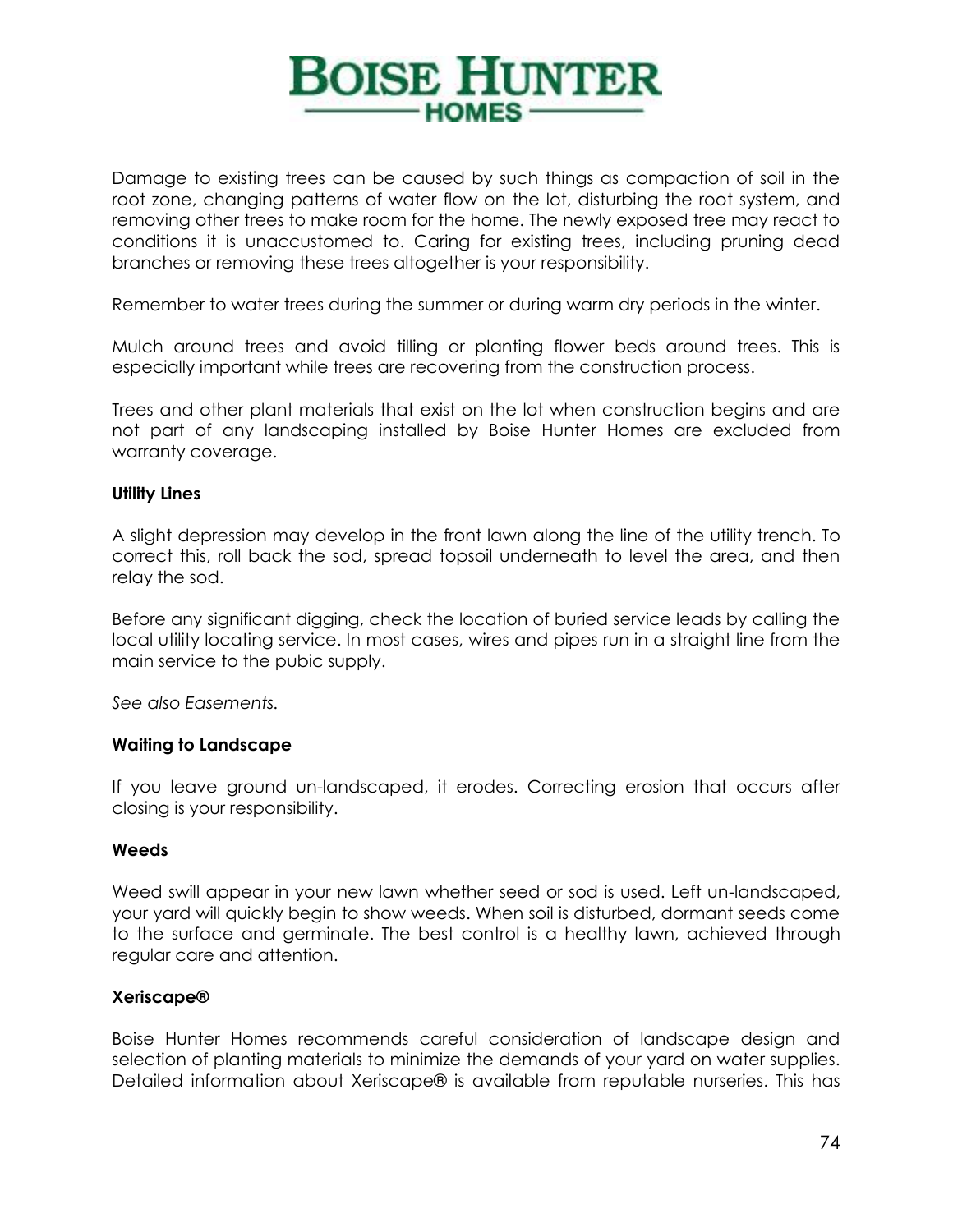

the triple benefit of helping the environment, saving on water bills, and reducing the amount of moisture that can reach your foundation.

#### **Boise Hunter Homes Limited Warranty**

Landscape materials we install are warranted for one growing season. We will confirm the healthy condition of all plant materials during the orientation. Maintaining landscaping is your responsibility.

### <span id="page-74-0"></span>**Mildew**

#### **Homeowner Use and Maintenance Guidelines**

Mildew is a fungus that spreads through the air in microscopic spores. They love moisture and feed on surfaces or dirt. On siding, they look like a layer of dirt. To determine whether you are dealing with mildew or dirt, wipe the surface with a cloth or sponge dampened with bleach. If the bleach causes the surface to lose its dark appearance, you are most likely seeing mildew.

Cleaning mildew from your home is your responsibility. Solutions that remove mildew are available from local paint or home improvement stores. Wear protective eyewear and rubber gloves for this task; the chemicals that remove mildew are unfriendly to humans.

#### **Boise Hunter Homes Limited Warranty Guidelines**

We will remove any mildew noted during the orientation. Boise Hunter Homes warranty excludes mildew.

#### <span id="page-74-1"></span>**Mirrors**

#### **Homeowner Use and Maintenance Guidelines**

To clean your mirrors use any reliable liquid glass cleaner or polisher available at most hardware or grocery stores. Avoid acidic cleaners and splashing water under the mirror; either can cause the silvering to deteriorate. Acidic cleaners are usually those that contain ammonia or vinegar. Avoid getting glass cleaners on plumbing fixtures as some formulas can deteriorate the finish.

#### **Boise Hunter Homes Limited Warranty Guidelines**

We will confirm that all mirrors are in acceptable condition during the orientation. Boise Hunter Homes will correct scratches, chips, or other damage to mirrors noted during the orientation.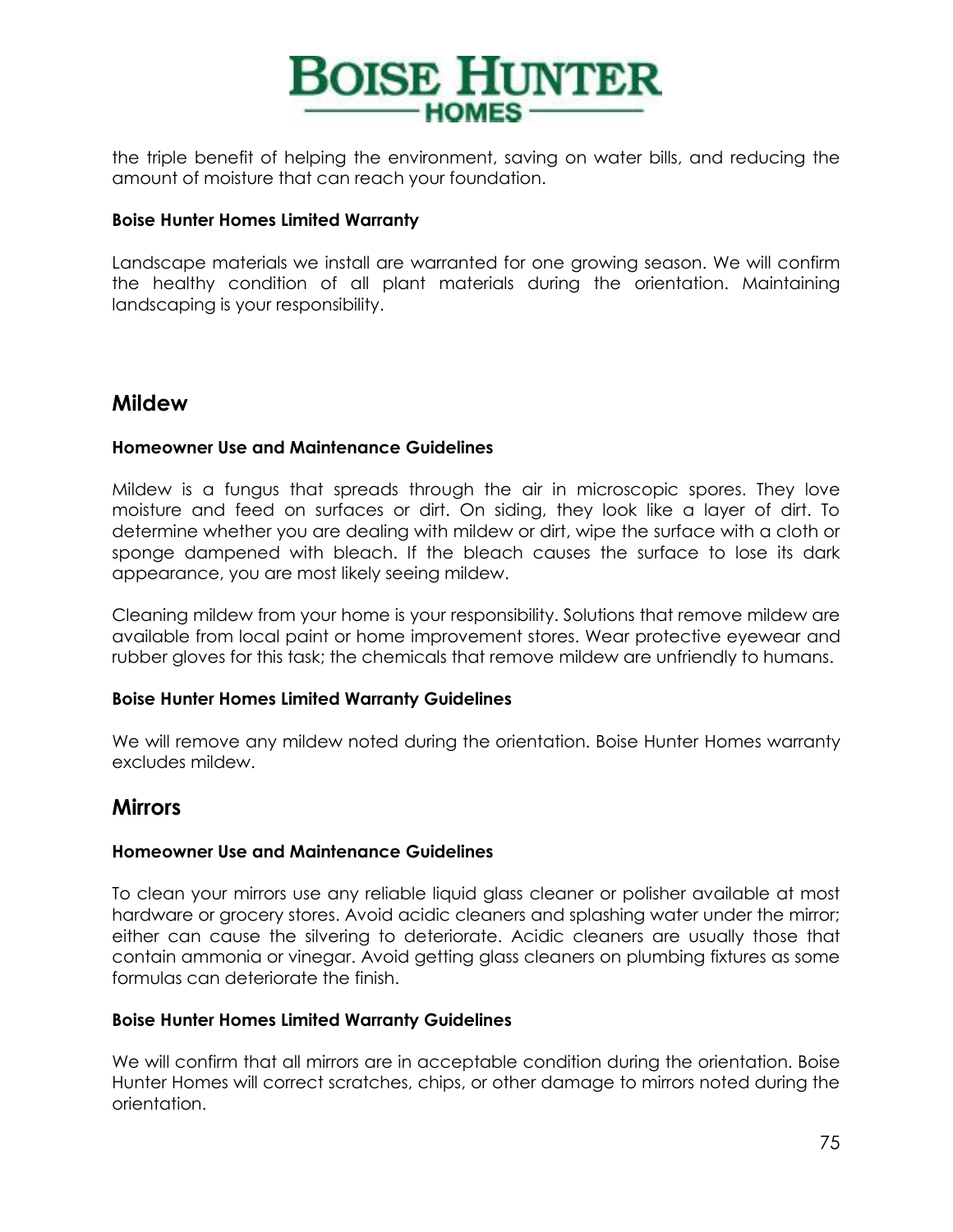## **BOISE HUNTER HOMES-**

## <span id="page-75-0"></span>**Paint and Stain**

#### **Homeowner Use and Maintenance Guidelines**

Because of changes in the formula for paint (such as the elimination of lead to make paints safer), painted surfaces must be washed gently using mild soap and as little water as possible. Avoid abrasive cleaners, scouring pads, or scrub brushes. Flat paints show washing marks more easily than gloss paints do. Often better results come from touching up rather than washing the paint.

#### **Colors**

Your selection sheets are your record of the paint and stain color names, numbers, and brands in your home.

#### **Exterior**

Regular attention will preserve the beauty and value of your home. Check the painted and stained surfaces of your home's exterior annually. Repaint before much chipping or wearing away of the original finish occurs; this will save the cost of extensive surface preparation.

Plan on refinishing the exterior surface of your home approximately every two to three years or as often as your paint manufacturer suggests for your area and climate. Climatic conditions control the chemical structure of the paint used on the exterior. Over time, this finish will fade and dull a bit. Depending on the exposure to weather of each surface, the paint on some parts of your home may begin to show signs of deterioration sooner than others.

When you repaint the exterior of your home, begin by resetting popped nails and removing blistered or peeling portions of paint with a wire brush or putty knife. Sand, spot with primer, and then paint the entire area. Use a quality exterior paint formulated for local climate conditions.

Avoid having sprinklers spray water on the exterior walls of your home. This will cause blistering, peeling, splintering, and other damage to the home.

#### **Severe Weather**

Hail and wind can cause a great deal of damage in a severe storm, so inspect the house after such weather. Promptly report damage caused by severe weather to your insurance company.

#### **Stain**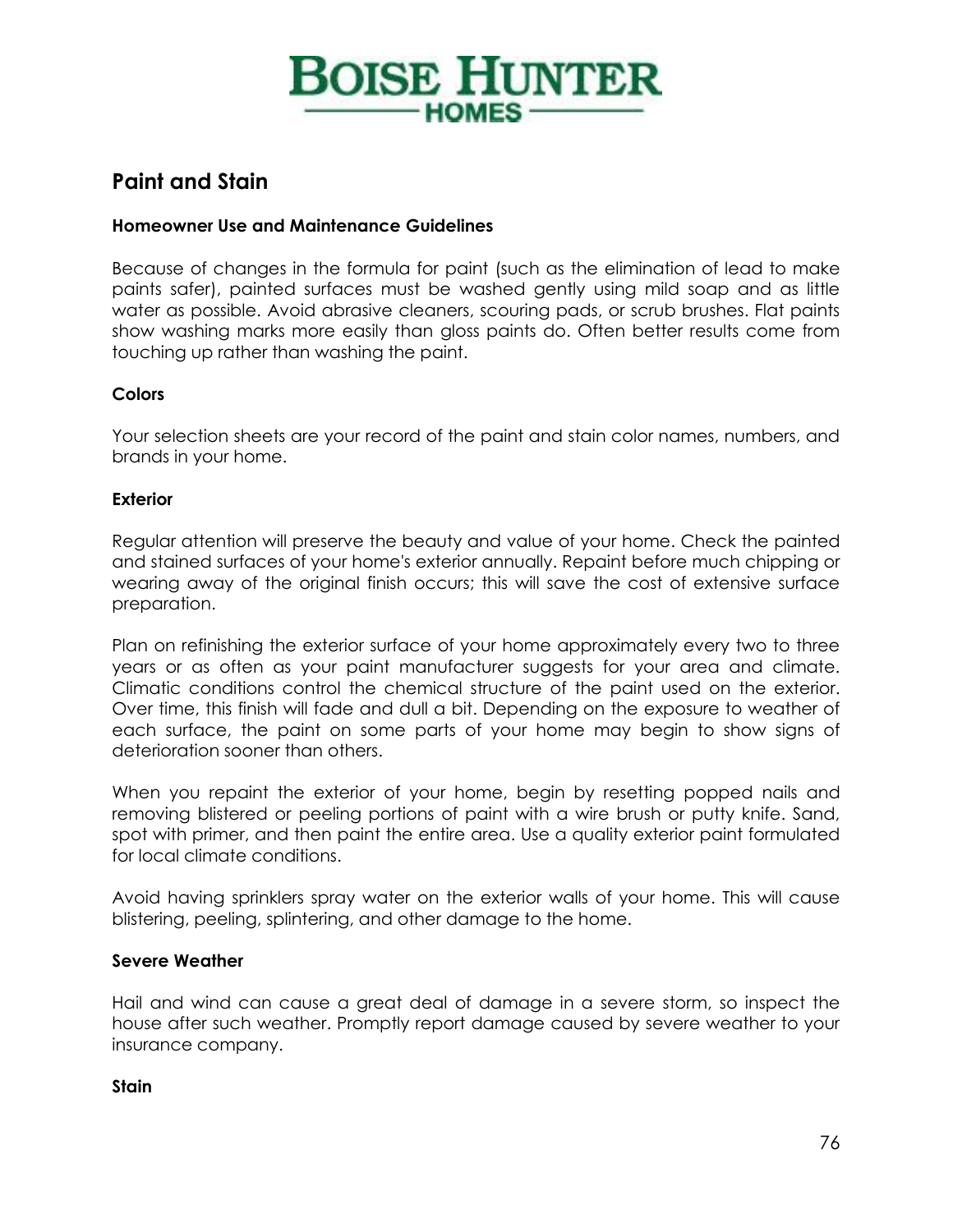

For minor interior stain touch-ups, a furniture-polish-and-stain treatment is inexpensive, easy to use, and will blend in with the wood grain. Follow directions on the bottle.

#### **Touch-Up**

When doing paint touch-ups, use a small brush, applying paint only to the damaged spot. Touch-up may not match the surrounding area exactly, even if the same paint mix is used. When it is time to repaint a room, prepare the wall surfaces first by cleaning with a mild soap and water mixture or a reliable cleaning product.

We provide samples of each paint color used on your home. Store these with the lids tightly in place and in a location where they are not subjected to extreme temperatures.

#### **Wall Cracks**

We suggest that you wait until after the first heating season to repair drywall cracks or other separations due to shrinkage.

*See also Drywall.*

#### **Boise Hunter Homes Limited Warranty Guidelines**

During your orientation we will confirm that all painted or stained surfaces are in acceptable condition. Boise Hunter Homes will touch up paint as indicated on the orientation list. You are responsible for all subsequent touch-up, except painting we perform as part of another warranty repair.

#### **Cracking**

As it ages, exterior wood trim will develop minor cracks and raised grain. Much of this will occur during the first year. Raised grain permits moisture to get under the paint and can result in peeling. This is not a defect in materials or workmanship. Paint maintenance of wood trim and gutters is your responsibility.

#### **Fading**

Expect fading of exterior paint or stain caused by the effects of sun and weather. Boise Hunter Homes' limited warranty excludes this occurrence.

#### **Touch-Up Visible**

Paint touch-up is visible under certain lighting conditions.

#### **Wood Grain**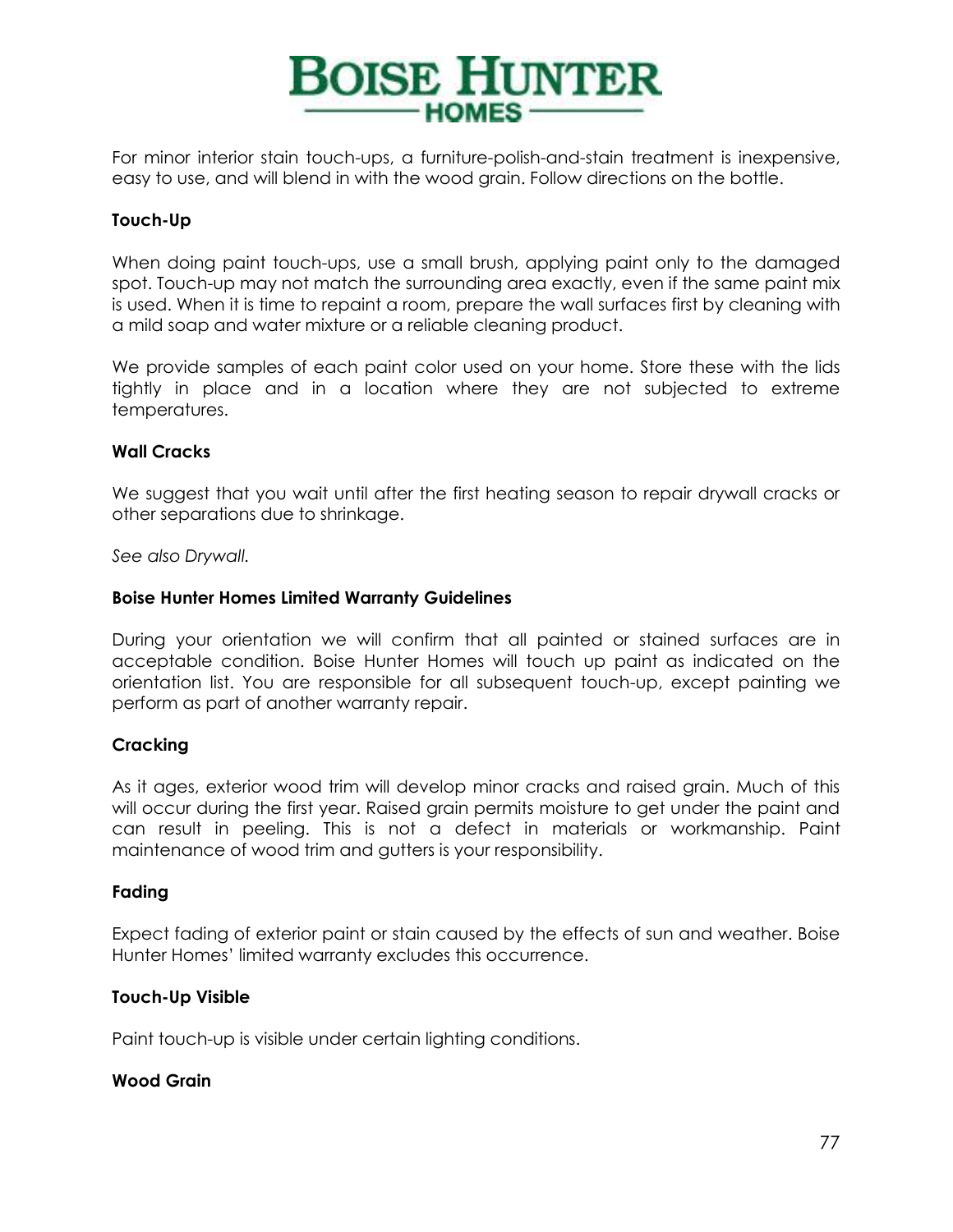

Because of wood characteristics, color variations will result when stain is applied to wood. This is natural and requires no repair. Today's water-base paints often make wood grain visible on painted trim. Boise Hunter Homes does not provide corrections for this condition.

## <span id="page-77-0"></span>**Pests and Wildlife**

#### **Homeowner Use and Maintenance Guidelines**

Insects such as ants, spiders, wasps, and bees, and animal life such as woodpeckers, squirrels, mice, and snakes, may fail to recognize that your home belongs to you. Addressing concerns involving these pests and wildlife goes with being a homeowner. Informational resources include, among others, the state wildlife service, animal control authorities, the county extension service, pest control professionals, Internet, and public library.

## <span id="page-77-1"></span>**Phone Jacks**

#### **Homeowner Use and Maintenance Guidelines**

Your home is equipped with telephone jacks as shown on the blueprints and selection sheets. Initiating phone service, additions to phone service, and moving phone outlets for decorating purposes or convenience are your responsibility.

#### **Boise Hunter Homes Limited Warranty Guidelines**

Boise Hunter Homes will correct outlets positioned so that a wall phone cannot be installed, for instance, if a kitchen phone outlet is positioned too close to a cabinet or countertop backsplash and prevents a wall phone from being connected.

Boise Hunter Homes will repair wiring that does not perform as intended from the phone service box into the home. From the service box outward, care of the wiring is the responsibility of the local telephone service company.

## <span id="page-77-2"></span>**Plumbing**

#### **Homeowner Use and Maintenance Guidelines**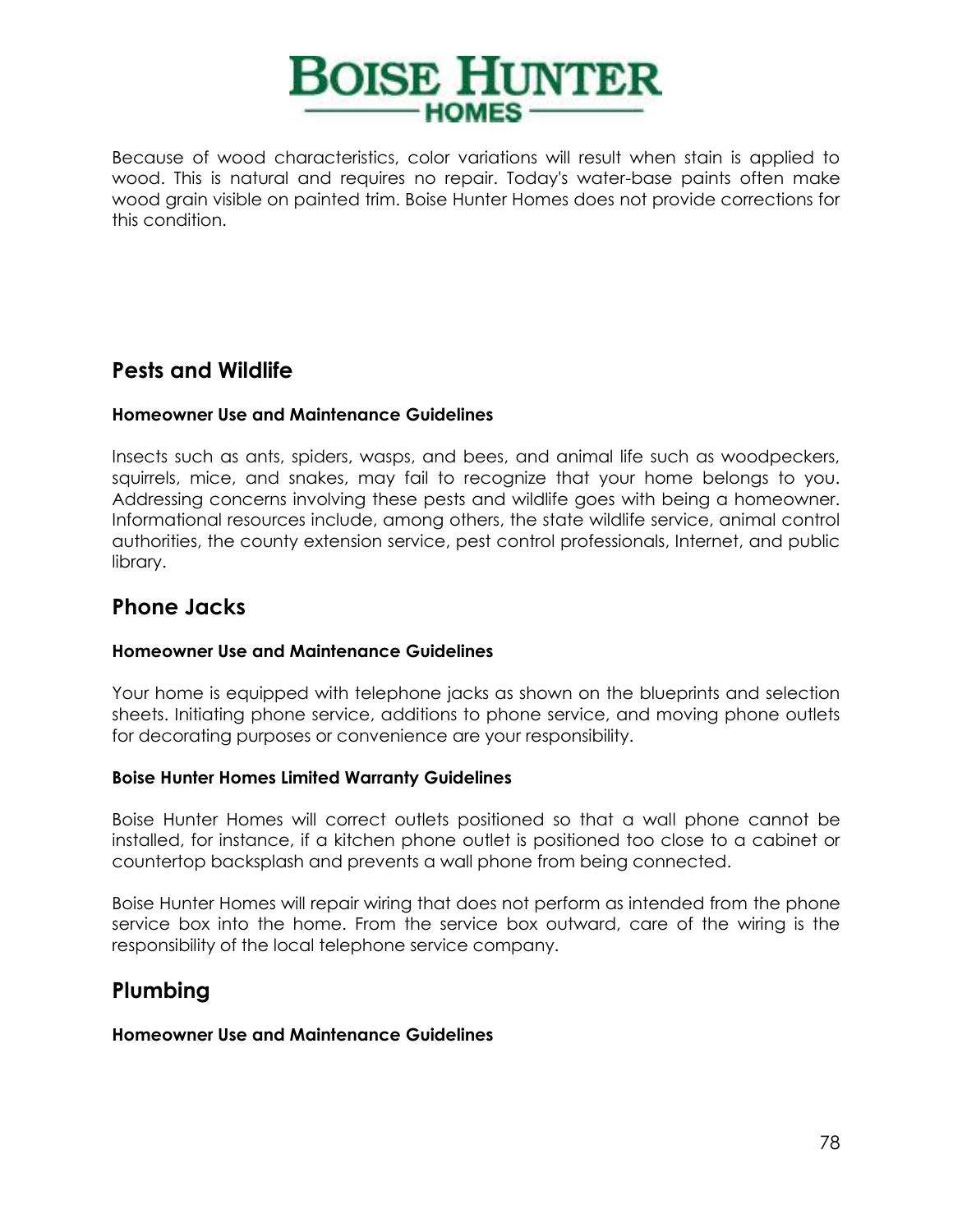

Your plumbing system has many parts, most of which require little maintenance. Proper cleaning, occasional minor attention, and preventive care will assure many years of good service from this system.

#### **Aerators**

Even though your plumbing lines have been flushed to remove dirt and foreign matter, small amounts of minerals may enter the line. Aerators on the faucets strain much of this from your water. Minerals caught in these aerators may cause the faucets to drip because washers wear more rapidly when they come in contact with foreign matter.

#### *See also Dripping Faucet.* **Basement Construction**

If you perform any construction in your basement, ensure that the plumbing lines in the basement or crawl space are not isolated from the heating source without insulation being added.

#### **Cleaning**

Follow manufacturer's directions for cleaning fixtures. Avoid abrasive cleansers. They remove the shiny finish and leave behind a porous surface that is difficult to keep clean. Clean plumbing fixtures with a soft sponge and soapy water (a nonabrasive cleaner or a liquid detergent is usually recommended by manufacturers). Then polish the fixtures with a dry cloth to prevent water spots. Care for brass fixtures with a good-quality brass cleaner, available at most hardware stores.

#### **Clogs**

The main causes of toilet clogs are domestic items such as disposable diapers, excessive amounts of toilet paper, sanitary supplies, Q-tips, dental floss, and children's toys. Improper garbage disposal use also causes many plumbing clogs. Always use plenty of cold water when running the disposal. This recommendation also applies to grease; supplied with a steady flow of cold water, the grease congeals and is cut up by the blades. If you use hot water, the grease remains a liquid, then cools and solidifies in the sewer line. Allow the water to run 10 to 15 seconds after shutting off the disposal.

You can usually clear clogged traps with a plumber's helper (plunger). If you use chemical agents, follow directions carefully to avoid personal injury or damage to the fixtures.

Clean a plunger drain stopper—usually found in bathroom sinks—by loosening the nut under the sink at the back, pulling out the rod attached to the plunger, and lifting the stopper. Clean and return the mechanism to its original position.

#### **Dripping Faucet**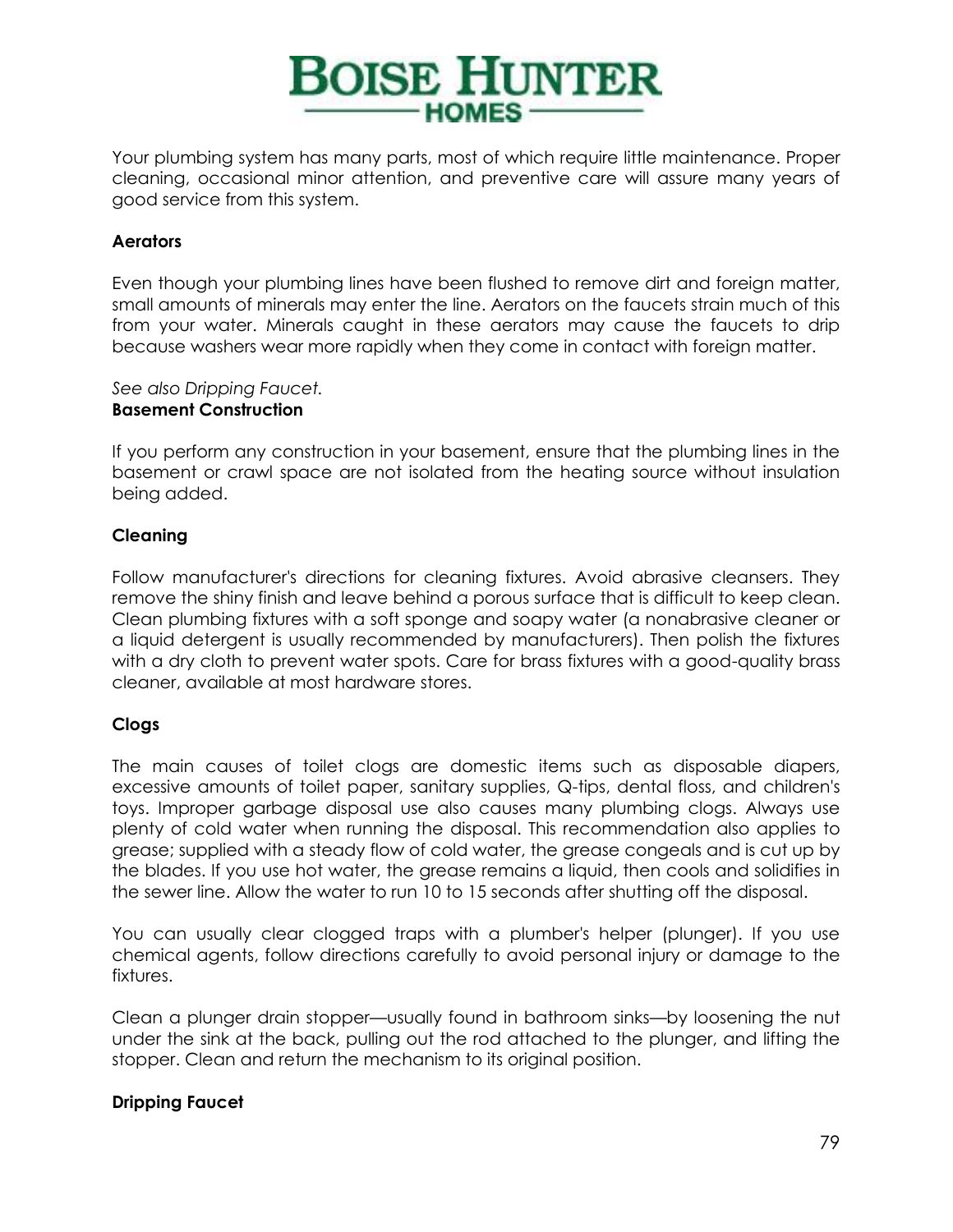

You can repair a dripping faucet by shutting off the water at the valve directly under the sink, then removing the faucet stem, changing the washer, and reinstalling the faucet stem. The shower head is repaired the same way. Replace the washer with another of the same type and size. You can minimize the frequency of this repair by remembering not to turn faucets off with excessive force. (Please note that some manufacturers do not use rubber washers.)

#### **Extended Absence**

If you plan to be away for an extended period, you should drain your water supply lines. To do this, shut off the main supply line and open the faucets to relieve pressure in the lines. You may also wish to shut off the water heater. Do this by turning off the cold water supply valve on top and the gas control at the bottom. Drain the tank by running a hose from the spigot on the bottom to the basement floor drain. If you leave the tank full, keep the pilot on and set the temperature to its lowest or "vacation" setting. Check manufacturer's directions for additional hints and instructions.

*See also Extended Absence checklist.*

#### **Fiberglass Fixtures**

For normal cleaning use a nonabrasive bathroom cleanser and sponge or nylon cleaning pad. Avoid steel wool, scrapers, and scouring pads. Auto wax can provide a shine and restore an attractive appearance.

#### **Freezing Pipes**

Provided the home is heated at a normal level, pipes should not freeze at temperatures above 0 degrees Fahrenheit. Set the heat at a minimum of 65 degrees F if you are away during winter months. Keep garage doors closed to protect plumbing lines running through this area from freezing temperatures. Close foundation vents during cold season.

In unusually frigid weather or if you will be gone more than a day or two, open cabinet doors to allow warm air to circulate around pipes. Use an ordinary hair dryer to thaw pipes that are frozen. Never use an open flame.

#### **Jetted Tubs**

If your home includes a jetted tub follow manufacturer directions for its use and care. Never operate the jets unless the water level is at least one inch above the jets. Be cautious about using the tub if you are pregnant or have heart disease or high blood pressure; discuss the use of the tub with your doctor. Tie or pin long hair to keep it from away from the jets where it might become tangled—a potentially dangerous event.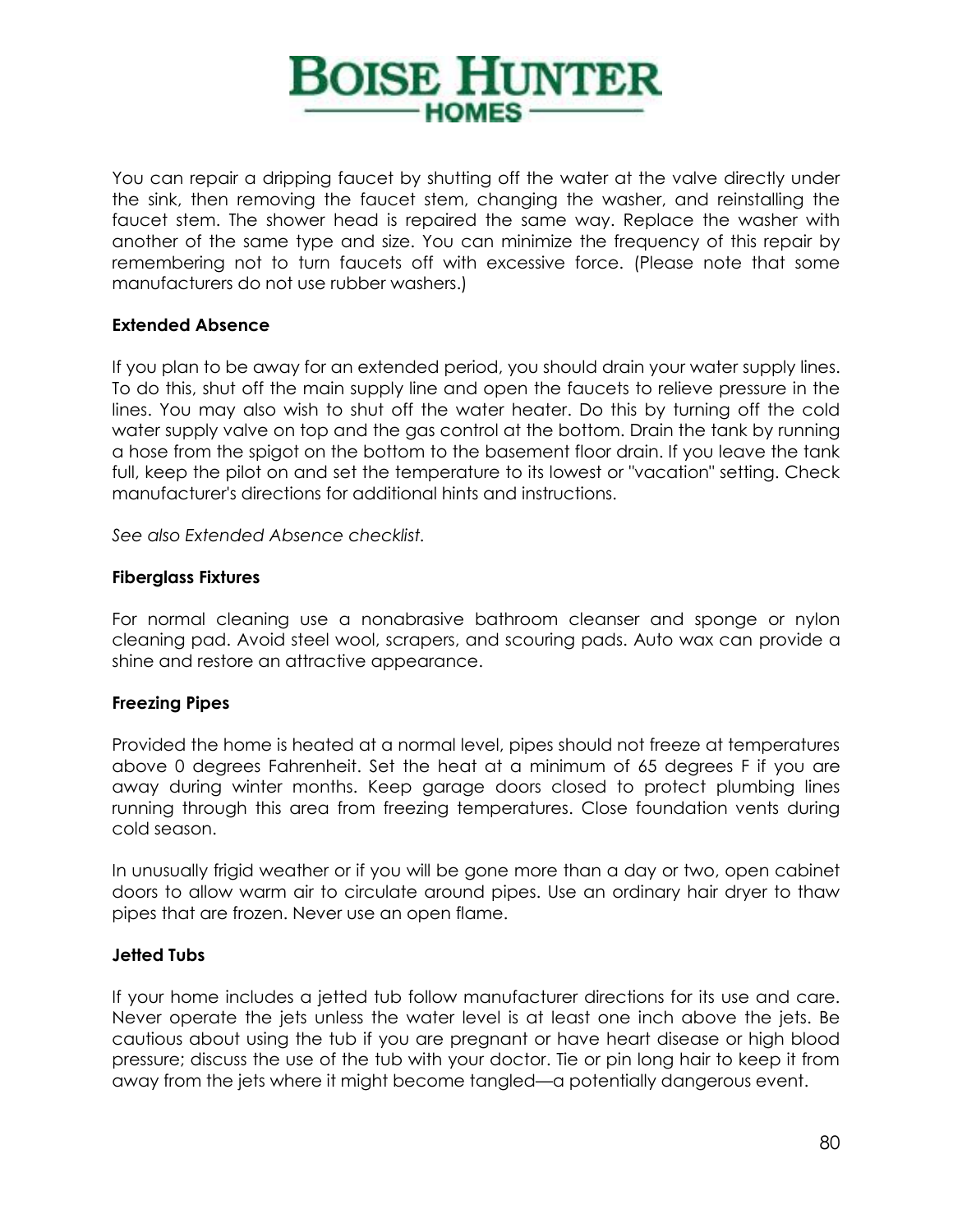

Clean and disinfect the system every one to two months, depending on usage. To do this, fill the tub with lukewarm water and add one cup of liquid chlorine bleach. Run the jets for 10 to 15 minutes, drain and fill again. Run for 10 minutes with plain water, drain.

Auto wax will help seal and preserve your tub's surface. Avoid abrasive cleansers.

#### **Laundry Tub**

If you have a laundry room tub, the faucet does not have an aerator. This is to allow the laundry tub faucet to accept a hose connection.

#### **Leaks**

If a major plumbing leak occurs, the first step is to turn off the supply of water to the area involved. This may mean shutting off the water to the entire home. Then contact the appropriate contractor.

#### **Low Flush Toilets**

We want to draw your attention to a water-saving regulation that went into effect in 1993, which prohibits the manufacture of toilets that use more than 1.6 gallons of water per flush. In the search for a balance among comfort, convenience, and sensible use of natural resources, the government conducted several studies. The 1.6-gallon toilet turned out to be the size that overall consistently saves water.

As a result of implementing this standard, flushing twice is occasionally necessary to completely empty the toilet bowl. Even though you flush twice on occasion, rest assured that overall you are saving water and we have complied with the law. Similarly, flow restrictors are manufactured into most faucets and all shower heads and cannot be removed. We apologize for any inconvenience this may cause.

#### **Low Pressure**

Occasional cleaning of the aerators on your faucets (normally every three to four months) will allow proper flow of water. The water department controls the overall water pressure.

#### **Main Shut-Off**

The water supply to your home can be shut-off entirely in 2 locations. The first is at the main shut off in your home and the second is at the meter. We will point both of these out during your orientation.

#### **Marble or Manufactured Marble**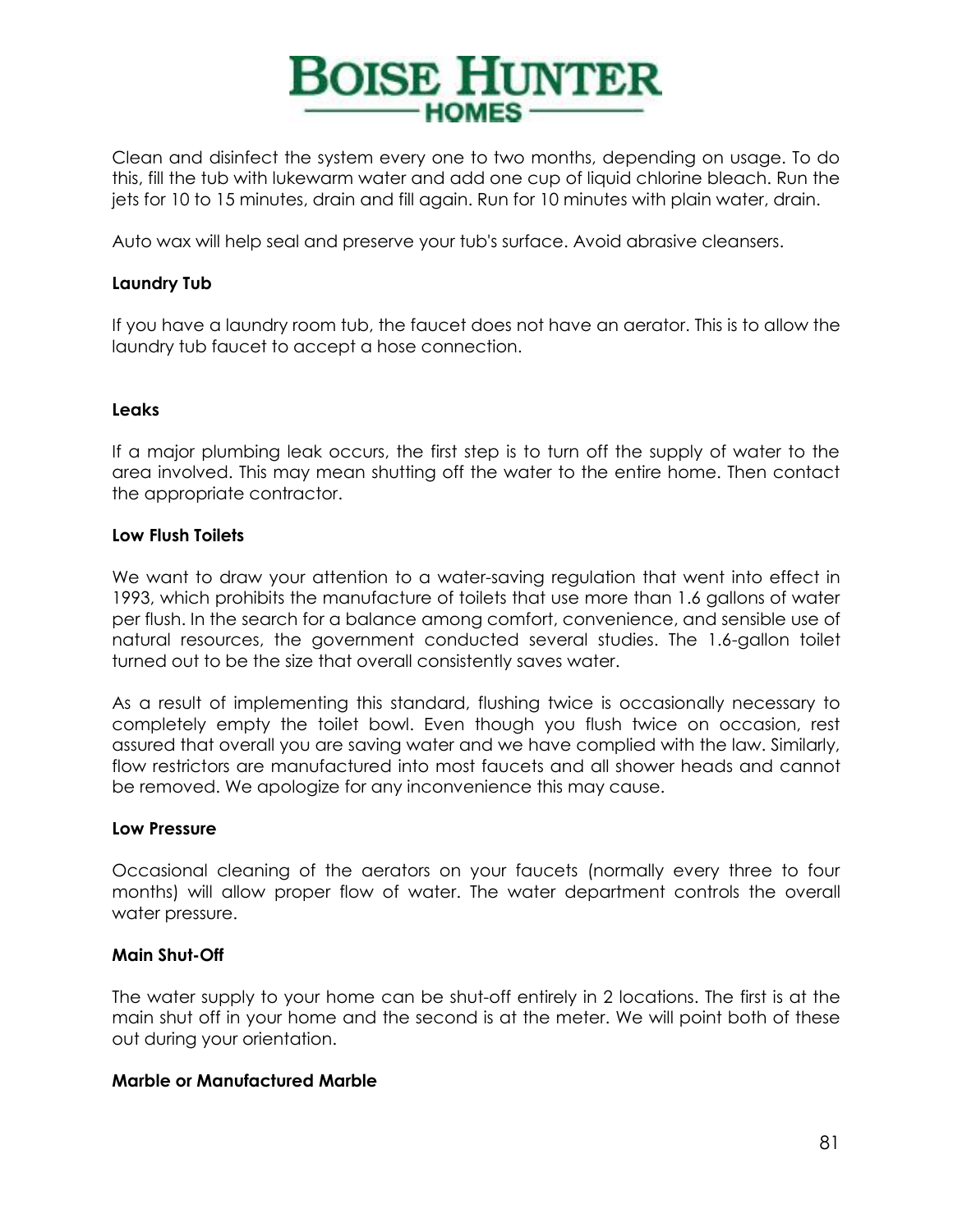

Marble and manufactured marble will not chip as readily as porcelain enamel but can be damaged by a sharp blow. Avoid abrasive cleansers or razor blades on manufactured marble; both damage the surface. Always mix hot and cold water at manufactured marble sinks; running only hot water can damage the sink.

#### **Outside Faucets**

Outside faucets (sillcocks) are freeze-proof, but in order for this feature to be effective, you must remove hoses during cold weather, even if the faucet is located in your garage. If a hose is left attached, the water that remains in the hose can freeze and expand back into the pipe, causing a break in the line. Repair of a broken line that feeds an exterior faucet is a maintenance item. Note that Boise Hunter Homes does not warrant sillcocks against freezing.

#### **Porcelain**

You can damage porcelain enamel with a sharp blow from a heavy object or by scratching. Do not stand in the bathtub wearing shoes unless you have placed a protective layer of newspaper over the bottom of the tub. If you splatter paint onto the porcelain enamel surfaces during redecorating, wipe it up immediately. If a spot dries before you notice it, use a recommended solvent.

#### **Running Toilet**

To stop running water, check the shut-off float in the tank. You will most likely find it has lifted too high in the tank, preventing the valve from shutting off completely. In this case, gently bend the float rod down until it stops the water at the correct level. The float should be free and not rub the side of the tank or any other parts. Also check the chain on the flush handle. If it is too tight, it will prevent the rubber stopper at the bottom of the tank from sealing, resulting in running water.

#### **Shut-Offs**

Your main water shut-off is located near your meter. You use this shut-off for major water emergencies such as a water line break or when you install a sprinkler system or build an addition to your home. Each toilet has a shut-off on the water line under the tank. Hot and cold shut-offs for each sink are on the water lines under the sink.

#### **Sprinklers**

You should routinely inspect sprinkler heads and provide seasonal service to maintain proper functioning.

*See also Landscaping/Sprinkler.*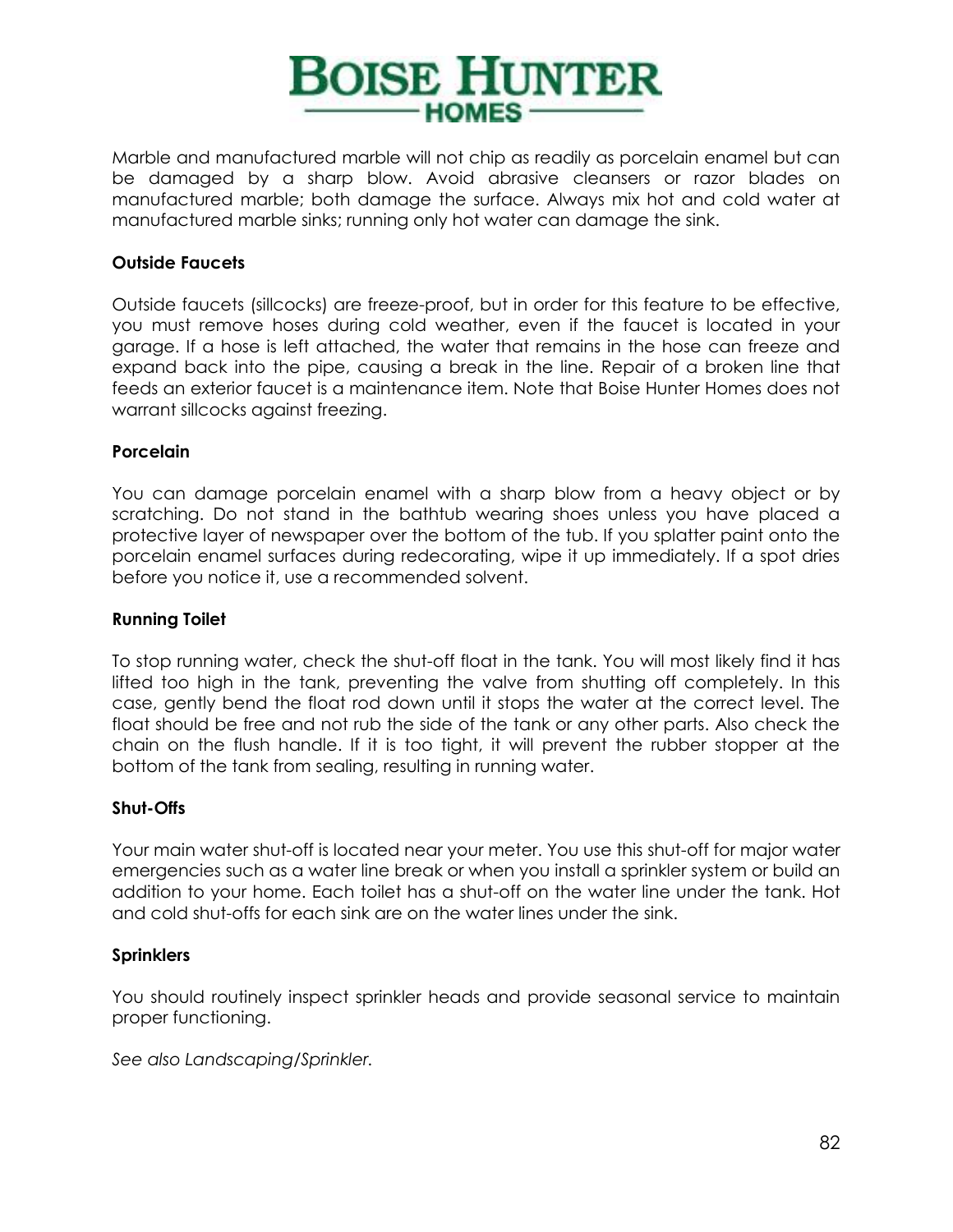

#### **Stainless Steel**

Clean stainless steel sinks with soap and water to preserve their luster. Avoid using abrasive cleaners or steel wool pads; these will damage the finish. Prevent bleach from coming into prolonged contact with the sink as it can pit the surface. An occasional cleaning with a good stainless steel cleaner will enhance the finish. Rub in the direction of the polish or grain lines and dry the sink to prevent water spots.

Avoid leaving produce on a stainless steel surface, since prolonged contact with produce can stain the finish. Also avoid using the sink as a cutting board; sharp knives will gouge the finish.

Local water conditions affect the appearance of stainless steel. A white film can develop on the sink if you have over-softened water or water with a high concentration of minerals. In hard water areas, a brown surface stain can form appearing like rust.

#### **Tank Care**

Avoid exposing the toilet to blows from sharp or heavy objects, which can cause chipping or cracking. Avoid abnormal pressures against the sides of the tank. It is possible to crack the tank at the points where it is attached to the bowl.

#### **Water Filter or Softener**

If you install either a water filter or a water softener, carefully read the manufacturer's literature and warranty for your specific model.

If your home includes a septic system, prior to installing a water softener, discuss with the vendor whether the system you are considering will adversely affect your septic system.

*See also Septic System.*

#### **TROUBLESHOOTING TIPS: PLUMBING**

#### **No Water Anywhere in the Home**

Before calling for service, check to confirm that the:

- 1. Main shut off inside your home is open.
- 2. Main shut off at the street is open.
- 3. Individual shut-offs for each water-using item are open.

#### **No Hot Water**

See Water Heater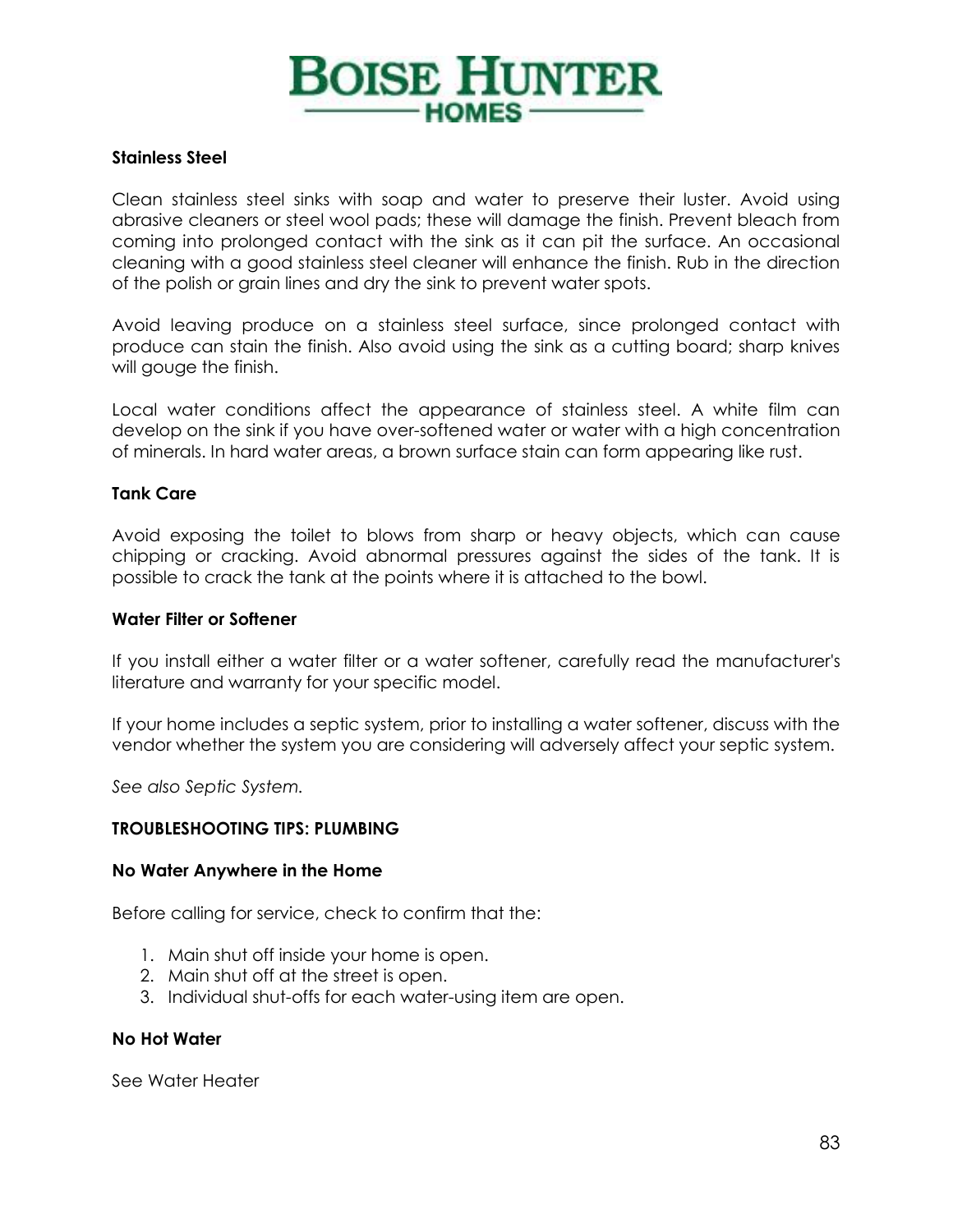

#### **Leak Involving One Sink, Tub, or Toilet**

- 1. Check caulking and grout.
- 2. Confirm shower door or tub enclosure was properly closed.
- 3. Turn water supply off to that item.
- 4. Use other facilities in your home and report problem on next business day.

#### **Leak Involving a Main Line**

- 1. Turn water off at the meter in your home.
- 2. Call emergency number for service.

#### **Back Up at One Toilet**

If only one toilet is affected, corrections occur during normal business hours.

- 1. Shut off the water supply to the toilet involved.
- 2. Use a plunger to clear the blockage.
- 3. Use a snake to clear the blockage.
- 4. If you've been in your home fewer than 30 days, contact Boise Hunter Homes or the plumber listed on your Emergency Phone Numbers sheet.
- 5. If you've been in your home over 30 days, contact a router service.

#### **Sewer Back Up Affecting Entire Home**

- 1. If you've been in your home fewer than 30 days, contact Boise Hunter Homes or the plumber listed on your Emergency Phone Numbers sheet.
- 2. If you've been in your home over 30 days, contact a router service.
- 3. Remove personal belongings to a safe location. If items are soiled, contact your homeowner insurance company.

Even if the troubleshooting tips do not identify a solution, the information you gather will be useful to the service provider you call.

#### **Boise Hunter Homes Limited Warranty Guidelines**

During the orientation we will confirm that all plumbing fixtures are in acceptable condition and are functioning properly, and that all faucets and drains operate freely.

#### **Clogged Drain**

Boise Hunter Homes will correct clogged drains that occur during the first 30 days after closing. If a household item is removed from a clogged drain during this time, we will bill you for the drain service. After the first 30 days, you are responsible for correcting clogged drains.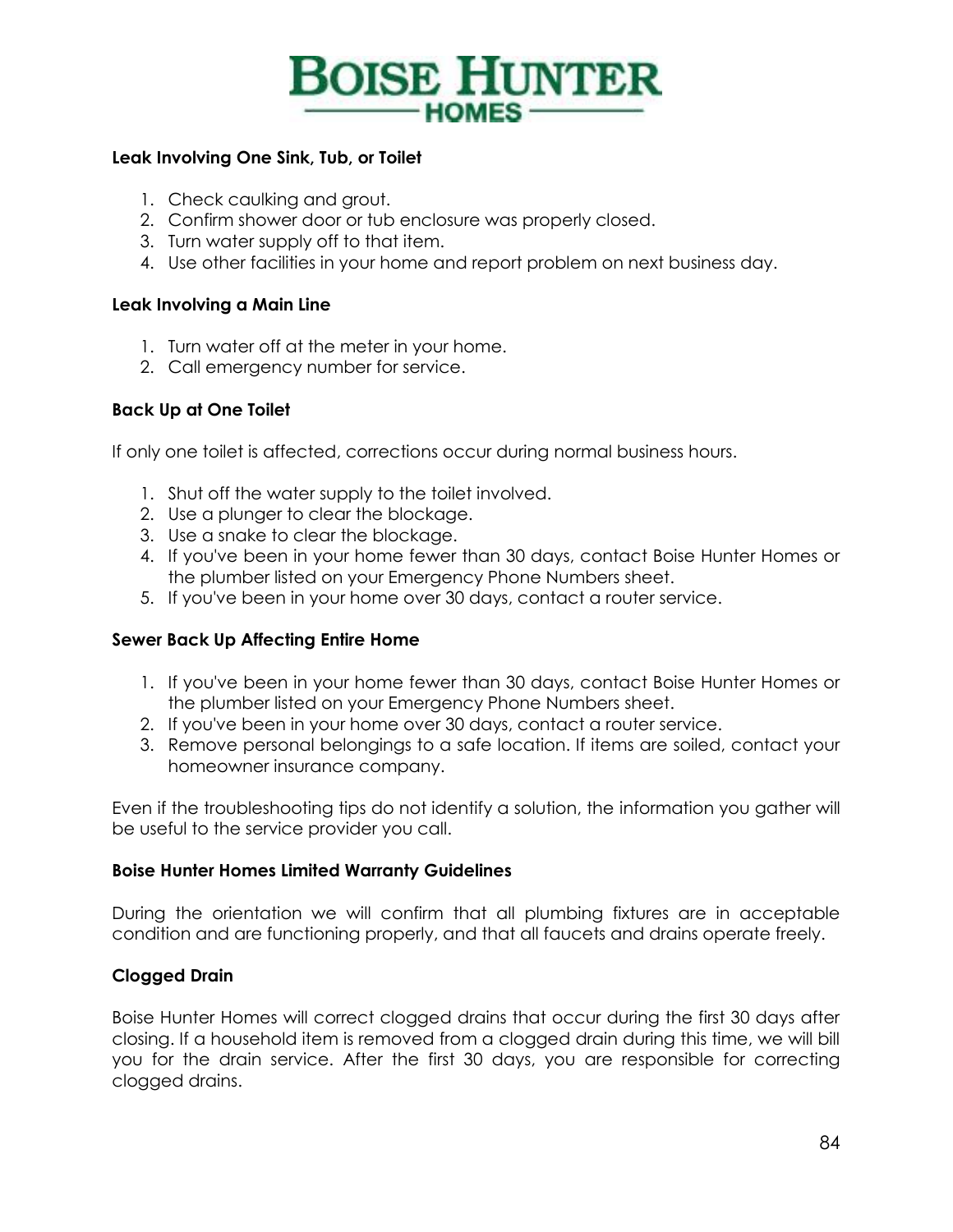

#### **Cosmetic Damage**

Boise Hunter Homes will correct any fixture damage noted on the orientation list. Repairing chips, scratches, or other surface damage noted subsequent to the orientation list is your responsibility.

#### **Exterior Faucets**

Boise Hunter Homes will repair leaks at exterior faucets noted on the orientation list. Subsequent to orientation, repair of a broken line to an exterior faucet is your responsibility.

#### **Freezing Pipes**

Provided the home is heated at a normal level, pipes should not freeze. Set heat at 55 degrees F if you are away during winter months. Keep garage doors closed to protect plumbing lines that run through this area.

#### **Leaks**

Boise Hunter Homes will repair leaks in the plumbing system. If a plumbing leak caused by a warranted item results in drywall or floor covering damage, Boise Hunter Homes will repair or replace items that were part of the home as originally purchased. We do not make adjustments for secondary damages (for example, damage to wallpaper, drapes, and personal belongings). Insurance should cover these items.

#### **Noise**

Changes in temperature or the flow of the water itself will cause some noise in the pipes. This is normal and requires no repair. Boise Hunter Homes will repair persistent water hammer. Expect temperatures to vary if water is used in more than one location in the home at the exact same time.

#### **Supply**

Boise Hunter Homes will correct construction conditions that disrupt the supply of water to your home if they involve service from the main water supply to your home, provided actions of yours have not caused the problem. Disruption of service due to failure of the water department system is the responsibility of the water department to correct.

## <span id="page-84-0"></span>**Property Boundaries**

#### **Homeowner Use and Maintenance Guidelines**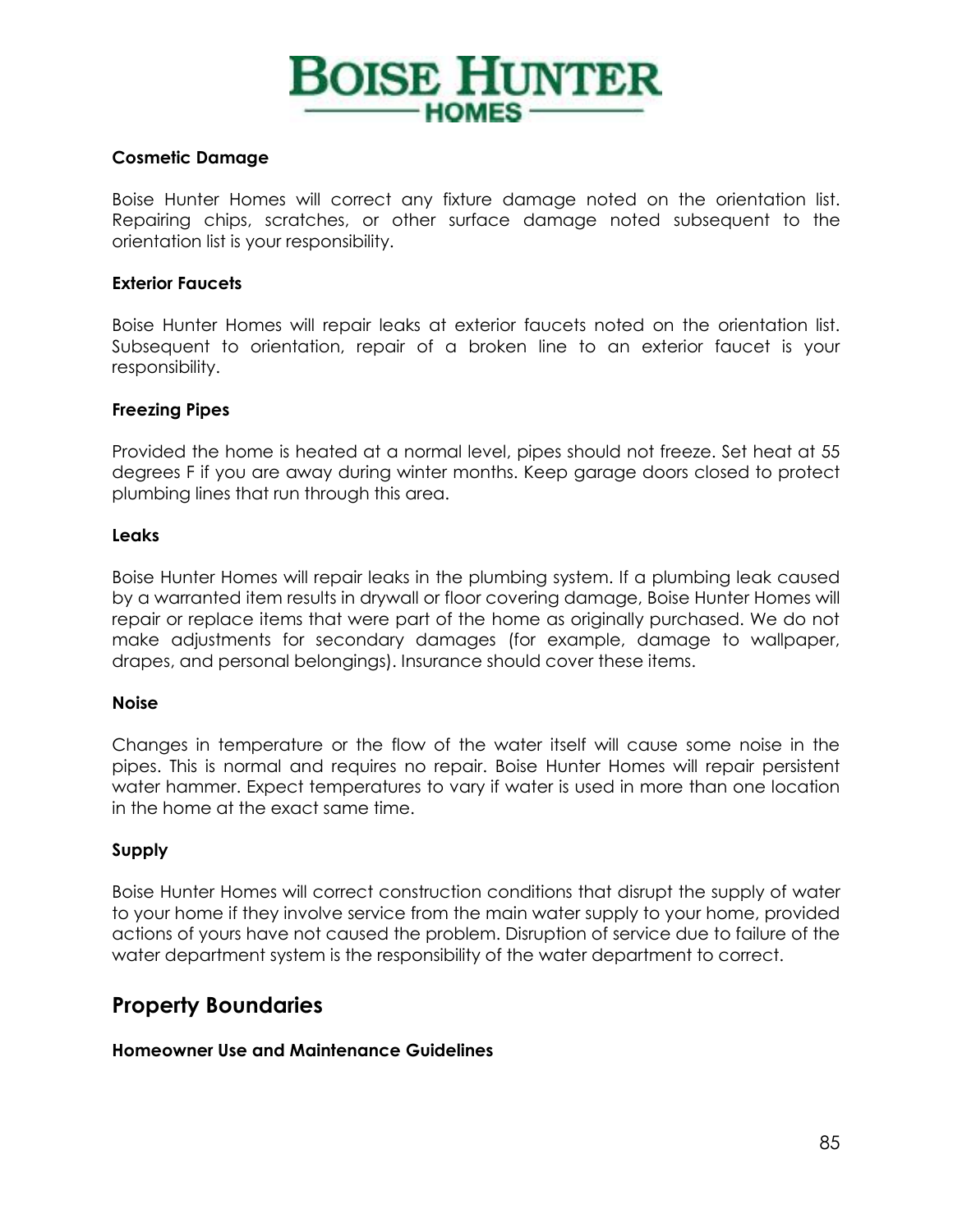

At closing you will receive a copy of a survey that shows your lot and the location of your home on the lot. To construct the home Boise Hunter Homes established the property boundaries and corners.

During construction, some of the monuments that mark the lot corners may be affected or covered up by grading, excavation, installation of utility lines and other typical construction activities. If you wish to install a fence, swimming pool, add a deck or patio to your home, or otherwise establish a permanent structure, we advise that you have professional surveyors locate and mark property boundaries to be certain they are accurate and you have found all corners.

<span id="page-85-0"></span>*See also Easements.*

## **Railings**

#### **Homeowner Use and Maintenance Guidelines**

Stained or wrought iron railings in your home require little maintenance beyond occasional dusting or polishing. Protect railings from sharp objects or moisture. Cover them during move-in so large pieces of furniture do not cause dents or scratches.

Stained railings will show variation in the way the wood grain took the stain. Some designs show seams where pieces of wood came together to form the railing.

#### **Boise Hunter Homes Limited Warranty Guidelines**

During the orientation we will confirm that all railings are in good condition. Boise Hunter Homes installs railings in positions and locations to comply with applicable building codes. Railings should remain securely attached with normal use.

## <span id="page-85-1"></span>**Resilient Flooring**

#### **Homeowner Use and Maintenance Guidelines**

Although resilient floors are designed for minimum care, they do have maintenance needs. Follow any manufacturer's specific recommendations for care and cleaning. Some resilient floors require regular application of a good floor finish. This assures you of retaining a high gloss. However, avoid using cleaning or finishing agents on the new floor until the adhesive has thoroughly set. This will take about two weeks.

#### **Color and Pattern**

Your color selection sheets provide a record of the brand, style, and color of floor coverings in your home. Please retain this information for future reference.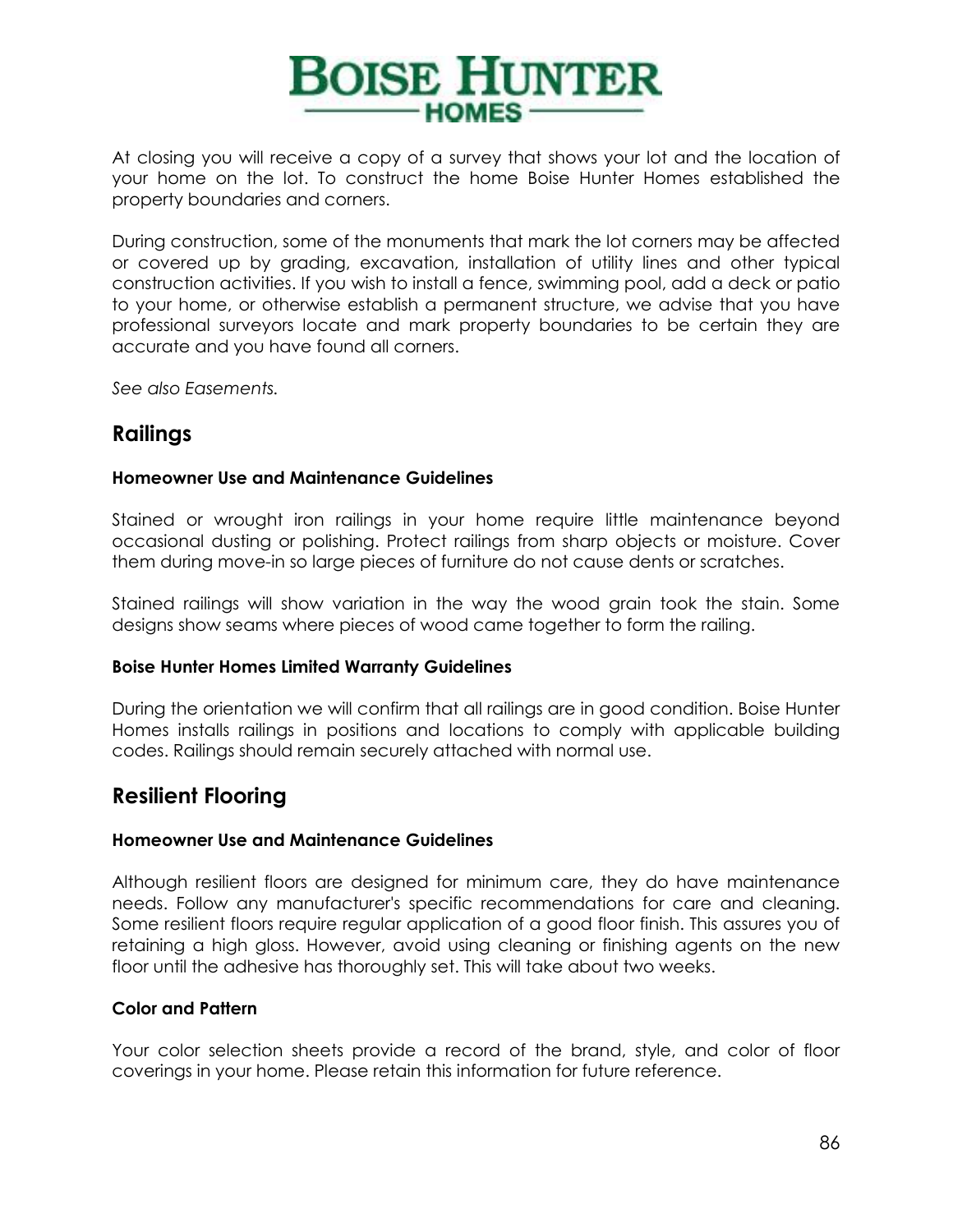

#### **Limit Water**

Wipe up spills and vacuum crumbs instead of washing resilient floors frequently with water. Limit mopping or washing with water; excessive amounts of water on resilient floors can penetrate seams and get under edges, causing the material to lift and curl.

#### **Moving Furniture**

Moving appliances across resilient floor covering can result in tears and wrinkles. Install coasters on furniture legs to prevent permanent damage. If you damage the resilient floor, you can have it successfully patched by professionals. If any scraps remain when installation of your floor covering is complete, we leave them in the hope that having the matching dye lot will make such repairs less apparent.

#### **No-Wax Flooring**

The resilient flooring installed in your home is the no-wax type. No-wax means a clear, tough coating that provides both a shiny appearance and a durable surface. However, even this surface will scuff or mark. Follow the manufacturer's recommendations for maintaining the finish.

#### **Raised Nail Heads**

Raised nail heads are the result of movements of the floor joist caused by natural shrinkage and deflection. We have used special nails and glued the underlayment to help minimize this movement. If a nail head becomes visible through resilient flooring, place a block of wood over it and hit the block with a hammer to reset the nail.

#### **Scrubbing and Buffing**

Frequent scrubbing or electric buffing is harder on floors than regular foot traffic. Use acrylic finishes if you scrub or buff.

#### **Seams**

Any brand or type of resilient flooring may separate slightly due to shrinkage. Seams can lift or curl if excessive moisture is allowed to penetrate them. You can use a special caulking at tub or floor joints to seal seams at those locations. Avoid getting large amounts of water on the floor from baths and showers.

#### **Boise Hunter Homes Limited Warranty Guidelines**

We will confirm that resilient floor covering is inacceptable condition during your orientation. Boise Hunter Homes limited warranty does not cover damage to resilient floors caused by moving furniture or appliances into the home. We can assist you in contacting professionals who can repair such damage if it occurs in your home. Boise Hunter Homes is not responsible for discontinued selections.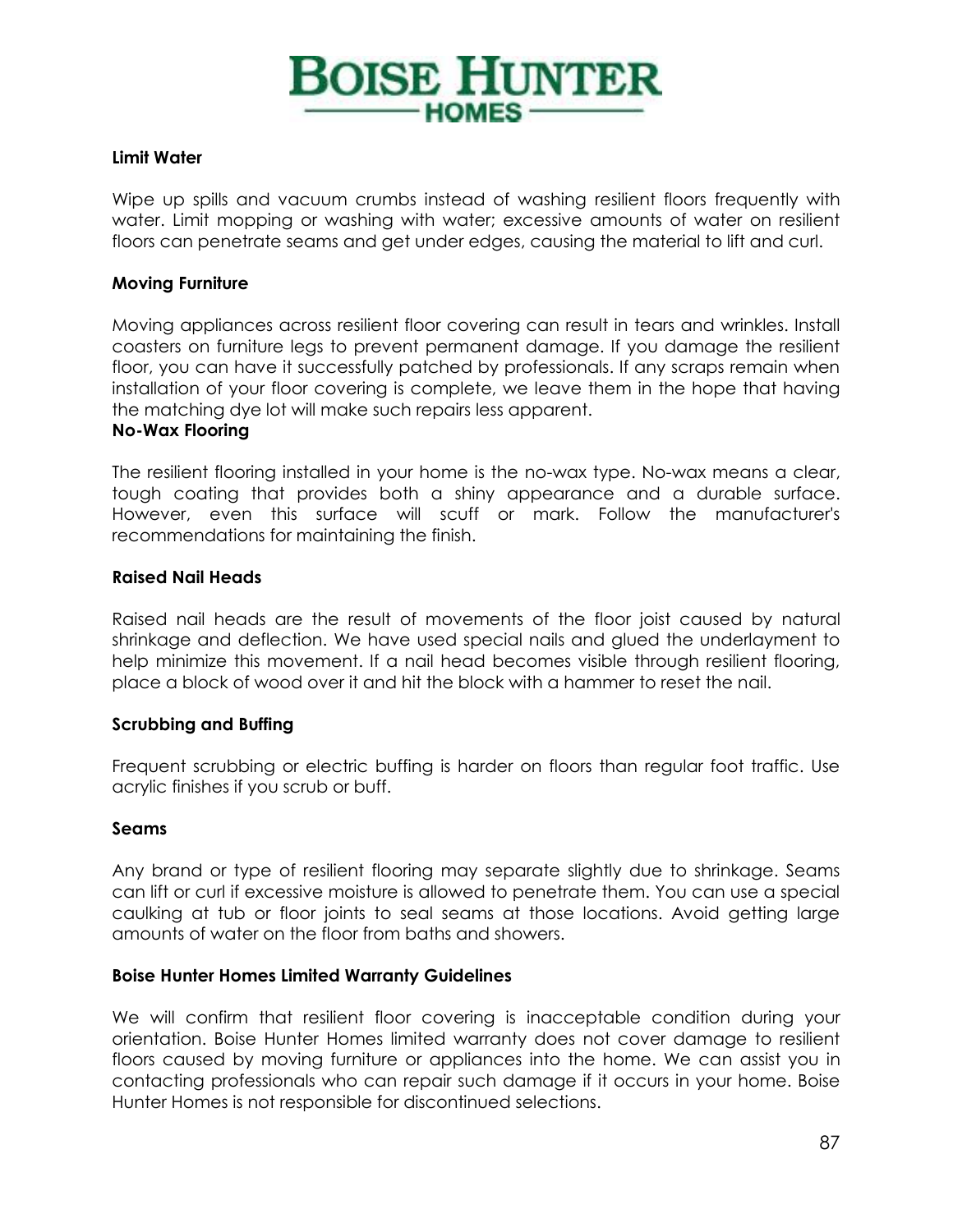

#### **Adhesion**

Resilient floor covering should adhere. Boise Hunter Homes will repair lifting or bubbling and nail pops that appear on the surface.

#### **Ridges**

Boise Hunter Homes has sanded and filled the joints of underlayment to minimize the possibility of ridges showing through resilient floor coverings. Ridging is measured by centering a 6-inch straight edge perpendicular to the ridge with one end tight to the floor. If the opposite end of the straight edge is 1/8 inch or more from the floor, Boise Hunter Homes will repair this condition.

#### **Seams**

Seams will occur and are sealed at the time of installation. Boise Hunter Homes will correct gaps in excess of 1/16 inch where resilient flooring pieces meet or 1/8 inch where resilient flooring meets another material. Boise Hunter Homes will correct curling at seams unless caused by excessive water.

### <span id="page-87-0"></span>**Roof**

#### **Homeowner Use and Maintenance Guidelines**

The shingles on your roof do not require any treatment or sealer. The less activity your roof experiences, the less likely it is that problems will occur.

#### **Clean Gutters**

Maintain the gutters and downspouts so that they are free of debris and able to quickly drain precipitation from the roof.

#### **Ice Dam**

On occasion, depending on conditions and exposure, as rising heat from inside your home melts snow on the roof, the water runs down and when it reaches the cold eaves, it may freeze. An accumulation of this type of ice dams the subsequent runoff and the water begins to back up, sometimes working its way up and under shingles, ultimately leading into you home through windows or ceilings.

If your home design or orientation makes it vulnerable to this occurrence, you may want to install an electric gutter heater strip in the susceptible areas.

#### **Leaks**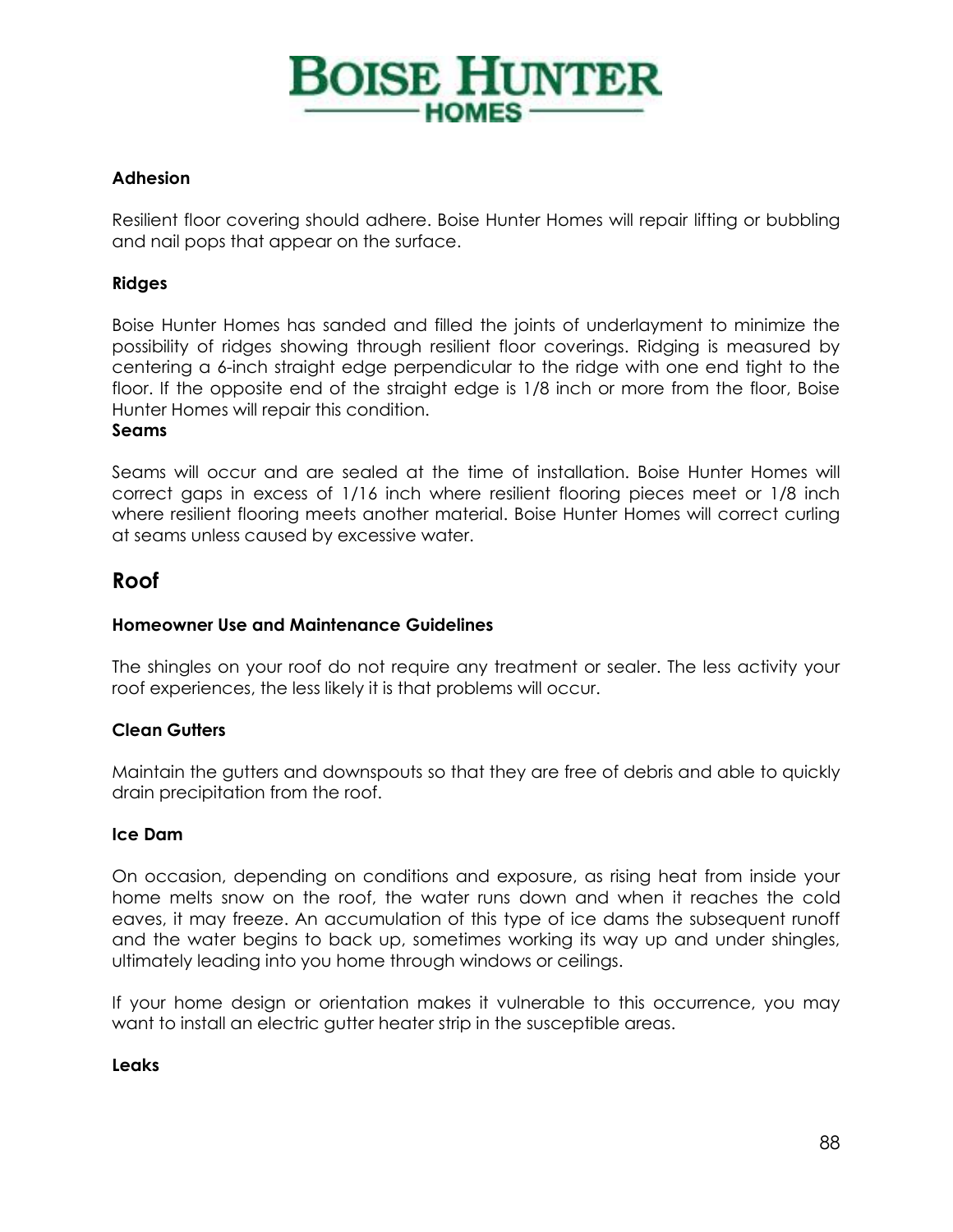

If a leak occurs, try to detect the exact location. This will greatly simplify finding the area that requires repair when the roof is dry.

#### **Limit Walking**

Limit walking on your roof. Your weight and movement can loosen the roofing material and in turn result in leaks. Never walk on the roof of your home when the shingles are wet—they are slippery.

#### **Severe Weather**

After severe storms, do a visual inspection of the roof for damages. Notify your insurance company if you find pieces of shingle in the yard or shingle edges lifted on the roof.

#### **TROUBLESHOOTING TIPS: ROOF LEAK**

Please keep in mind that roof leaks cannot be repaired while the roof is wet. However, you can get on the schedule to be in line when conditions dry out, so do call in your roof leak.

- 1. Confirm the source of the water is the roof rather than from a Plumbing leak
- 2. Open window on a higher floor
- 3. Ice dam
- 4. Clogged gutter or downspout
- 5. Blowing rain or snow coming in through code required roof vents
- 6. Gap in caulking
- 7. Where practical, place a container under dripping water.
- 8. If a ceiling is involved, use a screwdriver to poke a small hole in the drywall to release the water.
- 9. Even if the troubleshooting tips do not identify a solution, the information you gather will be useful to the service provider you call.
- 10. Remove personal belongings to prevent damage to them. If damage occurs, contact your homeowner insurance company to submit a claim.
- 11. Report the leak to Boise Hunter Homes during first available business hours.

#### **Boise Hunter Homes Limited Warranty Guidelines**

Boise Hunter Homes will repair roof leaks other than those caused by severe weather, such as hail damage, or some action you have taken, such as walking on the roof. Roof repairs are made only when the roof is dry.

#### **Ice Dam**

An ice build-up (ice dam) may develop in the eaves during extended periods of cold and snow. Your homeowner insurance may cover this damage which is excluded from warranty.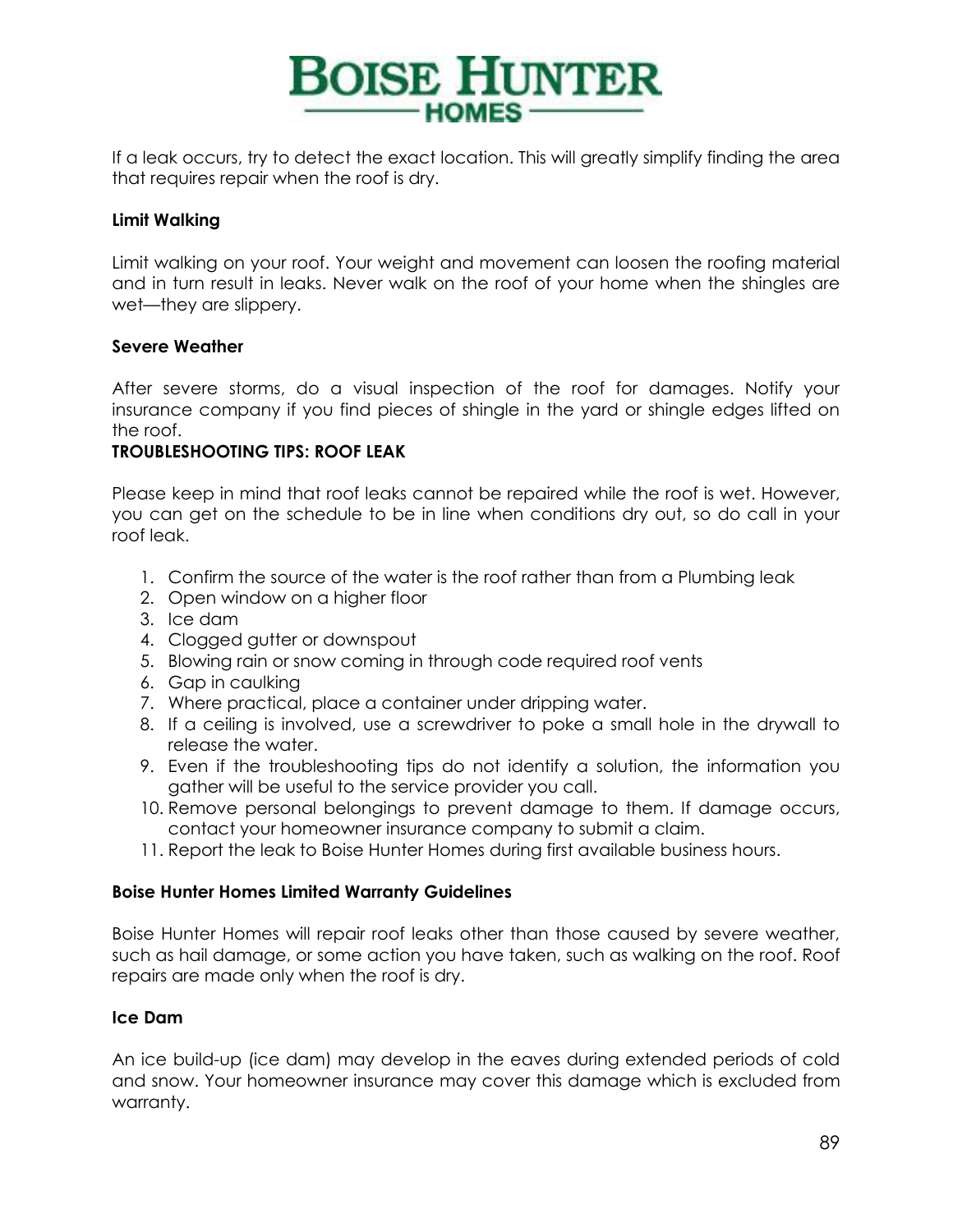## **BOISE HUNTER** HOMES-

#### **Inclement Weather**

Storm damage is excluded from warranty coverage. Notify your homeowner insurance company if storm damage is discovered.

## <span id="page-89-0"></span>**Rough Carpentry**

#### **Boise Hunter Homes Limited Warranty Guidelines**

Some floor and stair squeaks are unavoidable. Although Boise Hunter Homes does not warrant against floor squeaks, a reasonable effort will be made to correct them.

#### **Floor Deflection**

Floors will deflect (bend) when walked on. This will be more noticeable next to hutches, bookcases, pianos, chairs, and other heavy furniture. This is not a structural deficiency and Boise Hunter Homes will take no action for this occurrence.

#### **Floor Level**

Floors will be level to within 1/4 inch within any 32-inch distance as measured perpendicular to any ridge or indentation. Boise Hunter Homes will correct floor slope that exceeds 1/240 of the room.

#### **Plumb Walls**

Boise Hunter Homes will correct walls that are out of plumb more than 1/2 inch in an 8 foot distance or walls that are bowed more than 1/4 inch in any 32-inch measurement.

## <span id="page-89-1"></span>**Shower Doors or Tub Enclosures**

#### **Homeowner Use and Maintenance Guidelines**

Shower doors and tub enclosures require minimal care. Using a squeegee to remove water after a bath or shower will keep mineral residue and soap film to a minimum. A coating of wax can also help prevent build-up of minerals and soap.

Use cleaning products suggested by the manufacturer to avoid any damage to the trim and hardware.

Avoid hanging wet towels on corners of doors; the weight can pull the door out of alignment and cause it to leak.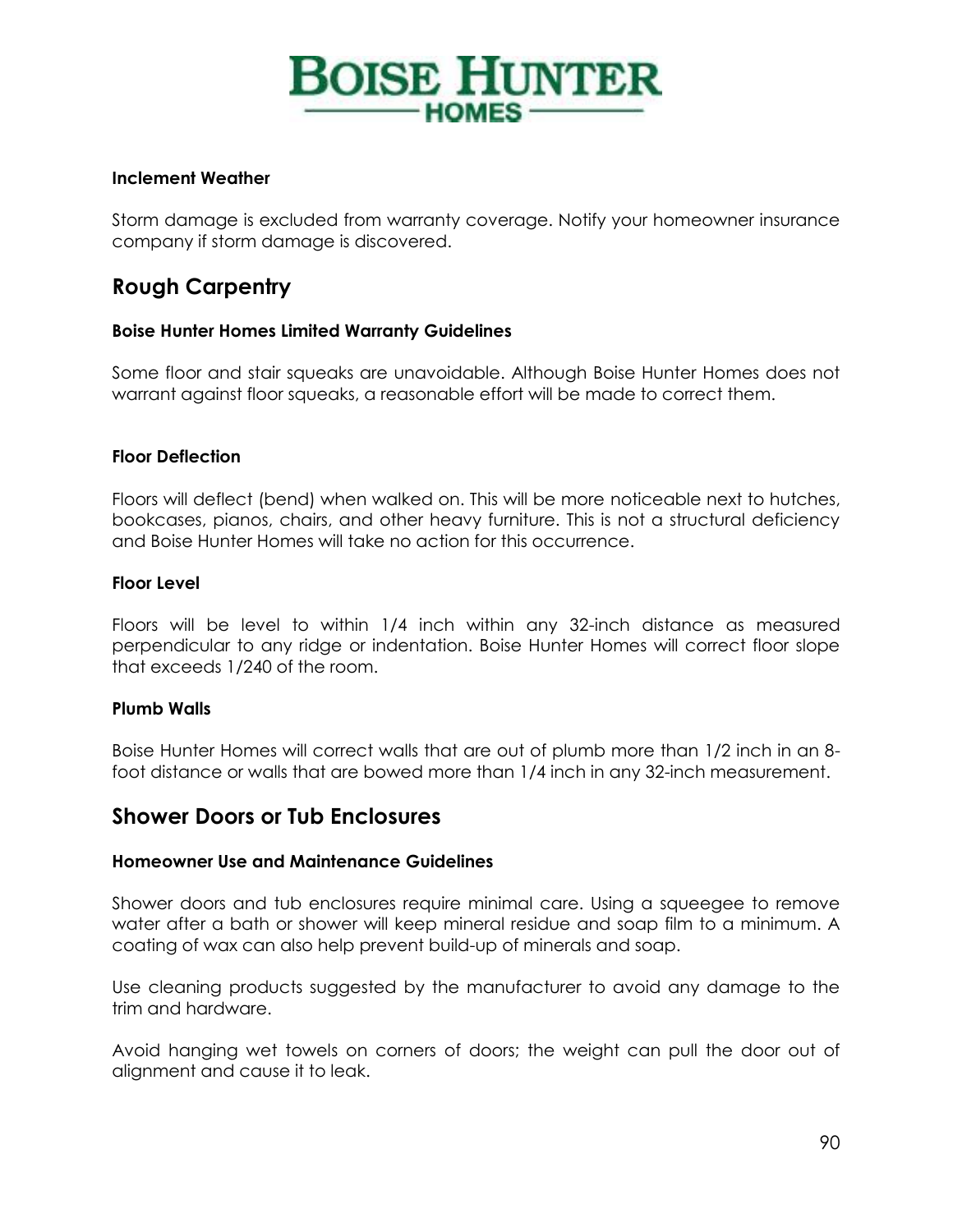

Check and touch-up caulking on an as needed basis.

#### **Boise Hunter Homes Limited Warranty Guidelines**

During your orientation we will confirm the good condition of all shower doors and tub enclosures. Boise Hunter Homes warrants that shower doors and tub enclosures will function according to manufacturer specifications.

## <span id="page-90-0"></span>**Siding**

#### **Homeowner Use and Maintenance Guidelines**

Siding expands and contracts in response to changes in humidity and temperature. Slight waves are visible in siding under moist weather conditions; shrinkage and separations will be more noticeable under dry conditions. These behaviors cannot be entirely eliminated.

#### **Wood and Wood Products**

Wood or wood-product siding will require routine refinishing. The timing will vary with climatic conditions. Maintain caulking to minimize moisture entry into the siding. Note that some paint colors will require more maintenance than others and some sides of the home may show signs of wear sooner based on their exposure to the elements. Some wood siding, such as cedar, is subject to more cracking and will require more maintenance attention.

#### **Vinyl**

Vinyl siding will occasionally require cleaning. Start at the top to avoid streaking and use a cleaning product recommended by your siding manufacturer. Follow directions carefully.

#### **Cement Based Products**

Cement based siding will require repainting and caulking just as wood products do.

*See also Paint and Wood Trim.*

#### **Boise Hunter Homes Limited Warranty Guidelines**

Boise Hunter Homes warrants all siding to be free of defects in material and workmanship. We will confirm the good condition of the siding during your orientation. Subsequent damage to the siding will by your responsibility to repair.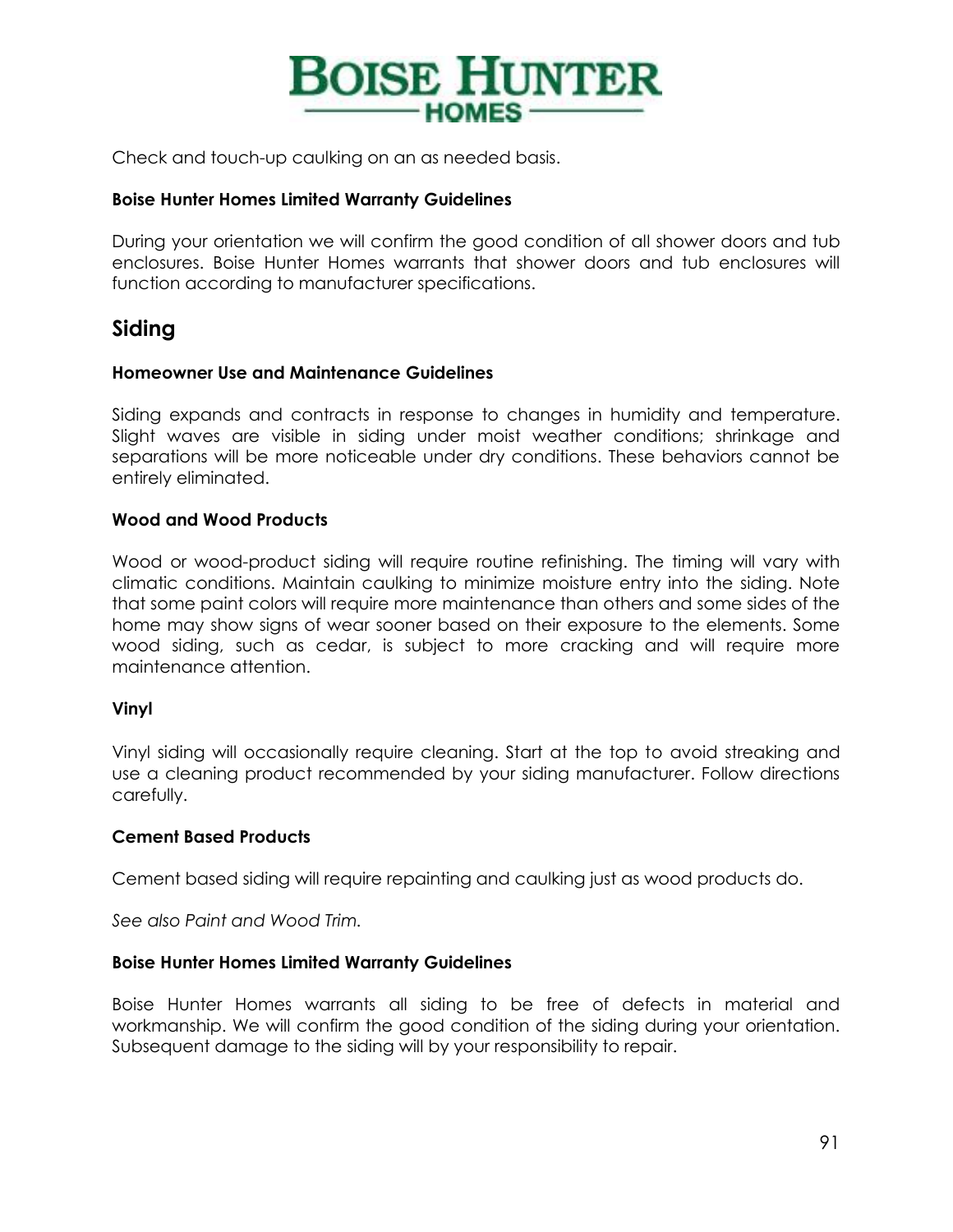

Boise Hunter Homes will caulk and apply touch-up paint to cracks that exceed 3/16 inch. We provide this repair one time only near the end of the first year. Paint or stain touch-up will not match.

We will correct any separation at joints or where siding meets another material if the separation allows water to enter the home. Boise Hunter Homes will correct delaminating siding.

## <span id="page-91-0"></span>**Smoke Detectors**

#### **Homeowner Use and Maintenance Guidelines**

Read the manufacturer's manual for detailed information on the care of your smoke detectors.

#### **Battery**

If a smoke detector makes a chirping sound that is a sign that the battery needs to be replaced. Follow manufacturer instructions for installing a new battery. Most smoke detectors use a 9 volt battery.

#### **Cleaning**

For your safety, clean each smoke detector monthly to prevent a false alarm or lack of response in a fire. After cleaning, push the test button to confirm the alarm is working.

#### **Locations**

Smoke detectors are installed in accordance with building codes, which dictate locations. Boise Hunter Homes cannot omit any smoke detector and you should not remove or disable any smoke detector.

#### **Boise Hunter Homes Limited Warranty Guidelines**

Boise Hunter Homes does not represent that the smoke detectors will provide the protection for which they are installed or intended. We will test smoke detectors during the orientation to confirm that they are working and to familiarize you with the alarm. You are responsible for obtaining fire insurance.

#### <span id="page-91-1"></span>**Stairs**

#### **Homeowner Use and Maintenance Guidelines**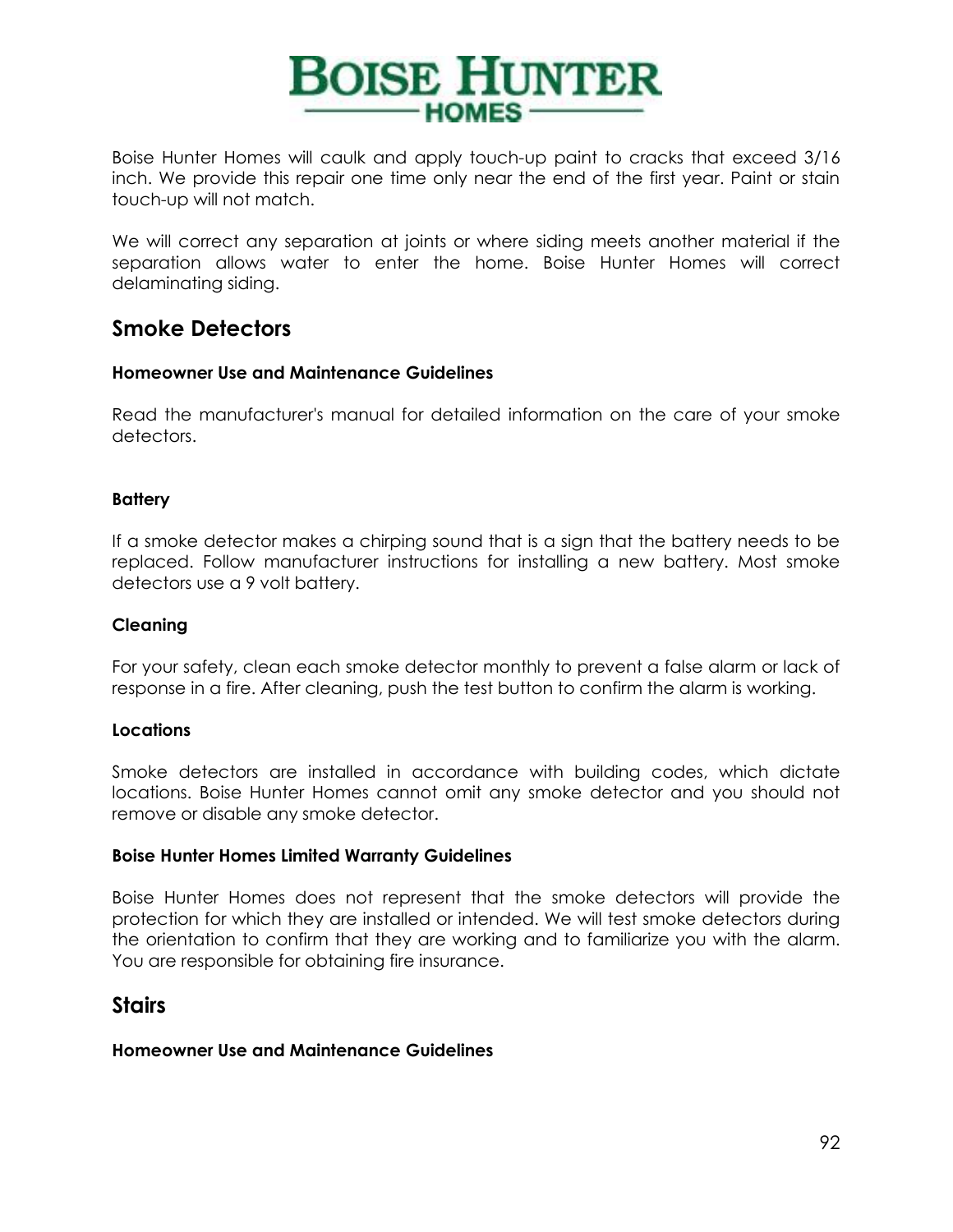

No known method of installation prevents all vibration or squeaks in a staircase. A shrinkage crack will develop where the stairs meet the wall. When this occurs, apply a thin bead of latex caulk and, when dry, touch up with paint.

#### **Boise Hunter Homes Limited Warranty Guidelines**

Although Boise Hunter Homes does not warrant against stair vibration and squeaks, a reasonable effort will be made to correct them.

### <span id="page-92-0"></span>**Stucco**

#### **Homeowner Use and Maintenance Guidelines**

Stucco is a brittle cement product that is subject to expansion and contraction. Minor hairline cracks will develop in the outer layer of stucco. This is normal and does not reduce the function of the stucco in any way.

#### **Drainage**

To ensure proper drainage, keep dirt and concrete flatwork a minimum of 6 inches below the stucco screed (mesh underneath final coat of stucco). Do not pour concrete or masonry over the stucco screed or right up to the foundation.

#### **Efflorescence**

The white, powdery substance that sometimes accumulates on stucco surfaces is called efflorescence. This is a natural phenomenon and cannot be prevented. In some cases, you can remove it by scrubbing with a stiff brush and vinegar. Consult your home center or hardware store for commercial products to remove efflorescence.

#### **Sprinklers**

Since stucco is not a water barrier, avoid spraying water from irrigation or watering systems on stucco surfaces to avoid possible leaks. Check the spray from the lawn and plant irrigation system frequently to make certain that water is not spraying or accumulating on stucco surfaces.

#### **Boise Hunter Homes Limited Warranty Guidelines**

One time during the warranty period, Boise Hunter Homes will repair stucco cracks. The repair will not exactly match the surrounding area.

#### <span id="page-92-1"></span>**Swimming Pools**

#### **Homeowner Use and Maintenance Guidelines**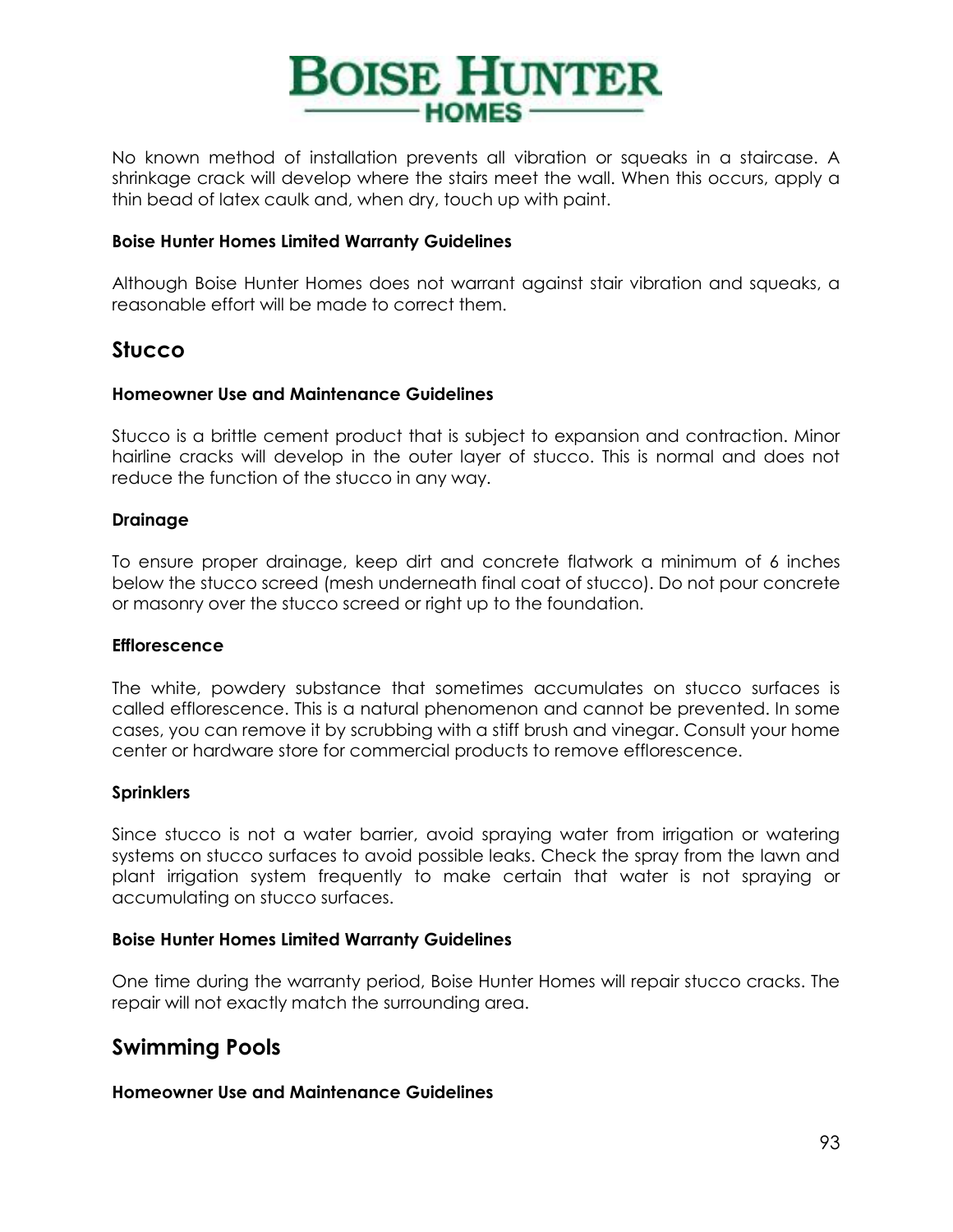

If your home includes a swimming pool, be aware of important safety and care requirements. Local ordinances require that you secure the pool area with a fence and locked gate to prevent unauthorized entry and use of your pool. Establish safe practices with children regarding proper pool behaviors and circumstances under which they can enter the water.

#### **Chemicals**

Carefully study and follow information regarding the pool's chemistry. You are responsible for supplying all appropriate chemical treatments.

#### **Cleaning**

Regular cleaning of the pool's surfaces is essential for comfortable and healthy enjoyment. Keep glass and debris out of the pool area.

#### **Filters and Pumps**

Maintain the pool filters and pumps according to each manufacturer's directions.

#### **Professional Services**

Consider retaining the services of a professional pool service to clean the pool, maintain the systems, and treat the water.

#### **Boise Hunter Homes Limited Warranty Guidelines**

During the orientation, we will confirm that all pool surfaces are in acceptable condition. Repair of any surface damage noted subsequent to that is your responsibility. The pool installer will set a separate appointment with you to instruct you in the use and care of equipment and review chemical treatment of the pool water.

Pool equipment should function as designed provided you follow all maintenance steps.

#### <span id="page-93-0"></span>**Ventilation**

#### **Homeowner Use and Maintenance Guidelines**

Homes today are built more tightly than ever. This saves energy dollars but creates a potential concern. Condensation, cooking odors, indoor pollutants, radon, and carbon monoxide may all accumulate. We provide mechanical and passive methods for ventilating homes. Your attention to ventilation is important to health and safety.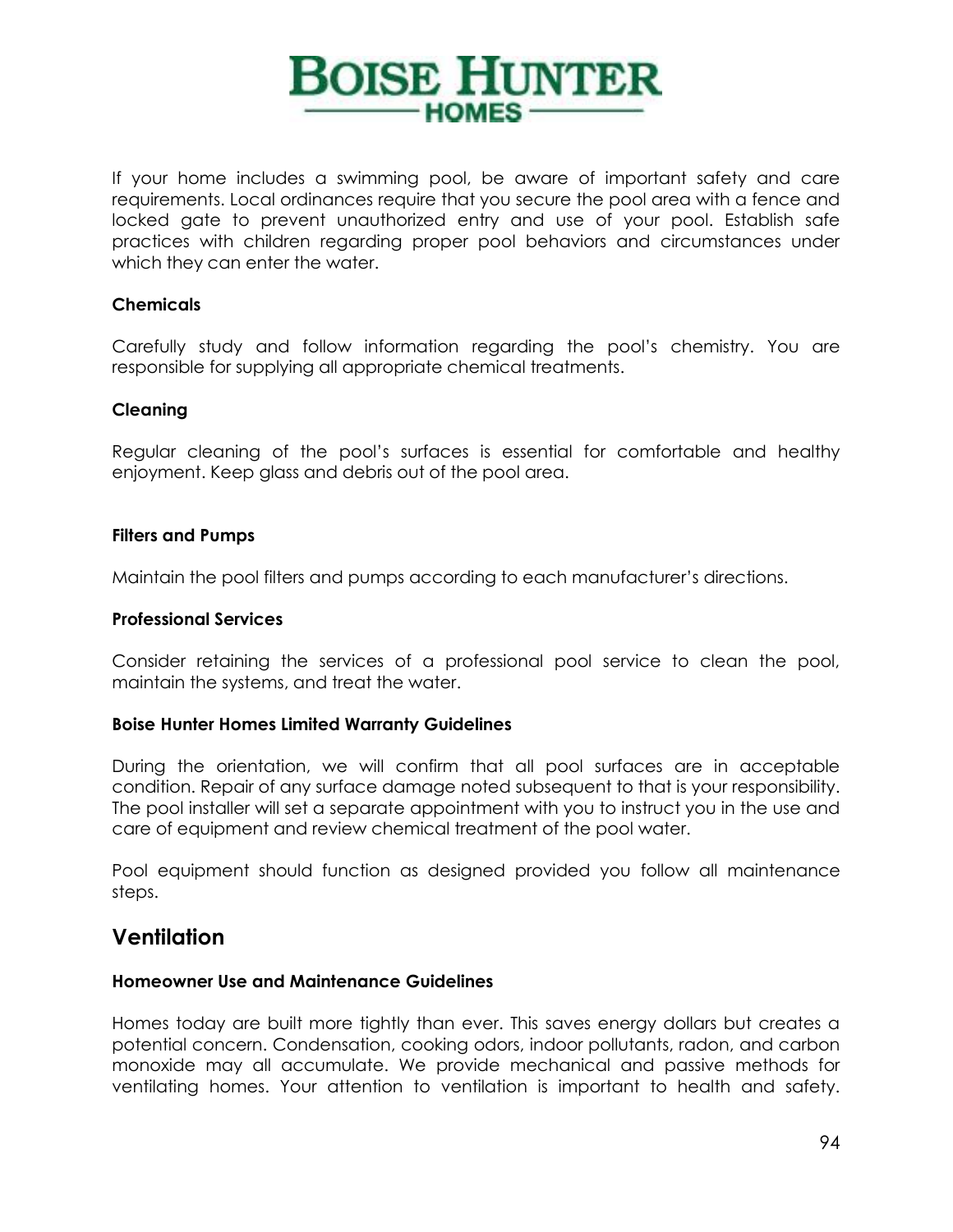

Building codes require attic and crawl space vents to minimize accumulation of moisture.

#### **Attic Vents**

Attic ventilation occurs through vents in the soffit (the underside of the overhangs) or on gable ends. Driving rain or snow sometimes enters the attic through these vents. Do not cover them to prevent this. Instead, cover the insulation in front of the vent. When you do this, precipitation that blows in safely evaporates and ventilation can still occur.

#### **Crawl Space Vents**

Homes with crawl spaces usually include two or more vents. Open crawl space vents for summer months and close them for winter months, pulling insulation over them. Failure to close these vents and replace insulation may result in plumbing lines freezing in the crawl space. This occurrence is not covered by your warranty. Open 1 vent on each side of the house to circulate fresh air in the crawl space.

#### **Daily Habits**

Your daily habits can help keep your home well ventilated:

- 1. Do not cover or interfere in any way with the fresh air supply to your furnace.
- 2. Develop the habit of running the hood fan when you are cooking.
- 3. Ditto the bath fans when bathrooms are in use.
- 4. Air your house by opening windows for a time when weather permits.
- 5. Proper ventilation will prevent excessive moisture from forming on the inside of the windows. This helps reduce cleaning chores considerably.

#### **Boise Hunter Homes Limited Warranty Guidelines**

Boise Hunter Homes warranty guidelines for active components (for example, exhaust fans) are discussed under the appropriate headings (such as electrical systems, heating system, and so on).

## <span id="page-94-0"></span>**Water Heater: Gas**

#### **Homeowner Use and Maintenance Guidelines**

Carefully read and follow the manufacturer's literature for your specific model of water heater.

#### **Condensation**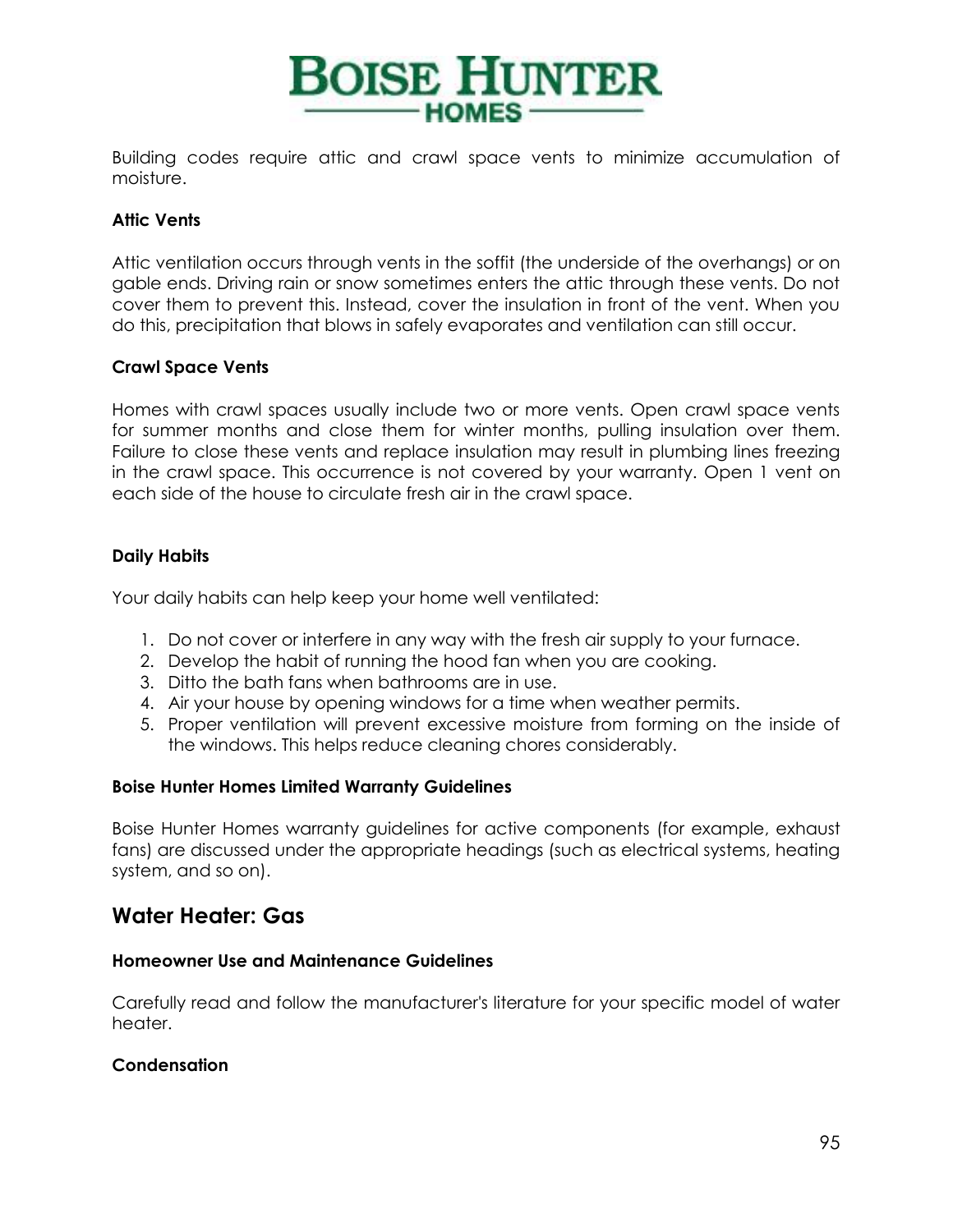

Condensation inside your new water heater may drip onto the burner flame. This causes no harm and in most cases will disappear in a short period of time.

#### **Drain Tank**

Review and follow manufacturer's timetable and instructions for draining several gallons of water from the bottom of the water heater. This reduces the build-up of chemical deposits from the water, prolonging the life of the tank and saving energy dollars.

#### **Pilot**

Read the instructions on the unit or in the warranty manual for Water Heater.

#### **Safety**

Vacuum the area around a gas-fired water heater to prevent dust from interfering with proper flame combustion. Avoid using the top of a heater as a storage shelf.

#### **Temperature**

The recommended thermostat setting for normal everyday use is "normal." Higher settings can result in wasted energy dollars and increase the danger of injury from scalding. Hot water will take longer to arrive at sinks, tubs, and showers that are farther from the water heater.

#### **TROUBLESHOOTING TIPS: NO HOT WATER**

Before calling for service, check to confirm that the:

- $\Box$  Pilot is lit. (Directions will be found on the side of the tank.)
- Temperature setting is not on "vacation" or too low.
- **u** Water supply valve is open.

Refer to the manufacturer's literature for specific locations of these items and possibly other troubleshooting tips.

Even if the trouble shooting tips do not identify a solution, the information you gather will be useful to the service provider you call.

#### **Boise Hunter Homes Limited Warranty Guidelines**

Refer to the manufacturer's limited warranty for information regarding coverage of the water heater.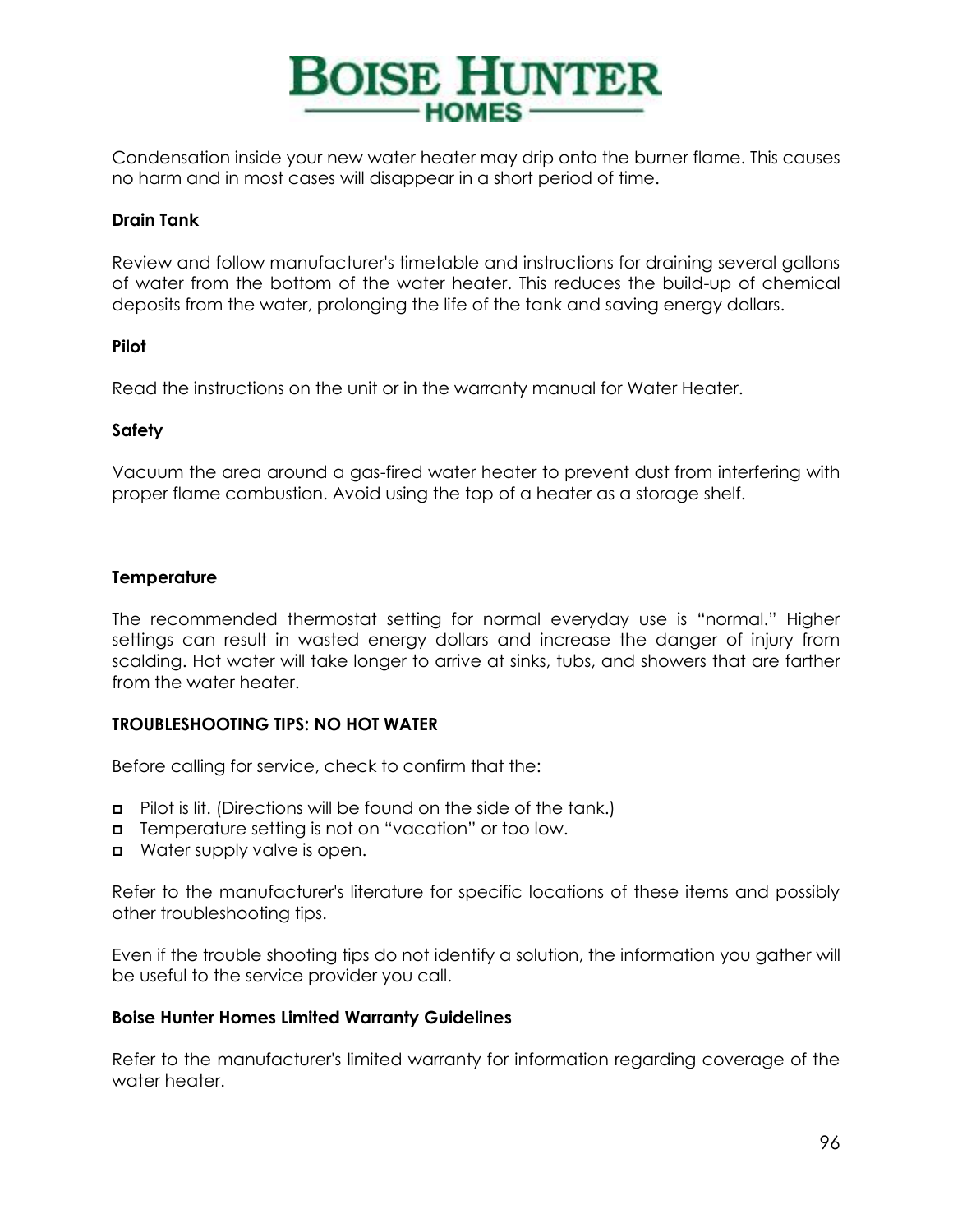

*See also Plumbing*

## <span id="page-96-0"></span>**Windows, Screens, and Sliding Glass Doors**

#### **Homeowner Use and Maintenance Guidelines**

Contact a glass company for re-glazing of any windows that break. Glass is difficult to install without special tools.

#### **Acrylic Block**

Clean during moderate temperatures with only a mild soap and warm water using a sponge or soft cloth and dry with a towel. Avoid abrasive cleaners, commercial glass cleaner, razors, brushes, or scrubbing devices of any kind. Minor scratches can often be minimized using by rubbing a mild automotive polish.

#### **Aluminum**

Clean aluminum metal surfaces with warm, clear water. Do not use powdered cleaner. After each cleaning, apply a silicone lubricant. Clean glass as needed with vinegar and water, a commercial glass cleaner, or the product recommended by the window manufacturer.

#### **Condensation**

Condensation on interior surfaces of the window and frame is the result of high humidity within the home and low outside temperatures. Your family's lifestyle controls the humidity level within your home. If your home includes a humidifier, closely observe the manufacturer's directions for its use.

#### **Screen Storage and Maintenance**

Many homeowners remove and store screens for the winter to allow more light into the home. To make re-installation more convenient, label each screen as you remove it. Use caution: screens perforate easily and the frames bend if they are not handled with care. Prior to re-installing the screen, clean them with a hose and gentle spray of water.

#### **Sills**

Window sills in your home are made of wood, wood product, man-made marble, or marble. The most common maintenance activity is dusting. Twice a year, check caulking and touch-up as needed. Wax is not necessary but can be used to make sills gleam. Protect wood and wood product sills from moisture. If you arrange plants on a sill, include a plastic tray under the pot.

#### **Sliding Glass Doors**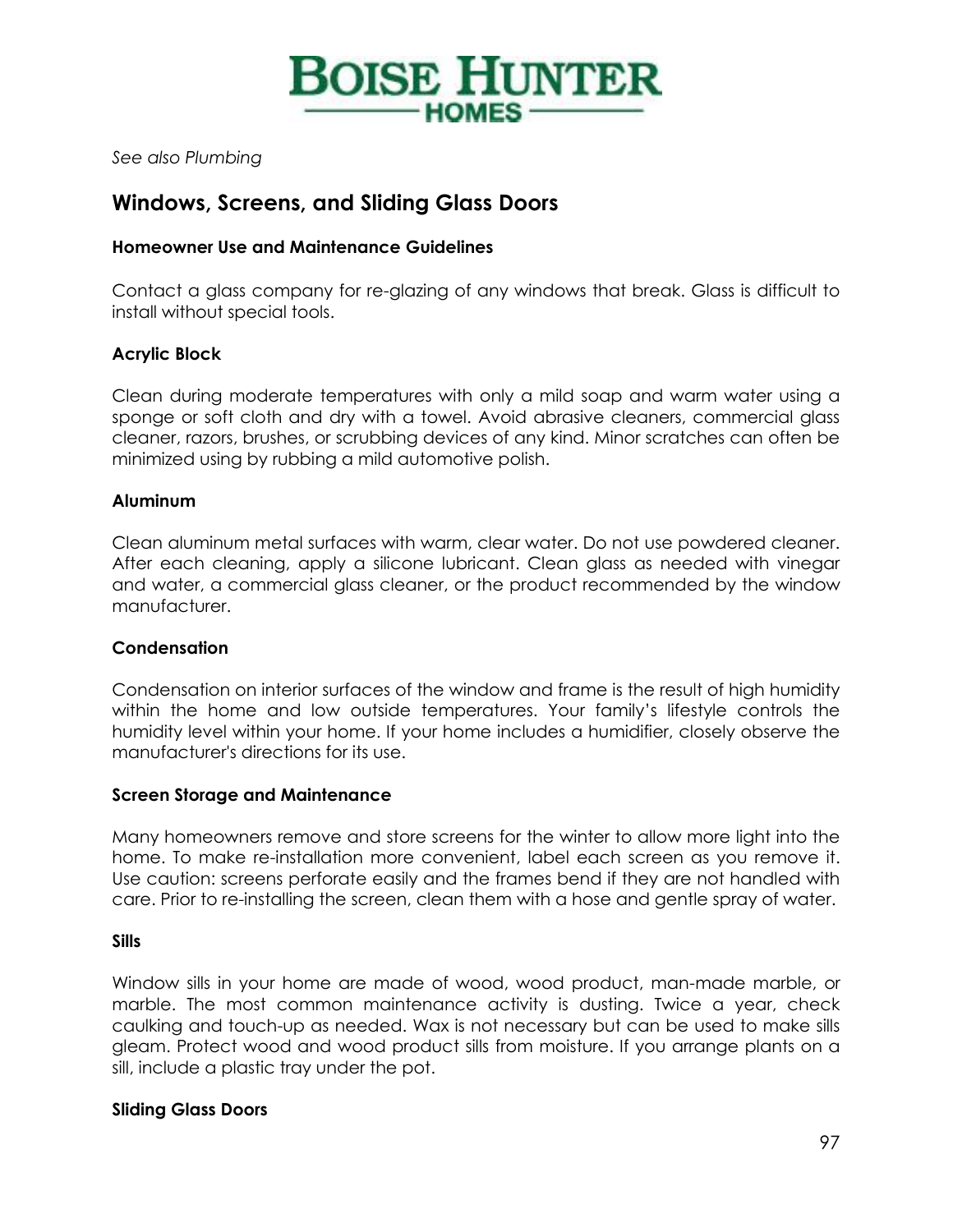

Sliding glass doors are made with tempered glass which is more difficult to break than ordinary glass. If broken, tempered glass breaks into small circular pieces rather than large splinters which can easily cause injury.

Keep sliding door tracks clean for smooth operation and to prevent damage to the door frame. Silicone lubricants work well for these tracks. Acquaint yourself with the operation of sliding door hardware for maximum security.

Under certain lighting conditions, door glass may be hard to see. If you keep the screen fully closed when the glass door is open, your family will be accustomed to opening something before going through. You may want to apply a decal to the glass door to make it readily visible.

#### **Sticking Windows**

Most sliding windows (both vertical and horizontal) are designed for a 10-pound pull. If sticking occurs or excessive pressure is required to open or close a window, apply a silicone lubricant. This is available at hardware stores. Avoid petroleum-based products.

#### **Tinting**

Applying tinting of foil lining to dual pane windows can result in broken windows due to heat build-up. Some manufacturers void their warranty on the windows if you apply tinting or foil lining. Contact the manufacturer to check on their current policy before you apply such coatings.

#### **Weep Holes**

In heavy rains, water may collect in the bottom channel of window frames. Weep holes are provided to allow excess water to escape to the outside. Keep the bottom window channels and weep holes free of dirt and debris for proper operation.

#### **Boise Hunter Homes Limited Warranty Guidelines**

We will confirm that all windows, screens, and sliding glass doors are in acceptable condition during the orientation. Boise Hunter Homes will repair or replace broken windows or damaged screens noted on the orientation list. Windows should operate with reasonable ease and locks should perform as designed. If they do not, Boise Hunter Homes will provide adjustments.

#### **Condensation**

Condensation on interior surfaces of the window and frame is the result of high humidity within the home and low outside temperatures. You influence the humidity level within your home; Boise Hunter Homes provides no corrective measure for this condition.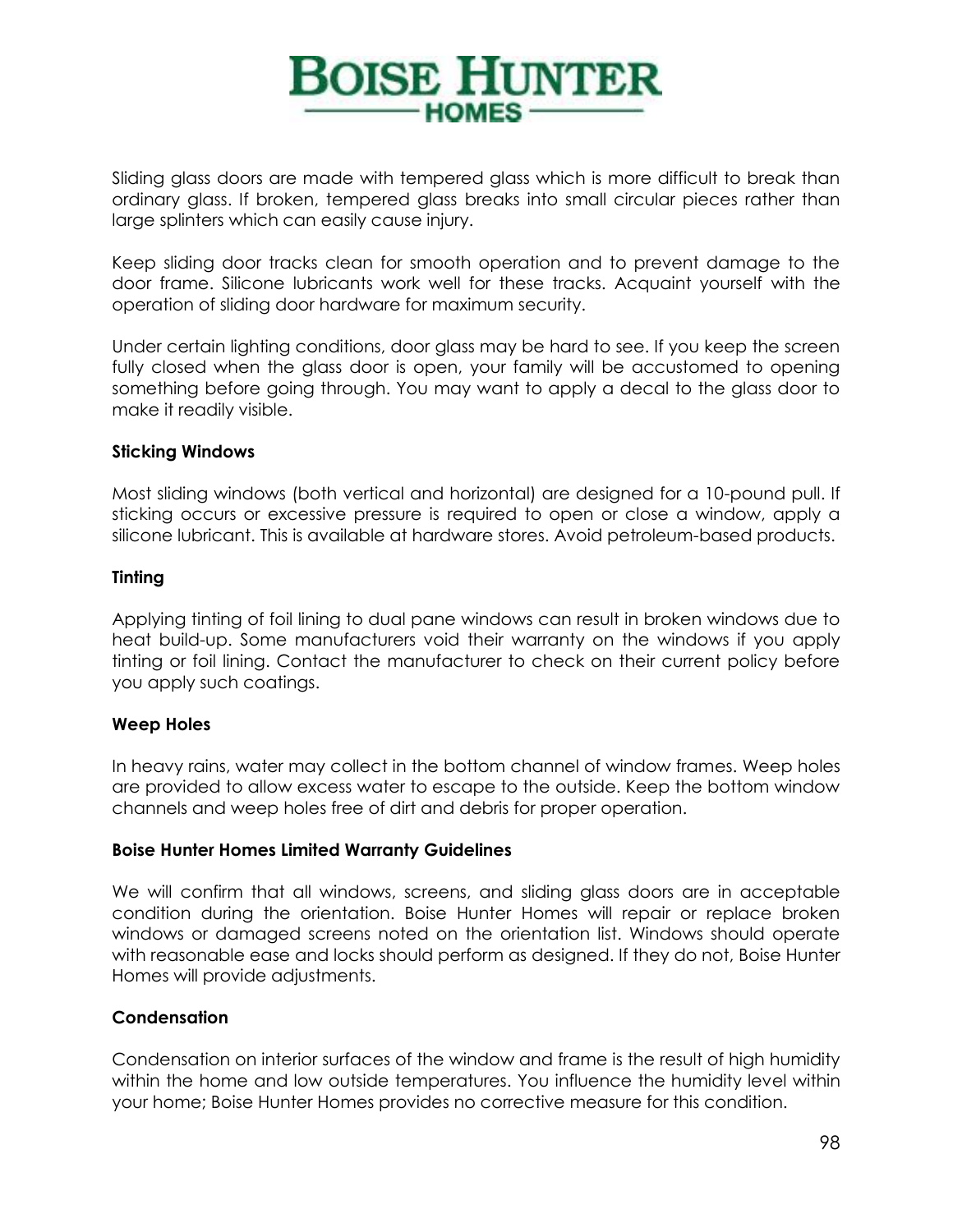

Condensation that accumulates between the panes of glass in dual-glazed windows indicates a broken seal. Boise Hunter Homes will replace the window if this occurs during the warranty period.

#### **Infiltration**

Some air and dust will infiltrate around windows, especially before the installation of landscaping in the general area. Boise Hunter Homes warranty excludes this occurrence.

#### **Scratches**

Boise Hunter Homes confirms that all window glass is in acceptable condition at the orientation. Minor scratches on windows can result from delivery, handling, and other construction activities. Boise Hunter Homes will replace windows that have scratches readily visible from a distance of 4 feet. Boise Hunter Homes does not replace windows that have scratches visible only under certain lighting conditions.

#### **Tinting**

If you add tinting to dual-glazed windows, all warranties are voided. Damage can result from condensation or excessive heat build-up between the panes of glass. Refer to the manufacturer's literature for additional information.

*See also Ventilation*

#### <span id="page-98-0"></span>**Wood Trim**

#### **Homeowner Use and Maintenance Guidelines**

Shrinkage of wood trim occurs during the first two years or longer, depending on temperature and humidity. All lumber is more vulnerable to shrinkage during the heating season. Maintaining a moderate and stable temperature helps to minimize the effects of shrinkage. Wood will shrink less lengthwise than across the grain. Wood shrinkage can result in separation at joints of trim pieces. You can usually correct this with caulking and touch-up painting.

Shrinkage may also cause a piece of trim to pull away from the wall. If this occurs, drive in another nail close to, but not exactly in, the existing nail hole. Fill the old nail hole with putty and touch up with paint as needed. If the base shoe (small trim between base molding and the floor) appears to be lifting from the floor, this is probably due to slight shrinkage of the floor joists below. Again, you can correct this condition by removing the old nails and re-nailing. You may prefer to wait until after the first heating season to make any needed repairs at one time when redecorating.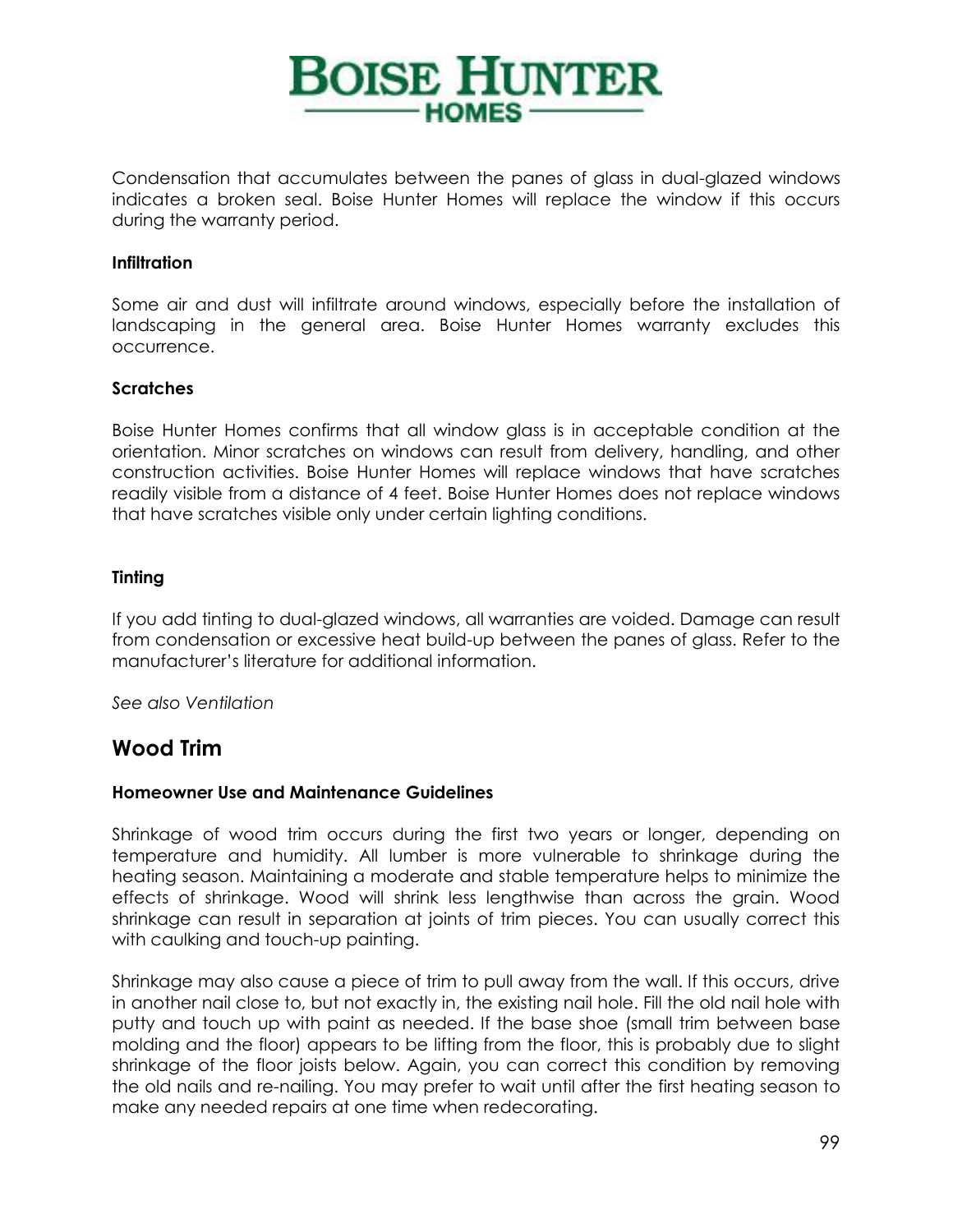## **BOISE HUNTER**  $-HOMES$  –

*See also Expansion and Contraction*

#### **Boise Hunter Homes Limited Warranty Guidelines**

During the orientation we will confirm that wood trim is in acceptable condition. Minor imperfections in wood materials will be visible and will require no action. Boise Hunter Homes will correct readily noticeable construction damage such as chips and gouges listed during the orientation.

#### **Exterior**

Boise Hunter Homes will caulk and apply touch-up paint to cracks in exterior trim components that exceed 3/16 inch. We provide this repair one time only near the end of the first year. Paint or stain touch-up will not match. We will correct any separation at joints that allows water to enter the home.

#### **Raised Grain**

Because of the effects of weather on natural wood, you should expect raised grain to develop. This is normal and not a defect in the wood or paint. Warranty coverage excludes this condition.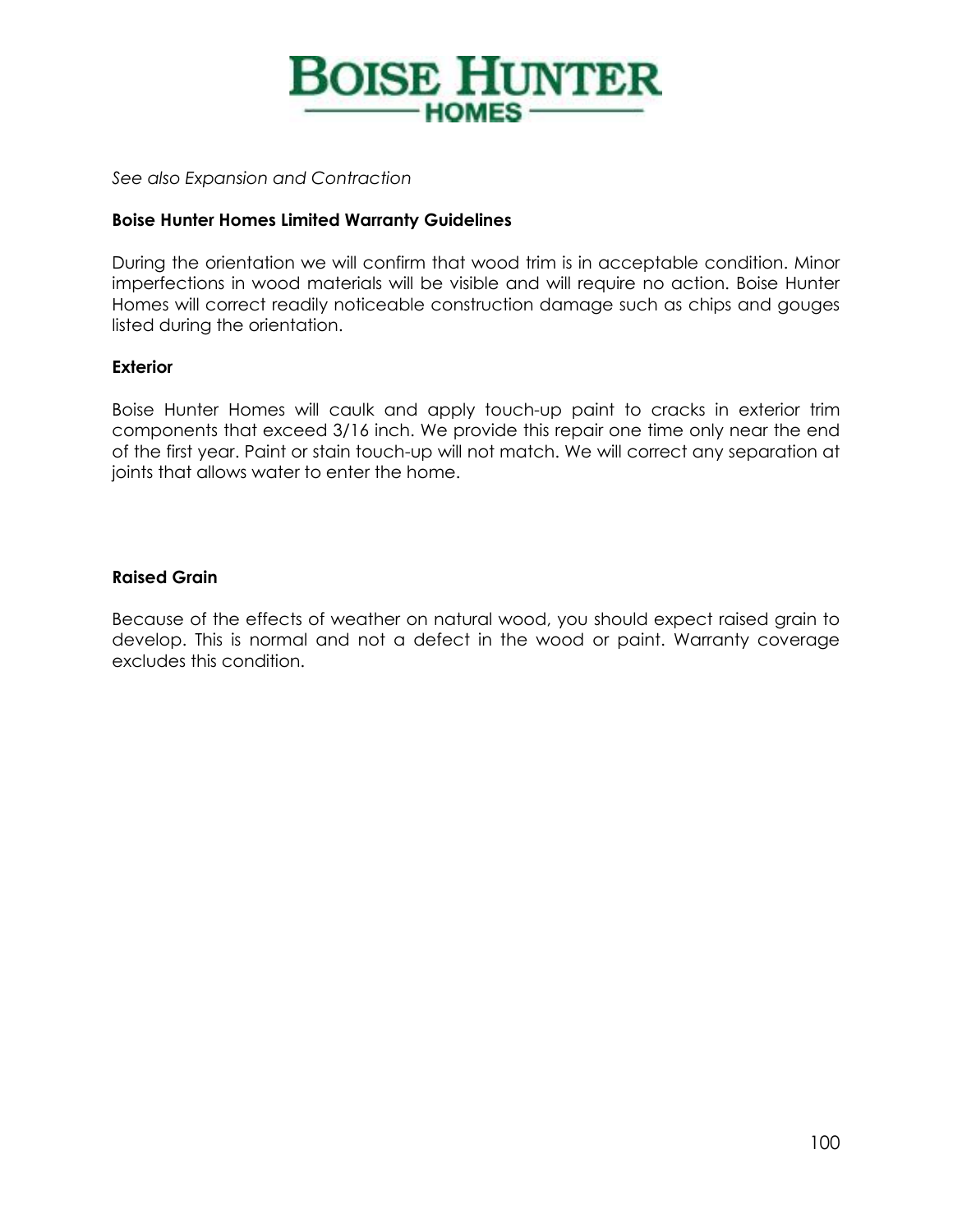## **Note to Purchaser:**

This sheet is a reference point for you to take notes of items that are non-emergency items and that you intend to have repaired and/or replaced.

| $2. \_$                                                                                                                                                                                                                                                                                                                                                                                                                                                                                                                       |
|-------------------------------------------------------------------------------------------------------------------------------------------------------------------------------------------------------------------------------------------------------------------------------------------------------------------------------------------------------------------------------------------------------------------------------------------------------------------------------------------------------------------------------|
| $\begin{array}{c}\n3. \quad \textcolor{blue}{\textbf{2.3}} \quad \textcolor{blue}{\textbf{3.4}} \quad \textcolor{blue}{\textbf{4.5}} \quad \textcolor{blue}{\textbf{5.6}} \quad \textcolor{blue}{\textbf{6.7}} \quad \textcolor{blue}{\textbf{6.8}} \quad \textcolor{blue}{\textbf{6.9}} \quad \textcolor{blue}{\textbf{6.9}} \quad \textcolor{blue}{\textbf{7.9}} \quad \textcolor{blue}{\textbf{7.9}} \quad \textcolor{blue}{\textbf{8.9}} \quad \textcolor{blue}{\textbf{9.9}} \quad \textcolor{blue}{\textbf{1.9}} \quad$ |
| 4.                                                                                                                                                                                                                                                                                                                                                                                                                                                                                                                            |
| $5.$ $\overline{\phantom{a}}$                                                                                                                                                                                                                                                                                                                                                                                                                                                                                                 |
| $6. \_$                                                                                                                                                                                                                                                                                                                                                                                                                                                                                                                       |
|                                                                                                                                                                                                                                                                                                                                                                                                                                                                                                                               |
| $8. \underline{\hspace{1.5cm}}$                                                                                                                                                                                                                                                                                                                                                                                                                                                                                               |
| 9.                                                                                                                                                                                                                                                                                                                                                                                                                                                                                                                            |
|                                                                                                                                                                                                                                                                                                                                                                                                                                                                                                                               |
|                                                                                                                                                                                                                                                                                                                                                                                                                                                                                                                               |
|                                                                                                                                                                                                                                                                                                                                                                                                                                                                                                                               |
|                                                                                                                                                                                                                                                                                                                                                                                                                                                                                                                               |
|                                                                                                                                                                                                                                                                                                                                                                                                                                                                                                                               |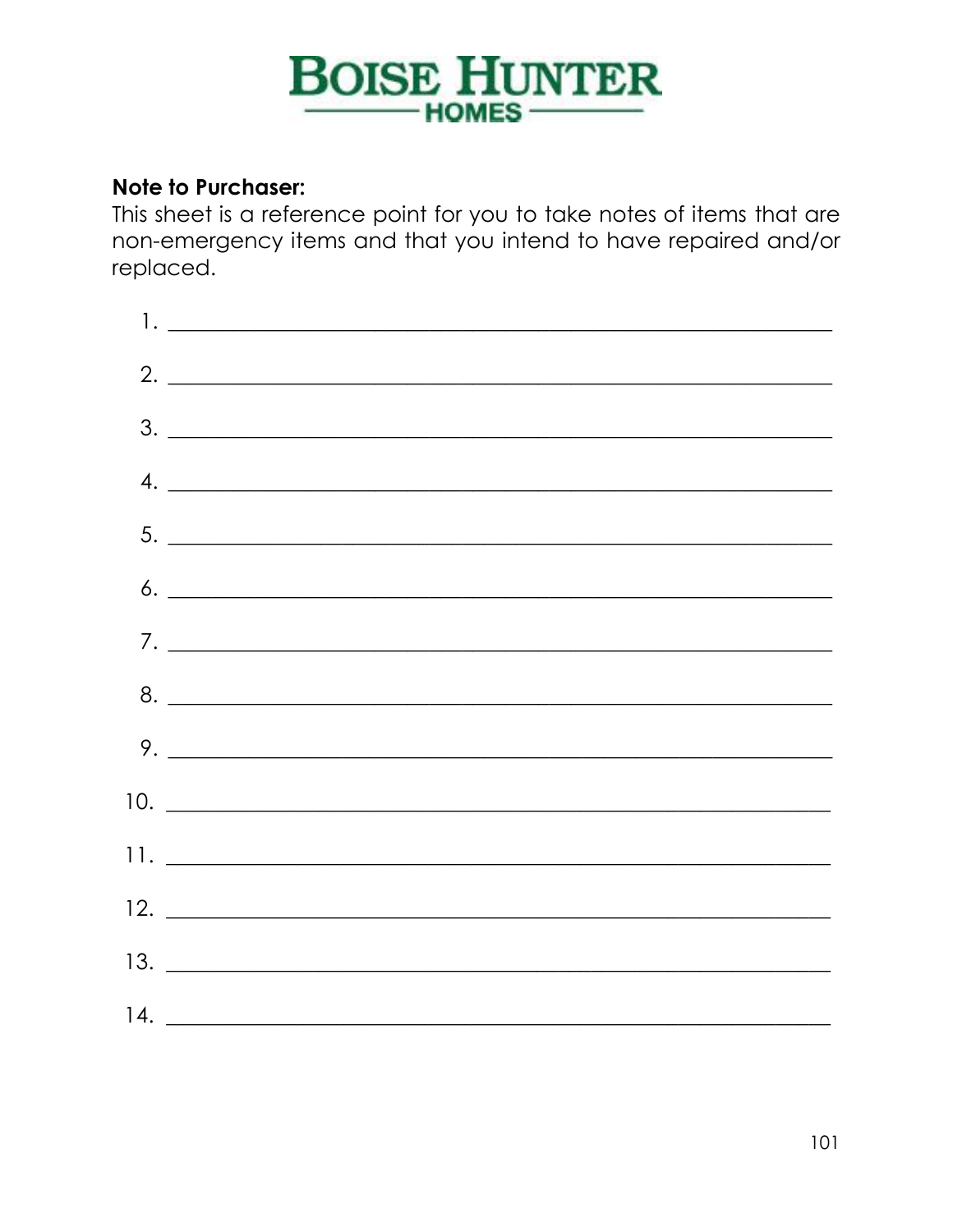

## <span id="page-101-0"></span>**Warranty Request List for 11 Month Warranty Service**

## **Note to Purchaser:**

This sheet is a reference point for you to take notes of items that are non-emergency items and that you intend to have repaired and/or replaced at your 11 Month warranty service.

| $2. \_$                        |
|--------------------------------|
|                                |
|                                |
|                                |
|                                |
|                                |
|                                |
| $9. \_$                        |
|                                |
| $11.$ $\overline{\phantom{a}}$ |
|                                |
| $13.$ $\overline{\phantom{a}}$ |
|                                |
|                                |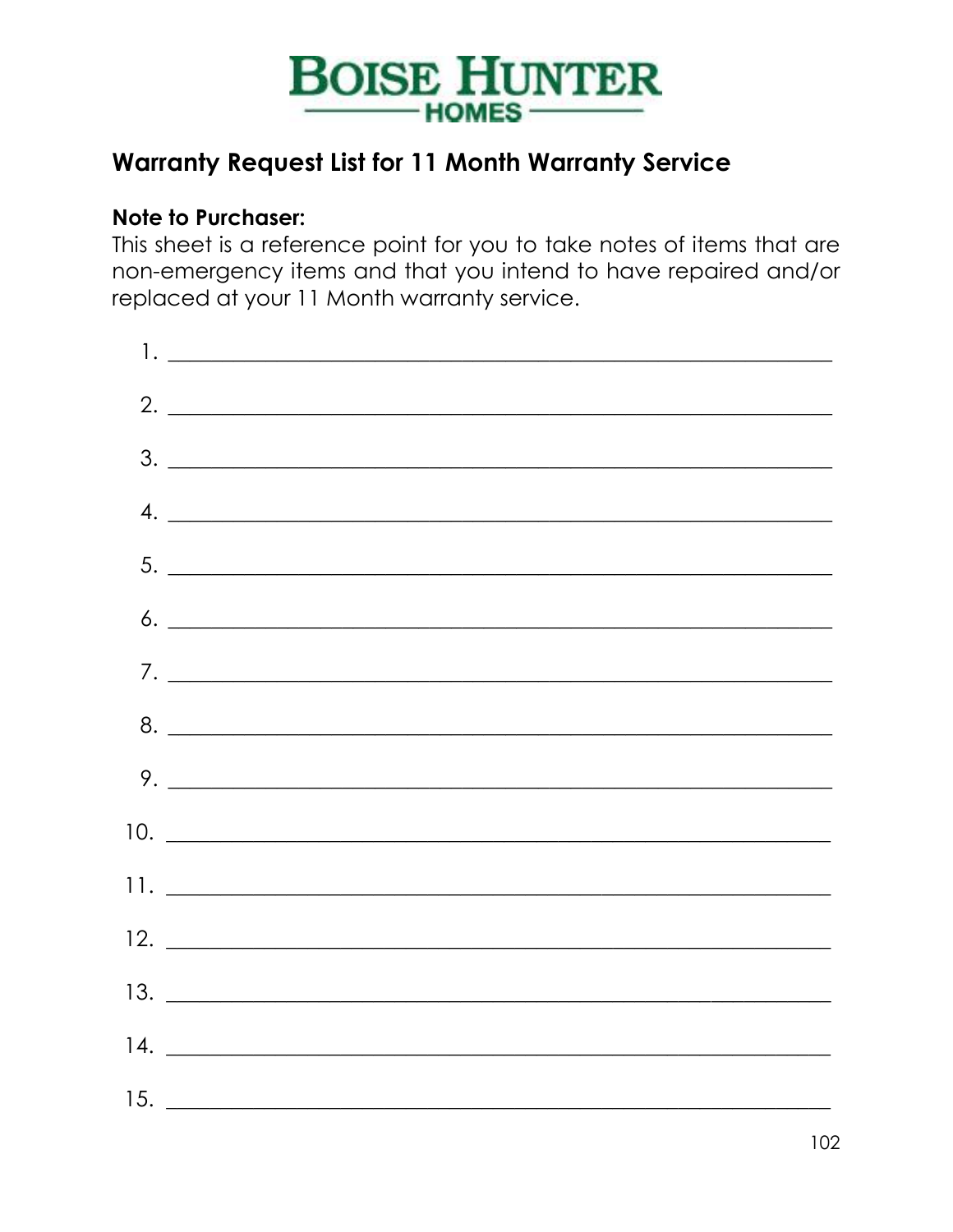## **Contents**

| Contractor & Emergency Contacts Error! Bookmark not defined. |
|--------------------------------------------------------------|
|                                                              |
|                                                              |
|                                                              |
|                                                              |
|                                                              |
|                                                              |
|                                                              |
|                                                              |
|                                                              |
|                                                              |
|                                                              |
|                                                              |
|                                                              |
|                                                              |
|                                                              |
|                                                              |
|                                                              |
|                                                              |
|                                                              |
|                                                              |
|                                                              |
|                                                              |
|                                                              |
|                                                              |
|                                                              |
|                                                              |
|                                                              |
|                                                              |
|                                                              |
|                                                              |